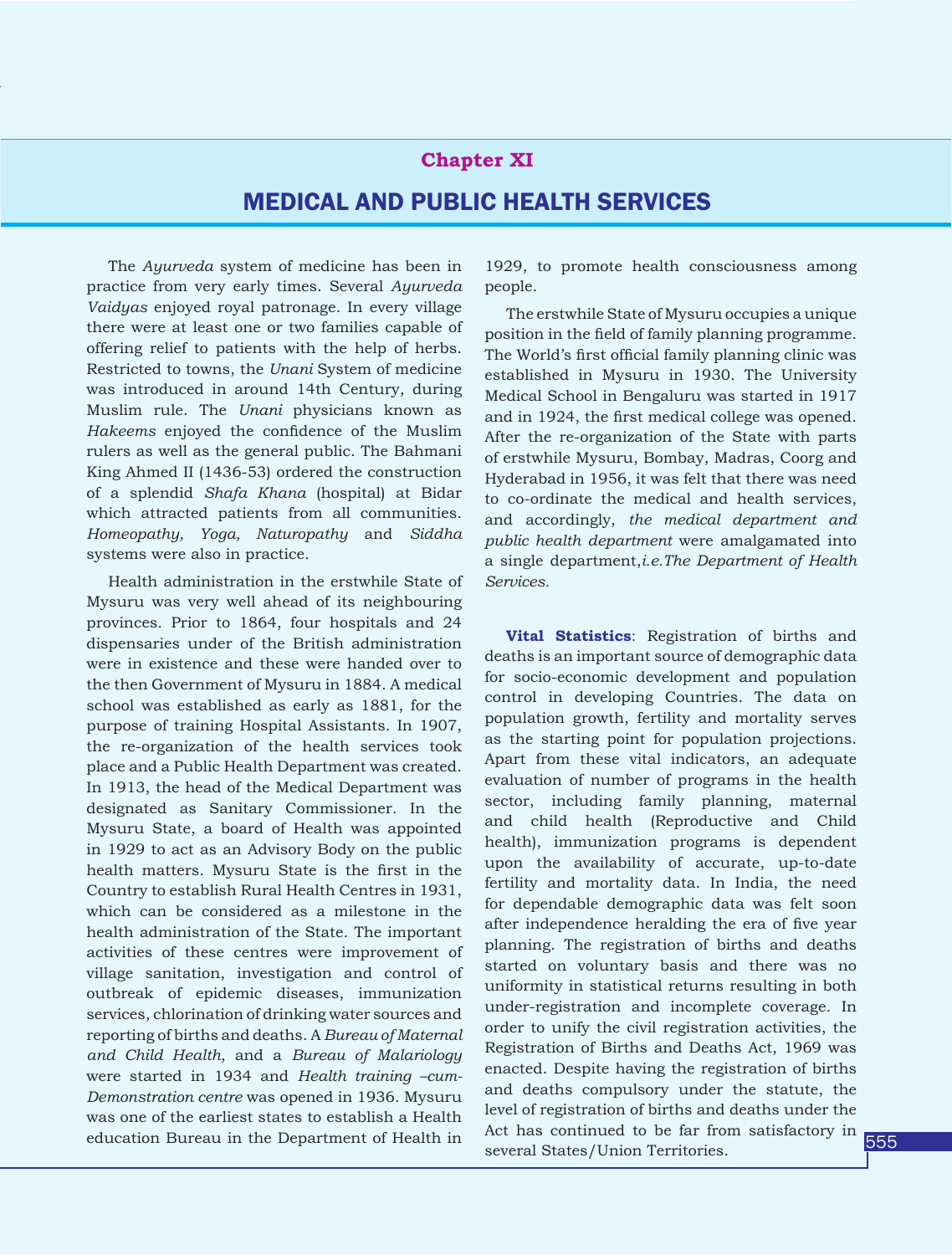556

The Director of Economics and Statistics is the Chief Registrar of Births and Deaths at State level. The Joint Director, the Deputy Director and Assistant Directors are in charge of Vital Statistics, as the Joint Chief Registrars. The Registration of Births and Deaths Rules 1970 came into effect from 1971 in the State. The Chief Registrar is the Chief Executive Authority in the State for implementing the Act.

**Birth Registration in Karnataka:** The registration of Births and Deaths Act, 1969 came into force in the State with effect from 1st April 1970. The Karnataka Registration of Birth and Death Rules (KRBD), 1970 were framed and issued by the Government of Karnataka on 15th December 1970, and were effective from 1st January 1971. Initially, in the rural areas, village Headman (Patels) acted as the registrars till 1978. The KRBD rules subsequently were amended in December 1999, as per the instructions of Registrar General, India. Revamped system of Registration of Births and Deaths is in force in Karnataka from 1st January 2000. In the urban areas, the city corporation/city municipal councils/Town Municipal Councils/ Notified Area Committees/Project Area/Sanitary Boards etc./Heath Officer/Health Inspectors/ Sanitary Inspectors are the Registrars. In some large cities/towns, Sub-Registrar of Births and Deaths have been appointed for different areas to decentralize the work. In rural areas, the village accountants are the registrars.

**Sample Registration System (SRS)**: With a view to generate reliable and continuous data on these indicators, the Office of the Registrar General, India, initiated the scheme of sample registration of births and deaths in India popularly known as Sample Registration System in 1964- 65 on a pilot basis and on full scale from 1969- 70. The SRS since then has been providing data on regular basis. The main objective of SRS is to provide reliable estimates of birth rate, death rate and infant mortality rate for the rural areas and also for the urban areas district-wise as per *National Sample Survey (NSS)* classified group of contiguous administrative districts with distinct geographical and other natural characteristics. It also provides data for other measures of fertility and mortality including total fertility, infant and child mortality rate at higher geographical levels.

Various methods based on the application of sampling techniques have been tried and tested

in many developing Countries. Such methods include single and multi-round retrospective surveys and the dual record system. The SRS in India is based on a dual record system. The field investigation under Sample Registration System consists of continuous enumeration of births and deaths in a sample of villages/urban blocks by a resident part time enumerator, and an independent six monthly retrospective survey by a full time supervisor. The data obtained through these two sources are matched. The unmatched and partially matched events are re-verified in the field to get an unduplicated count of correct events. The advantage of this procedure, in addition to elimination of errors of duplication, is that it leads to a quantitative assessment of the sources of distortion in the two sets of records making it a self-evaluating technique.

| Year | Infant<br><b>Mortality</b><br>Rate (IMR) | <b>Maternal</b><br><b>Mortality</b><br>Rate (MMR) |
|------|------------------------------------------|---------------------------------------------------|
| 1998 | 72                                       | 245                                               |
| 1999 | 70                                       | 266                                               |
| 2000 | 68                                       | 266                                               |
| 2001 | 66                                       | 266                                               |
| 2002 | 63                                       | 228                                               |
| 2003 | 60                                       | 228                                               |
| 2004 | 58                                       | 213                                               |
| 2005 | 58                                       | 213                                               |
| 2006 | 57                                       | 213                                               |
| 2007 | 47                                       | 178                                               |
| 2008 | 45                                       | 178                                               |
| 2009 | 41                                       | 178                                               |
| 2010 | 40                                       | 178                                               |

| Year | Crude<br>birth rate | Crude<br>death<br>rate | <b>TFR</b>     |
|------|---------------------|------------------------|----------------|
| 2003 | 21.8                | 7.2                    | 2.3            |
| 2004 | 20.9                | 6.9                    | 2.3            |
| 2005 | 20.6                | 7.1                    | 2.2            |
| 2006 | 20.1                | 7.1                    | 2.1            |
| 2007 | 19.9                | 7.3                    | 2.1            |
| 2008 | 19.8                | 7.1                    | $\overline{2}$ |
| 2009 | 19.5                | 7                      | $\overline{2}$ |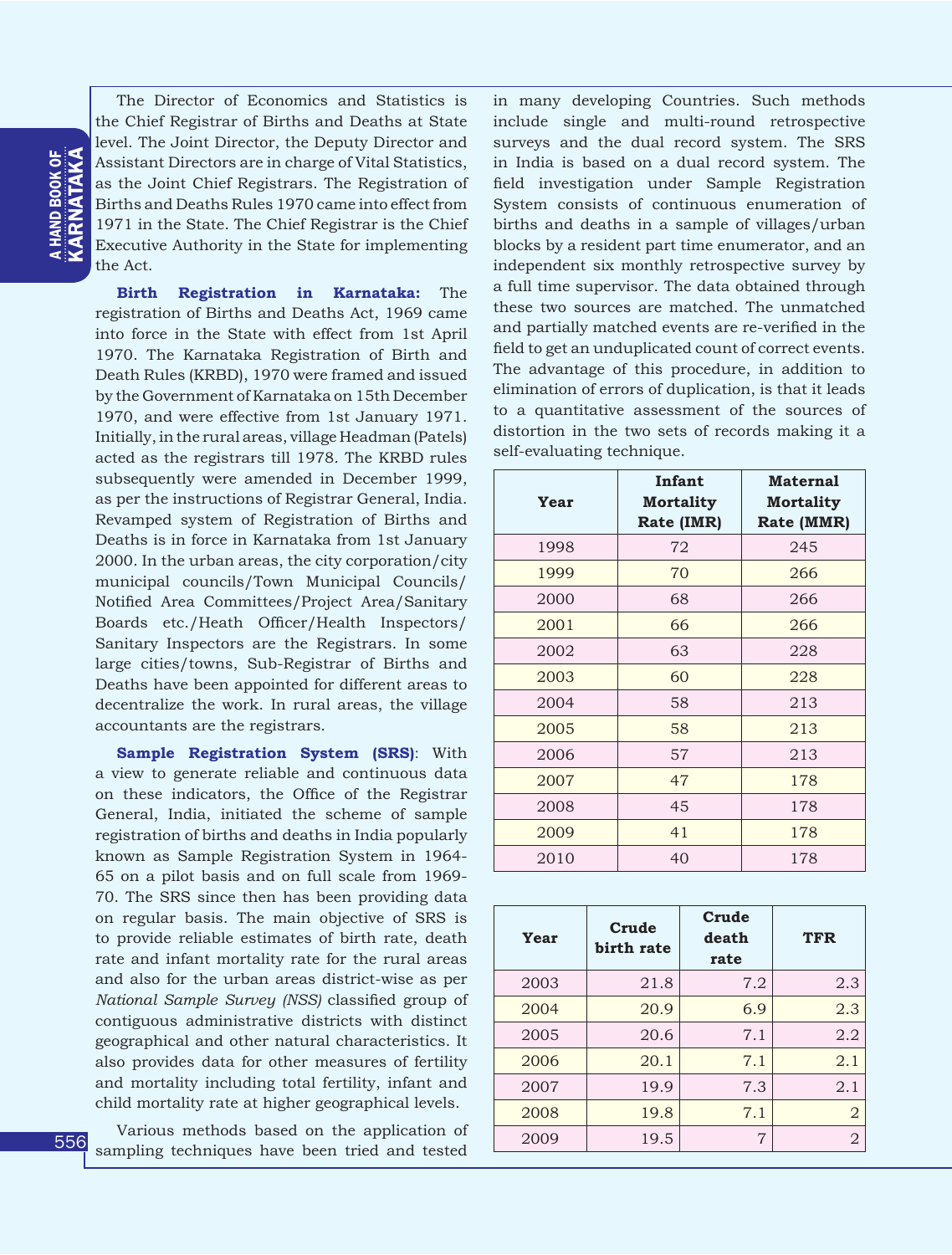| Year | <b>Births</b> | <b>Deaths</b> |  |  |
|------|---------------|---------------|--|--|
| 1996 | 10,28,112     | 3,36,535      |  |  |
| 1997 | 10,31,147     | 3,50,264      |  |  |
| 1998 | 10,42,256     | 3,74,400      |  |  |
| 1999 | 9,97,649      | 3,46,451      |  |  |
| 2000 | 10,09,716     | 3,51,736      |  |  |
| 2001 | 10,17,224     | 3,65,181      |  |  |
| 2002 | 9,73,653      | 3,55,662      |  |  |
| 2003 | 10,01,749     | 3,59,661      |  |  |
| 2004 | 9,88,520      | 3,43,644      |  |  |
| 2005 | 10,07,868     | 3,64,415      |  |  |
| 2006 | 10,46,531     | 3,87,604      |  |  |
| 2007 | 10,46,424     | 3,81,890      |  |  |
| 2008 | 10,82,450     | 3,72,062      |  |  |

**Number of Births and Deaths from 1996 to 2008**

**Medical Certification of Cause of Death(MCCD):** Reliable cause specific mortality statistics is required on a regular basis by Administrators, Policy Planners, Researchers and other Professionals for evidence based decision making with regard to resource allocation, monitoring of indicators, identifying the Priorities for programmes and other related activities in the area of Public Health. Keeping this in view, the *Scheme of Medical Certification of Cause of Death (MCCD)* was introduced in the Country under the provisions of *Registration of Births and Deaths (RBD) Act, 1969.* Section 10(2) of the Act empowers the State Government to enforce the provision relating to Medical Certification of Cause of Death in specified areas taking into consideration the availability of medical facilities. Section 10(3) of the Act provides for issuing a certificate of the cause of death by the medical practitioner who has attended on the deceased at the time of death.

Medical Research is currently facing stiff challenges from the spread of a variety of ailments like Cancer, AIDS, Heart Diseases, Juvenile diabetes, non-communicable diseases, Swine flu and Chikungunya etc. For tackling these issues, good documentation of information on the causes of death is indispensable. Recognising this fact and in order to draw the profile of different natural and manmade causes of death, the international community of Medical Professionals, under the aegis of World Health Organisation have codified most of the disease labeling them "*International Classification of Diseases (ICD)*".

This ICD is customised to the Indian conditions under the scheme of "*Medical Certification of Cause of Death*". Important demographic indicators like *Infant Mortality Rate, Maternal Mortality Rate and Child Mortality Rate* are derived using the information on MCCD. The term '*cause of death*' has been defined as to go back to the root/underlying cause. It is "*the morbid condition to which can be traced the sequences of events ultimately resulting in death*".

*Methodology:* The necessary data is collected in the Prescribed forms (Form No.4 for Hospital deaths and Form No.4A for Non-institutional deaths). Both these forms have been designed by *World Health Organisation (WHO)* and are supposed to be filled-up by the medical professionals attending to the deceased at the time of terminal illness. Thereafter, these forms are to be sent to the concerned Registrars of Births and Deaths for onward transmission to the Chief Registrar Office for tabulation as per National List based on *International Classification of Death* . The State subsequently send it to the Office of the Registrar General, India in the form of Statistical Table-9 for consolidation at the National level.

*Scope of the report:* The report on *Medical Certification of Cause of Death – 2011* is based upon 1,23,221 (Males: 78517 and Females: 44,704) medically certified deaths (32.03 per cent of total registered deaths) supplied by 1,308 Hospitals. As mentioned above, owing to different levels of efficiency of medical certification across the State, the number of deaths reported therein may lack the representative feature in the strict sense, however, it may be sufficient to throw some valuable insight into deaths by various cause groups and their gravity.

*Overall Findings:* During the year 2011, following are eight leading cause groups of deaths constituting around 88.14 per cent of total deaths: I.Diseases of Circulatory System (29.97 per cent)., II. Injury, Poisoning and certain other consequences of External causes (11.20 per cent)., III. Certain Infectious and Parasitic diseases (10.68 per cent)., IV. Certain condition originating in the perinatal period (9.33 per cent)., V. Diseases of the Respiratory System (7.90 per cent). VI. Diseases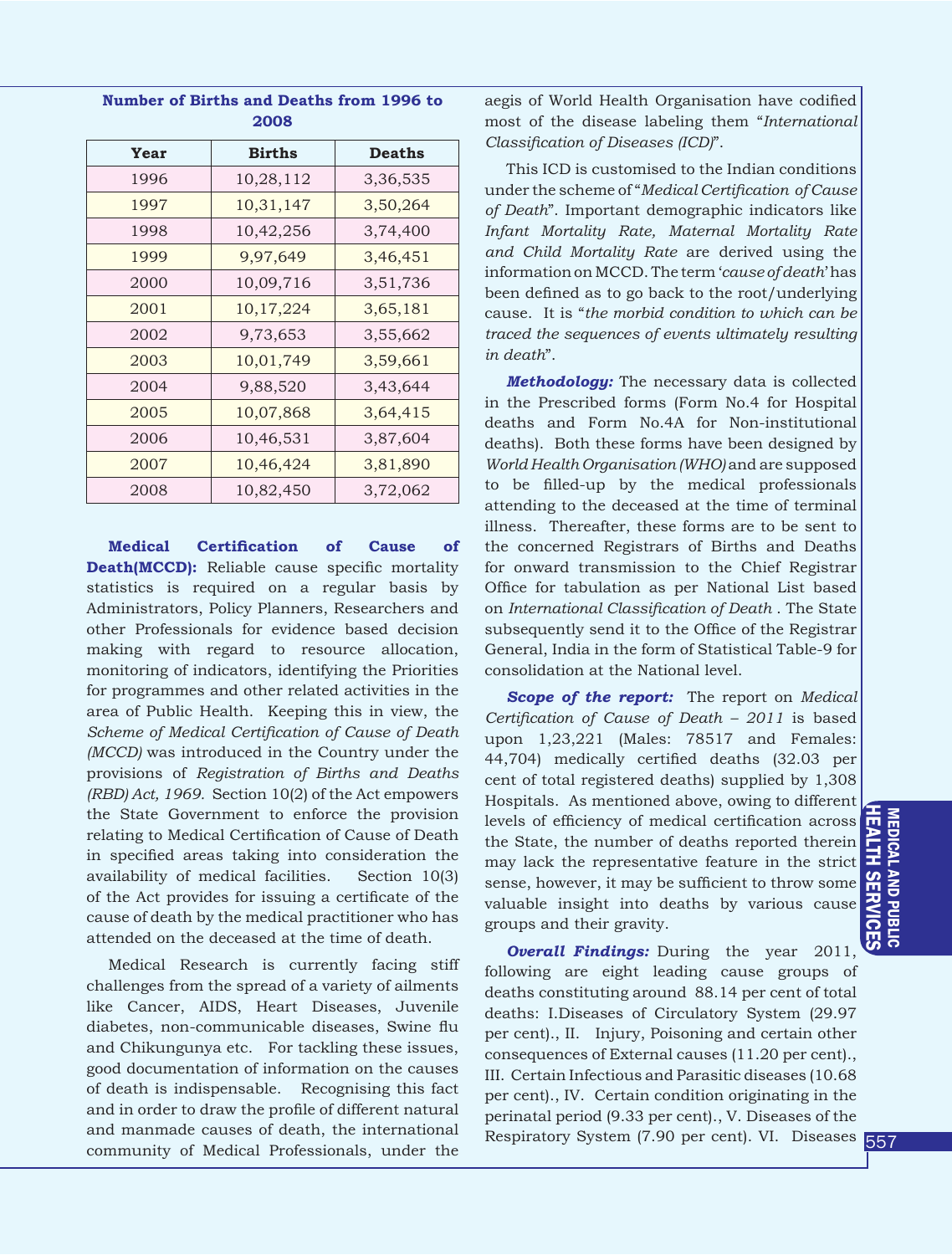of the Digestive System (6.55 per cent)., VII. Endocrine, Nutritional and Metabolic Diseases (6.36 per cent). VIII. Neoplasm (6.15 per cent).

Among the "*Diseases of the circulatory system"* deaths, "*Ischemic Heart Diseases" (IHD)* account for the highest number of deaths (41.03 per cent). Around every 12th medically certified death has been reported to be causes by Ischemic Heart Disease alone.

The second leading cause group "*Injury, Poisoning and certain other consequences of External causes*" has a major constituent "*Poisonings by drugs and Biological substances and Toxic effects of substances chiefly non-medicinal as to source*" contributing around 36.48 per cent of the total deaths under this cause group and 4.15 per cent of total medically certified deaths.

The major group "*Certain Infectious and Parasitic Diseases*" which is the third leading cause of death is mainly constituted by "*Respiratory Tuberculosis and septicemia*". Under this major group, the share of these two diseases are 33.78 per cent and 19.14 per cent respectively. The Respiratory Tuberculosis alone accounts for 3.67 per cent of the total medically certified deaths.

The fourth leading group "*Certain conditions originating in the perinatal period*" accounting for 9.48 per cent of the total medically certified deaths. "*Slow fetal growth, fetal malnutrition and immaturity*" accounts for 41.81 per cent of the deaths under the group and 3.96 percent of total medically certified deaths.

The major group "*Diseases of the Respiratory System*" is the fifth leading cause "*Other Lower Respiratory Disorders*" accounting for around 34.23 per cent of the total deaths. The other major cause in this group is "*Pneumonia*" Causing 25.03 per cent of death, under total medically certified deaths, "*Pneumonia*" alone accounts for 2.01 per cent.

The major group comprising "*Diseases of Digestive System*" is the sixth leading cause accounting for 6.65 per cent of the total medically certified deaths. Among the deaths due to disorders of digestive system "*Diseases of the Liver*" alone accounts for 66.52 per cent of the total deaths in this group.

The group of "*Endocrine, Nutritional and Metabolic Diseases*" is the seventh leading cause

group accounting for 6.46 per cent of the total medically certified deaths. Under this cause group, "*Diabetes Mellitus*" group alone accounts for 86.61 per cent of total deaths reported and 5.59 per cent of total medically certified deaths.

The eighth leading cause group, Neoplasms (cancer) is responsible for 6.25 per cent of the total medically certified deaths, of which "*Malignant Neoplasm of digestive organs*" accounts for 26.47 per cent which is around one-third of deaths. This is followed by "*Malignant Neoplasms of Lymphoid, Haematopoietic and Related tissue*" accounts for one-sixth of deaths (15.32 per cent).

*Age-wise***:** Every tenth reported medically certified deaths has been of the infants (age less than one year). About 87.81 per cent of infant deaths have been reported to be caused by '*Certain conditions originating in the perinatal period*'. Among the children aged one to four years "*Congenital Malformations, Deformations and Chromosomal Abnormalities*" have taken the highest toll of 29.62 per cent. In the age group 5-14 years "*Certain Infectious and Parasitic Diseases*" this cause claimed the topmost position with the share of 23.67 per cent. In the age-group of 15-24 and 25-34 years, major group. "*Injury Poisoning and certain other consequences of External causes*" is the first among the leading causes contributing around 45.81 per cent and 33.72 per cent respectively. It implies that these age-group of youth and adolescent are more vulnerable to injuries and poisoning related deaths. In the age-group 35-44 years, the first two leading causes "*Diseases of Circulatory System*" and "*Injury, Poisoning and certain other consequences of External causes*" are having shares of 23.39 and 18.97 per cent respectively. For all the age-groups of 45 years and above "*Diseases of Circulatory System*" is the first leading cause of death. The percentage contribution of this cause group for 45 years and above, to respective age-group totals have been increasing with age. The percentage share of this cause group to the total medically certified deaths for these ages varies from 31.82 per cent to 47.65 per cent. The highest number of deaths (27,508 i.e., 22.32 per cent of total) has been reported for the age-group 70 years and above.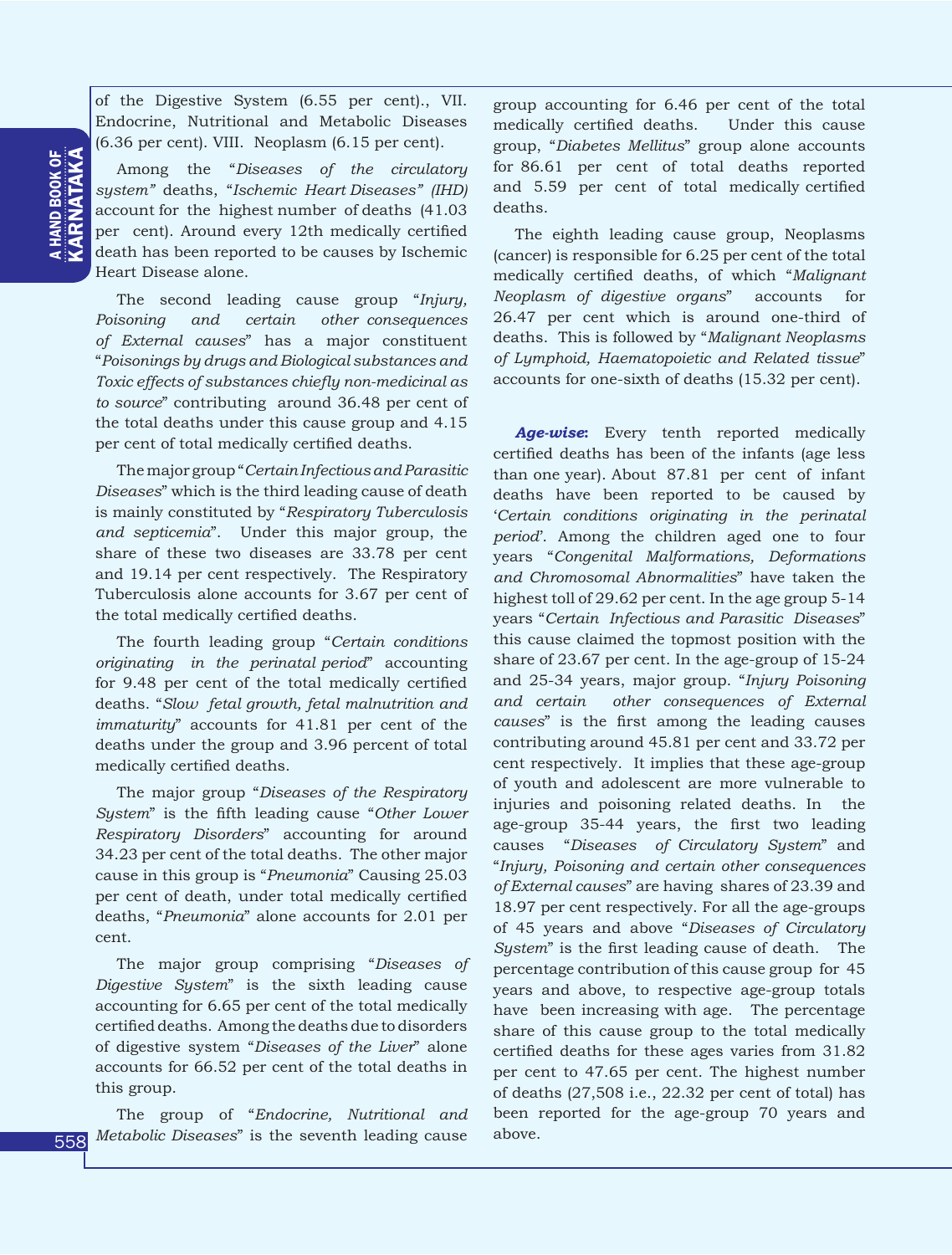*Gender-wise***:** The contributions of male and female deaths in the total medically certified cases has been reported to be 63.72 per cent and 36.28 per cent respectively. There is no significant difference for both males and females as far as eight leading causes are concerned, except for Neoplasm, Endocrine, Nutritional and Metabolic diseases and Diseases of Digestive System deaths. The percentage of female neoplasm deaths to total female medically certified deaths is 7.19 per cent as compared to the corresponding male figure of 5.56 per cent. On the contrary, the percentage of female digestive system deaths to total female medically certified deaths is just 3.60 per cent as compared to the corresponding male figure of 8.24 per cent.

The eight leading cause groups of deaths viz., *Diseases of the circulatory system ,Injury, Poisoning and certain other consequences of external causes , Certain Infectious and Parasitic Diseases, Certain conditions originating in the perinatal period, Diseases of the Respiratory System, Diseases of the Digestive System , Endocrine, Nutritional and Metabolic Diseases and Neoplasm* had taken together account for about 88.15 per cent of the total medically certified deaths.

Among the leading cause groups, '*Diseases of Circulatory System*' constitute the maximum i.e. 29.97 per cent of total medically certified deaths, followed by '*Injury, Poisoning and Certain Other Consequences of External Causes*' 11.20 per cent, '*Certain Infectious and Parasitic Diseases*' 10.68 per cent and *'Certain conditions originating in the perinatal period'* constitute 9.33 per cent of total medically certified deaths, followed by 7.90 per cent due to '*Diseases of the Respiratory System*',

'*Diseases of the Digestive system*', '*Endocrine, Nutritional and Metabolic Diseases'* and '*The Neoplasms*' each constitute around six per cent of the total medically certified deaths. In respect of eight leading causes of death the gender difference is not significant. However, the medically certified male deaths are on a higher side in case of '*Diseases of Circulatory System'*, '*Injury, Poisoning and Certain Other Consequences of External Causes', 'Certain Infectious and Parasitic Diseases*','*Diseases of Respiratory System' and 'Diseases of the digestive system'*  compared to corresponding female figures.

*Diseases of the Circulatory System* :It is the topmost ranking major group of disease, constituting 30.44 per cent of total medically certified deaths. It accounts for 30.90 per cent of males and 29.63 per cent of female deaths in their respective totals of medically certified deaths.

The Sub-group '*Ischemic Heart Diseases (IHD)*' characterized by reduced blood supply to the heart muscle, usually due to coronary artery disease (arthrosclerosis of the Coronary arteries) accounts for the highest no.of deaths (41.03 per cent) under the major group 'Diseases of Circulatory System'. Furthermore, around every 13th medically certified deaths has been reported to be caused by IHD alone. The sub group

'Cerebrovascular Diseases' is reported to be the second highest cause of deaths constituting 22.02 per cent of the Circulatory system deaths followed by 'Diseases of Pulmonary Circulation and other forms of heart Diseases (19.16 per cent)' and 'Hypertensive Diseases (12.11 per cent)'. The percentages of male deaths to female deaths are more in the cause group of Ischemic Heart Diseases and Cerebro Vascular Diseases. It is vis-a-versa in the cause group of Diseases of Pulmonary Circulation and Other Forms of Heart Diseases and Hypertensive Diseases.

*Injury Poisoning and Certain other Consequences of External Causes* : It is the second leading cause group responsible for 11.37 per cent of total medically certified deaths. This has caused 11.53 per cent of male and 11.10 per cent of female deaths. Under this cause group '*Poisonings by drugs and biological substances and toxic effects of substances chiefly non-medicinal as to source'* alone have contributed to 36.48 per cent of the total deaths, this is followed by 'Burns and Corrosions' (25.15 per cent) and 'Other Injuries of specified and unspecified and multiple body regions' with 2,827 male and 601 female deaths  $\overline{\Omega}$ (24.84 per cent). Death due to Burns and corrosions among females is 46.48 per cent as compared to 13.26 per cent among males, under this major group.

*Certain Infectious and Parasitic Diseases* (I):It is the third leading cause group of disease accounting for 10.85 per cent of total medically certified deaths, which constitute 11.03 per cent of male and 10.54 per cent of female medically certified deaths of their respective totals.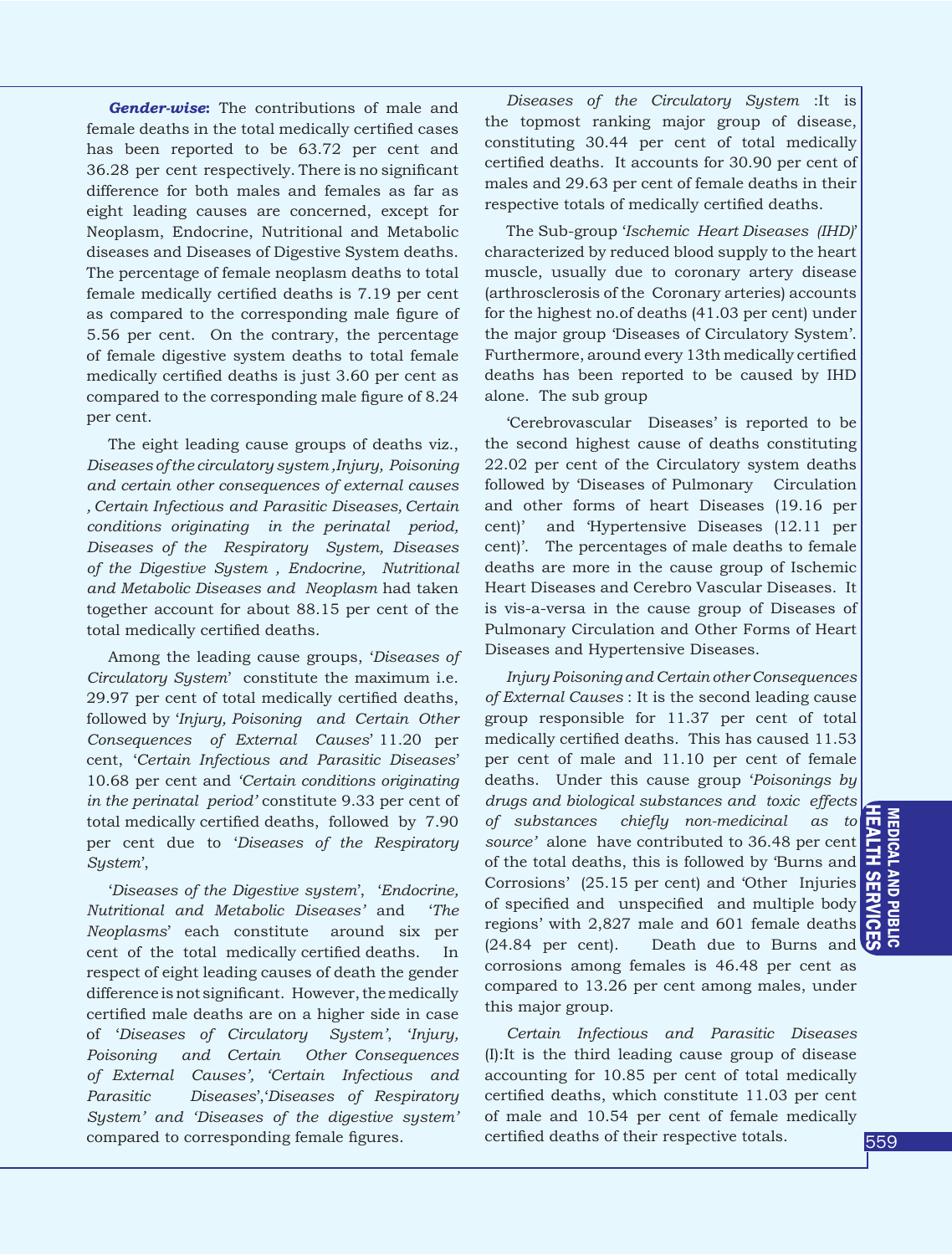Among the Certain Infectious and Parasitic Diseases, 'Respiratory Tuberculosis' is the highest reported medically certified cause of mortality, constituting around 33.78 per cent followed by 'Septicemia' (19.14 per cent). Under this group, percentage of Respiratory Tuberculosis deaths in females is 25.87 percent as against 38.16 per cent of males out of their respective totals. The share of 'Diarrhoea and Gastroenteritis of presumed Infectious Origin', 'Tuberculosis of Nervous System', 'Other Arthopad Borne Fevers and Viral Haemarrhagic fevers', 'Tuberculosis of other organs and miliary tuberculosis' and 'Other Viral Encephalitis' in the total deaths under this group are 9.55, 5.54, 5.35, 4.58 and 3.98 per cent respectively.

*Certain Conditions Originating in the Perinatal Period* :The group of diseases relating to 'Certain conditions originating in the Perinatal Period' is the fourth leading cause of death, accounting 9.48 per cent of the total medically certified deaths. This has contributed to 9.23 per cent of male and 9.92per cent of female medically certified deaths.

*Diseases of the Respiratory System* :The major group of Diseases of Respiratory System is the fifth leading cause, responsible for 8.02 per cent of the total medically certified deaths. This has contributed to 8.39 per cent of male and 7.37per cent of female deaths.

'*Other lower Respiratory disorders*', is the leading cause of death, has caused 30 out of every hundred reported deaths under the major cause group. It is followed by 'Pneumonia' an inflammatory illness of the lung and also one of the leading cause of death in this major group constitutes about 25.03 per cent of the deaths. 'All other Diseases of the Respiratory System' has caused 23 out of every hundred reported deaths. The percentage share of Pneumonia to the total medically certified deaths is 2.01 per cent with the corresponding share of Asthma being 0.86 per cent.

*Diseases of the Digestive System***:** The major group comprising 'Diseases of Digestive system' is the sixth leading cause group, responsible for 6.65 per cent of the total medically certified deaths with 8.41 per cent of male and 3.61 per cent of female deaths. The percentage of male digestive disorder deaths to total medically certified is just double to that of corresponding female figures.

Among the deaths due to disorders of digestive system, 'Diseases of the Liver' account for 66.52 per cent of the total medically certified deaths in this group. The share of liver diseases is about four per cent among the total medically certified deaths. 'All other Diseases of the other parts of the Digestive System' and 'Peritonitis' also have responsible for 12.03 per cent and 6.66 per cent of total deaths under this major cause group.

*Endocrine, Nutritional and Metabolic Diseases* **:** This is the seventh leading cause group has contributed to 6.46 per cent of the total medically certified deaths. Under this cause group, 'Diabetes Mellitus' that causes serious health complications such as renal failures, heart disease, stroke and blindness, is a disease in which Pancreas no longer produces enough insulin or when cells stop responding to the insulin that is produced, so that glucose in the blood cannot be absorbed into the cells of the body, is the leading cause of death. It alone accounts for 86.61 per cent of total deaths reported under the cause group. The share of *Diabetes mellitus* in total medically certified deaths is 5.59 per cent. The incidence of '*Diabetes Mellitus*' death is reported to be the highest for the age group 70 and above (39.28 per cent).

*Neoplasms* **:** The eighth leading cause, Neoplasm, which is commonly known as Cancer, is responsible for 6.25 per cent of the total medically certified deaths. The share of deaths due to Neoplasms in total female deaths is 7.22 per cent as compared to the corresponding figure of 5.68 per cent in case of males. Among total female medically certified deaths, it is the seventh leading cause of death.

Among the neoplasm deaths, '*Malignant Neoplasm of Digestive Organs*' accounts for the highest mortality of 26.47 percent, followed by '*Malignant of Lymphoid, haematopoetic & other related tissue*' (15.32 per cent), '*Malignant Neoplasm of Respiratory Intrathoracic Organs*' (13.77 per cent) and '*Malignant Neoplasms of Genitor-Urinary Organs*' (12.43 per cent). The share of deaths due to Malignant Neoplasms of Digestive Organs in males, to total male Neoplasm deaths is 30.69 per cent as against 20.73 per cent of corresponding female deaths. The percentage of female deaths due to '*Malignant Neoplasm of genito urinary organs*' to total female neoplasm deaths is 19.55 per cent as compared to 7.19 per cent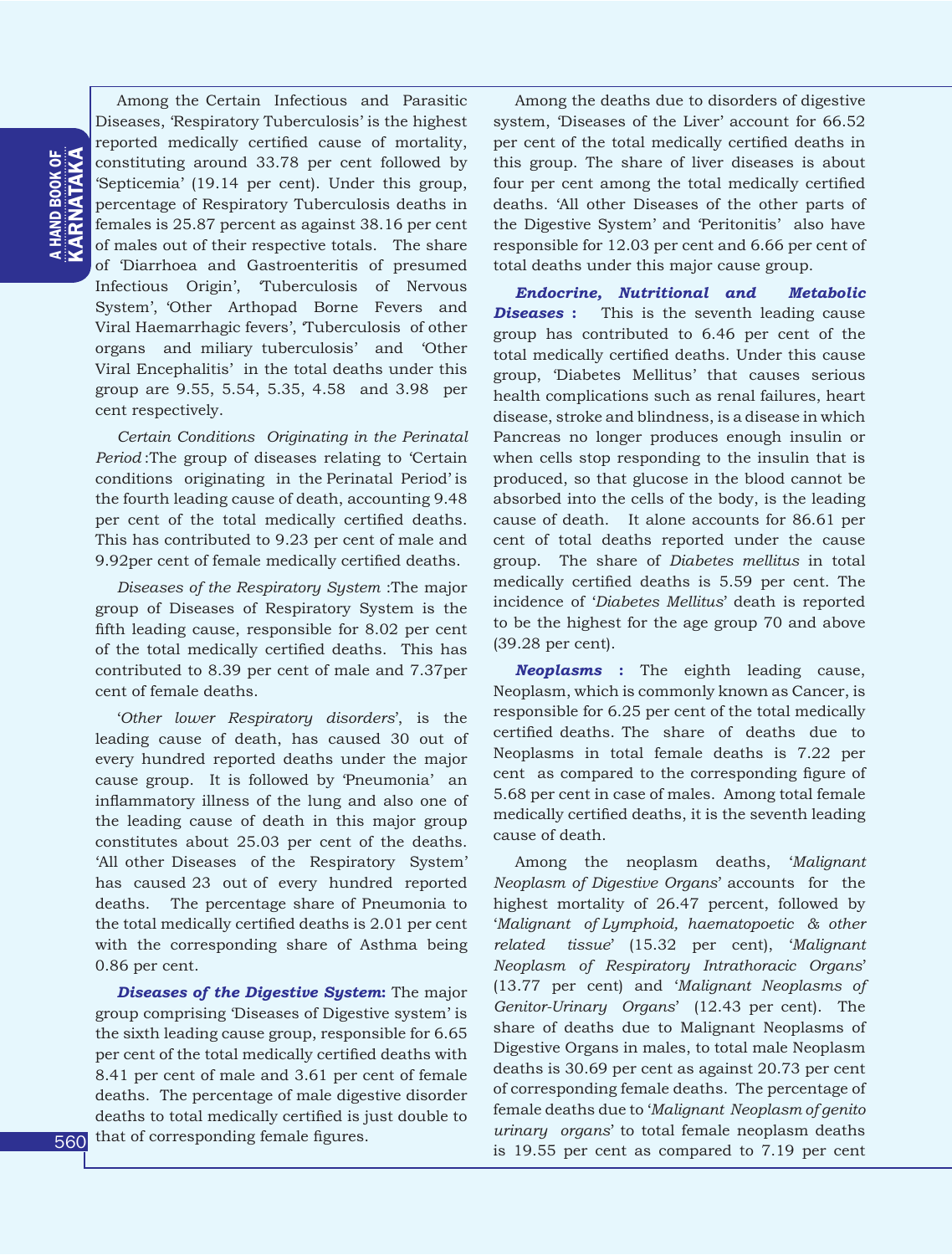of corresponding male deaths. Among deaths caused by '*Malignant Neoplasm of Respiratory and Intra Thoracic Organs'* about 61 per cent is due to Lung Cancer in male. Lung Cancer alone accounts for around 14.57 per cent of total male Neoplasm deaths.

*Diseases of the Genito-Urinary System :* Out of every hundred medically certified deaths, around three are reported from '*Diseases of Genitourinary System*'. Renal failure is the cause of maximum deaths (68.74 per cent) under the '*Genitourinary System'* disease with the overall share of 2.31 per cent in total medically certified deaths.

*Diseases of the Nervous System* **:** The cause group of Diseases of Nervous System is responsible for 2.61 per cent of the total medically certified deaths. '*All other Diseases of the Nervous System*' accounts for the maximum (36.20 per cent) deaths reported under this group, followed by '*Meningitis*' (26.94 per cent) and '*Encephalitis Myelitis and Encephalomyelitis*' (21.53 per cent). The share of '*Meningitis*' in the total medically certified deaths is about 0.7 per cent.

*Diseases of the Blood and Blood Forming Organs and Certain Disorders involving the Immune Mechanism*: The diseases under this cause group have contributed to 1.66 per cent of the total medically certified deaths. This cause group accounts for 1.43 per cent of total male and 2.05 per cent of total female medically certified deaths. " *Other Anaemias*" is the major cause constitute around 81 per cent of total deaths reported in the cause group and 1.35 per cent of the total medically certified deaths.

*Congenital Malformations, Deformations and Chromosomal Abnormalities:* Merely 1805 deaths are reportedly caused by '*Congenital Malformations, deformations and Chromosomal abnormalities*', constituting about 1.46 per cent of the total medically certified deaths. The majority of these deaths occur for age less than one year (1098 or 60.83 per cent). Under this cause group, about 57.89 per cent deaths are caused by malformation of various Circulatory System.

*Symptoms, Signs and Abnormal Clinical & Laboratory Findings, not elsewhere classified (N.E.C)*: This leading major cause group responsible for 1.34 per cent of the total medically certified deaths of which 1.33 per cent of males and 1.37 per cent of female death. Thus around every

third reported death is having no specific cause. The high prevalence of causes of death being reported under this cause from the hospitals reporting Medical Certification of Cause of Death data, clearly suggests about the deficiency in clarification especially improper classification of causes of deaths by the attending doctors. As depicted in the Statement-28. "*All other Symptoms, Signs and Abnormal Clinical and Laboratory Findings Not Elsewhere Classified*" accounted for 0.95 per cent of the total deaths in this group.

*Complications of Pregnancy, Childbirth and the Puerperium* **:** The group consisting of '*Complications of Pregnancy, Childbirth and the Puerperium*' has reportedly caused 841 deaths (1.89 per cent of the total female medically certified deaths). As high as 95.60 per cent of deaths under this cause group have been due to obstetric causes like '*Oedema, Proteinura, Hypertensive Disorders, Complications Predominantly Related to the Puerperium*' and some other related complications. The remaining 4.40 per cent deaths in this cause group are due to abortive outcome of Pregnancy such as *Medical and Spontaneous Abortions*.

*Diseases of the Skin and Subcutaneous*  **Tissue**: These diseases account for 772 medically certified deaths (0.63 per cent of the total medically certified deaths). This cause group accounts for 0.65 per cent of total male and 0.59 per cent of total female medically certified deaths. About 81 per cent of the deaths under the cause group are caused by '*Infections of the Skin and Subcutaneous Tissue*'.

*Mental and Behavioural Disorders* : The group relating to Mental and Behavioural disorders accounts for 105 deaths (0.09 per cent of total medically certified deaths). The age group 25- 64 years constitutes around 83 per cent of total deaths due to '*Mental and Behavioural Disorders*'. Under this cause group, the deaths due to "*Schizophrenia, Schizotypal & Delusional Disorders*" constitutes the highest share (42.86 per cent) of total deaths. The ratio of males to females was disproportionate in this group (74 males to 31 females).

The least harmful major causes are *Diseases of the Ear and Mastoid Process and Diseases of the Eye and Adnexa* . No significant mortality is reported due to these causes.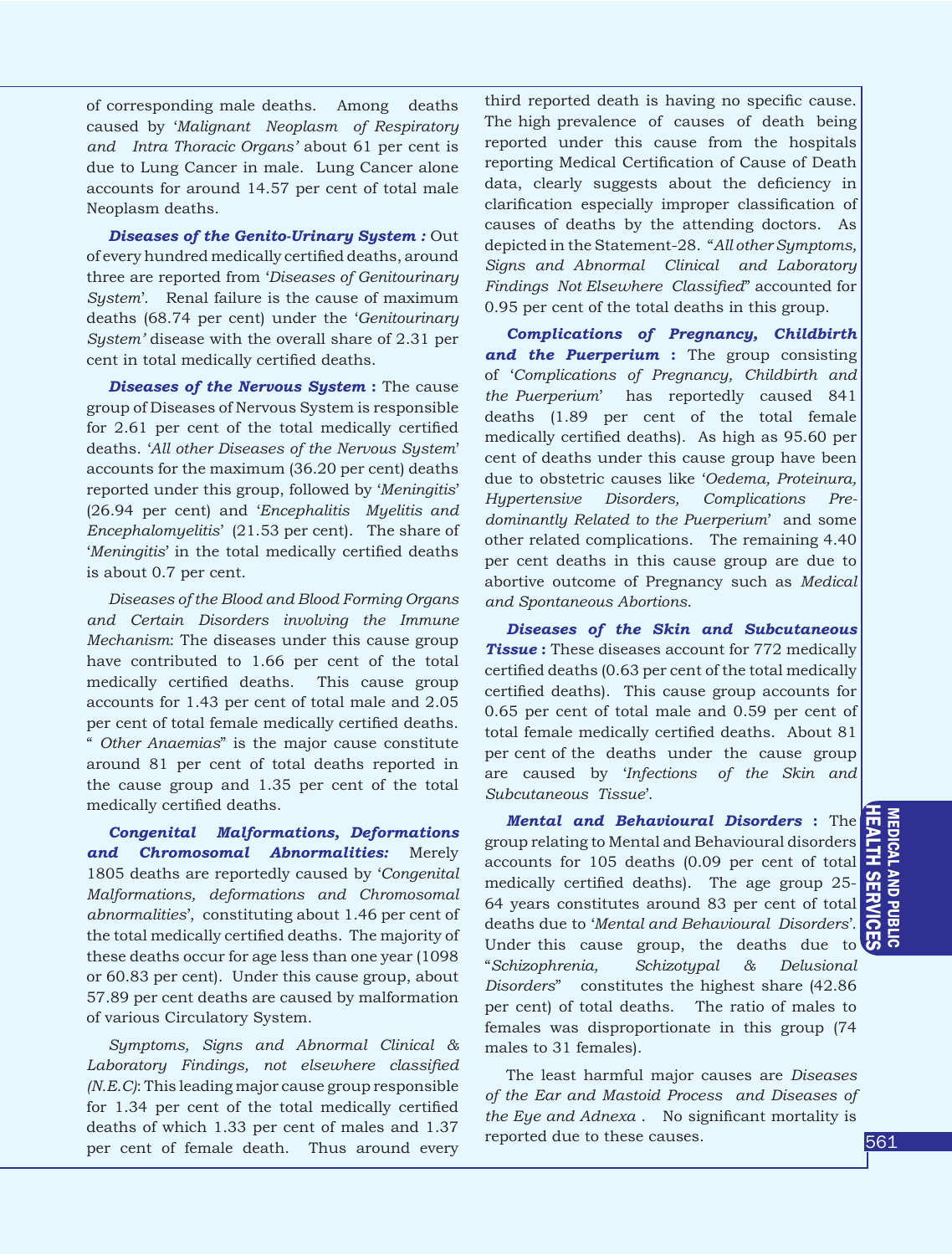*The descriptions for all Major Groups of the National list based on ICD-10 are as follows:* 

*Major Cause Groups and Description and ICD Codes.*

- Certain Infectious and Parasitic diseases (A00-B99).
- II Neoplasms (C00-D48)
- III Diseases of the blood and blood forming organs and certain disorders involving the immune mechanism (D50-D89)
- IV Endocrine, nutritional and metabolic diseases (E00-E89)
- V Mental and behavioral disorders (F01-F99)
- VI Diseases of the nervous system (G00-G98)
- VII Diseases of the eye and Adnexa (H00-H59)
- VIII Diseases of the ear and mastoid process (H60-H95)
- IX Diseases of the circulatory system (I00-I99)
- X Diseases of the respiratory system (J00- J98)
- XI Diseases of the digestive system (K00-K92)
- XII Diseases of the skin and subcutaneous tissue (L00-L98)
- XIII Diseases of the musculoskeletal system and connective tissue (M00-M99)
- XIV Diseases of the genitourinary system (N00- N99)
- XV Pregnancy, childbirth and the puerperium (O00-O99)
- XVI Certain conditions originating in the perinatal period (P00-P96)
- XVII Congenital malformations, deformation and chromosomal abnormalities (Q00-Q99)
- XVIII Symptoms, signs and abnormal clinical and laboratory findings, n.e.c. (R00-R99)
- XIX Injury, poisoning and certain other consequences of external causes (S00-T98)
- XX External causes of morbidity and mortality (V01-Y89)
- \*XXI Factors influencing health status and contact with health services (Z00-Z99)
	- \* Not in use in India.

## **Directorate of Health and Family Welfare Services**

The Department of Health and Family Welfare Services implements various National and State Health programs of Public Health importance to provide comprehensive Health Care Services to the people of the State through various Health and Medical Institutions.

**Health Care Services provided through various Projects, Programmes and Services:** a) Rural Health component of the Minimum Needs Programme, b) Curative Services, c) National Rural Health Mission (NRHM), d) National Leprosy Eradication Programme, e) Revised National Tuberculosis Control Programme, f) National Programme for Control of Blindness, g) National Vector Borne Control Programme (NVBDCP), h) National Guinea Worm Eradication Programme, i) Prevention and control of Communicable Diseases like Diarrhoea, Kysanur Forest Diseases, etc., j) Health Education, Training and School Health Services, k) Nutritional Services, l) National Iodine Deficiency Disorder Control Programme, m) Laboratory Services, n) Karnataka Health Systems Development and Reforms Project and o) AIDS Prevention Programmes

## **Administration and Direction**

The Department is headed by the Commissioner of Health and Family Welfare Services and the Director of Health and Family Welfare Services. Commissioner is the administrative head and Director is the technical head. National Rural Health Mission (NRHM) is headed by a Mission Director (NRHM). Karnataka Health System Development and Reforms Project (KHSDRP) is headed by the Project Administrator. Karnataka State AIDS Prevention Society is headed by project Administrator. These officers are assisted by Additional Directors, Joint Directors, Deputy Directors and Demographer in implementing and monitoring health programmes. Chief Administrative Officer and Chief Accounts Officers cum Financial Adviser assist in administrative and financial matters of the Department. At the District level, District Health and Family Welfare Officer is the head of Public Health Services. Implementation and monitoring of various National and State Health Programmes in all below 100 beds health care service institutions which are under Zilla Panchayath Sector are done by the District Health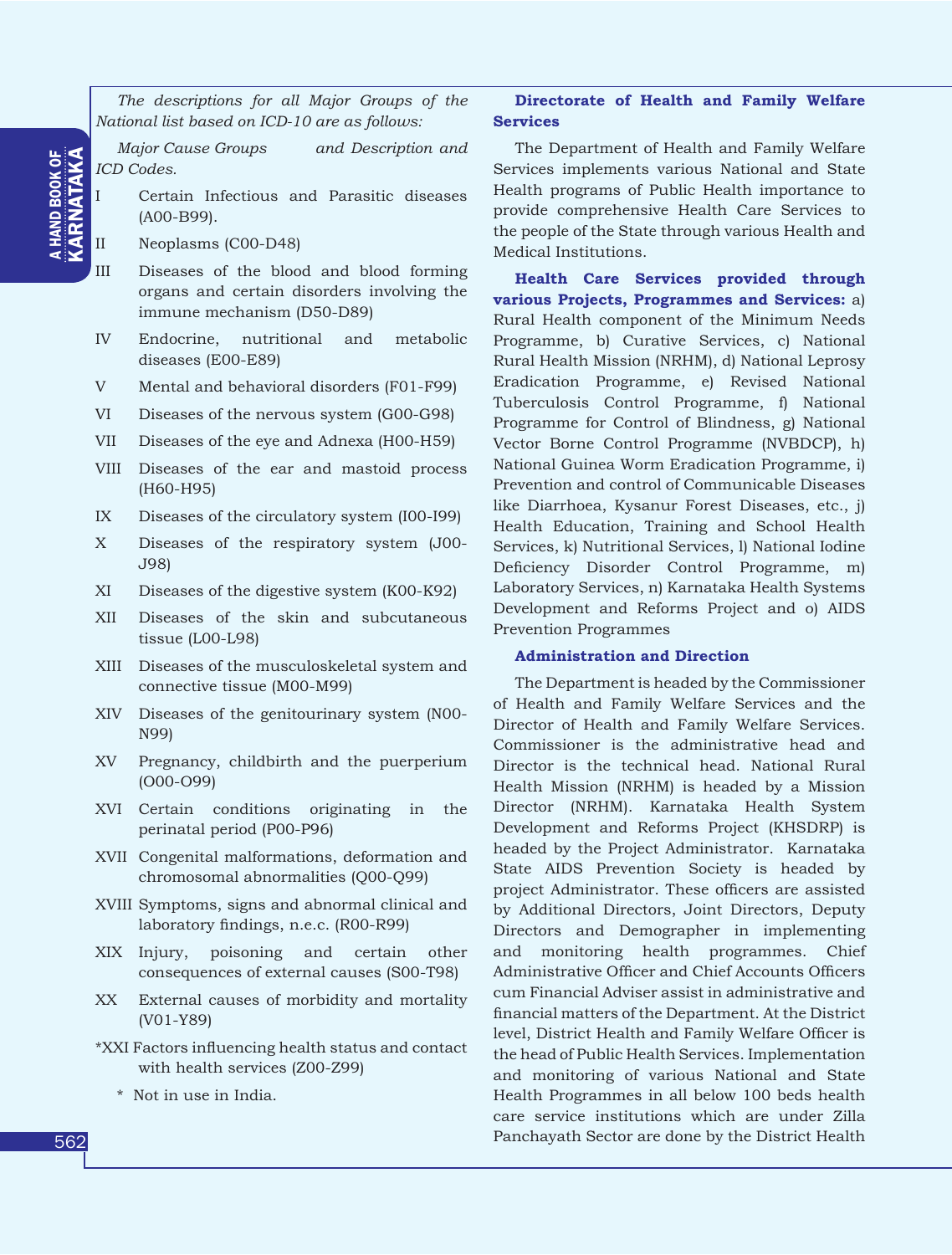and Family Welfare Officer. He is assisted by; District Programme Management Officer, District TB Officer, District Malaria Officer, District Family Welfare Officer , District Surveillance Officer and District Leprosy Officer (who also oversees Blindness Control Programme). Above 100 beds healthcare services institutions are under state sector.

The District Surgeons of District Hospitals are responsible for providing curative, emergency and promotive services including referral services. Presently 21 District Hospitals are under the control of Health and Family Welfare Department. 176 Taluk Health Officers are positioned at Taluk headquarters. They are the implementing authorities of Public Health, National and State Health Programs in their respective Taluks. The Medical Officers of Health at Primary Health Centre Level are responsible for the implementation of various National and State Health Programs including Family Welfare Programme and MCH Services. To provide Primary Health Care throughout the State, a network of 8,871 Sub Centres, 2,346 Primary Health Centres, 188 Community Health Centres and 146 Taluk Hospitals have been provided.

Karnataka is one of the pioneer States in the Country in providing comprehensive Public Health Services to its people. Even before the concept of Primary Health Centres was conceived by the Government of India, the State had already made a beginning in this regard by establishing a number of primary health centres for providing comprehensive health care delivery system consisting of *"Curative", "Preventive", "Promotive" and "Rehabilitative services"* in health care to the people of the State. The department is rendering the following services through its network of Medical and Health institutions in the State:

1. Common Minimum Needs Programme, 2) Curative Services, 3) Reproductive and Child Health Programme, 4) Prevention and control of communicable diseases, National Leprosy Control Programme, National AIDS control programme, Revised National Tuberculosis control programme, National Guinea worm eradication programme and National programme for control of blindness, 5) National Vector Borne Disease Control Programme including National Anti-Malaria Programme, National Filaria Control Programme, Anti JE programme and Dengue Control Programme, 6)

Laboratory Services, 7) Implementation of Food Adulteration, 8) Environmental Sanitation, 9) Vital Statistics, 10) National Services, 11) Health Education and School Health Services, 12) Training programmes, 12) EMRI (Arogya Kavacha), 13) Public Private Partnership programme, 14) Mobile Health Units, 15) Madilu, 16) Prasuthi Aarike etc.

**Society Mode of implementation of programmes:** With a view to cut down bureaucratic procedures, reduce delays, relax rules and regulations, better and speedy implementations of programmes, and bring in transparency and flexibility, societal mode of implementation has been unique in Karnataka State. This mode started under DANIDA in 1980s till date the National Programme for Control of Blindness, improved many folds at each district levels in the form of District Blindness Control Society. Given the great success of this, many more programmes later on started implementing in this mode for example Reproductive and Child Health Programme (RCH), KSAPS, Leprosy, Tuberculosis, Drug Logistics and NRHM.

**Health Infrastructure:** Primary Healthcare: Primary healthcare denotes the first level of contact between individuals and families with the health system. Primary Healthcare is provided through a network of Sub centres and Primary Health Centres in rural areas. The Sub centre consists of one Auxiliary Nurse Midwife and Male Health worker and serves a population of 5,000 in plains and 3,000 persons in hilly and tribal areas. The Primary Health Centre (PHC), staffed by Medical Officer and other paramedical staff serves every 30,000 population in the plains and 20,000 persons in hilly, tribal and backward areas.

**Secondary Health Care**: Secondary Healthcare refers to a second tier of health system, in which patients from primary health care are referred to specialists in higher hospitals for treatment. The health centres for secondary health care include *District hospitals and Community Health Centre (CHC)* at block level.

**Tertiary Health Care**: Tertiary Health care refers to a third level of health system, in which specialized consultative care is provided usually on referral from primary and secondary medical 563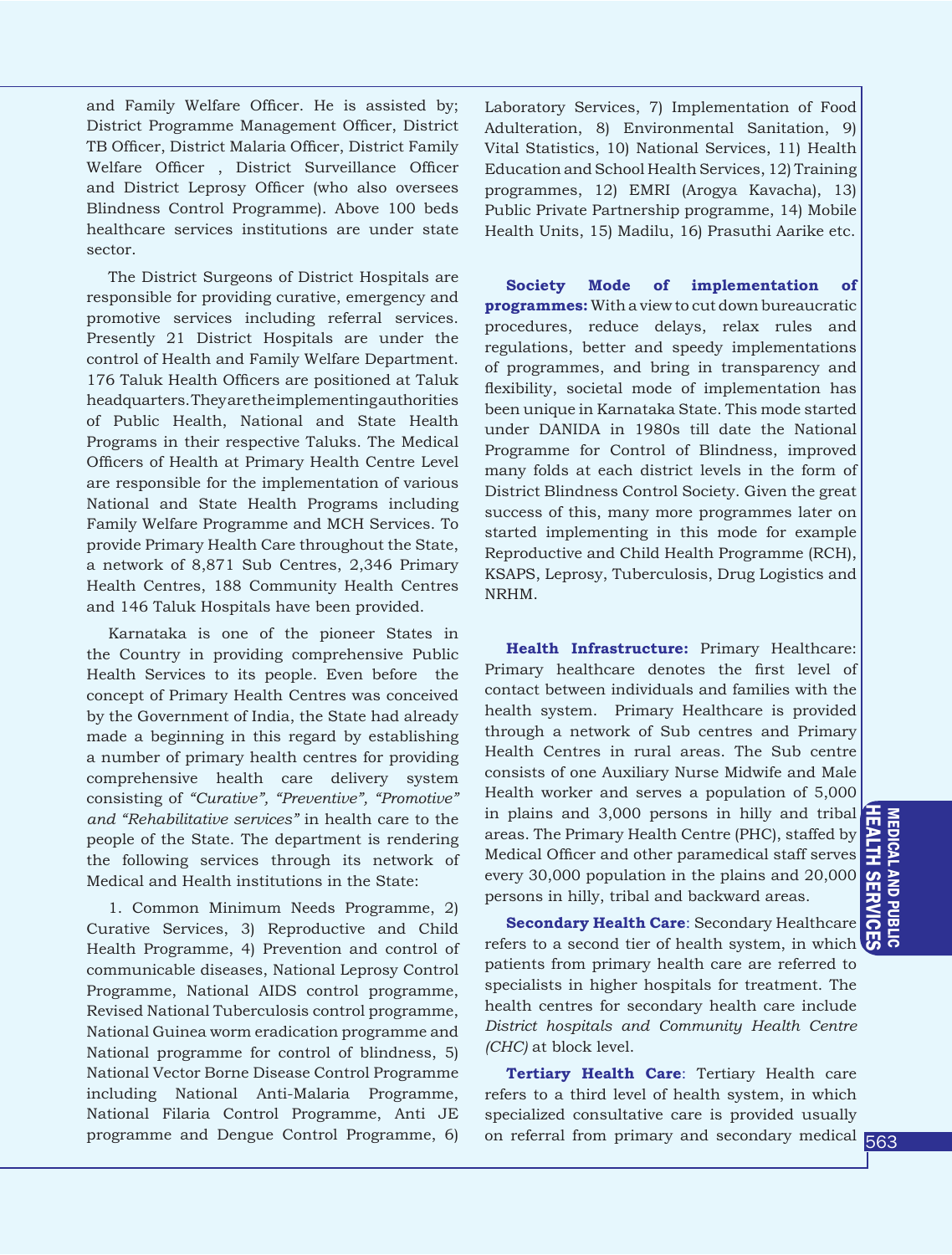care. Specialized Intensive Care Units, advanced diagnostic support services and specialized medical personnel on the key features of tertiary health care. Under public health system, tertiary care service is provided by medical colleges and advanced medical research institutes.

Primary Health Care is one of the items under the restructured 20 point programme. The State is following the National Pattern of three tiers Health Infrastructure in rendering Primary Health Care by establishing health institutions *viz.,* Sub centre, Primary Health Centres and Community Health Centres.

|                                            | 2000  | 01    | 02    | 03    | 04    | 05    | 06    | 07    | 08    | 09    |
|--------------------------------------------|-------|-------|-------|-------|-------|-------|-------|-------|-------|-------|
| <b>State</b><br>Government                 |       |       |       |       |       |       |       |       |       |       |
| Number                                     | 177   | 177   | 177   | 177   | 177   | 177   | 177   | 26    | 27    | 19    |
| <b>Beds</b>                                | 23273 | 23273 | 23273 | 23273 | 23273 | 23273 | 23273 | 10045 | 10145 | 4850  |
| <b>Other</b><br>agencies                   |       |       |       |       |       |       |       |       |       |       |
| Number                                     | 61    | 61    | 61    | 61    | 61    | 61    | 61    | 42    | 42    | 10    |
| <b>Beds</b>                                | 5257  | 5257  | 5257  | 5257  | 5257  | 5257  | 5257  | 10461 | 10461 | 2102  |
| <b>CHC</b>                                 |       |       |       |       |       |       |       |       |       |       |
| Number                                     |       |       |       |       |       |       |       | 147   | 146   | 29    |
| <b>Beds</b>                                |       |       |       |       |       |       |       | 15220 | 15120 | 18342 |
| <b>Indian System</b><br>of Medicine        |       |       |       |       |       |       |       |       |       |       |
| Number                                     | 93    | 101   | 103   | 103   | 103   | 103   | 103   | 178   | 178   | 144   |
| <b>Beds</b>                                | 1430  | 1495  | 1535  | 1535  | 1535  | 1535  | 1535  | 5340  | 5340  | 14870 |
| <b>PHC</b>                                 |       |       |       |       |       |       |       |       |       |       |
| Number                                     | 1685  | 1685  | 1677  | 1696  | 1698  | 1679  | 2193  | 2193  | 2193  | 2163  |
| <b>Beds</b>                                | 15144 | 15144 | 15931 | 15581 | 15893 | 17828 | 10693 | 10693 | 10693 | 10693 |
| PHU                                        |       |       |       |       |       |       |       |       |       |       |
| Number                                     | 583   | 583   | 582   | 581   | 581   | 578   | 17    | 17    | 17    | 27    |
| <b>Beds</b>                                | 1122  | 1122  | 1145  | 1132  | 1132  | 1229  | 102   | 102   | 102   | 162   |
| <b>Dispensaries</b>                        |       |       |       |       |       |       |       |       |       |       |
| Number                                     | 208   | 208   | 208   | 208   | 208   | 208   | 659   | 659   | 659   | 659   |
| <b>Beds</b>                                | 121   | 121   | 121   | 121   | 121   | 121   |       |       |       |       |
| <b>Under ISM</b>                           | 609   | 639   | 639   | 638   | 638   | 638   | 2565  | 1565  | 1565  | 1565  |
| Family<br><b>Welfare</b><br><b>Centres</b> | 459   | 459   | 459   | 639   | 638   | 638   |       |       |       |       |
| <b>Subcenter</b>                           | 8143  | 8143  | 8143  | 8143  | 8143  | 8143  | 843   | 8143  | 8143  | 8143  |
| <b>Drug Shops</b>                          |       |       |       |       |       |       |       |       |       |       |
| <b>Retail Shops</b>                        | 8133  | 11618 | 14827 | 14088 | 13758 | 15790 | 16455 | 16543 | 17145 | 18173 |
| Restricted<br>Shops                        | 613   | 640   | 513   | 478   | 482   | 522   | 485   | 485   | 465   | 511   |
| <b>Blood banks</b>                         | 91    | 110   | 141   | 140   | 147   | 150   | 169   | 169   | 172   | 174   |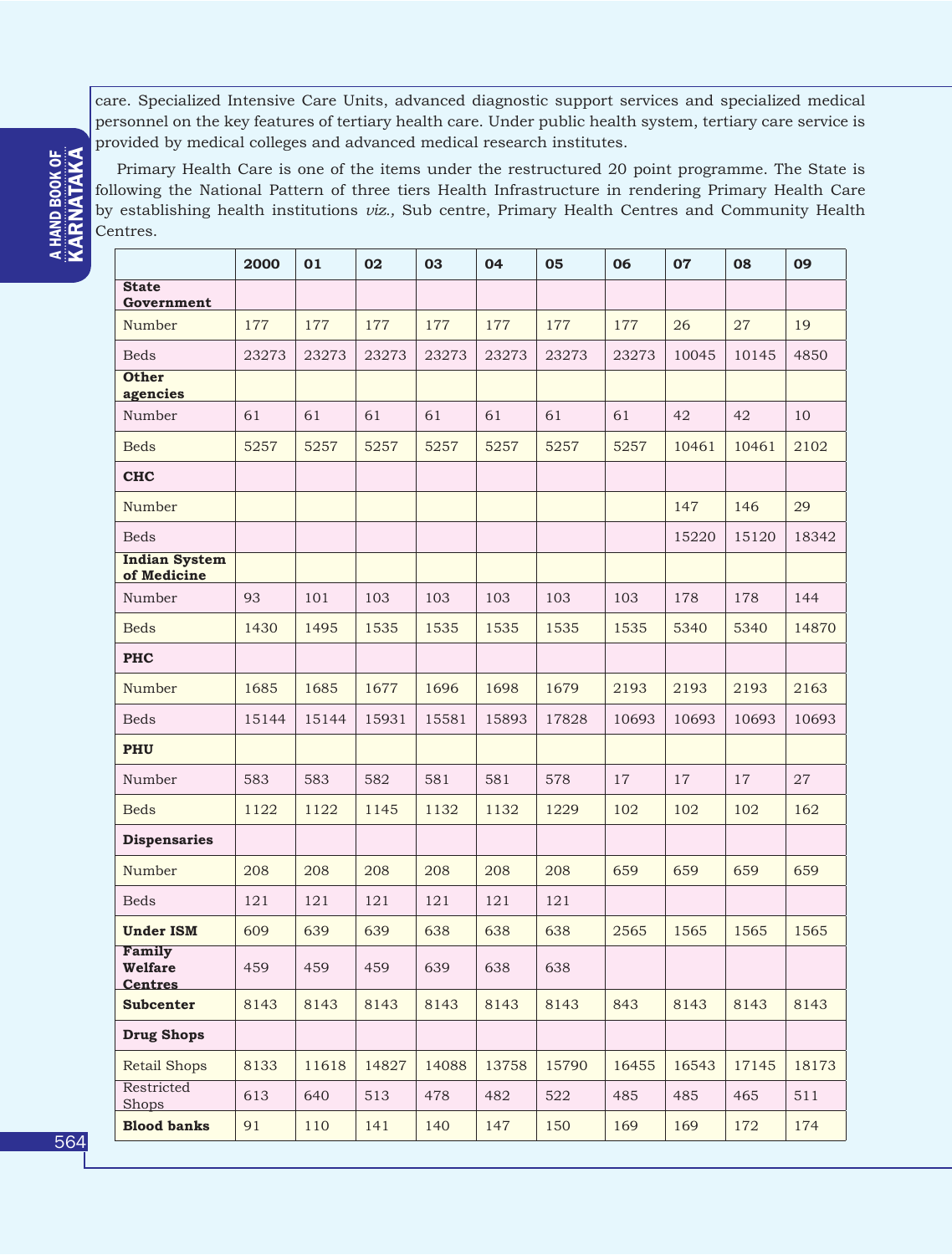### **Family Welfare Services**

**Reproductive and Child Health Programme:** Karnataka is a pioneer State in launching of Family Welfare Programme in the Country since June 11, 1930. Erstwhile Mysuru State had initiated the idea of some kind of birth control as early as in 1930, inducing clinics to advise mothers on the subject in the two hospitals, in the State. The Family Planning programme gained momentum at the beginning of the Second Plan.

For better co-ordination and supervision, while implementing the programmes at various levels, the District Health Officer was designated as the District Health and Family Welfare Officer to look after the Welfare activities of the District. In 1964 *Family Planning Bureau* was formed at each District Headquarter to co-ordinate the family welfare activity.

Extension approach was adopted in 1964, wherein Education Service facilities were extended to the door steps of the rural masses and the urban people. Facilities have been provided in all medical institutions for conducting vasectomy, tubectomies, laparoscopic operations and IUD placements. Intensive propaganda through lectures, film shows, exhibitions, publicity, literature etc., is being conducted throughout the State to popularize the programme. As a result, female sterilization gained momentum and laparoscopic operation was found to be safe.

*Child Survival and Safe Motherhood Project*  **(CSSM):** The CSSM project (1991-96) financed by an IDA credit of US\$ 214.5 million, supported the enhancement and expansion of the *Maternal and Child Health (MNCH)* component of the National Family Welfare Programme. It was national in scope, with emphasis on districts where maternal and infant mortality rates were higher than the national average.

The project's specific objectives were to enhance child survival, reduce maternal mortality and morbidity rates, and increase the effectiveness of service delivery by supporting 1) Child survival programmes including the Universal Immunization programme, diarrhoea control programmes and the control of acute respiratory infections, 2) A Safe Motherhood initiative to improve ante-natal and delivery care for all pregnant women and to identify high-risk pregnancies and 3) Institutional systems development, including improving and

expanding training programmes for family welfare workers, education and communication and management information. More than 42 million women and children benefited annually from the services provided. Karnataka has performed fairly well and has brought not only annual growth rate of population to 1.7 per cent as per 2001 census but also the crude birth rate, the crude death rate and infant mortality rate, couple protection rate and so on.

| S1.<br><b>No</b> | <b>Particulars</b>                   | 2006 | 2007 | 2008  | 2009  |
|------------------|--------------------------------------|------|------|-------|-------|
|                  | Birth rate                           | 20.6 | 19.9 | 19.8  | 19.5  |
| $\overline{2}$   | Death rate                           | 7.1  | 7.3  | 7.3   | 7.2   |
| 3                | <b>IMR</b>                           | 50   | 47   | 45    | 41    |
| $\overline{4}$   | Couple<br>Protection<br>Rate $(\% )$ | 63.6 | 67   | 65.47 | 65.47 |

## **The latest vital indicators are given below:**

*Source: Sample Registration System*

## **The achievements under Sterilizations are shown below:**

| Year | Number of<br><b>Steriliza</b><br>tions | <b>IUD</b> | C.C.<br><b>Users</b> | O.P.<br><b>Users</b> |
|------|----------------------------------------|------------|----------------------|----------------------|
| 1997 | 3,716                                  |            |                      |                      |
| 1998 | 3,837                                  |            |                      |                      |
| 1999 | 3,95,624                               |            |                      |                      |
| 2000 | 3,95,123                               |            |                      |                      |
| 2001 | 4,13,092                               |            |                      |                      |
| 2002 | 4,12,726                               |            |                      |                      |
| 2003 | 3,95,379                               | 3,07,034   | 2,88,863             | 1,59,256             |
| 2004 | 3,77,481                               | 3,77,481   | 2,96,830             | 2,87,493             |
| 2005 | 3,76,960                               | 2,97,265   | 3,06,280             | 1,71,843             |
| 2006 | 3,76,308                               | 2,91,134   | 3,03,124             | 1,71,103             |
| 2007 | 3,84,829                               | 2,78,894   | 3,00,097             | 1,68,499             |
| 2008 | 3,68,975                               | 2,85,588   | 3,09,946             | 1,74,045             |
| 2009 | 3,88,959                               | 2,74,305   | 3,16,311             | 1,66,230             |

MEDICAL AND PUBLIC PEOPLE HISTORY INTRODUCTION EDUCATION EDUCATION EDUCATION EDUCATION EDUCATION EDUCATION EDU **SERVICES MEDICAL AND PUBLIC<br>HEALTH SERVICES<br>HEALTH SERVICES IEALTH SERVIC IEDICAL AND PUBLIC**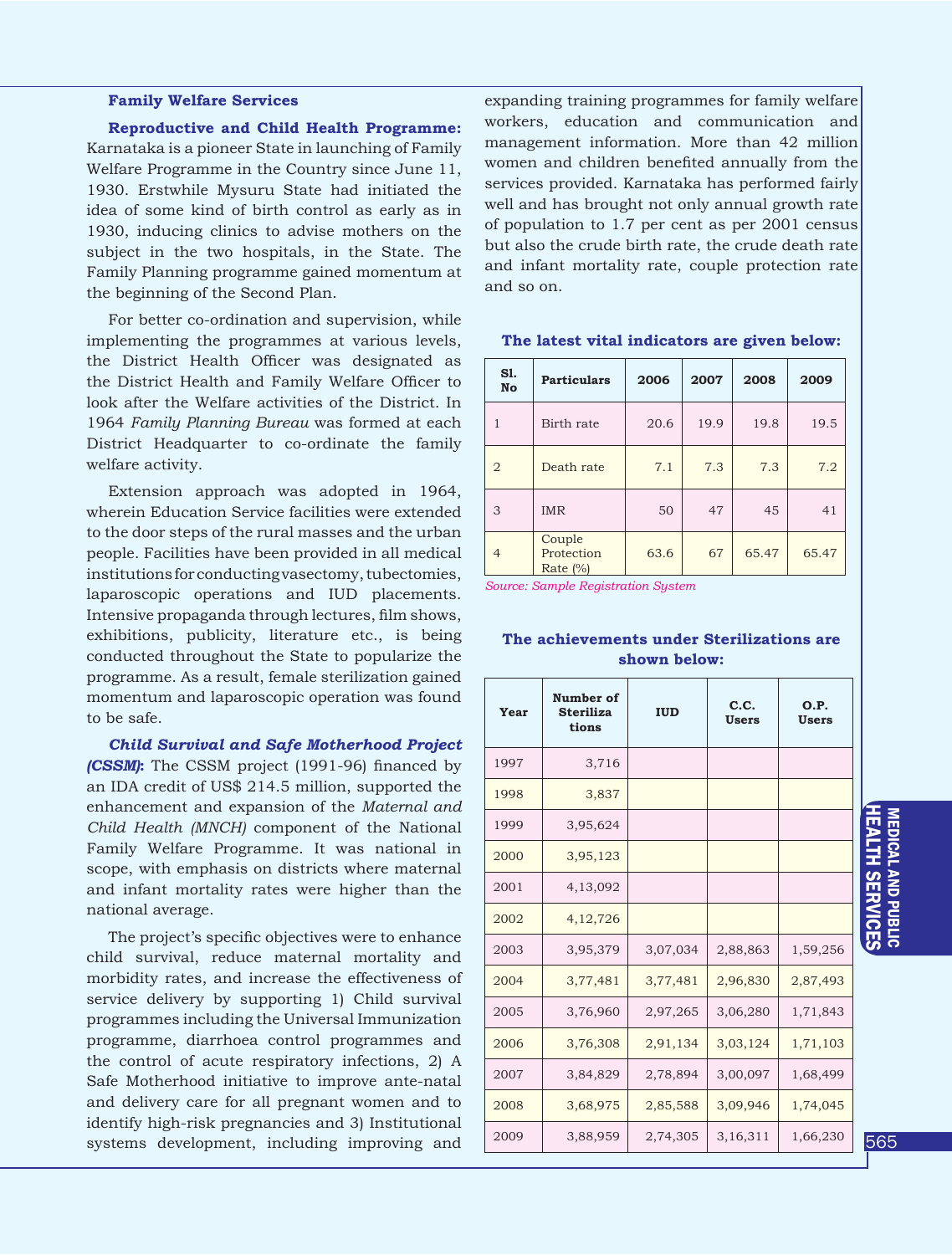**Maternal and Child Health Programme:** As a part of Family Welfare Programme, great emphasis has been laid on improving health of the mothers and children since it is of vital importance to the acceptance of the family norms. The *Maternal and Child Health Programme* aims at providing antenatal and postnatal services to pregnant women and mothers. These include immunization of pregnant women and child against six killer diseases, prophylaxis against nutritional anaemia and vitamin 'A' deficiency diseases.

| Year | <b>DPT</b> | Polio       | <b>BCG</b> | <b>Measles</b> | <b>TT</b> |
|------|------------|-------------|------------|----------------|-----------|
| 1997 | 1,147      | 1,150       | 1,220      | 1,078          | 1,281     |
| 1998 | 1,144      | 1,146       | 1,211      | 1,085          | 1,276     |
| 1999 | 11,15,720  | 11,16,789   | 11,94,340  | 10,33,279      | 12,50,116 |
| 2000 | 10,71,807  | 10,72,942   | 10,80,658  | 9,99,435       | 11,56,808 |
| 2001 | 10,99,455  | 10,99,425   | 11,75,688  | 10,41,556      | 12,10,239 |
| 2002 | 11,35,495  | 11,37,900   | 11,87,564  | 10,93,997      | 11,94,472 |
| 2003 | 10,69,642  | 10,99,586   | 10,79,832  | 10,13,386      | 11,18,965 |
| 2004 | 9,63,640   | 10,36,021   | 10,73,775  | 9,27,595       | 9,87,258  |
| 2005 | 10,61,788  | 10,61,778   | 10,77,554  | 10,04,958      | 11,18,524 |
| 2006 | 10,93,428  | 10,92,151   | 11,08,016  | 10,39,664      | 11,53,354 |
| 2007 | 12,20,037  | 12, 19, 377 | 12,30,702  | 11,71,368      | 12,95,460 |
| 2008 | 10,44,946  | 10,74,087   | 10,98,931  | 10,28,859      | 11,33,230 |
| 2009 | 10,70,435  | 5,54,798    | 10,85,556  | 10,18,121      | 11,90,192 |

In the year 2010-2011, 11.02 lakhs of DPT, 10.96 lakhs of Polio, 11.19 lakhs of BCG, 10.41 lakhs of Measles and 11.84 lakhs of TT were given.

### **Health Statistics: Communicable Diseases**

**Plague**: Plague is a zoonotic disease circulating mainly among small animals and their fleas. The bacteria *Yersinia pestis* can also infect humans. It is transmitted between animals and humans by the bite of infected fleas, direct contact, inhalation and rarely, ingestion of infective materials. Plague can be a very severe disease in people, with a case-fatality ratio of 30 to 60 per cent if left untreated. Infected persons usually start with "*flu-like*" symptoms after an incubation period of three to seven days. Patients typically experience the sudden onset of fever, chills, head and body-aches and weakness, vomiting and nausea. Clinical plague infection manifests itself in three forms depending on the route of infection: bubonic, septicaemia and pneumonic.

Plague is a deadly infectious disease that is caused by the enterobacteria *Yersinia pestis*, named after the French-Swiss bacteriologist Alexandre Yersin. Primarily carried by rodents (most notably rats), Plague is not of recent origin and dates from 1886 when it was introduced in some parts of Bombay Presidency from China and spread rapidly over a large part of the Country. During 1897, the disease took a heavy toll. After the advent of State-wide insecticidal spray operations under the *National Malaria Control Programme*, Plague declined. The plague surveillance unit was founded in Bengaluru in 1975 and become functional in 1976. There have been no cases of plague in recent years.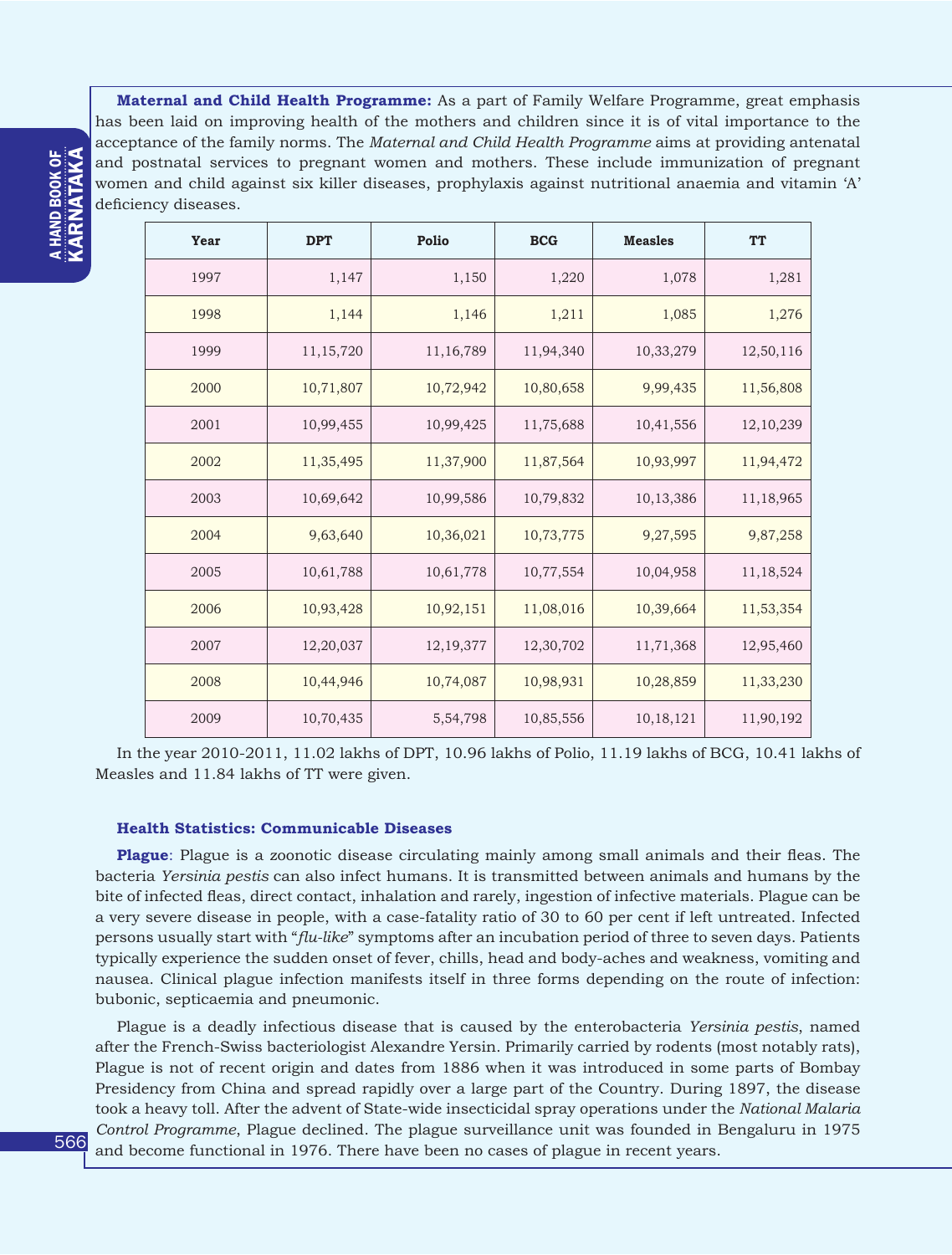## **Plague Control Programme**

| <b>Surveillance</b>            | 2008  | 2009  | $2010$ (Up to<br>December) |
|--------------------------------|-------|-------|----------------------------|
| Rodent collection              | 5,821 | 6,948 | 4,298                      |
| Sera collected and<br>examined | 5,051 | 5,835 | 3,454                      |
| <b>REP Survey</b>              | Ni1   | 2     | 25                         |

Rodent sera samples have been analyzed at NICD- Bengaluru

**Cholera**: Cholera is an acute intestinal infection caused by ingestion of food or water contaminated with the bacterium *Vibrio cholerae*. It has a short incubation period, from less than one day to five days, and produces an enterotoxin that causes a copious, painless, watery diarrhea that can quickly lead to severe dehydration and death if treatment is not promptly given. Vomiting also occurs in most patients. In Karnataka State, eight districts namely Belagavi, Ballari, Vijayapura, Chitradurga, Dharwad, Bidar, Mysuru and Kalburgi have been declared as endemic for Cholera. Cholera Combat Teams take up investigation, treatment and containment on spot in each of the above districts. But with the provision of drinking water through bore-wells on a large scale, the incidence of cholera has declined during the last one decade. But industrial pollution has contributed to its appearance in many new areas like Mysuru district. In view of poor protection offered by the Cholera vaccine against the disease cholera, the vaccination programme was discontinued in 1990's

| Year                          | <b>Attack</b> | <b>Death</b> |
|-------------------------------|---------------|--------------|
| 1971-1981                     | 5,230         | 463          |
| 1982-1990                     | 4,551         | 140          |
| 1991-2000                     | 4,702         | 115          |
| 2001-2011(Up<br>to September) | 2,472         | 17           |

**Typhoid**: Typhoid fever is a bacterial disease, caused by *Salmonella typhi*. It is transmitted through the ingestion of food or drink contaminated by the faeces or urine of infected people. Symptoms usually develop one to three weeks after exposure, and may be mild or severe. They include high fever, malaise, headache, constipation or diarrhoea, rose-coloured spots on the chest, and enlarged spleen and liver. Healthy carrier state may follow acute illness.

| Year                 | <b>Attack</b> | <b>Death</b> |
|----------------------|---------------|--------------|
| 1991-2000            | 1,58,666      | 19           |
| $2001 - 2011$ (Up to | 3,32,346      | 60           |
| September)           |               |              |

**Gastro Enteritis**: Gastroenteritis (also known as gastric flu, stomach flu, and stomach virus, although unrelated to influenza) is marked by severe inflammation of the gastrointestinal tract involving both the stomach and small intestine resulting in acute diarrhoea and vomiting. It can be transferred by contact with contaminated food and water. The inflammation is caused most often by an infection from certain viruses or less often by bacteria, their toxins (e.g. SEB), parasites, or an adverse reaction to something in the diet or medication.

| Year                               | Attack   | Death |
|------------------------------------|----------|-------|
| 1991-2000                          | 2,02,904 | 4,305 |
| $2001 - 2011$ (Up to<br>September) | 4,22,533 | 1,151 |

**Viral Hepatitis**: Viral hepatitis is liver inflammation due to a viral infection. It may present in acute (recent infection, relatively rapid onset) or chronic forms. The most common causes of *viral hepatitis* are the five unrelated hepatotropic viruses *Hepatitis A, Hepatitis B, Hepatitis C, Hepatitis D, and Hepatitis E.*

| Year                          | <b>Attack</b> | Death |
|-------------------------------|---------------|-------|
| 1991-2000                     | 24136         | 66    |
| 2001-2011(Up to<br>September) | 45923         | 161   |

**Leptospirosis**: Leptospirosis is a bacterial disease that affects both humans and animals.<br>The early stages of the disease may include high 567 The early stages of the disease may include high

MEDICAL AND PUBLIC PEOPLE HISTORY INTRODUCTION EDUCATION EDUCATION EDUCATION EDUCATION EDUCATION EDUCATION EDU **HEALTH SERVICES SERVICES MEDICAL AND PUBLIC<br>HEALTH SERVICES<br>HEALTH SERVICES MEDICAL AND PUBLIC**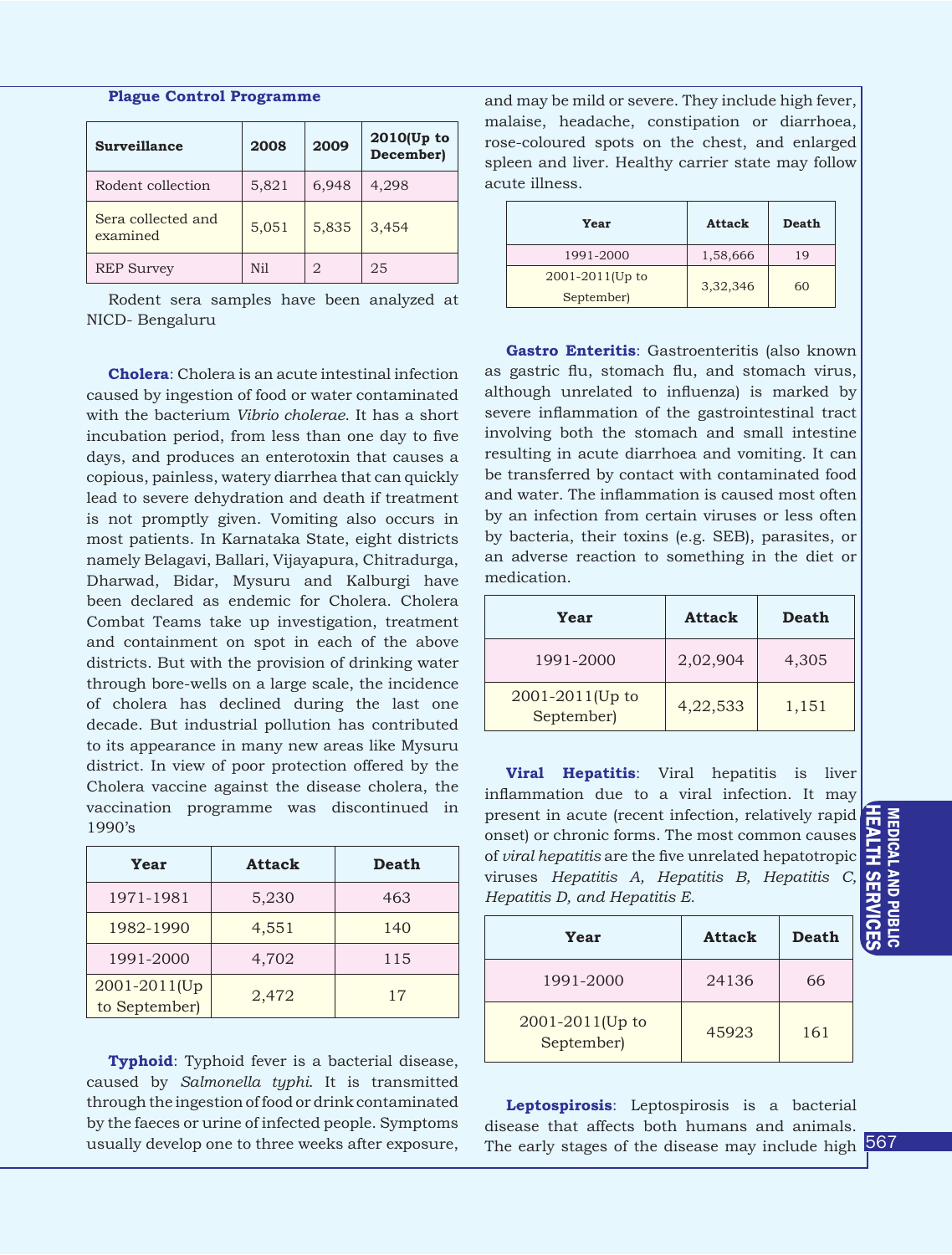**A HAND BOOK OF<br>KARNATAKA** KARNATAKA a HAND BOOK OF

fever, severe headache, muscle pain, chills, and redness in the eyes, abdominal pain, jaundice, haemorrhages in skin and mucous membranes (including pulmonary bleeding), vomiting, diarrhoea and a rash.

| Year                          | Attack | Death |
|-------------------------------|--------|-------|
| 1991-2000                     | 125    |       |
| 2001-2011(Up<br>to September) | 2111   | 104   |

**Kysanur Forest Disease**: *Kysanur Forest Disease (KFD)* is reported from two districts of Karnataka, Chikkamagaluru and Uttara Kannada (Karwar)

| Year                          | Attack | Death |
|-------------------------------|--------|-------|
| 1991-2000                     | 2,574  | 36    |
| 2001-2011(Up<br>to September) | 909    | 36    |

**Handigodu Syndrome**: *Handigodu* Syndrome is prevalent only in Shivamogga and Chikkamagaluru districts. 198 new cases were detected by ICMR (II Phase study) in Shivamogga district and put on treatment. Cases under treatment: Shivamogga district-272, Chikkamagaluru district-323, Total cases-595

| Year                          | Attack | <b>Death</b> |
|-------------------------------|--------|--------------|
| 1991-2000                     | 832    |              |
| 2001-2011(Up<br>to September) | 6759   | 48           |

**Dog bite**

| Year                          | <b>Attack</b> | Death |
|-------------------------------|---------------|-------|
| 1991-2000                     | 159439        | 65    |
| 2001-2011(Up<br>to September) | 1727406       | 302   |

## **Snake bite**

| Year                          | Attack | Death |  |
|-------------------------------|--------|-------|--|
| 1991-2000                     | 9884   | 258   |  |
| 2001-2011(Up<br>to September) | 71860  | 1988  |  |

## **Guinea Worm Eradication Programme**

Since 1995, Zero incidence of Guinea Worm disease is maintained in Karnataka

| Year      | <b>Attack</b> | <b>Death</b> |
|-----------|---------------|--------------|
| 1991-1994 | 432           |              |

## **Report for 2010-2011:**

| <b>Covered during search</b><br>operation |          |                         |             | <b>Found Guinea Worm</b><br>affected |                         |
|-------------------------------------------|----------|-------------------------|-------------|--------------------------------------|-------------------------|
| No of                                     |          |                         | No of       |                                      |                         |
| <b>PHCs</b>                               | Villages | Popula-tion<br>in lakhs | <b>PHCs</b> | Villages                             | Popula-tion<br>in lakhs |
| 826                                       | 10095    | 244.77                  | Nil         | Nil                                  | N <sub>i</sub> 1        |

## **H1N1 (Influenza-A)**

Status of H1N1 samples tested and confirmed cases:

| S1.<br><b>No</b> | <b>Particulars</b>                                | 2009<br>(June<br>to Dec) | 2010  | 2011           | <b>Total</b> |
|------------------|---------------------------------------------------|--------------------------|-------|----------------|--------------|
| 1                | Specimen<br>examined                              | 8504                     | 12952 | 706            | 22162        |
| $\overline{2}$   | H1N1 cases<br>confirmed by<br>lab test            | 1799                     | 2552  | 13             | 4364         |
| 3                | Cases<br>successfully<br>treated and<br>recovered | 1664                     | 2432  | 11             | 4107         |
| $\overline{4}$   | Reported deaths                                   | 135                      | 120   | $\overline{2}$ | 257          |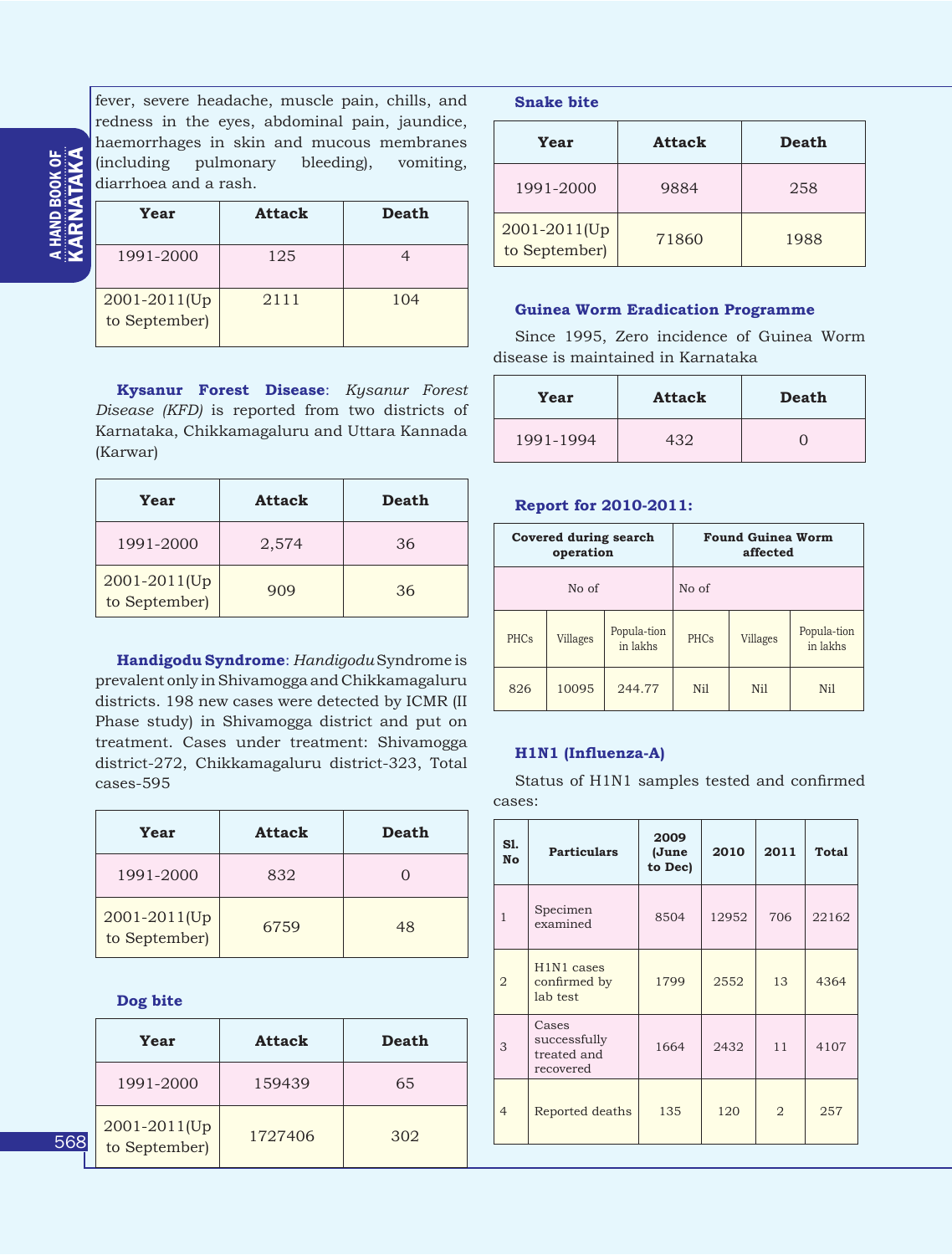| <b>Communicable Diseases:</b> |  |
|-------------------------------|--|
|-------------------------------|--|

|                | Year                               | 2007           |                  | 2008           |                | 2009           |                | 2010           |                |
|----------------|------------------------------------|----------------|------------------|----------------|----------------|----------------|----------------|----------------|----------------|
| S1.<br>No.     | <b>Name of Diseases</b>            | <b>Attack</b>  | Death            | <b>Attack</b>  | <b>Death</b>   | <b>Attack</b>  | <b>Death</b>   | <b>Attack</b>  | <b>Death</b>   |
| $\mathbf{1}$   | Acute Diarrheal<br><b>Diseases</b> | 555426         | 54               | 723129         | 84             | 787179         | 81             | 590868         | 62             |
| $\overline{2}$ | Diphtheria                         | $\overline{2}$ | $\mathbf 0$      | 2139           | $\mathbf{O}$   | 5              | $\overline{O}$ | $\overline{0}$ | $\overline{0}$ |
| 3              | Acute Poliomyelitis                | $\overline{0}$ | $\overline{0}$   | $\overline{2}$ | $\overline{O}$ | $\overline{0}$ | $\overline{O}$ | $\overline{2}$ | $\overline{0}$ |
| $\overline{4}$ | Tetanus (others)                   | 26             | 12               | 52             | 12             | 3              | $\overline{O}$ | 9              | $\overline{0}$ |
| 5              | Tetanus (neonatal)                 | $\overline{2}$ | $\overline{0}$   | 14             | $\mathbf{1}$   | 19             | $\overline{O}$ | $\overline{0}$ | $\overline{0}$ |
| 6              | Whooping cough                     | 3175           | $\overline{0}$   | 1209           | $\mathbf{O}$   | 1650           | $\overline{0}$ | 908            | $\mathbf{0}$   |
| $\overline{7}$ | Measles                            | 1181           | $\overline{0}$   | 1353           | $\overline{O}$ | 2393           | $\mathbf{1}$   | 1128           | $\overline{0}$ |
| 8              | Acute Respiratory<br>Infection     | 1559990        | 86               | 1922624        | 112            | 2160932        | 197            | 1601142        | 200            |
| 9              | Pneumonia                          | 23680          | 78               | 27390          | 189            | 31616          | 151            | 18378          | 165            |
| 10             | Enteric fever                      | 46877          | 3                | 54572          | 16             | 50434          | 11             | 35233          | 6              |
| 11             | Viral Hepatitis-A                  | 12762          | 15               | 8405           | 24             | 8656           | 18             | 8381           | 16             |
| 12             | Viral Hepatitis-B                  | $\overline{0}$ | $\overline{0}$   | 926            | $\mathbf{1}$   | 2232           | $\mathbf{1}$   | 634            | $\mathbf{0}$   |
| 13             | Viral Hepatitis-<br>C, D, E        | $\overline{0}$ | $\overline{0}$   | $\mathbf{0}$   | $\overline{O}$ | 141            | $\overline{0}$ | 138            | $\mathbf{0}$   |
| 14             | Meningococcal<br>Meningitis        | 627            | 6                | 1218           | 13             | 1145           | 6              | 797            | $\overline{7}$ |
| 15             | Rabies                             | 3728           | 8                | 10016          | 17             | 11801          | 6              | 9142           | 3              |
| 16             | <b>AIDS</b>                        | 2802           | 42               | 10831          | 218            | 10865          | 258            | 13186          | 338            |
| 17             | Syphilis                           | 3782           | $\overline{0}$   | 2950           | $\overline{O}$ | 5602           | $\overline{0}$ | 2019           | $\overline{0}$ |
| $18\,$         | Gonococal Infection                | 5833           | $\boldsymbol{0}$ | 9646           | $\overline{0}$ | 9180           | 0              | 3791           | $\,7$          |
| 19             | Other STD Diseases                 | 2100           | $\mathbf{1}$     | 8211           | $\overline{a}$ | 23069          | 22             | 38642          | 17             |
| 20             | Pulmonary<br>Tuberculosis          | 54140          | 405              | 78620          | 762            | 63841          | 700            | 47734          | 622            |
| <b>Total</b>   |                                    | 2276133        | 710              | 2863307        | 1451           | 3170763        | 1452           | 2372132        | 1443           |

## **Vector Borne Diseases**

**Malaria**: Malaria is caused by a parasite called *Plasmodium*, which is transmitted *via* the bites of infected mosquitoes. In the human body, the parasites multiply in the liver, and then infect red blood cells. Symptoms of malaria include fever, headache, and vomiting, and usually appear between 10 and 15 days after the mosquito bite. If not treated, malaria can quickly become life-threatening by disrupting the blood supply to vital organs. In many parts of the world, the parasites have developed resistance to a number of malaria medicines.

 Malaria spreads in the community through the bite of female Anopheles mosquito. It was a serious disease in *Malnad* (Districts with dense forest) areas, and thousands suffered from it and with enlarged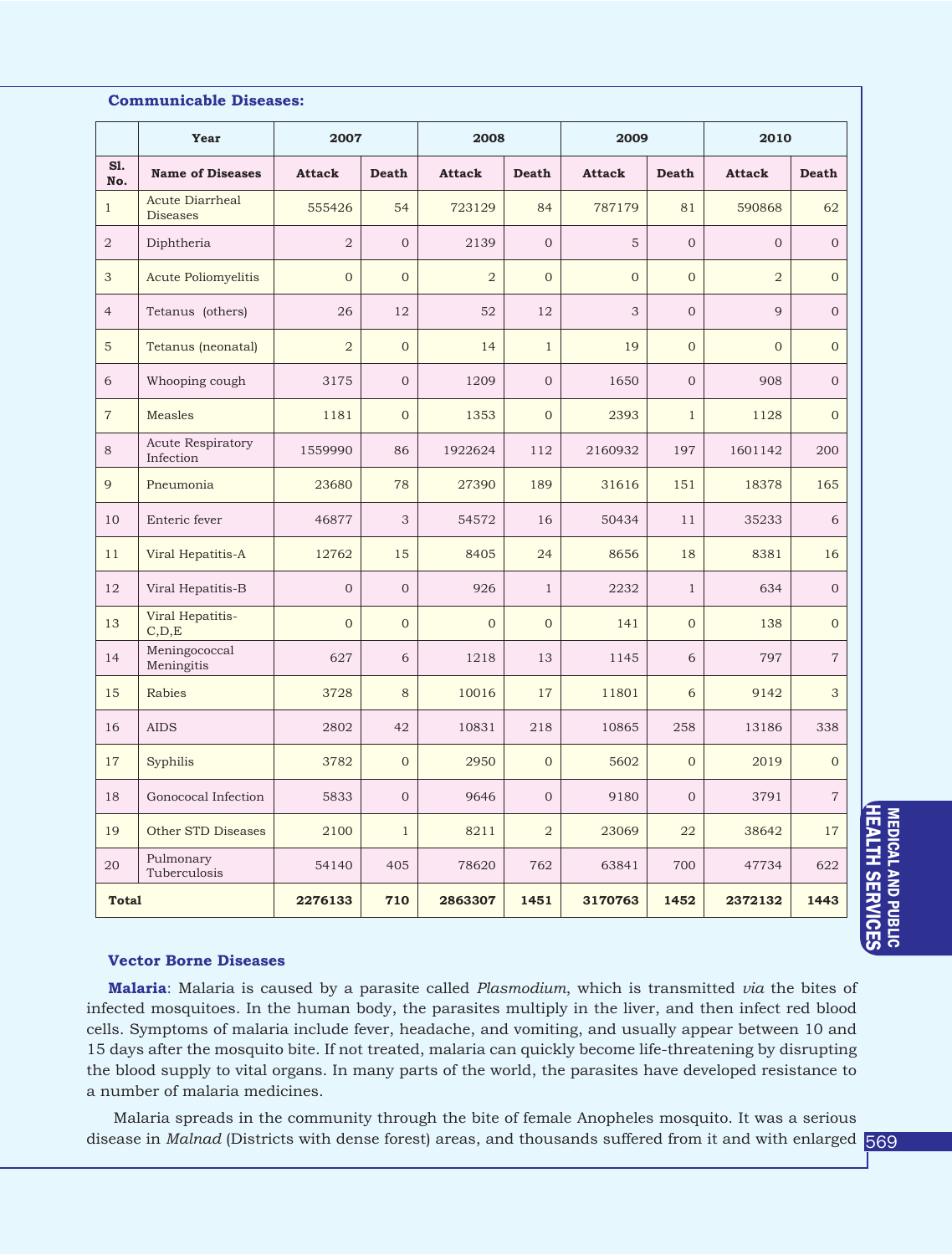spleen. The spraying of D.D.T. started in 1950's had completely brought down the incidence to almost nil. *The National Malaria Control Programme* had been implemented since 1953 in the State. Later in 1958 it was changed to the *National Malaria Eradication Programme* in all the districts. In the districts like Chitradurga, Hassan, Kolar, Mysuru and Tumakuru high incidence of Malaria as much as 70 per cent was reported. The Urban Malaria Scheme is implemented in eight cities/towns of Bengaluru, Ballari, Belagavi, Hosapete, Raichur, Hassan, Tumakuru and Chikkamagaluru through local bodies.

| Year      | <b>Blood smears</b><br>examined | Total malaria<br>cases | P.F. cases | <b>ABER</b> | <b>SPR</b> | <b>API</b> |
|-----------|---------------------------------|------------------------|------------|-------------|------------|------------|
| 1976-1981 | 2,49,03,360                     | 21,94,065              | 1,65,014   | 81.19       | 57.22      | 74         |
| 1988-1992 | 3,36,97,842                     | 4,33,325               |            | 88.02       | 6.34       | 8.87       |
| 1999-2010 | 11,03,57,710                    | 10,41,653              | 2,44,444   | 215.2       | 11.44      | 20.6       |

*P.F.: Plasmodium Falciparum; ABER: Annual Blood Examination Rate; SPR: Slide Positive Rate; API: Annual Parasite Indices*

**Filariasis**: *Filariasis (Philariasis)* is a parasitic disease and is considered as an infectious tropical disease caused by thread-like Filarial nematodes (roundworms) in the super family Filarioidea, also known as "*filariae*". Filaria control activities are being implemented in nine Filaria endemic districts of Kalburgi, Yadgir, Bagalkot, Bidar, Koppal, Raichur, Dakishna Kannada, Udupi and Uttara Kannada. Eight Filaria control units, 25 Filaria clinics and one Filaria survey cell at Raichur are functioning in the State.

| Year | No of persons<br>examined | No positive<br>for Mf | <b>Persons with disease</b><br>manifestations | <b>Treatment</b><br>given |
|------|---------------------------|-----------------------|-----------------------------------------------|---------------------------|
| 1995 | 1,22,484                  | 964                   | 3,480                                         | 4,444                     |
| 1996 | 1,35,469                  | 1,073                 | 4,853                                         | 5,926                     |
| 1997 | 2,08,827                  | 1,344                 | 5,615                                         | 6,959                     |
| 1998 | 1,32,981                  | 1,235                 | 5,711                                         | 6,946                     |
| 1999 | 1,28,632                  | 1,178                 | 8,591                                         | 9,769                     |
| 2000 | 1,32,836                  | 1,328                 | 7,275                                         | 8,603                     |
| 2001 | 1,58,831                  | 1,135                 | 6,969                                         | 8,353                     |
| 2002 | 1,38,394                  | 904                   | 6,396                                         | 7,300                     |
| 2003 | 1,44,756                  | 973                   | 6,111                                         | 7,084                     |
| 2004 | 1,31,341                  | 731                   | 5,463                                         | 6,194                     |
| 2005 | 1,88,310                  | 885                   | 6,240                                         | 7,125                     |
| 2006 | 1,75,623                  | 653                   | 4,470                                         | 5,123                     |
| 2007 | 1,71,752                  | 645                   | 4,268                                         | 4,913                     |
| 2008 | 1,59,373                  | 620                   | 3,270                                         | 3,890                     |
| 2009 | 1,47,266                  | 787                   | 3,942                                         | 4,729                     |
| 2010 | 1,62,206                  | 425                   | 3,417                                         | 3,842                     |

570 headache, neck stiffness, disorientation, coma, seizures, spastic paralysis and death.**Japanese Encephalitis**: *Japanese encephalitis* is a viral disease that infects animals and humans. It is transmitted by mosquitoes and in humans it causes inflammation of the membranes around the brain. *Japanese encephalitis (JE)* is a disease caused by a flavi virus that affects the membranes around the brain. Most JE virus infections are mild (fever and headache) or without apparent symptoms, but approximately 1 in 200 infections results in severe disease characterized by rapid onset of high fever,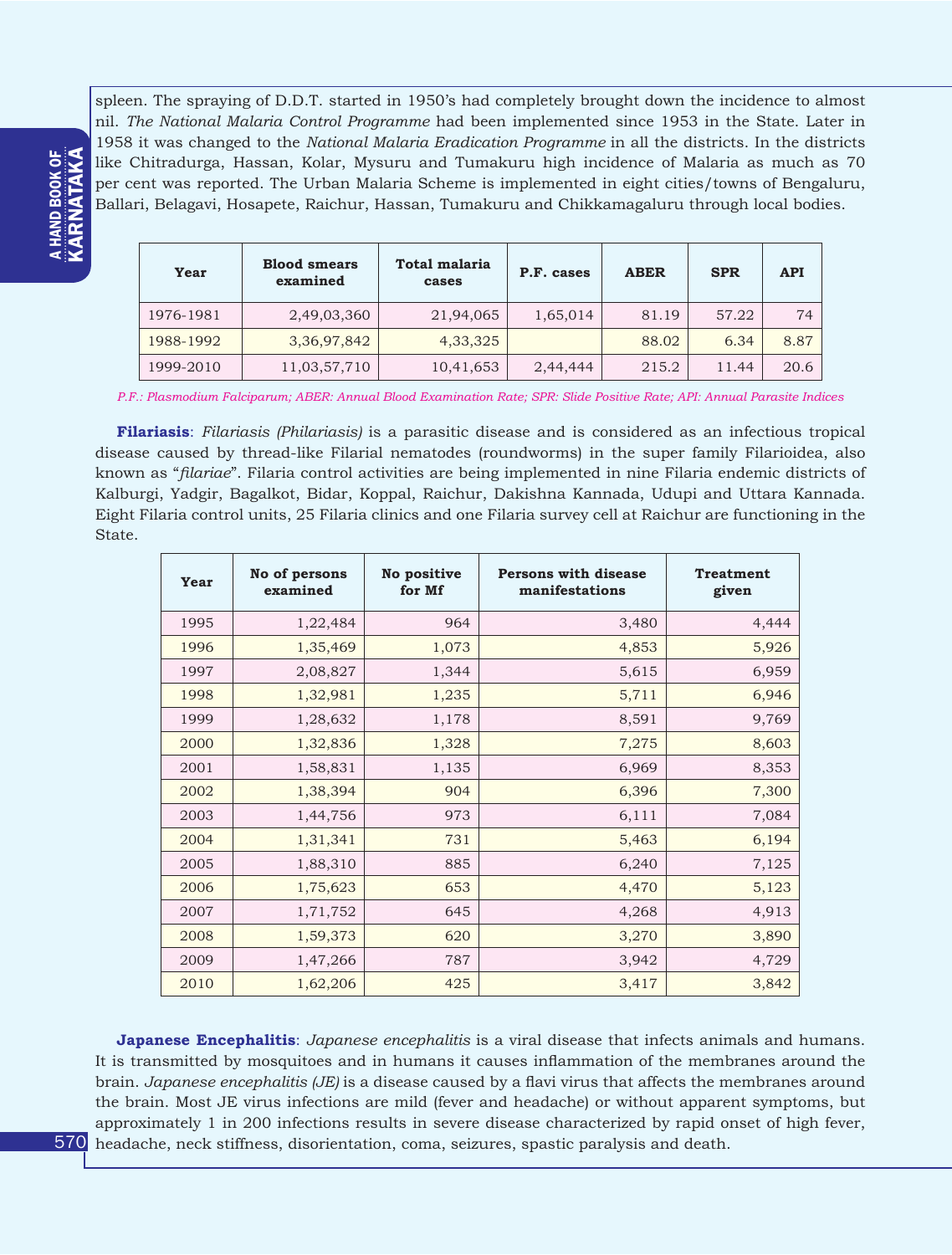| Year | <b>Suspected</b> |              |                | Confirmed      |
|------|------------------|--------------|----------------|----------------|
|      | <b>Attack</b>    | <b>Death</b> | <b>Attack</b>  | <b>Death</b>   |
| 1993 | 287              | 67           | $\Omega$       | $\Omega$       |
| 1994 | 125              | 47           | $\overline{0}$ | $\Omega$       |
| 1995 | 285              | 89           | 13             | $\Omega$       |
| 1996 | 85               | 12           | 30             | $\Omega$       |
| 1997 | 336              | 71           | 26             | $\overline{2}$ |
| 1998 | 173              | 31           | 79             | 9              |
| 1999 | 422              | 71           | 102            | 5              |
| 2000 | 260              | 27           | 96             | 10             |
| 2001 | 174              | 11           | 80             | $\mathbf{1}$   |
| 2002 | 144              | 15           | 23             | $\overline{2}$ |
| 2003 | 211              | 10           | 35             | $\overline{4}$ |
| 2004 | 164              | 6            | 32             | $\mathbf{1}$   |
| 2005 | 113              | 10           | 13             | $\mathbf{1}$   |
| 2006 | 80               | 3            | $\overline{4}$ | $\Omega$       |
| 2007 | 18               | 3            | 3              | $\Omega$       |
| 2008 | 10               | $\Omega$     | $\Omega$       | $\Omega$       |
| 2009 | 258              | 8            | $\overline{7}$ | $\Omega$       |
| 2010 | 143              | $\mathbf{1}$ | $\overline{4}$ | $\Omega$       |

**Dengue**: Dengue fever also known as break bone fever is an infectious tropical disease. Symptoms include fever, headache, muscle and joint pains, and a characteristic skin rash that is similar to measles. In a small proportion of cases the disease develops into the life-threatening dengue hemorrhagic fever, resulting in bleeding, low levels of blood platelets and blood plasma leakage, or into dengue shock syndrome, where dangerously low blood pressure occurs.

| Year | Attack | <b>Death</b>   |
|------|--------|----------------|
| 1996 | 124    | 5              |
| 1997 | 262    | $\overline{4}$ |
| 1998 | 115    | 3              |
| 1999 | 39     | $\overline{0}$ |
| 2000 | 189    | $\overline{0}$ |
| 2001 | 218    | $\mathbf{0}$   |
| 2002 | 420    | $\mathbf 1$    |
| 2003 | 1223   | $\overline{7}$ |
| 2004 | 281    | $\overline{2}$ |
| 2005 | 587    | 17             |
| 2006 | 109    | $\overline{7}$ |
| 2007 | 228    | $\overline{0}$ |
| 2008 | 339    | 3              |
| 2009 | 1764   | 8              |
| 2010 | 2285   | $\overline{7}$ |

**Chikungunya**: Chikungunya virus (CHIKV) is an insect-borne virus, of the genus Alphavirus, that is transmitted to humans by virus-carrying *Aedes* mosquitoes. There have been recent breakouts of disease associated with severe illness. CHIKV infection causes an illness with symptoms similar to dengue fever, with an acute febrile phase of the illness lasting only two to five days, followed by a prolonged arthralgic disease that affects the joints of the extremities.

| Year | <b>Suspected</b><br>Chikun<br>gunya fever<br>cases | <b>Blood</b><br>samples<br>collected | <b>Positive</b><br>cases | Death            |
|------|----------------------------------------------------|--------------------------------------|--------------------------|------------------|
| 2006 | 7,62,026                                           | 5,000                                | 305                      |                  |
| 2007 | 1,705                                              | 641                                  | 144                      | $\left( \right)$ |
| 2008 | 46,510                                             | 2,957                                | 1,008                    |                  |
| 2009 | 41,649                                             | 7,864                                | 3,239                    |                  |
| 2010 | 8,740                                              | 3,625                                | 1,430                    |                  |

**Tuberculosis**: *Tuberculosis* (TB) is a contagious disease. Like the common cold, it spreads through the air. Only people who are sick with TB in their lungs are infectious. When infectious people cough, sneeze, talk or spit, they propel TB germs, known as *bacilli*, into the air. A person needs only to inhale a small number of these to be infected.

**Leprosy**: *Leprosy or Hansen's disease (HD*) is a chronic disease caused by the bacteria *Mycobacterium leprae*. leprosy is primarily a granulomatous disease of the peripheral nerves and mucosa of the upper respiratory tract; skin lesions are the primary external sign. Although the mode of transmission of Hansen's disease remains uncertain, most investigators think that *M. leprae* is usually spread from person to person in respiratory droplets. Leprosy was a public health problem and also social problem in the State. *National Leprosy Eradication Programme (NLEP)* was conceived as a control programme and launched in the year 1954-55. The prevalence rate was 50 per 10,000 populations during 1986 and has reduced to 0.48 as on 31st December 2010. Prevalence of less than one has been achieved in 29 districts of Karnataka. Karnataka is considered as a low endemic State.

After the inception of *Multi-Drug Treatment (MDT)*, the *prevalence rate (PR)* which was 16 per 10,000 populations during 1990-91 has been 571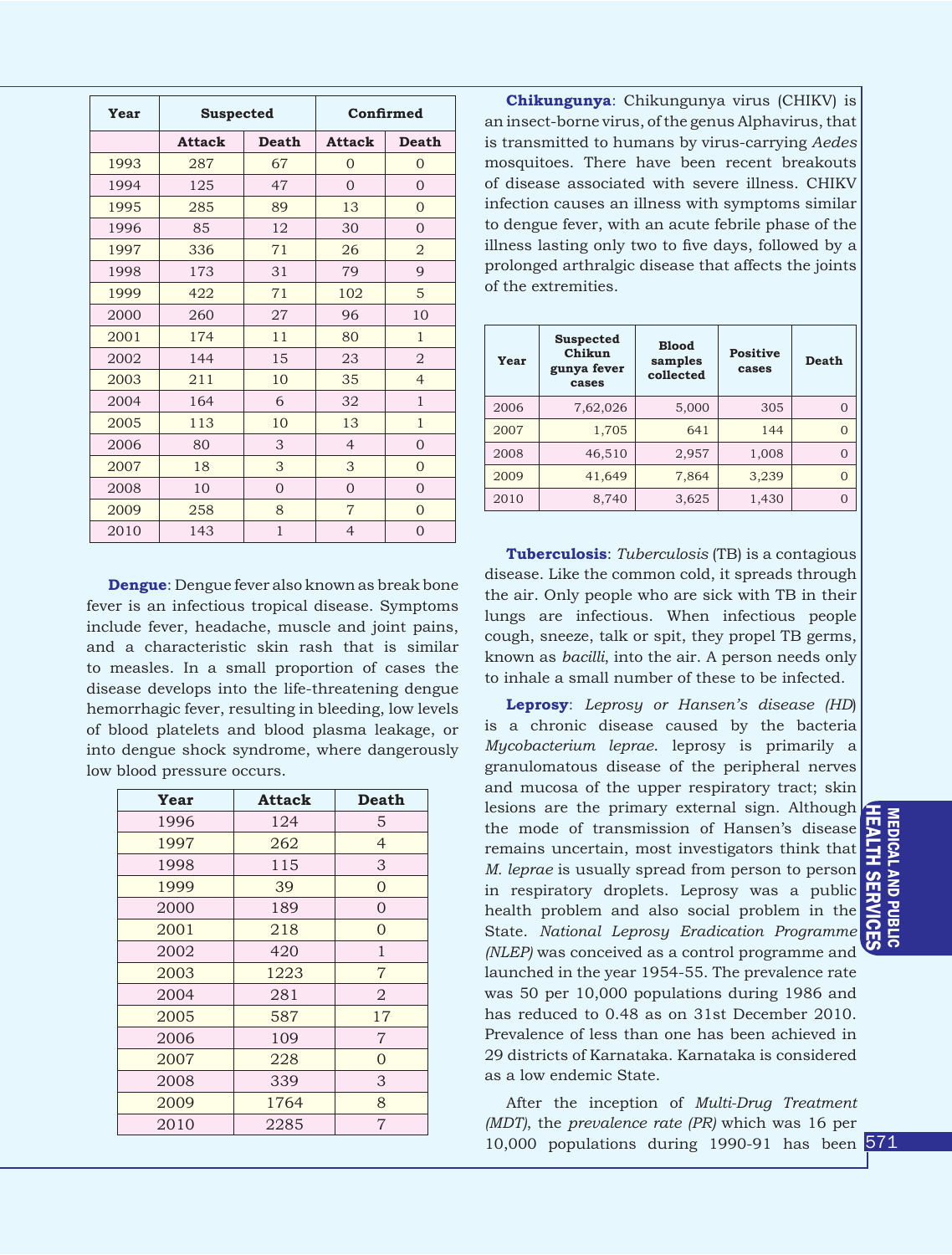brought down to 0.49 as on March 2010. Remarkable achievement is made in prevention of deformity, i.e. the deformity rate has been brought down to 3.30 per cent of the new case detection. *State Leprosy Society* is established for proper monitoring all 30 *District Leprosy Societies.*

*National leprosy eradication programme* is the oldest National Health Programme and one of the most successful programmes. MDT started during 1986-87 in Karnataka. There were 677 Survey Education and Treatment Centres in Karnataka. At present there is only one Government Leprosy Hospital at Magadi Road, Bengaluru. There are 22 temporary Hospitalization wards with 20 beds.

Statement Showing the No. of New cases detected, No. of cases cured , PR, NCDR, Child Rate, MB Rate and Gr.II Deformity Rate of Karnataka State from 1990-91 to 2009-10.

| S.<br>No       | Year             | New cases to<br>be detected |       |                | No. of cases<br>discharged as<br>cured | <b>Prevalence</b><br>Rate | <b>NCDR</b> | Child<br>Rate | <b>MB</b><br>rate | Gr. II<br>deformity |
|----------------|------------------|-----------------------------|-------|----------------|----------------------------------------|---------------------------|-------------|---------------|-------------------|---------------------|
|                |                  | Target                      | Ach.  | Target         | Ach.                                   |                           |             |               |                   |                     |
| $\mathbf{1}$   | 1990-91          | 18000                       | 25668 | 60000          | 35662                                  | 16                        | 57.06       | 24.1          | 49.36             | 3.28                |
| $\sqrt{2}$     | 1991-92          | 15000                       | 25786 | 46000          | 43446                                  | 11                        | 57.3        | 21.45         | 36.71             | 2.92                |
| 3              | 1992-93          | 12000                       | 26499 | 40000          | 39529                                  | 6                         | 58.80       | 29.7          | 35.3              | 2.49                |
| $\overline{4}$ | 1993-94          | 11000                       | 26465 | 40000          | 30462                                  | 5                         | 58.84       | 29.03         | 47.15             | 2.49                |
| $\overline{5}$ | 1994-95          | 18000                       | 24019 | 30000          | 26221                                  | $\overline{4}$            | 53.40       | 29.57         | 39.21             | 2.24                |
| 6              | 1995-96          | 9000                        | 21978 | 26000          | 23076                                  | $\overline{4}$            | 48.86       | 27.8          | 19                | $\sqrt{2}$          |
| $\overline{7}$ | 1996-97          | 8000                        | 19589 | 23000          | 20883                                  | 3                         | 43.55       | 26.7          | 20                | 1.8                 |
| 8              | 1997-98          | 6000                        | 17761 | 19320          | 21202                                  | 2.6                       | 39.48       | 24.5          | 25                | 1.4                 |
| 9              | 1998-99          | 13000                       | 26173 | 20000          | 24394                                  | 2.8                       | 58.19       | 26            | 22                | 0.8                 |
| 10             | $1999 -$<br>2000 | 10000                       | 23095 | 14000          | 21154                                  | 3.1                       | 51.33       | 26.8          | 27                | $\mathbf{1}$        |
| 11             | 2000-01          | 8000                        | 17872 | 14000          | 19982                                  | 2.1                       | 33.89       | 24.4          | 29                | $\mathbf{1}$        |
| 12             | 2001-02          | 8000                        | 21307 | 14000          | 19584                                  | 2.4                       | 40.40       | 23.5          | 29                | 0.7                 |
| 13             | 2002-03          | 13890                       | 13070 | 19720          | 15340                                  | 1.9                       | 24.78       | 21.2          | 35                | $\mathbf{1}$        |
| 14             | 2003-04          | $\overline{0}$              | 10598 | $\overline{0}$ | 12522                                  | 1.4                       | 20          | 15.34         | 44.1              | 0.79                |
| 15             | 2004-05          | $\overline{0}$              | 7850  | $\overline{0}$ | 10082                                  | 0.87                      | 13.97       | 13.49         | 48                | 0.49                |
| 16             | 2005-06          | $\overline{0}$              | 5307  | $\mathbf{0}$   | 6611                                   | 0.57                      | 9.30        | 10.74         | 55                | 0.45                |
| 17             | 2006-07          | $\overline{0}$              | 4299  | $\overline{0}$ | 4455                                   | 0.5                       | 7.41        | 11.18         | 56                | 1.23                |
| 18             | 2007-08          | $\boldsymbol{0}$            | 4522  | $\mathbf{0}$   | 4286                                   | 0.51                      | 7.67        | 10.26         | 58                | 0.86                |
| 19             | 2008-09          | $\mathbf{0}$                | 4411  | $\overline{0}$ | 4277                                   | 0.5                       | 6.83        | 11.81         | 57.76             | 1.61                |
| 20             | 2009-10          | $\boldsymbol{0}$            | 4408  | $\mathbf{0}$   | 4228                                   | 0.49                      | 7.19        | 11.82         | 56.7              | 3.3                 |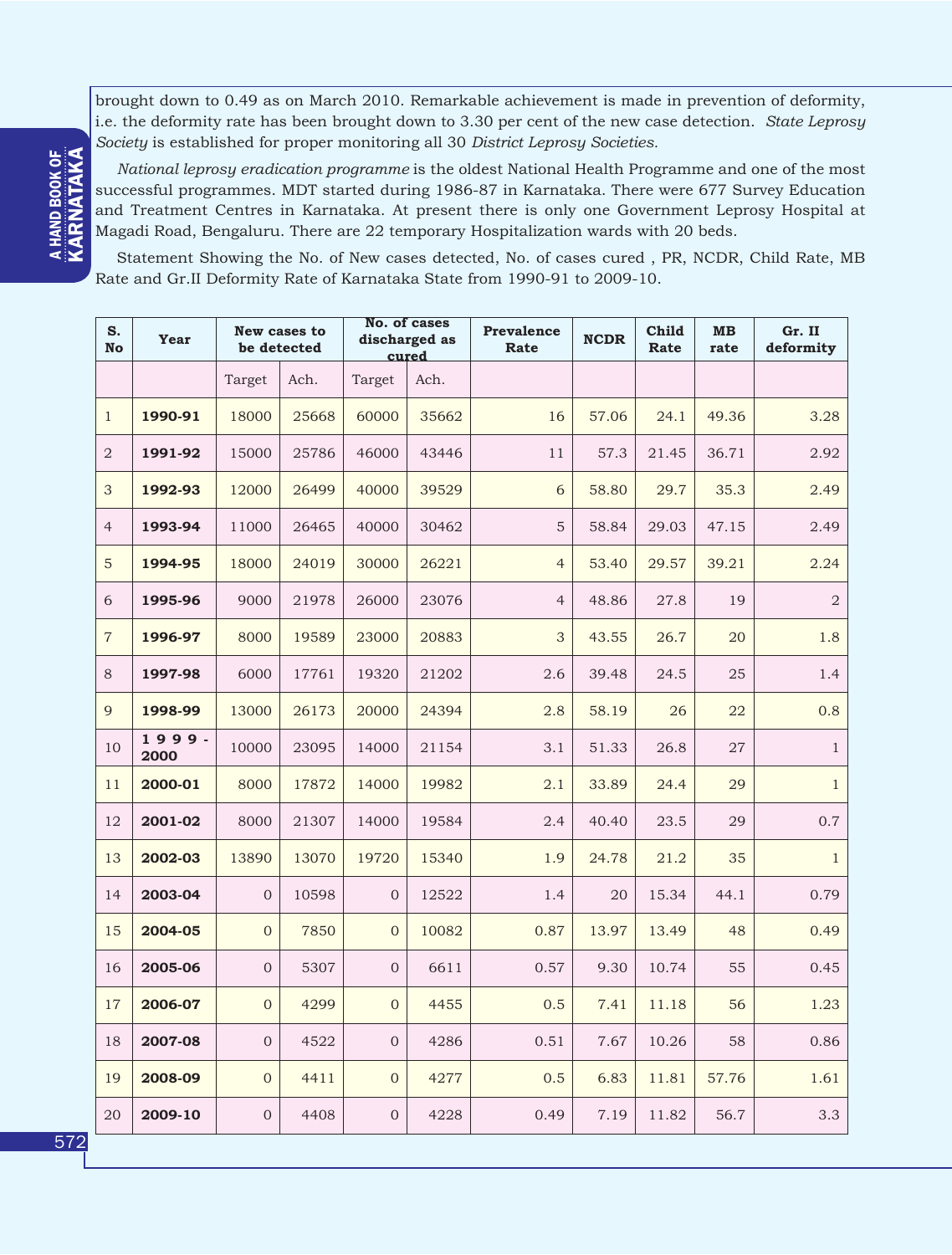|          | Statement showing institutional Reconstructive surgery performance from the year 2007, 2008, 2009 |  |  |
|----------|---------------------------------------------------------------------------------------------------|--|--|
| and 2010 |                                                                                                   |  |  |

| Sl. No         | Name of<br>the District | Name of institution (GOV)                                                                                                                                                          | No. of RCS<br>conducted<br>during<br>2007-08 | No. of RCS<br>conducted<br>during 2008-<br>09 | No. of RCS<br>conducted<br>during<br>2009-10 | Grand<br><b>Total</b> |
|----------------|-------------------------|------------------------------------------------------------------------------------------------------------------------------------------------------------------------------------|----------------------------------------------|-----------------------------------------------|----------------------------------------------|-----------------------|
| 1              | Dharwad                 | 1)Hubballi Hospital for<br>Handicapped, Hubballi (NGO)                                                                                                                             | 23                                           | 18                                            | 19                                           | 60                    |
| $\overline{2}$ | Tumakuru                | Swami Vivekananda Integrated<br>Rural Health Center,<br>Pavagada (NGO)                                                                                                             | 13                                           | 13                                            | 36                                           | 62                    |
| 3              | Belagavi                | Belagavi Leprosy Hospital,<br>TheLeprsoy Mission, Venguria<br>Road, Hindalga, Belagavi<br>District - 591108, Karnataka<br>(RCS operations conducted at<br>TLM, Miraj, Maharashtra) | 25                                           | 26                                            | 47                                           | 98                    |
| $\overline{4}$ | Dakshina<br>Kannada     | Wenlock Hospital, Mangaluru<br>(Govt)                                                                                                                                              | $\overline{4}$                               | 5                                             | $\mathbf{1}$                                 | 10                    |
| 5              | Bengaluru               | K.C. General Hospital<br>Bengaluru (Govt)                                                                                                                                          |                                              |                                               | 8                                            | 8                     |
| 6              | Ballari                 | VIMS, Ballari (Govt)                                                                                                                                                               |                                              |                                               | 3                                            | 3                     |
|                | <b>Total</b>            |                                                                                                                                                                                    | 65                                           | 62                                            | 114                                          | 233                   |

## **iii) Non-Communicable Diseases**

|                         |                                                                    | 2007          |              | 2008          |              | 2009          |              | 2010          |              |                                 |
|-------------------------|--------------------------------------------------------------------|---------------|--------------|---------------|--------------|---------------|--------------|---------------|--------------|---------------------------------|
| S1 No                   | Nature /<br><b>Group of Non</b><br>Communicable<br><b>Diseases</b> | <b>Attack</b> | <b>Death</b> | <b>Attack</b> | <b>Death</b> | <b>Attack</b> | <b>Death</b> | <b>Attack</b> | <b>Death</b> |                                 |
| $\mathbf{1}$            | <b>Cardio Vascular</b><br><b>Diseases</b>                          |               |              |               |              |               |              |               |              | <b>MEDICAL</b><br>HEALTH        |
| 1.1                     | Hypertension                                                       | 206370        | 625          | 88273         | 175          | 117399        | 135          | 103866        | 321          |                                 |
| 1.2                     | Ischemic Heart<br><b>Diseases</b>                                  | 29221         | 952          | 11254         | 329          | 15191         | 412          | 22615         | 601          | <b>AND PUBLIC<br/>ISERVICES</b> |
| $\overline{\mathbf{2}}$ | Neurological<br><b>Disorders</b>                                   |               |              |               |              |               |              |               |              |                                 |
| 2.1                     | Cerebro Vascular<br><b>Disorders</b>                               | 15712         | 558          | 5818          | 253          | 7367          | 275          | 12293         | 331          |                                 |
| 2.2                     | Other<br>Neurological<br>Disorders **                              | 23285         | 93           | 9488          | 51           | 10911         | 52           | 13162         | 38           |                                 |
| 3                       | <b>Diabetes</b><br><b>Mellitus</b>                                 |               |              |               |              |               |              |               |              |                                 |
| 3.1                     | Type 1                                                             | 78713         | 127          | 41461         | 45           | 41484         | 59           | 34199         | 329          | 573                             |

MEDICAL AND PUBLIC PEOPLE HISTORY INTRODUCTION EDUCATION EDUCATION EDUCATION EDUCATION EDUCATION EDUCATION EDU **MEDICAL AND PUBLIC**<br>MEDICAL AND PUBLIC

п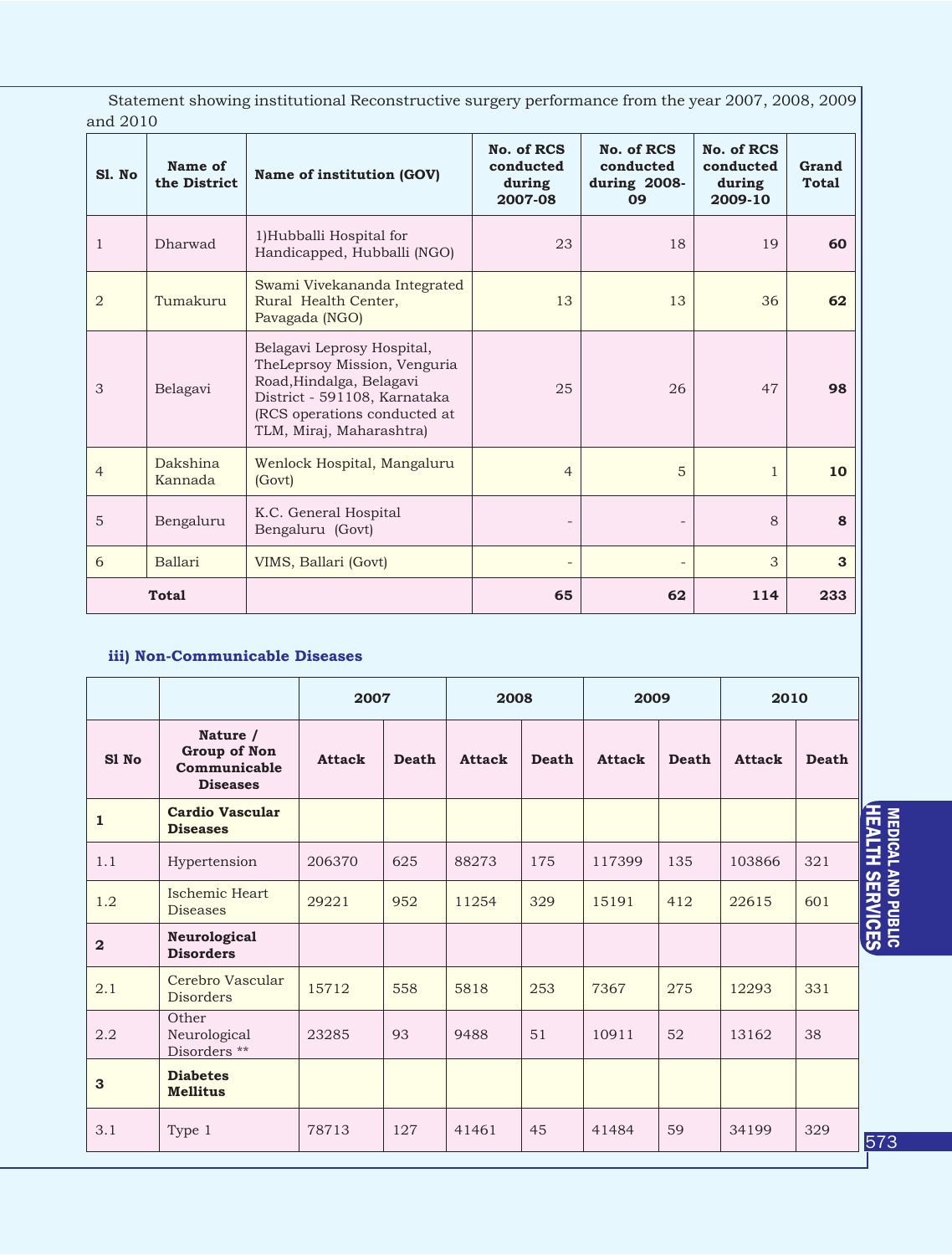## **A HAND BOOK OF**<br>KARNATAKA KARNATAKA a HAND BOOK OF

| 3.2            | Type 2                               | 106254  | 101  | 41168  | 38   | 51385  | 128            | 54647  | 318            |
|----------------|--------------------------------------|---------|------|--------|------|--------|----------------|--------|----------------|
| $\overline{4}$ | <b>Lungs Disease</b>                 |         |      |        |      |        |                |        |                |
| 4.1            | <b>Bronchitis</b>                    | 481928  | 508  | 189525 | 101  | 242331 | 97             | 209815 | 150            |
| 4.2            | Emphysemas                           | 36702   | 10   | 5463   | 24   | 9108   | 32             | 7636   | 49             |
| 4.3            | Asthma                               | 425019  | 252  | 163302 | 119  | 199965 | 121            | 175746 | 190            |
| $5\phantom{1}$ | Psychiatric<br><b>Disorder</b>       |         |      |        |      |        |                |        |                |
| 5.1            | Common Mental<br><b>Disorders</b>    | 34080   | 13   | 10167  | 14   | 18352  | 9              | 17624  | $\overline{0}$ |
| 5.2            | Severe Mental<br><b>Disorders</b>    | 8445    | 11   | 3730   | 32   | 3327   | $\overline{7}$ | 3232   | $\Omega$       |
| 6              | <b>Accidental</b><br><b>Injuries</b> | 219049  | 852  | 92689  | 373  | 119463 | 558            | 124401 | 1085           |
| $\overline{7}$ | Cancer                               | 6644    | 154  | 5526   | 54   | 7345   | 99             | 7072   | 83             |
| 8              | <b>Snake Bite</b>                    | 9100    | 121  | 3587   | 54   | 4499   | 61             | 5851   | 52             |
| <b>Total</b>   |                                      | 1680522 | 4377 | 673920 | 1673 | 848127 | 2045           | 792159 | 3547           |

## **National Programme for control of Blindness:**

*The National programme for control of Blindness* was started in 1976 as a centrally sponsored scheme to control the problems of Blindness due to various factors and also to reduce the prevalence of Blindness to 0.3 per cent by 2020. The components of the programme are: Cataract surgeries, School screening programme, Eye ball collection and Eye banks. Three Medical Colleges MMC, Mysuru, VIMS, Ballari and KIMS, Hubballi for higher clinical services. 37 eye banks are registered under Human Organ Transplant Act, of which three are Government eye banks at Minto Hospital, Bengaluru, K.R.Hospital, Mysuru and District Hospital, Belagavi.

Eye ball collection is done to perform Keratoplasty to provide eye sight to corneally blind. Cataract surgeries are performed through Government and Voluntary organizations. Every year Higher Primary School teachers are trained in primary eye screening under SES programme. Poor students with refractive errors are provided with free spectacles by District Health and Family Welfare Society.

| Year | Cataract<br>surgeries | Eye ball<br>collection |
|------|-----------------------|------------------------|
| 2008 | 3,80,591              | 2,405                  |
| 2009 | 3,50,207              | 4,650                  |
| 2010 | 3,73,141              | 3,872                  |

| Year | No of<br>children<br>screened | No. of<br>children<br>detected<br>with<br><b>Refractive</b><br><b>Errors</b> | No. of<br>spectacles<br>given to<br>children |
|------|-------------------------------|------------------------------------------------------------------------------|----------------------------------------------|
| 2008 | 20,46,334                     | 88,555                                                                       | 20,548                                       |
| 2009 | 11,42,910                     | 19.237                                                                       | 7,426                                        |
| 2010 | 10,78,907                     | 13,091                                                                       | 4,703                                        |

**School Health Programme**: School Health Programme is being implemented in the State from many years. It has expanded from narrower concept of just medical examination of children to the present day concept of comprehensive care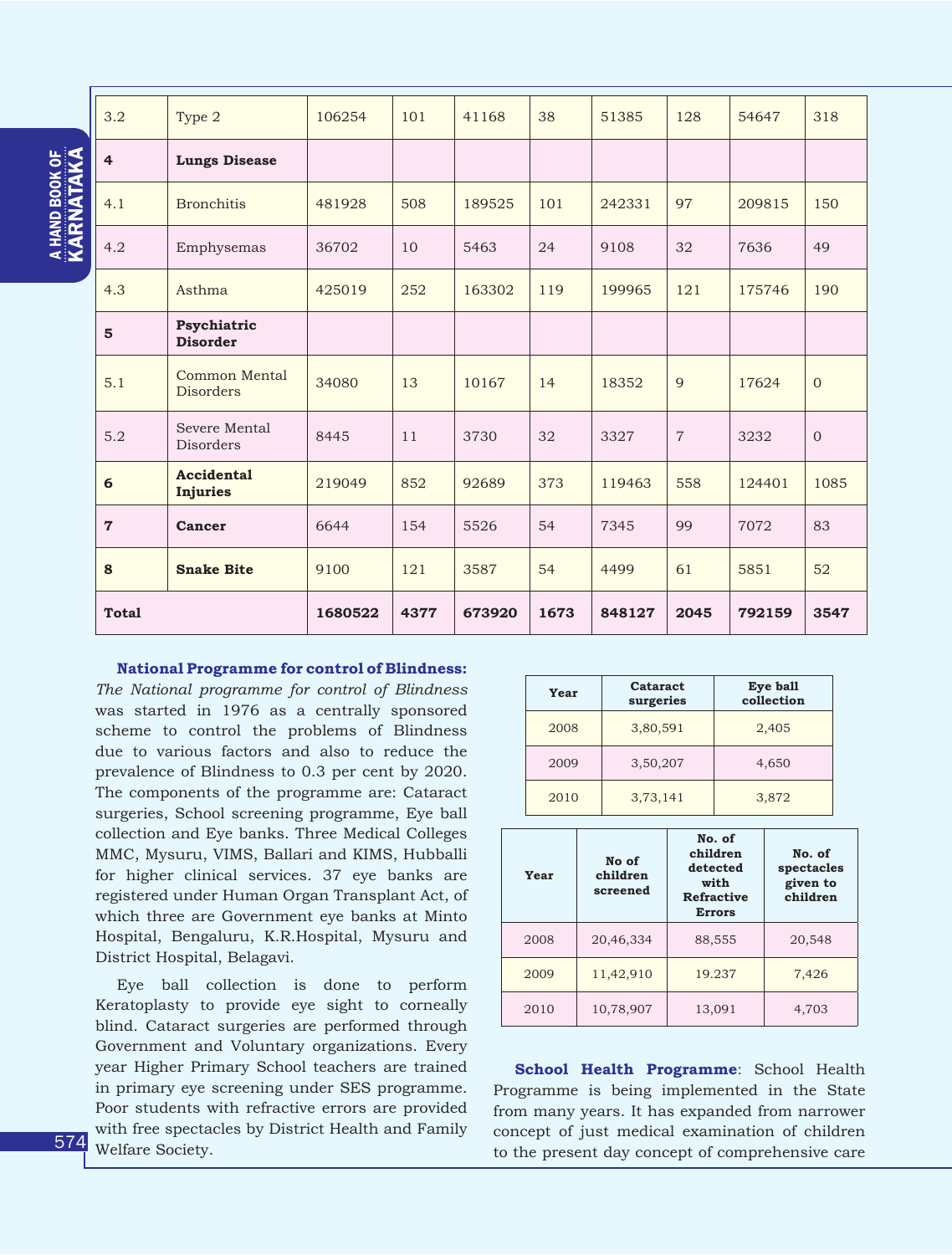of health and wellbeing of children throughout the academic year. Various activities include: 1) Medical examination of the students of First to Tenth standard, 2) Immunization of children with 1st booster dose of DT to 1st standard students, 1st dose of TT to 4th standard students and Second dose of TT to tenth standard students, 3) Providing treatment for minor ailments, 4) Referral to nearest hospital for specialist treatment, 5) Health education to teachers and students and 6) Provision of First Aid Kits to schools

| S1.<br>No | <b>Activities</b>                                               | <b>Achievements</b> |
|-----------|-----------------------------------------------------------------|---------------------|
|           | Medical examination of<br>students from 1st to 10th<br>standard | 85,86,828           |
| 2         | Dand T immunization for 1st<br>standard students                | 6,36,292            |
| 3         | TT immunization to 4th<br>standard students                     | 6,58,706            |
| 4         | TT immunization to 10th<br>standard students                    | 5,56,492            |

#### **Health Statistics for 2010 to 2011**

Special Suvarna Arogya Chaitanya programme will be conducted as "*Masacharane*" for First to tenth standard students during the month of August every year. Under the programme children needing major operation/treatment like Heart operation, Orthopedic, Eye surgery and ENT surgery are identified and treated at major hospitals identified under Yeshasvini scheme and travel expenses to parents is also paid. During 2010-11, 8,58,628 students were examined and 8,07,704 were treated at Taluk and District Hospitals. 2,160 students have undergone surgeries.

**Janani Suraksh Yojane (JSY)**: This is a programme for intensifying institutional deliveries with goals of reduction in maternal and infant mortality rate as well as to increase the institutional deliveries of BPL and SC/ ST families by compensating for loss of wage. This scheme provides for cash assistance to the mother for institutional deliveries, at the rate Rs. 700 per case in rural areas and Rs. 600 in urban areas. Cash assistance of Rs.500 is provided for women delivering at home. Assistance of Rs.1,500 is provided in case of caesarean operation in empanelled hospitals. The benefit is limited to first two live deliveries.

**Janani Shishu Suraksha Karyakrama (JSSK)**: entitles all categories of pregnant women (APL and BPL) delivering in public health institutions including Medical colleges an absolutely free maternity and neonatal care services without any out of pocket expenditure. It clearly spells out that all expenses related to delivery would be borne entirely by the Government and no user charges would be levied.

**Bhagyalaksmi Programme:** A comprehensive medical checkup and treatment for girl children with Bhayalaksmi certificate is undertaken towards gender equality, care and empowerment of girl child. This scheme is being implemented from October 2010 in convergence with Women and Child Development Department. Around nine lakhs children were examined till date.

**Arogya Kavacha Scheme:** Under this scheme, every emergency call made on to number '108' either mobile or landline , be it medical, police or fire etc. would be attended by the emergency team in the call center. This center would ensure that the ambulance (with paramedical staff seven necessary modern equipments) reaches the spot and necessary pre-hospitalization care is rendered to stabilize the victim before the patient is shifted to the hospital. This service is provided free of cost. So far, 2.18 crores calls were attended and out of these 10.77 lakhs lives have been touched. Of these, about 42 per cent are pregnancy and delivery related cases.

**Vajapayee Arogya Shree**: BPL families who are affected by catastrophic diseases like cancer, cardiology, Neurology, renal failure, burns, ploytruma etc.. are provided free cashless  $\mathbf{u}$ treatment in the identified hospitals upto Rs. two lakhs on family floater basis. The Scheme was being implemented in all the Districts of tha State.

**Madilu Scheme**: BPL pregnant women (including SC/ST) who undergo delivery in Government Hospital are given a Health Hygiene Kit containing 19 useful materials worth Rs. 1,260. So far 7.45 lakhs beneficiaries have availed this facility. This program provides post-natal care for the mother and the child, the objective being to encourage poor pregnant women to avail delivery services in health centres and hospitals in order to reduce maternal and infant mortality in the State. Under the programme, a kit containing 19 items 575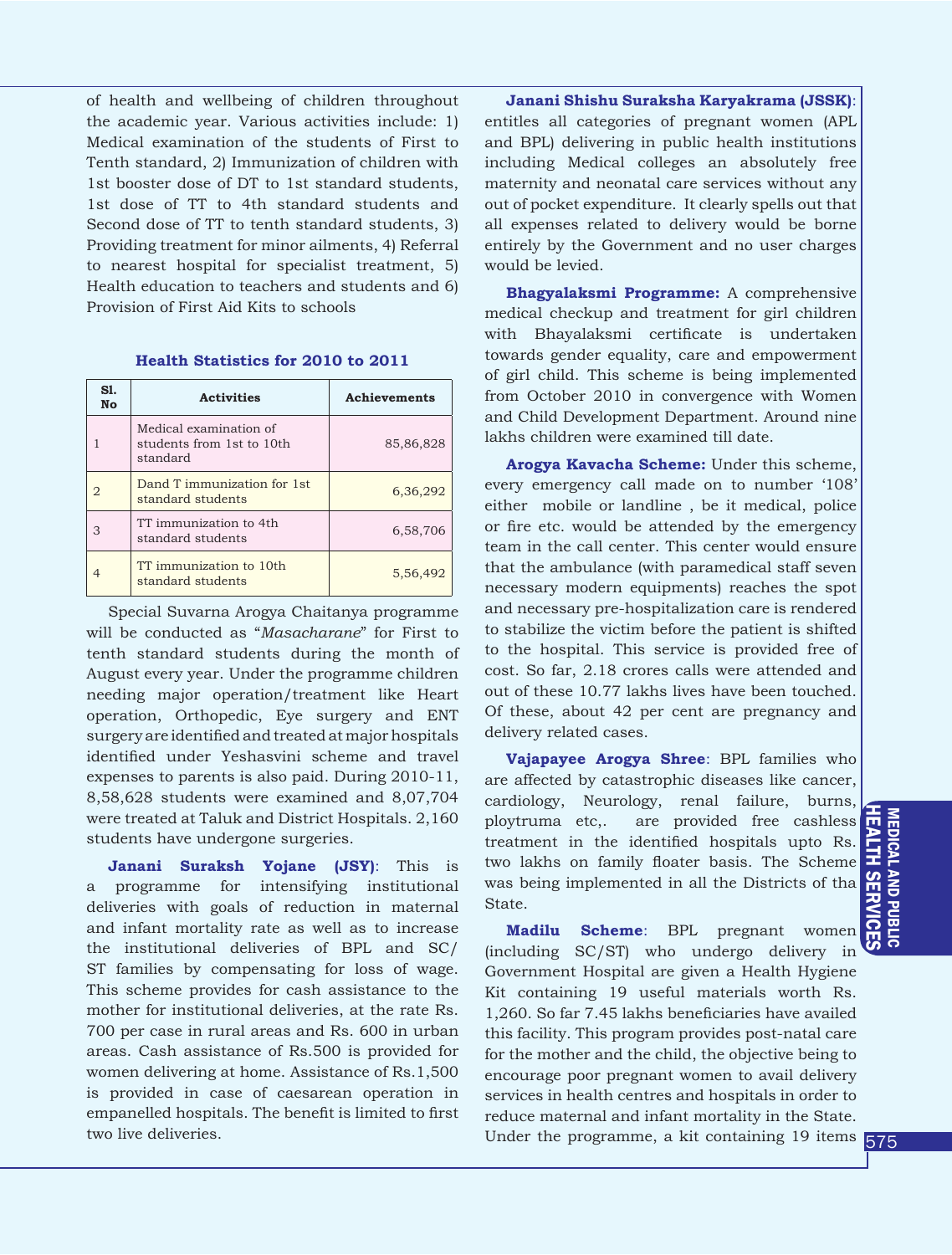of day to day use is provided to women belonging to Below Poverty Line, including SC/ST, delivering in Government hospitals. The benefit is limited to first two live deliveries.

**Prasuthi Aarike Scheme**: Under this scheme, BPL pregnant women (including SC/ST) who undergo deliveries in Government Hospitals are given an incentive of Rs. 2,000 for getting their nutritional supplements in two installments. So far, 4.48 lakhs beneficiaries are covered. The scheme is being implemented for the benefit of pregnant women belonging to Below Poverty Line including SC and ST families. The women of Below Poverty Line get Rs. 2,000 (for first two deliveries), Rs.1,000 during her antenatal and Rs.1,000 in postnatal care to get nutritional supplements.

**Thayi Bhagya Scheme**: In order to improve the institutional deliveries, a tie-up has been made under Public Private Partnership with private nursing homes to provide normal as well as caesarian delivery services to the eligible BPL mothers including SC/ST. This scheme is being implemented in seven backward districts of North Karnataka and Chamarajanagar district. So far 68,471 deliveries are benefited with this scheme. Further, eligible BPL mothers (including SC/ST) in rural areas who undergo deliveries in private hospitals are being paid cash incentive of Rs.1,000. This scheme has come into force during 2010-11 and the progress achieved so far is about 5,426. To reduce *Infant Mortality Rate (IMR) and Maternal Mortality Rate (MMR)*, empanelled private hospitals in the Backward Districts of Bidar, Kalburgi, Yadgir, Raichur, Koppal, Vijayapura, Bagalkot and Chamarajanagar, are given an incentive of Rs. three Lakhs for every 100 deliveries conducted including surgeries. The treatment is free to the patients.

**Mother and Child Tracking System**: A web based pregnant women and child tracking system, introduced for the first time in India, aimed to provide pre-natal and post-natal care at the door steps of rural poor. The programme is greatly appreciated by the Government of India which has asked the other States to emulate.

**Arogya Bandu Scheme**: In Primary Health Centres where the required staff could not be provided, health care services are being provided in this scheme under Public Private Partnership. So far, 56 PHCs have been entrusted to NGO's and Medical Colleges. Further, this scheme has been extended for management of Taluk Hospitals, Community Health Centres and Primary Health Centres under PPP in 39 most backward taluks identified by Dr. D.M. Nanjundappa where the health indicators are low.

**Suvarna Arogya Chaitanya**: Under this programme, around one crore school children (both Private and Government sector) are medically screened and children needing surgeries are provided surgical treatment at free of cost in empanelled hospitals under Yeshaswini Scheme.

**SAKAALA Service Guarantee Programme**: Health and Family Welfare Department one of the 11 Departments which have taken up this people friendly Programme in Karnataka. Four Services included in the programme are, a) issue of Age Certificate, b) Wound Certificate, c) Disability Certificate and d) Sterilization Certificate with Discharge summary.

Training of staff, awareness creation among public, display of services provided in front of all hospitals and appointment of Nodal Officers/ Officers has been taken up on a pilot basis in one taluk of each Revenue Division from 1st march 2012. The taluks under the pilot are Aurad, Chitradurga, Dharwad and Puttur. A total of 1,95,780 certificates are issued till 31-03-2013.

**Public Private Partnership (PPP)**: It was felt that convergence of private sector interests and public sector goals would best be brought about by seeking a partnership. Hence, initiatives in PPP were undertaken, with a view to enable optimization of resources such as human resources, hospital buildings and medical equipment amongst others. In cases where the Government has entered into a partnership with a private partner, a Memorandum of Understanding (MoU) is drawn. As per this document, a governing council comprising of eleven members, six from Government and five from the private partner manage this partnership.

**Government-NGO Partnership in Primary Health Care**: This form of partnership pertains to handing over of PHCs to NGOs or private Medical Colleges for maintenance. Presently, around 56 PHCs have been handed over in this manner. This scheme is applicable to all private medical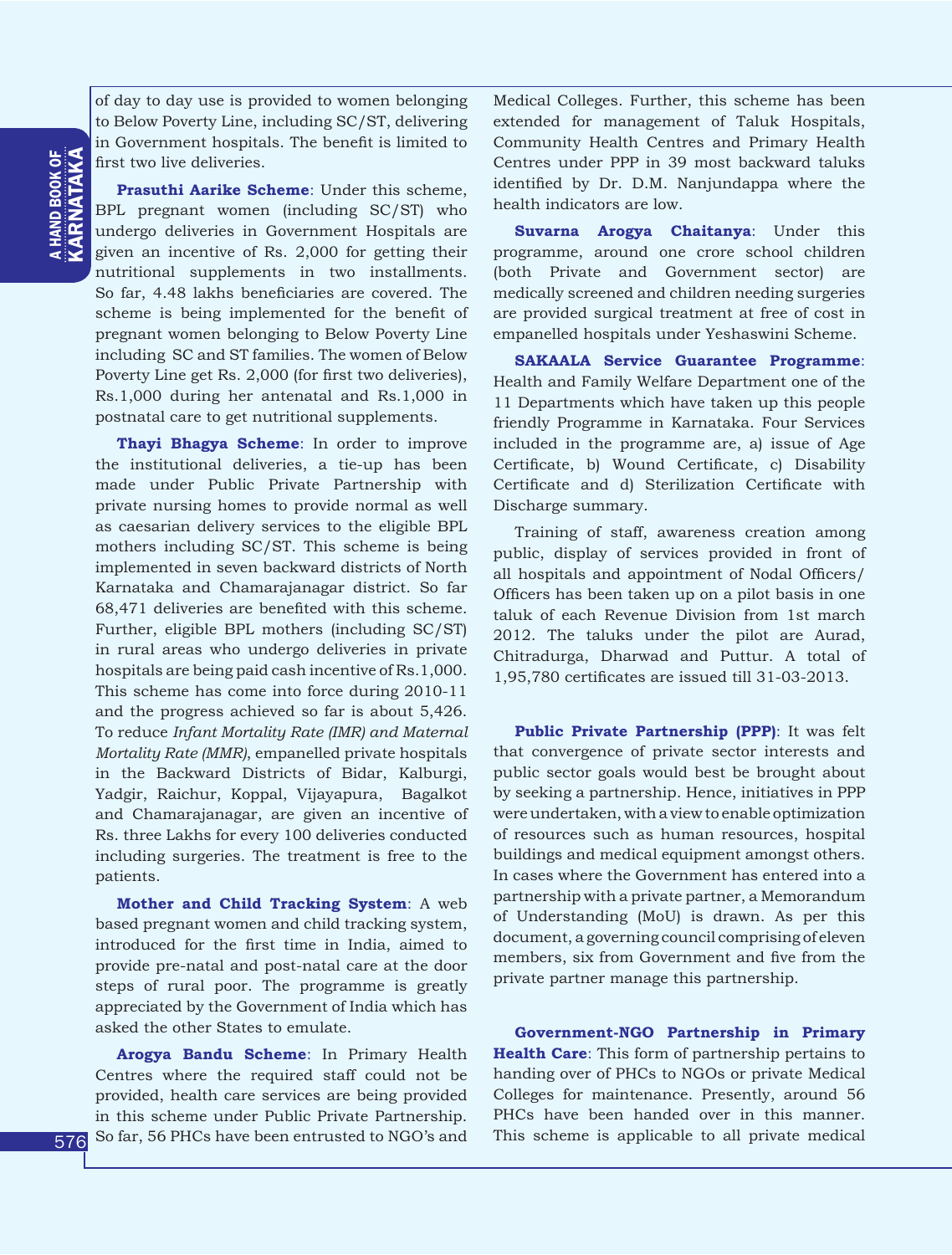colleges and NGOs, fulfilling certain conditions and trusts sponspered by reputed corporate bodies with proven managerial capacities. A set procedure is followed for evaluating and selecting the organizations. The DME or CEO of the Zilla Panchayat first verifies the proposals received, which are then chosen by a selection committee. In terms of management, the Medical College/ NGO/Trust is fully responsible for providing all personnel and implementation of all National and State Health and Family Welfare programmes.

The existing assets of the PHCs are handed over to the partner agency, which is responsible for the maintenance of assets and at the end of partnership, the same would be returned to the Government in a proper condition. The partner is free to make any additions to the fixed assets and is responsible for ensuring adequate stocks of all the essential drugs. Financial support from the Government in the form of reimbursement of remuneration of cent per cent of salary is payable to the Government staff. Reimbursement of water and electricity charges is subject to a maximum of Rs.1,500 per month while Rs. 25,000 per annum is paid towards contingencies and maintenance of buildings. The budget for drugs is based on the scale determined by the Government. The funds are released as grant-in-aid once in a quarter. The District Health and Family Welfare Officer undertake the monitoring of the working of the PHC. The PHC is entrusted to the partner for a period of five years subject to review and confirmation. The Government retains powers to give directions to the partner, in the public interest and may terminate the contract for violation of conditions of contract by the partner, after due enquiry into such violations.

One of the NGOs involved in a partnership with the government is the *Karuna Trust*, established in 1980, working with Soliga tribals in the B.R.Hills, Yelandur Taluk. The Trust works in the fields of Health, Education, community organization and livelihood activities. The Trust took the responsibility of running the Gumballi PHC along with three Sub centres in Yelandur taluk in 1996 under IPP-9. As the PHC completed five years of service, an evaluation team from the Government of Karnataka visited the PHC and Sub centres and was renewed and till today Karuna Trust is running the PHC successfully. In 2001, based on the successful running of the Gumballi PHC,

the Karnataka Government's Special Task Force on Health and Family Welfare recommended the formulation of a "*Scheme for involvement of private medical colleges and other agencies in the management of PHC's*". This landmark initiative laid down the framework for handling over PHC's to private medical colleges and NGO's. *Karuna Trust* currently manages 62 PHC's in Karnataka, Andhra Pradesh, Orissa, Arunachal Pradesh, Manipur, Maharashtra and Meghalaya in partnership with respective State Governments. It is also in the process of entering into partnerships with other State Governments.

**National Accreditation Board for Hospitals and Healthcare providers (NABH)**: NABH is a constituent board of Quality Council of India, set up to establish and operate accreditation programme for healthcare organizations. The board is structured to cater to much desired needs of the consumers and to set benchmarks for progress of health industry. The board while being supported by all stakeholders including industry, consumers, Government, has full functional autonomy in its operation.

**Benefits of Accreditation**: Accreditation benefits all stake holders. Patients are the biggest beneficiary. Accreditation results in high quality of care and patient safety. The patients get services by credential medical staff. Rights of patients are respected and protected. Patient satisfaction is regularly evaluated. The staff in an accredited health care organization is satisfied lot as it provides for continuous learning, good working environment, leadership and above all ownership of clinical processes. Accreditation to a health care organization stimulates continuous improvement. It enables the organization in demonstrating m commitment to quality care. It raises community confidence in the services provided by the health  $\overline{\Omega}$ care organization. It also provides opportunity to healthcare unit to benchmark with the best. Finally, accreditation provides an objective system of empanelment by insurance and other third parties. Accreditation provides access to reliable and certified information on facilities, infrastructure and level of care.

**Decentralization in health sector**: The State of Karnataka for over three decades is engaged in promoting PRIs at the grass root level. In 1970s, 577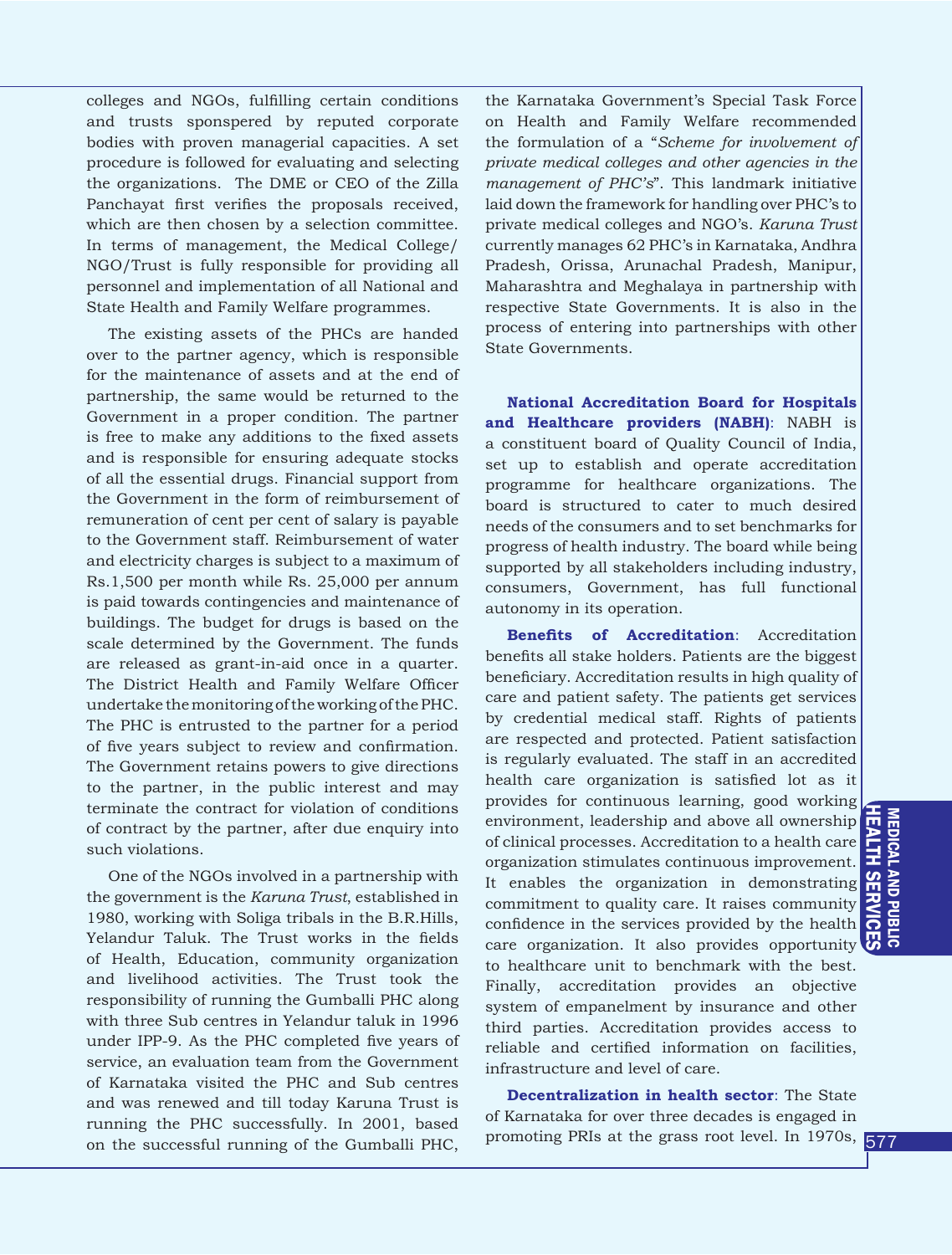this took the form of Gram Panchayats and Taluk Development Boards. In 1983, Karnataka Zilla Panchayats, Taluk Panchayat Samitis, Mandal Panchayats and Nyaya Panchayats Act came into existence, which provided for the establishment of Zilla Parishads and Group or Mandal Panchayats. Karnataka was the first State to establish a threetier system. The Government of Karnataka (GoK) constitutes a working group on decentralization, which submitted its report in March 2002. Based on the recommendations of this report, the GoK has circulated a bill to amend the existing Panchayat law of 1993. In the area of decentralization in health, various initiatives attempted across the State include decentralization of user charges, appointment of doctors on a contract basis and decentralization of non-clinical services. Furthermore, all the National Health Programmes like Malaria, Filaria, Leprosy and TB have been decentralized and control has been given to the Zilla Panchayat and Taluk Panchayat.

**Health Financing: User Fees:** The Government of Karnataka had issued an order in 1988 prescribing the user charges for an identified range of services. The scale of fees has also specifications. The order provided exemption to poor patients with green cards under the public Distribution System, being the means to check eligibility. However, collections were quite insignificant as these were required to be deposited in the treasury. Following a study to assess the willingness of the people to pay for the services in government hospitals, a revised schedule of charges for various services/facilities was formulated. The study also recommended that user charges be made compulsory for all except for the 'below –povertyline' (BPL) category with a provision that there would be a method to identify the poor. It also recommended that adequate financial powers be granted to the administrative medical officers (the officer in-charge) of the Government hospitals for better maintenance of the hospital. In 1995, as a part of the KHSDP, the Government established a District Development fund and assigned the district-level health committees the responsibility of collecting user charges and re-using the same for maintenance and repair of the hospitals. At the District level, BHO and District Surgeon serve as Secretary and Member Secretary of the committee. At the Taluk level, the Taluk Health Officer and ADMO of the General Hospital serve as the Secretary and Member Secretary respectively. The user charges are collected at all hospitals with the amount being kept in the respective District for the use of hospital development. The amount collected is utilized for all basic facilities, minor repair of equipment and civil work, for meeting contingency expenditure, purchase of X-ray and emergency drugs. In terms of challenges faced, there was initial resistance by public, with a demand from the people for free treatment. The initial protest and resistance from the public reduced with the public becoming accustomed to the same.

**Health Insurance**: *Community Health Insurance*: The State of Karnataka has attempted innovations in the area of health insurance. *The Ministry of Health and Family Welfare, Directorate of Health Services and UNDP* in partnership *with Karuna Trust, Centre for Population Dynamics and National Insurance Co. Ltd.* has undertaken the work in the area of community health financing, with the objective of developing and testing a model of community health financing suited to the rural community. Other objectives include exposing communities to the scope of health insurance, developing a system for the interface with the organized insurance sector; increasing access to public medical care by rural poor and lower income groups; ensuring equitable distribution of medical care through prepaid insurance; enhancing awareness of the need for preventive health care and involving area specific community based organizations such as *Self Help Groups(SHGs), Village Development Committees(VDCs), Anganwadi Workers(AWWs), Panchayat Raj Institutions(PRIs)* and Co-operative societies. This scheme is being implemented through two models. For instance, in Narasipura taluk, Karuna Trust organizes as well as manages the scheme while in Bailhongal taluk, the official health personnel organize and manage the scheme under the supervision of the Chief Executive Officer of the Zilla Panchayat. The scheme is mainly run as a part of micro-credit financing for out-patient care through the SHGs. A premium of Rs. 30 per person per annum entails an individual to a health insurance cover of Rs.2, 500. This cover includes all cases of hospitalization at public health facilities. Additionally, Rs.50 per day is given directly to the hospital for drugs while Rs. 50 per day is given to the patient to compensate for wage loss. The scheme is fully subsidized for BPL SC/ST population and partially for BPL non SC/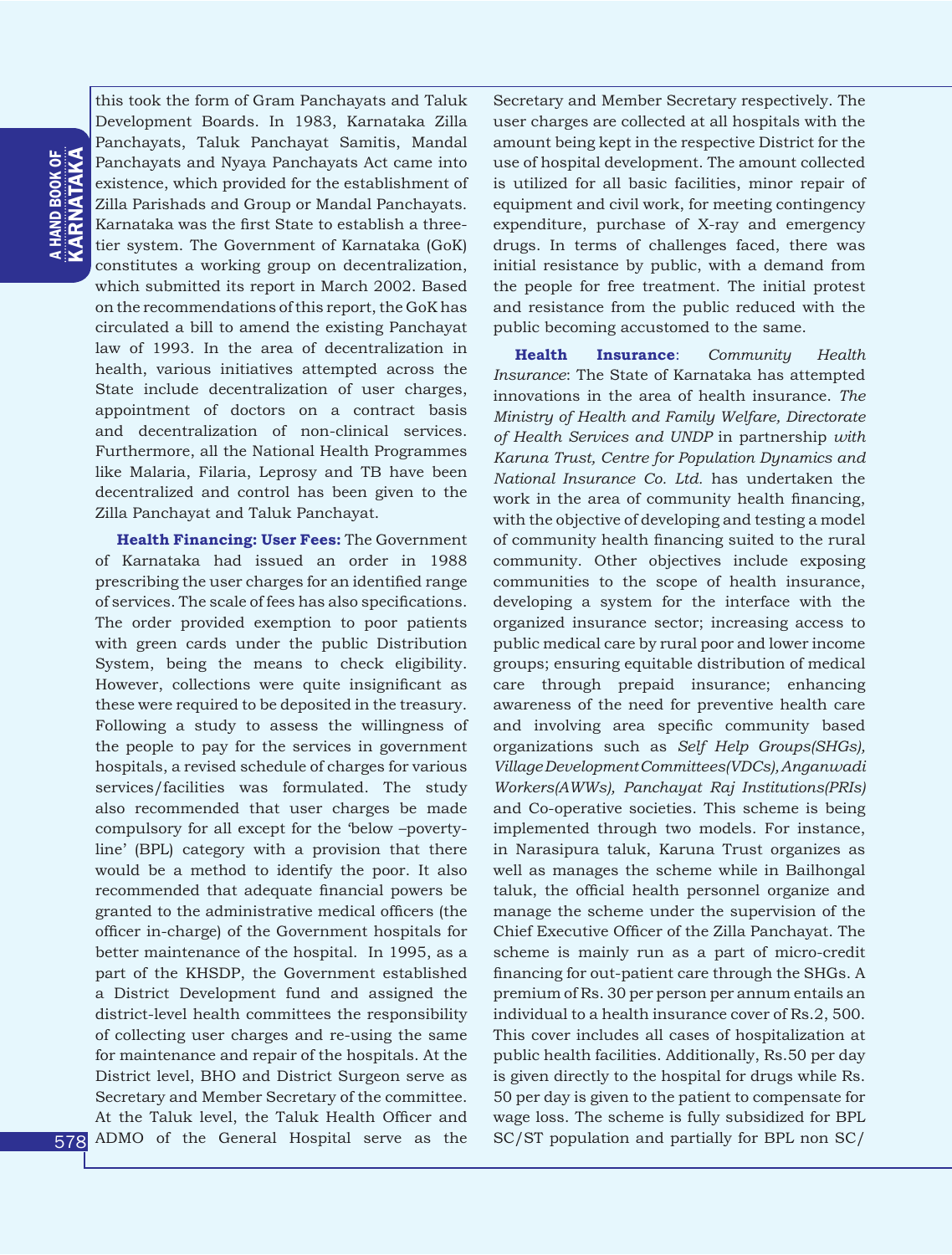ST population. The APL population cannot avail any subsides. For the purpose of implementation, a revolving fund has been established at the health institution to ensure that claims are settled immediately. The social workers deputed at the health centre along with the field staff engage in active case finding; marketing of the scheme, documentation and claim settlement. Cases referred to any other public health institution are also considered for reimbursement. This scheme does not have any exclusion clauses and is enforced immediately. Now, this is not functioning to avoid duplication as Government has launched many new schemes like RBSY, Vajpayee Arogyasri etc.

**Yeshasvini Health Insurance**: "*Yeshasvini Cooperative Farmers Health Care Scheme" (Yeshasvini Scheme)* was introduced by the State Government to the Co-operative farmers of Karnataka. The scheme was operationalized with effect from 1st June 2003. Karnataka has become role model State with the introduction of '*Yeshasvini Self-Funded Health Care Scheme*'. The concept of "*rural health care scheme*" was initiated by Dr. Devi Prasad Shetty of *Narayana Hrudayalaya,* Bengaluru, and with suitable modifications by Sri A Ramaswamy, then the Principal Secretary to Government of Karnataka, Co-operation Department and band of officers of Co-operation Department with the financial assistance of Government of Karnataka *Yeshasvini Health Care Scheme* was implemented through network hospitals to provide cost effective quality healthcare facilities to the Co-operative farmers spread across the State of Karnataka. The *Yeshasvini Cooperative Farmers Health Care Trust* was registered under the *Indian Trust Act 1882*. The Hon'ble Chief Minister of Karnataka is Chief Patron and Hon'ble Minister for Cooperation is Patron. The Government of Karnataka provides matching contribution to the Trust for implementation of the scheme. *Yeshasvini Cooperative Farmers Health Care Trust* also implements *Suvarna Arogya Chaitanya Scheme* for School Going Children studying in Government and Aided schools from First to tenth standard across the State and PPTCT Scheme sponsored by the National Rural Health Mission through the Department of Heath and Family Welfare and Education Government of Karnataka. These schemes are also administered by existing TPA.

**Medical Benefits covered under the Scheme**: 1,600 types of surgical procedures identified by the Yeshasvini Trust, defined in the list of surgeries, subject to the certain exclusions, at tariffs prenegotiated with participating hospitals. From 2006- 07 the following defined medical benefits have been included: Medical emergencies such as dog bite, snake bite, drowning, and accidents occurred while operating agricultural implements, bull gore injures and electrics shocks, Normal Delivery, Neo natal care and Angioplasty procedure.

**Product Features**: Surgery Package includes: Cost of Medicines, Consumables during hospital stay, Cost of Operation Theater, Anesthesia, Surgeons fee, Professional Charge, Consultant fee, nursing fee, General Ward Bed Charge, etc are included in the package and Yeshasvini Trust reimburses this expenditure to the Network Hospitals. Package rates for each of the surgery are fixed under the scheme. Free out Patient consultation at all participating hospitals. Discounted tariffs for lab investigations and tests. The plan excludes coverage for: Medical and Follow up Treatment, Implants, Prosthesis, Joint replacement surgeries, Kidney and Heart Transplants, Chemotherapy, Cosmetic surgery, Burns Cases, Dental Surgeries, Road Traffic Accidents and Medico Legal Cases, Diagnostic Investigations, Autoimmune diseases, Skin Grafting, Dialysis, Artificial Limb, Deviated Nasal Septum, Nails, Screws and Stents, etc for Orthopedic and Urological Surgeries.

The Yeshasvini Scheme is a surgicare scheme does not cover inpatient medical treatment where surgical intervention is not required. If the beneficiary avails inpatient medical treatment at the Network Hospital, it is his responsibility to pay the Network Hospital, it is his responsibility to pay the charges as per hospital rates and the Trust is not liable to reimburse the treatment charges. Yeshasvini beneficiaries are entitled only for general ward admission. If the beneficiaries opt for a higher category of bed, he will have to pay the differential amount to the hospital.

No specific time for inpatient is prescribed to the Network Hospitals for surgical procedures. In normal health care scheme pre-existing diseases like Diabetes, Hypertension, Heart related diseases, Kidney diseases etc., are not covered. Most novel feature of the scheme is that entire transaction from the time of admission till discharge of the patient is cashless limited to the package rates.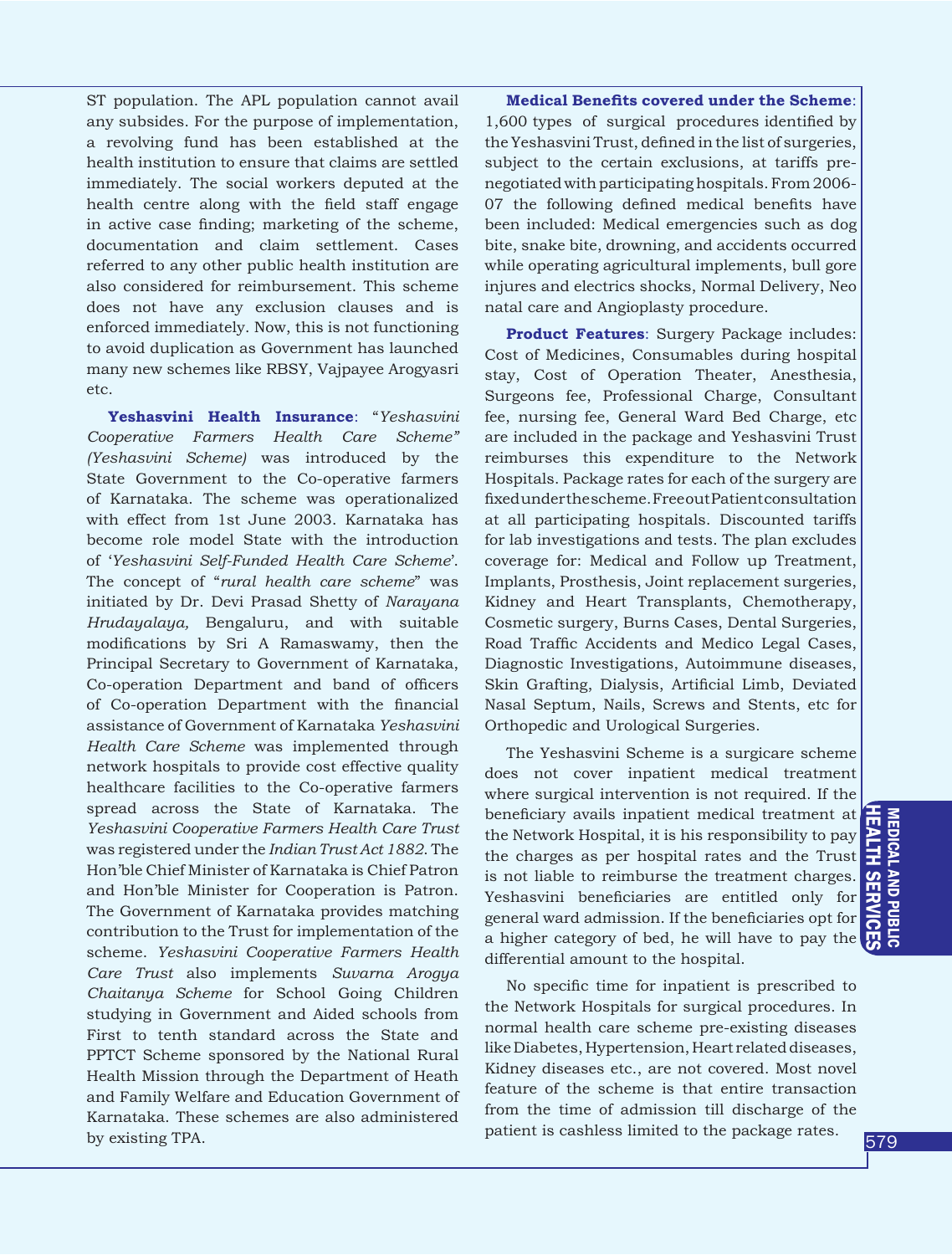**Rashtriya Swasthya Bima Yojana (RSBY):** RSBY has been launched by Ministry of Labour and Employment, Government of India to provide health insurance coverage for *Below Poverty Line (BPL)* families. The objective of RSBY is to provide protection to BPL households from financial liabilities arising out of health shocks that involve hospitalization. Beneficiaries under RSBY are entitled for hospitalization coverage up to Rs. 30,000 for most of the diseases that require hospitalization.

Government has even fixed the package rates for the hospitals for a large number of interventions. Pre-existing conditions are covered from day one and there is no age limit. Coverage extends to five members of the family which includes the head of household, spouse and up to three dependents. Beneficiaries need to pay only Rs. 30 as registration fee while Central and State Government pays the premium to the insurer selected by the State Government on the basis of a competitive bidding.

**Karnataka Health System Development (KHSDP):** *The Karnataka Health System Development Project (KHSDP)* was set up in 1996 with a view to improve the secondary level of health care in Karnataka. The project, supported by the World Bank, had an outlay of Rs.546 crores spread over a period of six years. The project sought to bring about improvement in the performance and quality of health care services at the sub-district and district levels, narrowing current coverage gaps and improving efficiency. Major components included improvement of the institutional policy framework, strengthening implementation capacity, development of a surveillance system, extension and renovation of all secondary level hospitals, improvement of their clinical effectiveness and establishment of a properly functioning referral system.

Some of the initiatives undertaken as part of this project include renovation and expansion in 201 secondary care hospitals, increasing the number of beds available in these hospitals, establishment of a comprehensive HMIS connecting all districts under implementation and establishment of an engineering wing to ensure speedy execution of the civil construction programme. The project envisaged the expansion of 204 hospitals, construction of 21 district laboratories, 34 trauma care centres, 21 equipment maintenance units,

and 27 blood banks. The Rs.536-crore was completed March 2003.

**Karnataka Health System Development and Reform Project (KHSDRP):** *Karnataka Health System and Development and Reform Project is a World Bank funded International Development Association (IDA) Project* launched on 19th December 2006 with the aim of providing better public health care services in the remote and underserved areas of the State, so that the deprived and vulnerable groups can access quality health care. KHSDRP envisages strengthening the existing Government health care programmes to make health services more affordable, accessible and accountable. The mechanism of programme financing will be used to support the existing Government programmes, at the level of both the primary and the secondary health care services.

**Project Components:** Strengthening existing Government Health Programmes by Organizational Development and improving primary and secondary health care services. Programme Management including Monitoring and Evaluation. Innovation in services delivery linked to need and performance through. *SICF – Services Improvement Challenge Fund*. Infrastructure Construction and Renovation. Establish Mobile Health Unit. Public Private Partnership. Tribal ANM schemes. *PHCF- Public Health Competitive Fund*. Health Insurance.

**Karnataka State AIDS Prevention Society (KSAPS):** State AIDS cell was established during 1992 in the Directorate of Health and Family Welfare Services to implement AIDS control programme. Karnataka State AIDS Prevention Society was formed during 1996-97 under Society Registration Act for more effective implementation of this programme. The Society is functioning independently since 2001.

**National AIDS Control Programme in Karnataka:** This programme mainly aims at prevention of spread of HIV infection, implementation of preventive measures to control spread of HIV infection and decrease instances of death due to AIDS and prevention of impact of AIDS. Programmes taken up for prevention of HIV/AIDS: Sexually Transmitted Diseases (STD): 40 STD clinics have been established in District Hospitals and selected Taluk Hospitals and 166 STD clinics have been established in Community Health Centres (CHC) hospitals all over the State.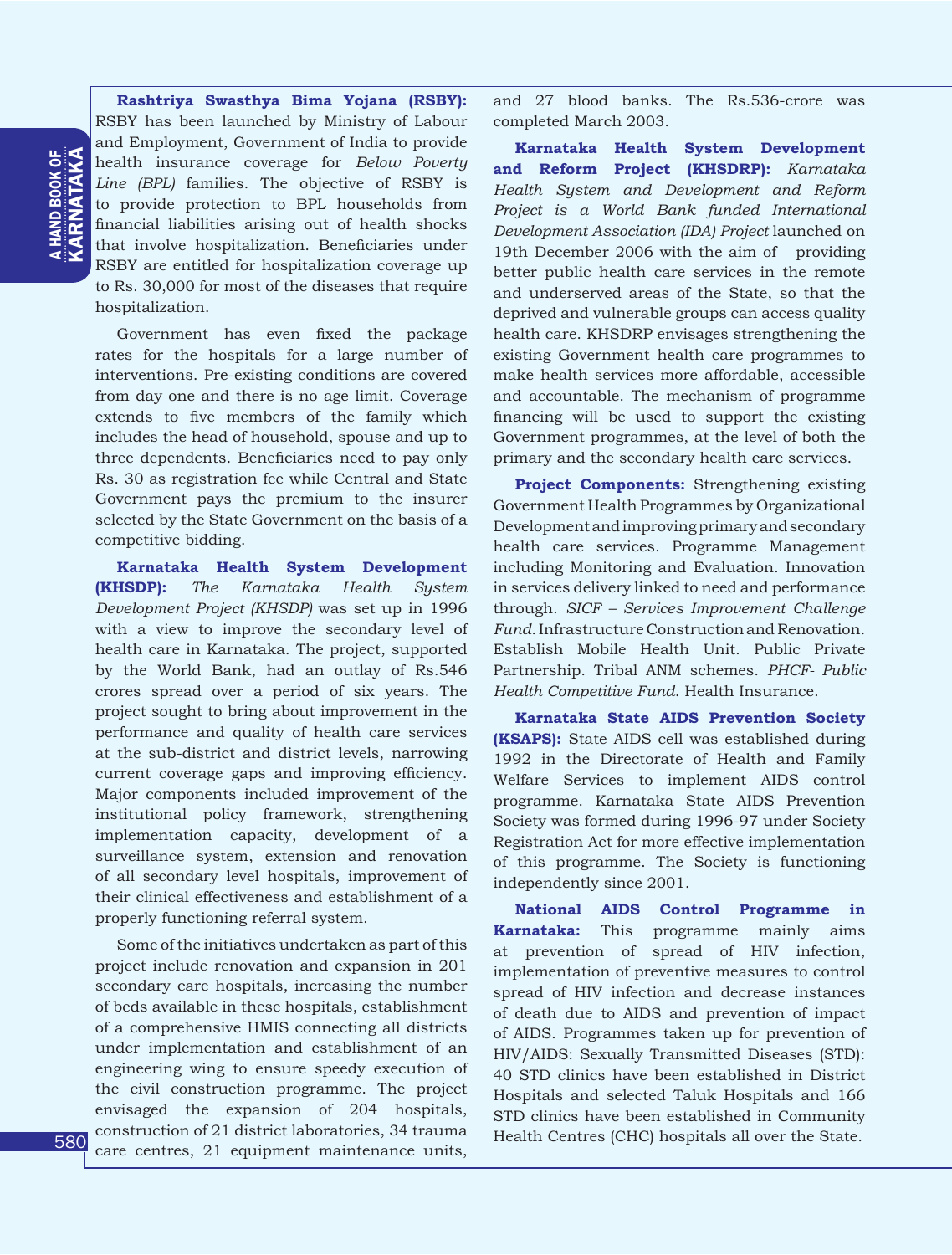**Information, Education and Communication (IEC)**: Activities have been taken up for behavioral change of people by taking up IEC activities through media such as All India Radio, CCTV, printing of messages on ICTC, VBD and ART on post cards, printing of posters on WAD. 43 ART centres are functioning in various hospitals in the State. During the year 2011-12 NACO has sanctioned 4 new ART centres in Belagavi(2), Bagalkot(1) and Mysuru(1).

**National Rural Health Mission (NRHM):** The Honorable Prime Minister launched the NRHM on 12th April, 2005 throughout the country with special focus on 18 States including eight **Empowered Action Group (EAG)** States, the North East States, Jammu and Kashmir and Himachal Pradesh. These 18 States are Arunachal Pradesh, Assam, Bihar, Chhattisgarh, Himachal Pradesh, Jharkhand, Jammu and Kashmir, Manipur, Mizoram, Meghalaya, Madhya Pradesh, Nagaland, Orissa, Rajasthan, Sikkim, Tripura, Uttaranchal and Uttara Pradesh.

The NRHM (2005-2012) seeks to provide accessible, affordable and quality health care to the effective health care to rural population especially the vulnerable sections.

The key features of the implementation of NRHM in Karnataka includes making public health delivery system fully functional and accountable to the community, working in a mission mode, decentralized planning, delegation of powers, human resource management, community involvement, rigorous monitoring and evaluation against standards, convergence of health related programmes and flexible financing.

A state specific programme implementation plan for NRHM has been developed by integrating district health action plan from all the 27 districts in the state for the year 08-09. It is based on the district specific health needs and comprises of most of the components of NRHM.

## **Directorate of Medical Education**

The Directorate of Medical Education, Government of Karnataka was bifurcated from the Department of Health and Family Welfare Services, in the year 1978 and is functioning independently since then. The main aim of the department is to provide a good quality education in the field of medical sciences.

**Educational Institutions**: Mysuru Medical College is one of the oldest and is considered a reputed medical college in India. It is located in the heart of Mysuru city adjacent to the railway station. Founded in 1924 by Sri Krishnarajendra Wodeyar, it was the first in the Karnataka region and the seventh in India. Since there were no medical institutions in the erstwhile State of Mysuru, a scheme for giving Medical education was started in 1881 under which carefully selected students were given scholarship and sent to places like Madras and Bombay to undergo training only to return and work as "*Hospital Assistants*". After the Madras Presidency expressed its inability to admit Mysuru State students, the Government of Mysuru sanctioned another scheme in April 1917 as a part of which a "*Mysuru Medical School*" was started at Bengaluru to train the then called "*Sub Assistant Surgeons*". Trainees had to undergo a course for four years to qualify as a *Licensed Medical Practitioner (LMP).*

In 1924 the "*Mysuru Medical School*" was upgraded and was then called the "*Mysuru Medical College*". The college was affiliated to the University of Mysuru and the trainees were then granted Medical Degrees. At the request and insistence of Sri Krishnadevaraja Wodeyar the College was shifted from Bengaluru to Mysuru in 1930.

At present, there are six Teaching Hospitals (including the newly started Regional Advanced Pediatric Care Centre attached to Wenlock District Hospital, Mangaluru), six Nursing Colleges and ten Nursing Schools, under the direct administrative control of the Director, Medical Education; and one Para - Medical Board and one Nursing Examination Board, are functioning in the State independently, under the Chairmanship of the Director, Medical Education. Further, 19 autonomous institutions - two Govt. Medical Colleges at Bengaluru and Mysuru and two Government Dental Colleges at Bengaluru and Ballari; and six newly started Govt. Medical Colleges at Hassan, Shivamogga, Mandya, Bidar, Belagavi and Raichur; S.D.S. and Rajiv Gandhi Institute of Chest Diseases, Bengaluru; and the newly started Karnataka Institute of Mental Health and Neuro Sciences, at Dharwad; are functioning in the State independently, under the direct control of the State Government, along with the already existing eight Autonomous Institutions catering to the academic needs in varied fields of medicine and nursing.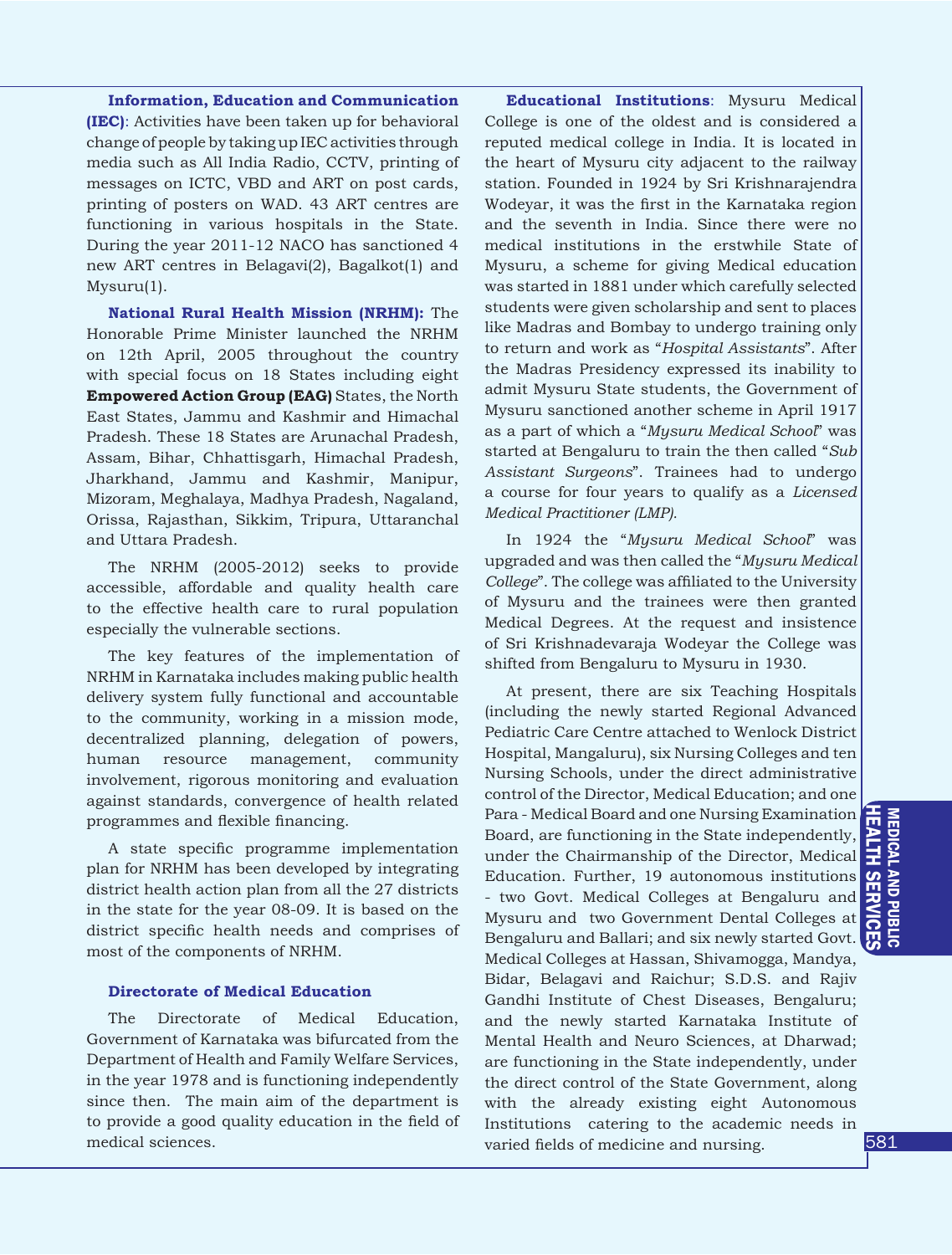The following are the Medical Institutions and Teaching Hospitals coming under the Department of Medical Education in the State:-

## **a) Under the direct control of the Directorate of Medical Education:**

- 1. District Hospital, Belagavi;
- 2. District Hospital, Kalburgi;
- 3. District Wenlock Hospital, Mangaluru;
- 4. Regional Advanced Pediatric Care Centre, Wenlock Hospital, Mangaluru;
- 5. Lady Goshen Hospital, Mangaluru;
- 6. C.G. Hospital, Davangere;
- 7. Women and Children Hospital, Davangere;
- 8. Govt. Nursing College, Bengaluru;
- 9. Govt. Nursing College, Hassan;
- 10.Govt. Nursing College, Holenarasipura;
- 11.Govt. Nursing College, Kalburgi. (up-graded from Nursing School);
- 12. Govt. Nursing College, Hubballi (KIMS) and
- 13. Govt. Nursing College, Ballari (VIMS).

## **b) Govt. Nursing Schools**

- 1) Nursing School, Victoria Hospital, Bengaluru;
- 2) Nursing School, Bowring and Lady Curzon Hospital, Bengaluru;
- 3) Nursing School, District Hospital, Chitradurga;
- 4) Nursing School, Chigateri General Hospital, Davangere;
- 5) Nursing School, District Hospital, Belagavi;
- 6) Nursing School, District Hospital, Vijayapura;
- 7) Nursing School, District Hospital, Kalburgi (contd. to function under the State Government's instructions);
- 8) Nursing School, K.R. Hospital, Mysuru;
- 9) Nursing School, District Wenlock Hospital, Mangaluru and
- 10) Nursing School, Ballari (VIMS).

## **c) Autonomous Institutions**

The following nineteen Autonomous Medical Institutions coming under Medical Education Department are functioning independently, each headed by a Director, under the direct control of the Government

- 1. Bengaluru Medical College and Research Centre, Bengaluru
- 2. Mysuru Medical College and Research Centre, Mysuru
- 3. Government Dental College and Research Centre, Bengaluru
- 4. Mandya Institute of Medical Sciences, Mandya
- 5. Hassan Institute of Medical Sciences, Hassan
- 6. Shivamogga Institute of Medical Sciences, Shivamogga
- 7. Raichur Institute of Medical Sciences, Raichur
- 8. Belagavi Institute of Medical Sciences, Belagavi
- 9. Bidar Institute of Medical Sciences, Bidar
- 10.National Institute of Mental Health and Neuro Sciences, Bengaluru
- 11.Karnataka Institute of Mental Health and Neuro Sciences, Dharwad
- 12.KIDWAI Memorial Institute of Oncology, Bengaluru
- 13.Sri Jayadeva Institute of Cardiology, Bengaluru
- 14.Vijayanagar Institute of Medical Sciences (VIMS), Ballari
- 15.Karnataka Institute of Medical Sciences (KIMS), Hubballi
- 16.Indira Gandhi Institute of Child Health, Bengaluru
- 17.Nephro-Urology Institute, Bengaluru
- 18.Karnataka Institute of Diabetology, Bengaluru
- 19.S.D.S. and Rajiv Gandhi Institute of Chest Diseases, Bengaluru
- 20.Government Dental College at Ballari attached to VIMS, Ballari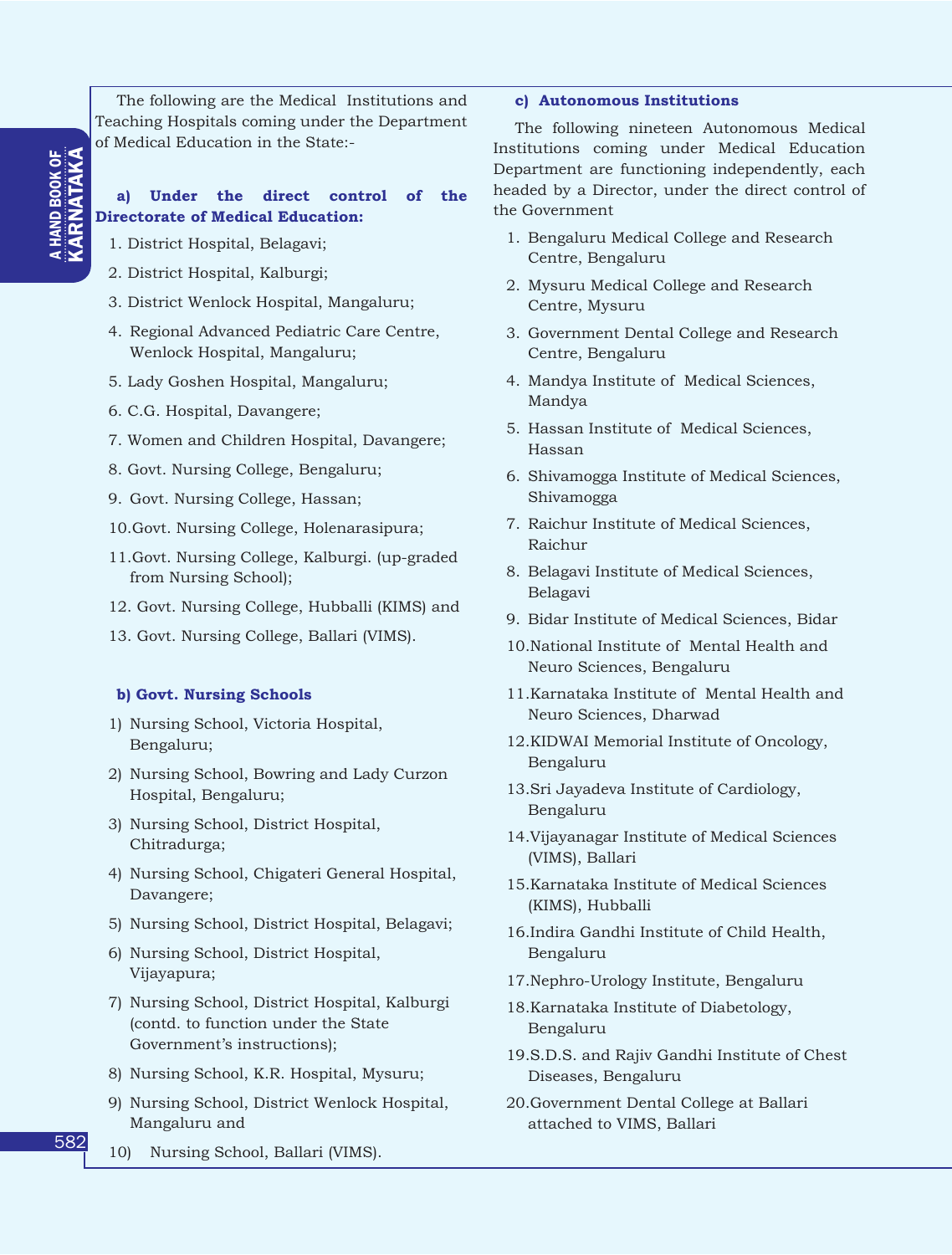## **Rajiv Gandhi University of Health Sciences:**

This is an apex body in the academic field. The primary responsibility of the Directorate of Medical Education is to conduct various medical courses, for providing quality medical education at graduate, post-graduate, and super-specialty levels, Para-medical courses, nursing, etc. To fit into the above philosophy, the Department is geared up to bring-in a qualitative change, with due emphasis on providing a low-cost and curative health care services, at tertiary level hospitals.

**Education**: The academic matters pertaining to Medical / Nursing Colleges are entirely governed by the rules and regulations of the Medical Council of India, Dental Council of India, Nursing Council of India and Rajiv Gandhi University of Health Sciences, Bengaluru. There is a Selection Committee in the Directorate, which helps in identifying the number of seats in Post-Graduate and Under-Graduate Medical and Dental faculties, M.Pharma, B.Pharma, B.Sc (Nursing) and Bachelor in Physio-Therapy, available in Government and Private Colleges in the State, for the allotment of students to the respective courses and send proposals to the Government for Notification and issuing Government Orders. The Committee also prepares the Seat Matrix as per the State's Reservation Policy and sends the proposals to the Government for Notification and Orders. Reconciliation for filling up of the un-allotted seats in private colleges, effecting mutual transfers to MBBS / BDS students, sending proposals to the Government regarding the amendments of the selection rules, etc., are also being handled by this Committee.

## **List of Government and Private Medical, Dental and Nursing colleges in Karnataka**

| S1.<br>No.                         | Name of the Colleges / Institutions                            |  |  |  |  |  |
|------------------------------------|----------------------------------------------------------------|--|--|--|--|--|
| <b>Government Medical Colleges</b> |                                                                |  |  |  |  |  |
| 1.                                 | Bengaluru Medical College and Research<br>Institute, Bengaluru |  |  |  |  |  |
| 2.                                 | Mysuru Medical College and Research<br>Institute, Mysuru       |  |  |  |  |  |
| 3.                                 | Karnataka Institute of Medical Sciences,<br>Hubballi (KIMS)    |  |  |  |  |  |
| 4.                                 | Vijayanagar Institute of Medical Sciences,<br>Ballari (VIMS)   |  |  |  |  |  |

| 5.  | Mandya Institute of Medical Sciences,<br>Mandya         |
|-----|---------------------------------------------------------|
| 6.  | Belagavi Institute of Medical Sciences,<br>Belagavi     |
| 7.  | Hassan Institute of Medical Sciences,<br>Hassan         |
| 8.  | Raichur Institute of Medical Sciences,<br>Raichur       |
| 9.  | Bidar Institute of Medical Sciences, Bidar              |
| 10. | Shivamogga Institute of Medical Sciences,<br>Shivamogga |
|     | <b>Private Medical Colleges (Non - Minorities)</b>      |
| 11  | <b>JJM Medical College, Davangere</b>                   |
| 12  | M.S.Ramaiah Medical College, Bengaluru                  |
| 13  | Kempegowda Institute of Medical Sciences,<br>Bengaluru  |
| 14  | M.R.Medical College, Kalburgi                           |
| 15  | Adichunchanagiri Medical College, Bellur                |
| 16  | K.V.G. Medical College, Sulya                           |
| 17  | Dr.B.R.Ambedkar Medical College,<br>Bengaluru           |
| 18  | S.S. Institute of Medical Sciences,<br>Davanagere       |
| 19  | S.Nijalingappa Medical College, Bagalkot                |
| 20  | Basaveswara Medical College, Chitradurga                |
|     | <b>Private Medical Colleges (Minorities)</b>            |
| 21  | Al Ameen Medical College, Vijayapura                    |
| 22  | Khaja Bande Nawaz Inst. of Med. Sciences,<br>Kalburgi   |
| 23  | Father Muller's Medical College, Mangaluru              |
| 24  | Vydehi Institute of Medical Sciences,<br>Bengaluru      |
| 25  | S.D.M. Medical College, Dharwad                         |
| 26  | M.V.J. Medical College, Bengaluru                       |
| 27  | Raja Rajeshwari Medical College, Bengaluru              |
| 28  | Navodaya Medical College, Raichur                       |
| 29  | A.J. Institute of Medical Sciences,<br>Mangaluru        |
| 30  | St.John's Medical College, Bengaluru                    |
|     | <b>Deemed University Medical Colleges</b>               |
| 31  | J.N. Medical College, Belagavi                          |

MEDICAL AND PUBLIC PEOPLE HISTORY INTRODUCTION EDUCATION EDUCATION EDUCATION EDUCATION EDUCATION EDUCATION EDU **SEPRICAL AND PUBLIC<br>HEALTH SERVICES<br>HEALTH SERVICES MEDICAL AND PUBLIC<br>HEALTH SERVICES**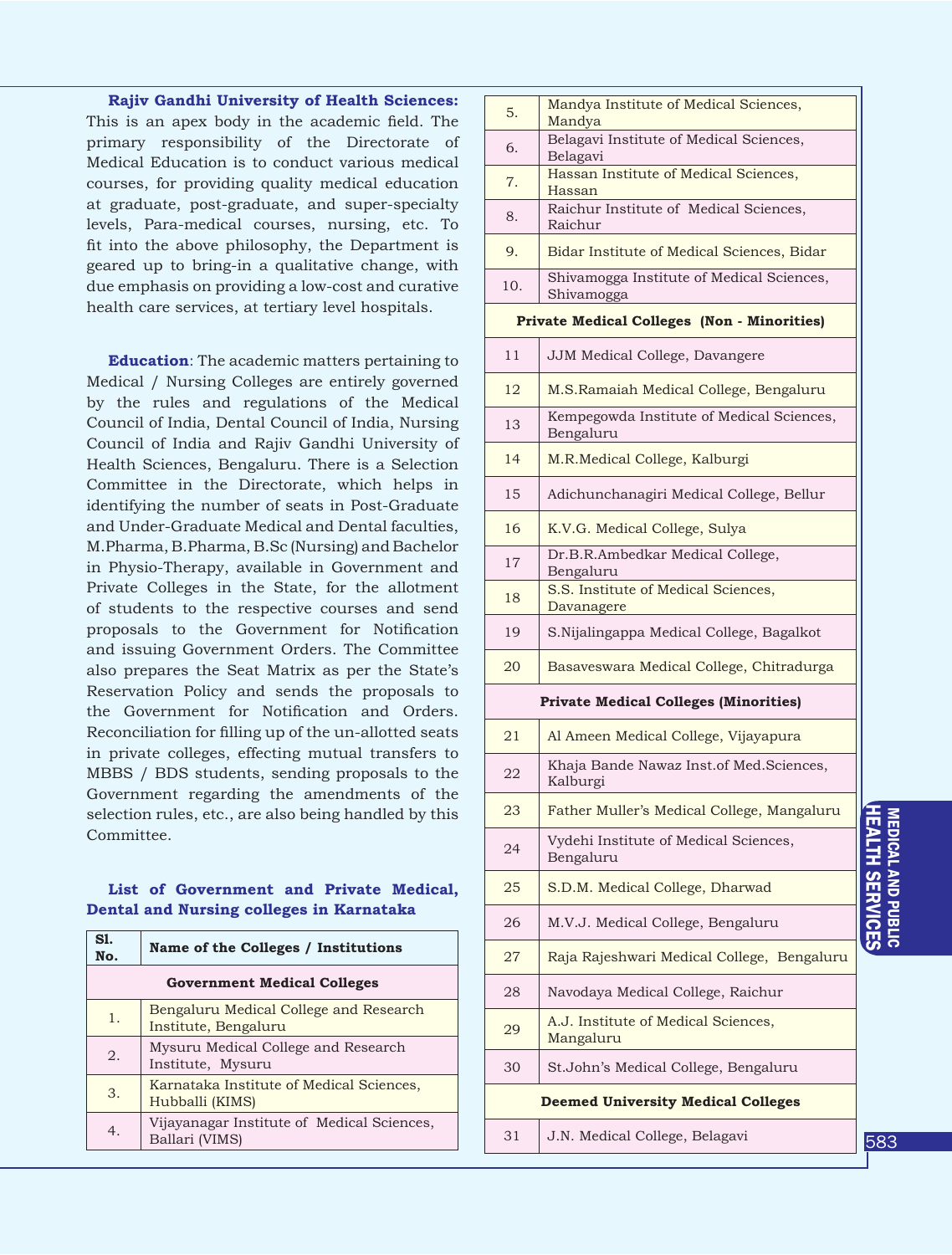# A HAND BOOK OF<br>**KARNATAKA** KARNATAKA a HAND BOOK OF

| 32  | Sri Devaraja Urs Medical College, Kolar          |
|-----|--------------------------------------------------|
| 33  | J.S.S. Medical College, Mysuru                   |
| 34  | Sri Siddhartha Medical College, Tumakuru         |
| /35 | BLDEA's B.M.Patil Medical College,<br>Vijayapura |
| 36  | K.S. Hegde Medical Academy, Mangaluru            |
| 37  | Yenepoya Medical College, Mangaluru              |
| 38  | Kasturba Medical College, Mangaluru              |
| 39  | Kasturba Medical College, Manipal                |

## **Dental Colleges**

| S1.<br>No      | <b>Government Dental colleges</b>                              |
|----------------|----------------------------------------------------------------|
| 1              | Government Dental College and Research<br>Institute, Bengaluru |
| $\overline{a}$ | Government Dental College, Ballari (VIMS,<br>Ballari)          |
|                | <b>Private Dental Colleges (Non-Minorities)</b>                |
| 3              | Bapuji Dental College, Davangere                               |
| $\overline{4}$ | HKE Society's S.Nijalingappa Dental<br>College, Kalburgi       |
| 5              | V.S.Dental College, Bengaluru                                  |
| 6              | B.R.Dental College, Bengaluru                                  |
| $\overline{7}$ | Institute of Dental Sciences, Davangere                        |
| 8              | K.V.G. Institute of Dental Sciences, Sullia                    |
| 9              | M.S. Ramaiah Dental College, Bengaluru                         |
| 10             | K.G.F. Institute of Dental Sciences, K.G.F.                    |
| 11             | Rajiv Gandhi Dental College, Bengaluru                         |
| 12             | R.V.Dental College, Bengaluru                                  |
| 13             | HKDET Dental College, Humnabad                                 |
| 14             | AME's. Dental College, Raichur                                 |
| 15             | S.B.Patil Dental College, Bidar                                |
| 16             | Hasanamba Dental College, Hassan                               |
| 17             | Maratha Mandal Dental College, Belagavi                        |
| 18             | Shyamala Reddy Dental College, Bengaluru                       |

| 19 | NSVK Dental College, Bengaluru                                   |
|----|------------------------------------------------------------------|
| 20 | S.J.M. Dental College, Chitradurga                               |
| 21 | P.M. Nadagouda Dental College, Bagalkot                          |
| 22 | Dayananda Sagara Dental College,<br>Bengaluru.                   |
| 23 | Krishna Devaraya Dental College,<br>Bengaluru                    |
| 24 | K.L.E. Dental College, Bengaluru                                 |
| 25 | Sharavathi Dental College, Shivamogga                            |
| 26 | A.B.Shetty Dental College, Mangaluru                             |
|    | <b>Private Dental Colleges (Minorities)</b>                      |
| 27 | Al-Ameen Dental College, Vijayapura                              |
| 28 | Al Bhadar Dental college, Kalburgi                               |
| 29 | Farukia Dental College, Mysuru                                   |
| 30 | S.D.M.Dental College, Dharwad                                    |
| 31 | Oxford Dental College, Bengaluru                                 |
| 32 | Maruthi Dental College, Bengaluru                                |
| 33 | A.J.Institute of Dental Sciences,<br>Mangaluru.                  |
| 34 | Coorg Institute of Dental Science, Virajpet                      |
| 35 | Raja Rajeshwari Institute of Medical<br>Sciences, Bengaluru.     |
| 36 | Bengaluru Institute of Dental Science,<br>Bengaluru              |
| 37 | Vydehi Institute of Dental Sciences,<br>Bengaluru.               |
| 38 | Navodaya Dental Wing, Raichur                                    |
|    | <b>Deemed University Dental Colleges:</b>                        |
| 39 | K.L.E. Dental College, Belagavi                                  |
| 40 | J.S.S.Dental College, Mysuru                                     |
| 41 | Sri Siddhartha Dental College, Tumakuru                          |
| 42 | Yenepoya Dental College, Mangaluru                               |
| 43 | College of Dental Surgery Kasturba Medical<br>College, Mangaluru |
| 44 | College of Dental Surgery Kasturba Medical<br>College, Manipal   |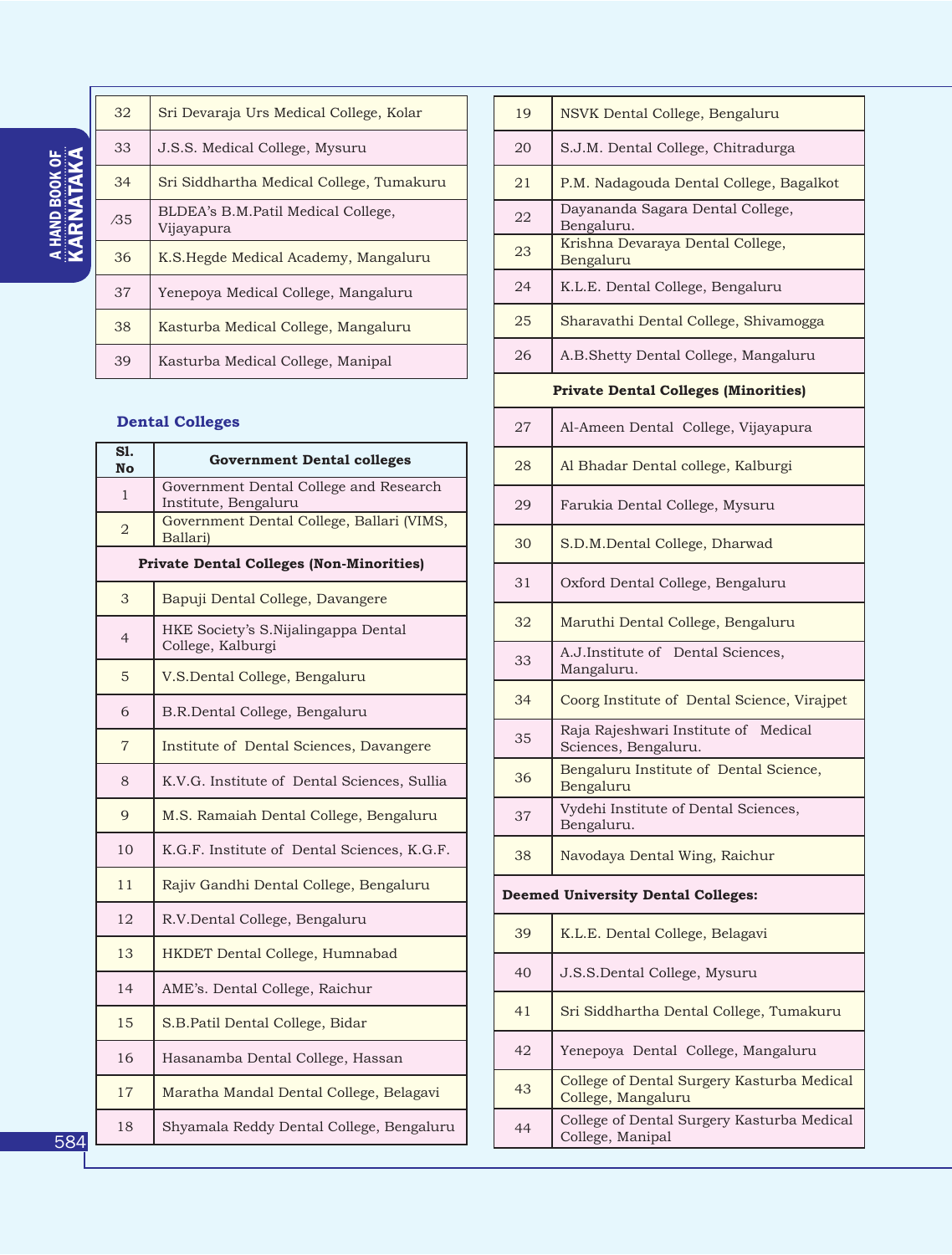#### **Nursing Activities**

There are 10 Government Nursing Schools, 1 Government Nursing College imparting M.Sc. (Nursing) course and many Private Nursing Colleges are functioning in the State.

Number of recognized private nursing institutions for different courses:

| Sl. No         | <b>Course</b> | <b>Number of</b><br>colleges |
|----------------|---------------|------------------------------|
|                | <b>ANM</b>    | 43                           |
| $\overline{2}$ | B.Sc          | 338                          |
| 3              | M.Sc          | 157                          |
| 4              | <b>GNM</b>    | 543                          |
| 5              | P B B.Sc      | 167                          |
| 6              | <b>IGNOU</b>  | $\overline{2}$               |
|                | P B Diploma   | 4                            |

**Para-Medical Activities:** Prior to 1997, all the Para-Medical Courses were conducted and monitored by the *Vocational Education Board*. Since these courses are of inter-disciplinary in medical subjects, the *Para-Medical Board* has been reconstituted by the Government, vide Government Order dated 02-05-1997 and is functioning under the control of the Director of Medical Education in the State. This Board since inception is conducting the Para-Medical courses through nine Government Medical Colleges, one Government Dental College / Institutions, Bowring and Lady Curzon Hospital, Bengaluru, one Nephro Urology Institute, Bengaluru; Medical Training Centre, Air-Force Commando Hospital, Government of India. The Board is being managed through self-financing, by way of collecting affiliation, renewal of affiliation and other types of fees, from the Para-Medical Colleges / Institutions. Thus there is no financial burden from the Board on the State's Exchequer.

## **Autonomous Medical Institutions**

**Bengaluru Medical College and Research Institute, Bengaluru**:Bengaluru Medical College, established in the year 1955, being an old medical institution in Karnataka, has been renamed as *Bengaluru Medical College and Research Institute* during the year 2008-09, with autonomous status. *Victoria, Bowring and Lady Curzon, Vani Vilas and Minto Eye – Hospitals*, all situated in

Bengaluru, are the teaching hospitals attached to this Institution. The Institution is imparting Medical Education to the MBBS students selected from the Karnataka Examination Authority, and also for Post-graduate, Diploma, Fellowships and Para-Medical courses.

**Mysuru Medical College and Research Institute, Mysuru**: *Mysuru Medical College and Research Institute, Mysuru* was granted autonomous status during January 2007. This Institution has got three associated hospitals viz., *K.R.Hospital, Cheluvamba Hospital and P.K.T.B. Hospital* for catering services in medicine, surgery and other connected branches and obstetrics and gynecology and also pediatric patients. P.K.T.B. caters services for pulmonary medicine and thoracic surgeries.

**Government Dental College and Research Institute, Bengaluru**: Government Dental College and Research Institute, Bengaluru, which was accorded autonomous status in the year 2008-09, was started during the year 1958. This Institute is a premier teaching institute and also gives dental treatment to public at nominal cost. This college has been recognized by the Dental Council of India and Rajiv Gandhi University of Health Sciences.

#### **New Medical Colleges**

**Raichur Institute of Medical Sciences, Raichur:** Raichur Institute of Medical Sciences, Raichur was established vide Government Order number HFW / 213 / MPS / 2002 dated 26.02.2002 of the Department of Health and  $\Box$ Family Welfare, (Medical Education) and it was registered as a society under Karnataka Societies Act – 1960. It is an autonomous institution under the administrative control of Department of Health and Family Welfare (Medical Education), Government of Karnataka.

The Institution was established to impart medical education, conduct research in medicine and health sciences, have infrastructure for college and hospitals, extension of medical facilities and services, undertake health and medical care of the people of this region and to control occurrences of wide spread prevalence of diseases like Chikungunya, Leptospirosis, Japanese Encephalitis, Malaria and Filariasis.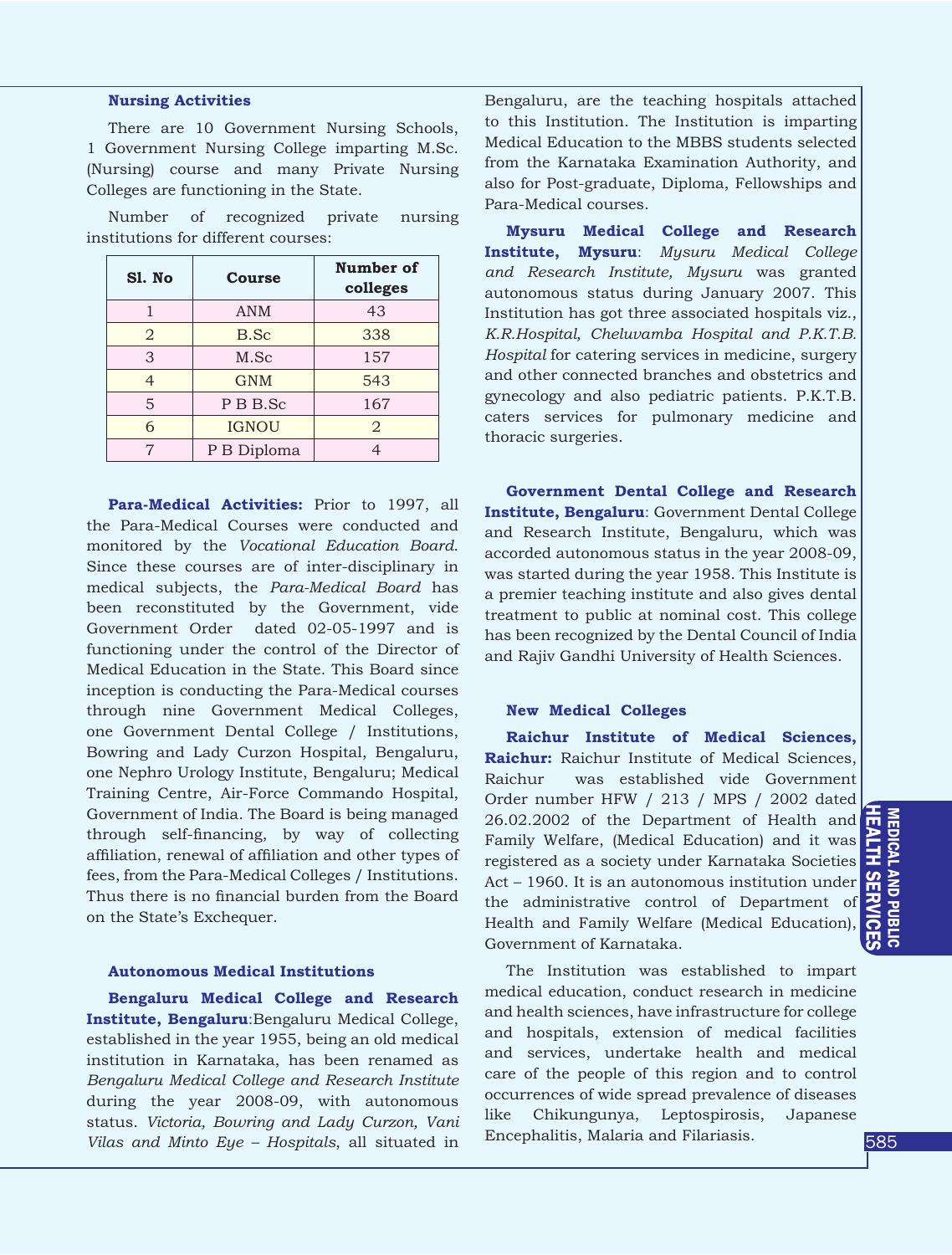A HAND BOOK OF<br>KARNATAKA KARNATAKA a HAND BOOK OF

**Shivamogga Institute of Medical Sciences, Shivamogga**:The Government of Karnataka accorded sanction to establish SIMS on 22-1-2005. In the year 2007-08 Medical Council of India has given permission to commence the Medical course (MBBS). There is governing council headed by Hon'ble Minister for Medical Education Karnataka Government as Chairman, which has been seeing the overall functioning of the Institute.

**Belagavi Institute of Medical Sciences, Belagavi**: The Belagavi Institute of Medical Sciences is one of the six new Medical Colleges established by Government of Karnataka, vide G. O. No. Aa.Ku.Ka 516 MPS 2004, Dated: 21- 01-2005. Belagavi Medical College is spread over approximately 25 acres of land attached to existing District Hospital, Belagavi (BIMS Hospital).

**Mandya Institute of Medical Sciences, Mandya:** The Mandya Institute of Medical Sciences is one among the six New Medical Colleges established by Government of Karnataka, in the year 2005-06, with the objective of providing effective curative services, conducting research activities in the field of advanced medical sciences and training the medical personnel accordingly, and also to disseminate the knowledge through seminars, workshops, conferences and so on. The Institution functioning under the control of an administrative board formed by the Government of Karnataka is headed by Director appointed by the Government of Karnataka. One peripheral cancer sub-centre of KIDWAI Memorial Institute of Oncology, Bengaluru has been functioning in this Institute since 2007, providing radiation treatment to an average of 20-50 patients per day. Patients requiring surgery and chemotherapy treatment will be referred to the KIDWAI Memorial Institute of Oncology, Bengaluru for further treatment.

**Hassan Institute of Medical Sciences, Hassan:** Hassan Institute of Medical Sciences, Hassan was established in the year 2006 and situated in the Premises of Sri Chamarajendra Hospital, Hassan. This Institution was registered under the Karnataka Registration Act 1960 and registered vide registration No 17/2005-06 date 13-05-2005. Medical Education unit is headed by the Director of the Institute.

**Bidar Institute of Medical Sciences, Bidar:**  Bidar Institute of Medical Sciences, Bidar established in the year 2005, is an autonomous institution under the administrative control of the Department of Medical Education, Government of Karnataka. The Institution is aimed at imparting medical education, conduct research in Medical and Health Sciences, to disseminate technology, to provide health and medical care services to the people of the region and to control and prevent the occurrence of various diseases. Medical Education unit is headed by the Director of the Institute, appointed by the Government of Karnataka.

**Institute of Nephro Urology, Bengaluru:** Institute of Nephro-Urology is an Autonomous Institute established in Bengaluru by the Government of Karnataka, to provide comprehensive health care services in the field of Nephrology and Urology. It is an Apex Institute in the State of Karnataka, situated in the campus of Victoria Hospital, Bengaluru. It has started functioning in the year 2007, with bed strength of 150. The number of patients treated at the Institution during the year under report, is as briefed hereunder:

| <b>OPD</b>              | 28703 |
|-------------------------|-------|
| <b>IPD</b>              | 3388  |
| Dialysis                | 8299  |
| <b>Major Operations</b> | 1693  |
| <b>Minor Operations</b> | 3357  |

The Institute having been recognized by the Government of Karnataka, as the appropriate authority for Kidney Transplantation, has so far conducted seven transplantations. An eight bedded Intensive Care Unit has been started with modern gadgets.

**Indira Gandhi Institute of Child Health, Bengaluru:** Indira Gandhi Institute of Child Health is a premier organization promoting Child Health Care services. It is an autonomous body, registered under Karnataka Societies Registration Act 1960 on 06.08.1985. It is aided by Government of Karnataka, since 1991, located in its own premises next to the National Institute of Mental Health and Neuro Sciences at South Hospital Complex in Bengaluru. The Institute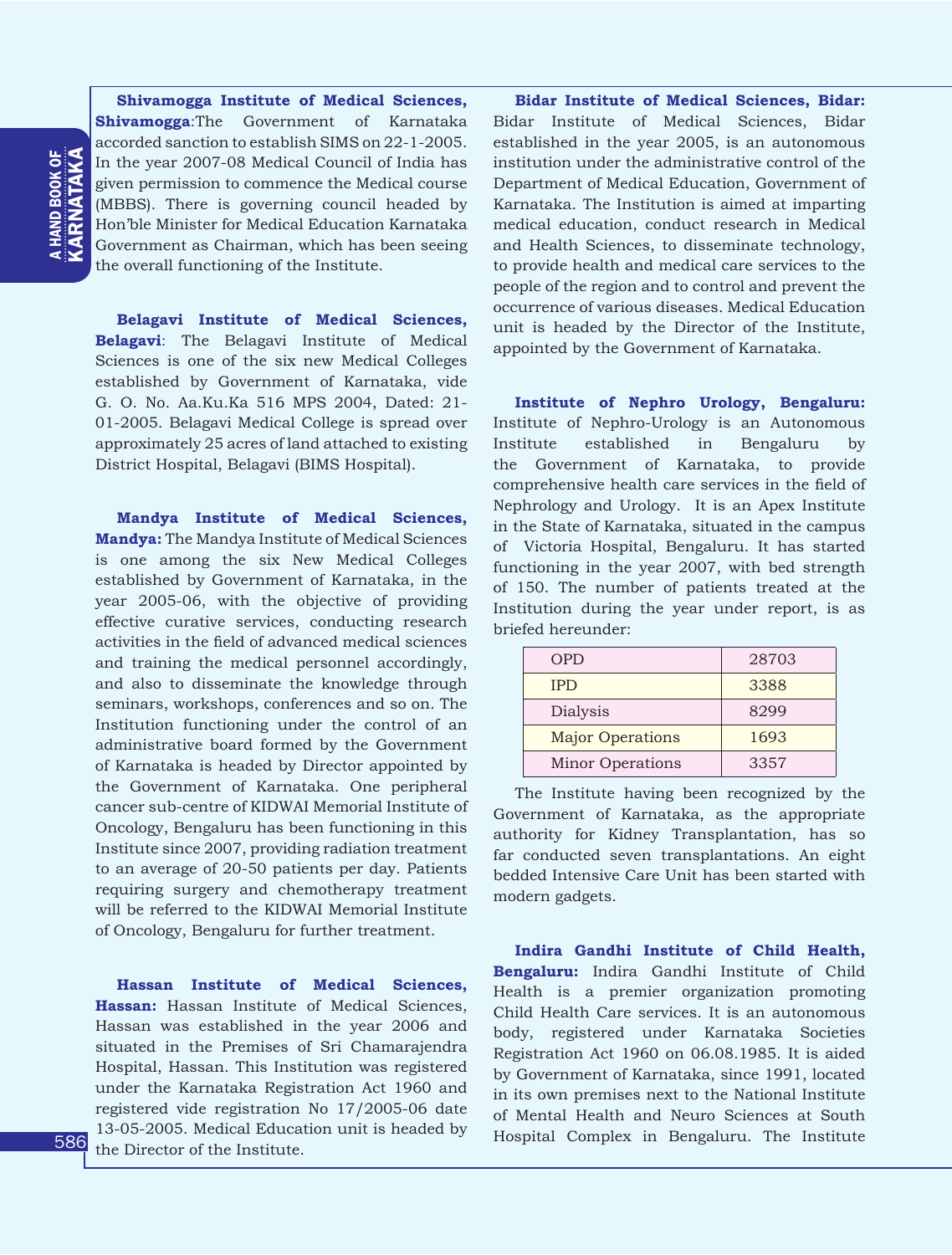is providing comprehensive and quality care to Pediatric patients and is offering Post-graduate courses in Pediatrics i.e., MD, DCH and also DNB courses in Pediatric Surgery. The Institute has two main constitutional bodies, viz., the General Body and Governing Council. The General Body formulates overall policies while the Governing Council is responsible for the management and administration of the Institute. Both these bodies comprise members nominated by the Government of Karnataka from time to time.

The Institute is also committed to take up research programmes relating to diagnosis and treatment of pediatric ailments. Vaccination programme is conducted regularly on Out-Patient Department basis as per the National Immunization Schedule. The vaccines such as BCG, OPV, DPT, TT, and Measles are administered to children on OPD basis, on specified days of the week. Polio Vaccine is administered apart from the routine vaccination under National Pulse Polio Programme. The Outpatient department is providing medical care to all pediatric patients who come to the hospital (up to 18 years age). Daily clinics are run in pediatric medicine and surgery along with super-specialty clinics.

**Sri Jayadeva Institute of Cardio-Vascular Sciences and Research, Bengaluru:** Sri Jayadeva Institute of Cardiovascular Sciences and Research is a tertiary care Autonomous Institute run by Government of Karnataka in Bengaluru. In March 1979, it started as a separate and independent Institute of Cardiology at the Victoria Hospital Complex, Bengaluru. Today it is spread on a sprawling 13 acres of land in Jayanagar, and is one of the largest heart hospitals in Asia Pacific region. Initially it had a bed strength of only 20 which became 65 in the year 1982, today it has got 540 bed strength with the State of art equipments in the form of 5 Cath Labs, 7 Operation Theatres, Non-Invasive Laboratories and 24 hours ICU facilities. Presently, on an average 900-1000 patients are visiting this hospital everyday and annually 24,000 In-Patients are treated. Annually about 3000 Open Heart Surgeries, 10,000 Coronary Angiograms, 5,500 Procedures including Angioplasties and Valvuloplasties, Device Closure, Pacemaker [Highest numbers in the country] are done in this hospital. It is also conducting country's biggest Post-Graduate courses with 21 seats in

DM Cardiology, 12 seats in M.Ch. Cardiothoracic Surgery and eight seats in DM Cardiac Anesthesia. The Institute has published 25 Research articles in National and International journals.

*Sri Jayadeva Institute of Cardiovascular Sciences and Research, Mysuru Branch,* was inaugurated on 12th August, 2010. It is a 105 Bed facility in the premises of K.R.Hospital with the State of the art Non-Invasive facilities such as Color Doppler, Echo, Holter Monitoring System, computerized Tread Mill Stress Test, 24 hours Laboratory, ICU Services, Cardiac Cath Lab etc. It is catering to the needs of the patients across the districts of Mysuru, Mandya, Chamarajanagar and Kodagu.

Yeshasvini, Arogya Bhagya, Insurances, Suvarna Arogya Chaitanya, Hrudaya Sanjeevini, etc., schemes are adopted in the hospital for the welfare of poor patients. Credit facilities are provided for Government servants, CGHS, ESI, VISL, KSRTC, BBMP, KSDL, BMTC, ISRO, MPM, Mysuru Minerals Ltd., Hutti Gold Mines Co., Ltd., BDA, and KPTCK. BWSSB, Karnataka Legislature and KPC, Health Insurance Card Holders, etc. It is attracting overseas doctors from France, Argentina, USA, Middle East, Ireland, Chine and UK for training Programme in various procedures. Future plans: Opening of cardiovascular unit affiliated to Sri Jayadeva Institute of Cardiovascular Science and Research at Megan hospital, Shivamogga and cardiovascular unit affiliated to Sri Jayadeva Institute of Cardiovascular Science and Research at Medical College, Hubballi.

**Tuberculosis Research Centre and Rajiv Gandhi Institute of Chest Diseases (SDSTB and RGICD) Bengaluru:** SDSTB and RGICD is a 470 bedded super specialty State level referral hospital having 60 acres of land exclusively dedicated to cater to chest diseases and thoracic surgery with its own establishment and consisting of two chest related departments viz., Department of Pulmonary Medicine and Department of Thoracic Surgery. SDSTRC and RGICD is the first Medical College Hospital to implement DOTS in way back 1998

**Karnataka Institute of Mental Health and Neuro-Sciences, Dharwad (KIMHANS):** Karnataka Institute of Mental Health and Neuro-Sciences has been established in the year 2009-10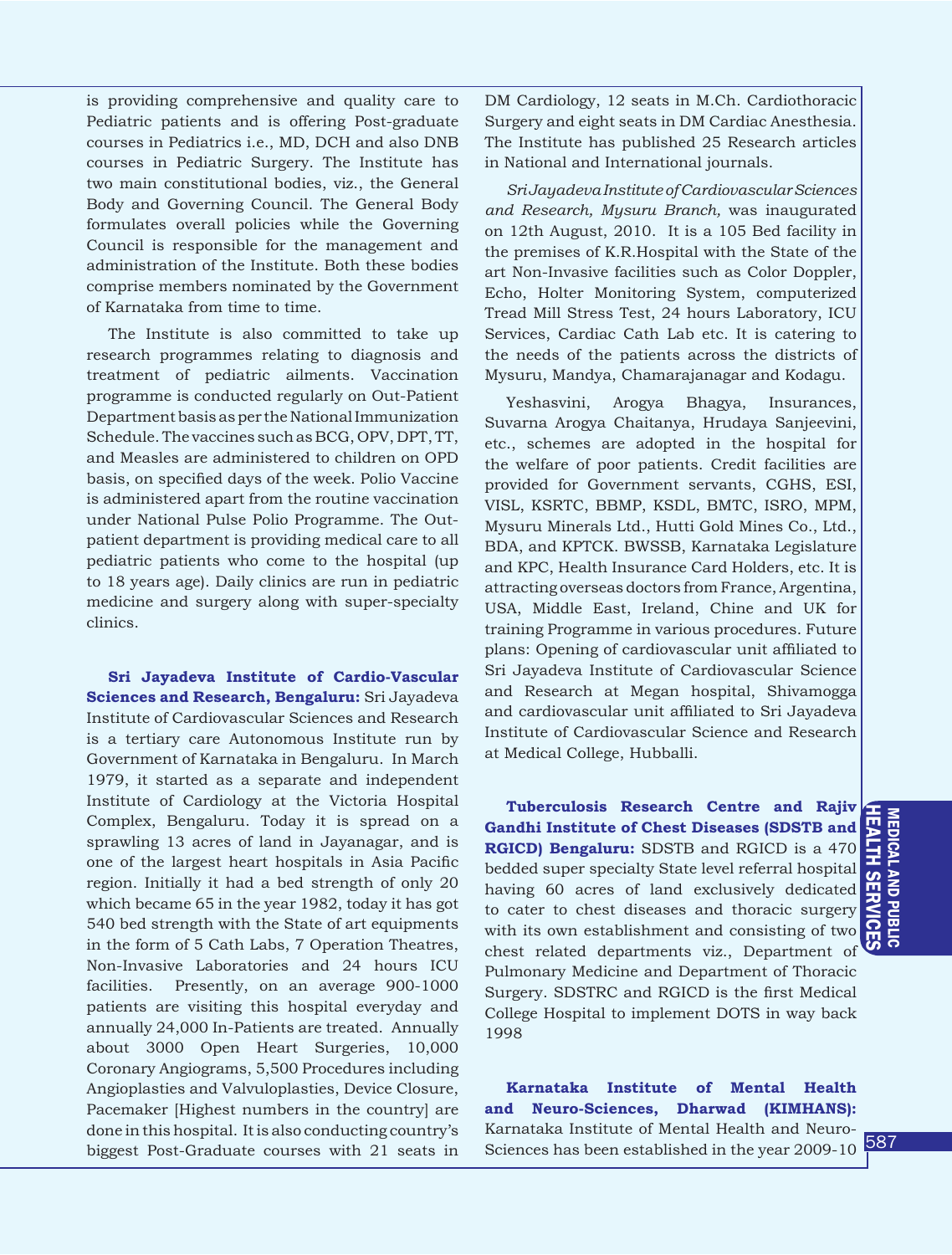at Dharwad, as an autonomous Institution on the model of the National Institute of Mental Health and Neuro Sciences, Bengaluru, for the welfare of Northern Karnataka population, for which the State Government has released an amount of Rs.100 lakhs under plan programmes for developmental programmes / payment of salaries and Rs.50 lakhs under non-plan programmes. It is headed by a Director.

**Karnataka Institute of Diabetology, Bengaluru:** Karnataka Institute of Diabetology was established with the sole purpose of offering comprehensive and holistic state of the art of care in diabetes. This is first in the whole of Country where all the facilities like Nephro Diabetology, Cardio Diabetology, Neuro Diabetology, Psycho Diabetology, Podiatry, Vitreo Retinal, Nutrition, Diabetes Education and Laboratory services along with the specialized Diabetology care services, are being made available with a corporate quality at Government rates under one roof.

**Karnataka Institute of Medical Sciences, Hubballi (KIMS):** Karnataka Institute of Medical Sciences, Hubballi has started in the year 1957 with annual admission of 150 per year undergraduate course, post- graduate courses (degree and diploma) are imparted in this Institution. The hospital is having 300 teaching beds.

588 the Country. **KIDWAI Memorial Institute of Oncology, Bengaluru:** *KIDWAI Memorial Institute of Oncology*  is an autonomous body, Member of International Union against Cancer, affiliated to *Rajiv Gandhi University of Health Sciences, Bengaluru* and *Regional Centre for Cancer treatment and Research*  recognized by Government of India as an Institute of Excellence. The Institute is well equipped with department of diagnosis, surgical, medical, gynaecological, head and neck; and radiation oncology on therapeutic side. The population based cancer registry and hospital based cancer registry departments collect statistics regarding current trends and prevalence of cancer. Community oncology and mobile cancer detection and education units are providing services to the general public. '*Dharmashala*' provides free accommodation. This Institute has been one of the best cancer pain relief and palliative care centre in

The rehabilitation units comprise Speech Therapy, Clinical Psychology, and Colostomy and Breast care Units. The Institute also houses the Bhabha Atomic Research Centre Unit, a Regional Centre for dispensing and distribution of Radio Pharmaceuticals and Radiation Sterilization Plant that sterilizes medical products for private and Governmental agencies.

The Radiological Dosimeter Laboratory in the department of radiation physics provides calibration of dosimeters to other cancer institute's in India. It also has a drug foundation which dispenses free drugs to the poor and deserving patients at 20 per cent to 30 per cent cheaper rate. On the academic front, the Institute serves as a training ground for medical students – undergraduates as well as post-graduates and super specialization courses in medical and surgical oncology. Nurses and Para-medical personnel from other Institutions in the State are also trained. It is a recognized centre for WHO students for Oncology training.

**Teaching Hospitals:** *Bowring and Lady Curzon Hospital, Bengaluru* (1866) was the only civil medical institution till 1900 in Bengaluru. It had bed strength of 104 at the beginning and at present, it has bed strength of 876.

1.*Victoria Hospital, Bengaluru* (1900) inaugurated by Lord Curzon is the biggest hospital in Karnataka. To begin with the accommodation was provided to 100 inpatients. It has facilities like operation theatre, laboratory, pharmacy section etc., it is a teaching hospital. It has a burns ward sponsored by the Mahabodhi Society. Now it has bed strength of 1000.

2. *K.R.Hospital, Mysuru* (1876) was a dispensary and in 1918 it was upgraded to a general hospital. Later on, it was converted into a teaching hospital attached to Mysuru Medical College. It started with bed strength of 20 and presently the bed strength has been raised to 1,050.

3. *Minto Regional Institute of Ophthalmology, Bengaluru* was founded in 1913 as the Minto Ophthalmology Hospital. In 1982, it was upgraded as Minto Regional Institute of Ophthalmology with a provision of 300 beds.

4. *Vanivilas Hospital, Bengaluru* started functioning in 1935 with 536 bed strength exclusively for women and children.

5. *Cheluvamba Hospital, Mysuru* was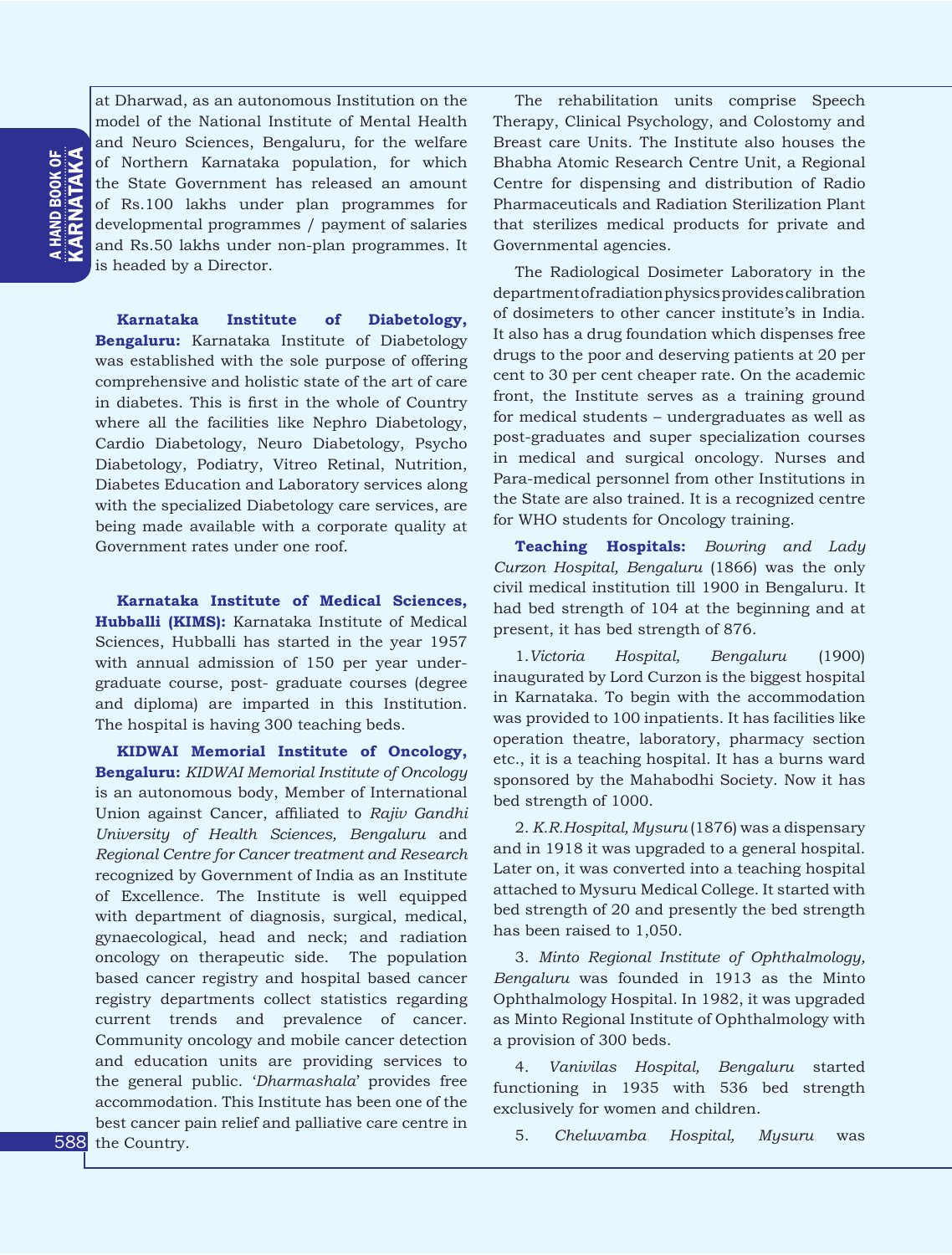started in 1880 and was named after Maharani Kemparajammanniyavaru. It had 21 beds in 1939, then a new two storied building was constructed with bed strength of 200 and it was named as Cheluvamba Hospital. In 1983 it had bed strength of 400 beds. At present it has bed strength of 420 beds. This a teaching hospital attached to Mysuru Medical College.

6. *PKTB and CD Hospital, Mysuru*: The *princess Krishnarajammanni Tuberculosis Hospital,* Mysuru was opened in 1921. The accommodation available in 1921 was for eight paying patients and 20 poor patients. As a memory to the Golden Jubilee, a 22 bedded emergency ward was constructed. Tuberculosis and other chest diseases are treated in the sanatorium. The present bed strength is 470 beds.

7.*CG Hospital, Davangere*: 930 beds

8.*Women and Children Hospital, Davangere*: 100 beds

9.*District Wenlock Hospital, Mangaluru*:705 beds

10.*Lady Goshen Hospital, Mangaluru*:260 beds

11.*District Hospital, Belagavi*: 740 beds

12.*District Hospital, Kalburgi*: 750 beds

#### *Other Major Hospitals***: Public/Private**

Most of the major hospitals of the State are attached to the Medical colleges and they are providing clinical facilities along with almost all specialist services. They function as referral hospitals to the other institutions which come under their jurisdiction. They are having specialties like Medicine, Surgery, Obstetrics, Gynecology, ENT, Skin and VD, Pathology and Bacteriology, Radiology, Anesthesia, Dental etc., besides latest modern medical services. A brief account of some of the major hospitals of the State is as follows:

1. *St. Martha's Hospital, Bengaluru* is owned and managed by the Sisters of the Good Shepherd. The hospital was started with just 50 beds in the land that was given by Sri Chamaraja Wodeyar X, the then Maharaja of Mysuru in the year 1884. In the year 1884 the Rt. Revd. Monsignor Bishop Charbonnaux M.E.P., Archbishop of Bengaluru, invited the Sisters to the Archdiocese to establish and open schools and orphanages for young girls to be treated with kindness and dignity. During the decades of the nineteen thirties, forties, and fifties, the Hospital continued and consolidated its services to the poor and needy. Sisters with vision and commitment to build on the early foundation started a Nursing School in 1933. Today it has 550 beds for in-patients care, and treats about 800 out-patients' cases a day.

2. *Father Mueller's Charitable Institution, Mangaluru* had its beginning in the modest Homeopathic Poor Dispensary founded by father Mueller, a German Missionary in 1880. Gradually, it is expanded into a General Hospital by 1895. Now, it is a full- fledged general hospital with all modern facilities.

3. *Mary Calvert Holdsworth Memorial Hospital, Mysuru* (1906) is a hospital for women and children.

4. *Ellen Thoburn Cowen Memorial Hospital, Kolar*, (1910) is a property of Methodist Church in India.

5. *The Karnataka Health Institute, Ghataprabha, Belagavi District* was founded in 1935 with a purpose of bringing modern medical facilities to the doors of neglected villages.

6. *St. Philomena's Hospital, Bengaluru* was founded in 1937 is one of the well equipped hospital.

7. *The Kempa Cheluvamba (K. C.) General Hospital, Bengaluru* was started as a maternity hospital in 1939 with a provision of 40 inpatients. Later in 1962 it was converted into a General Hospital.

8. *St. John's Medical College Hospital, Bengaluru* Started on December 8, 1975 is a tertiary medical service centre with  $1,200$  beds. It offers specialty and super specialty services, including state-ofthe-art diagnostic facilities to ensure the delivery of holistic patient care. It has 24 full-fledged departments to provide specialty and super specialty services.

9. *Sanjay Gandhi Institute of Accident, Rehabilitation and Physical Medicine* is an autonomous body receiving grant from Government. It started working from April 1984.

## **List of private hospitals in Karnataka:**

- 1. *Apollo Hospitals*
- *2. Ananya Hospitals*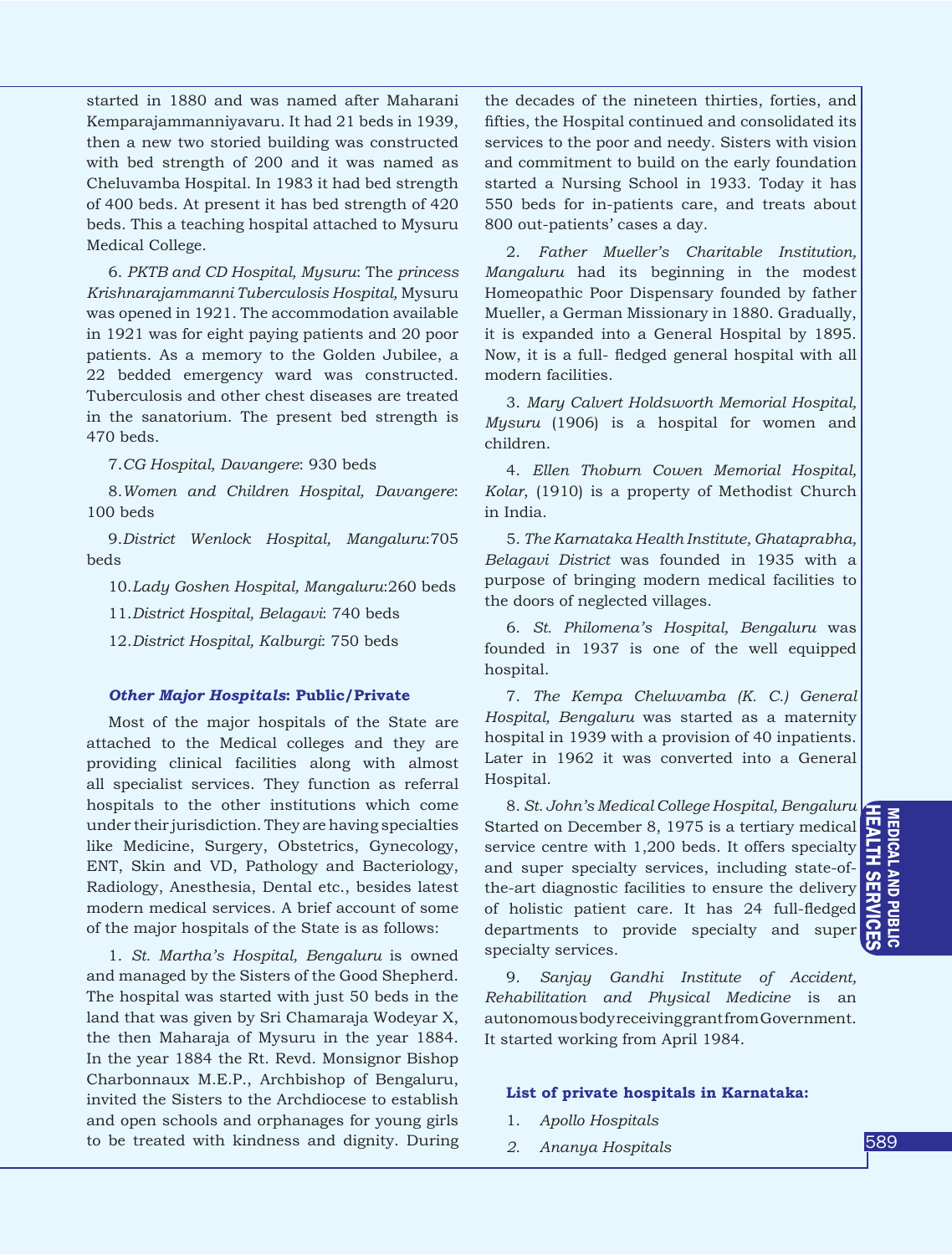- *3. Bhagawan Mahaveer Jain Hospital*
- *4. BGS Global Hospital*
- *5. Bengaluru Hospital*
- *6. B.W. Lions Super Speciality Hospital*
- *7. Columbia Asia Hospital*
- *8. Fortis Hospital*
- *9. Hosmat Hospital*
- *10. M S Ramaiah Memorial Hospital*
- *11. Mallige Medical Centre*
- *12. Mallya Hospital*
- *13. Manipal Hospital*
- *14. Manasa Medical Centre*
- *15. Modi Hospital*
- *16. Narayana Hrudalaya*
- *17. Narayana Nethralaya*
- *18. Nethradhama Eye Hospital*
- *19. NU Hospital*
- *20. Panacea Hospital*
- *21. Ramakrishna Hospital*
- *22. Rotary Hospital*
- *23. Sagar Hospital*
- *24. Sevakshetra Hospital*
- *25. Shirdi Saibaba Charitable Hospital*
- *26. Shekar Nethralaya*
- *27. Vikram Hospital*
- *28. Wockhardt Hospital etc.,*

## **Department Of AYUSH (Ayurveda, Yoga and Naturopathy, Unani, Siddha and Homoeopathy)**

*Department of Indian Systems of Medicine and Homoeopathy (ISM&H)* was created in March,1995 and re-named as *Department of Ayurveda, Yoga & Naturopathy, Unani, Siddha and Homoeopathy (AYUSH)* in November, 2003 with a view to providing Healthcare, Education and Research in *Ayurveda, Yoga & Naturopathy, Unani, Siddha, Homoepathy,* systems. The Department continued to lay emphasis on improving health care facilities, upgrading AYUSH Educational standards, awareness generation about AYUSH. The Karnataka has taken initiative in mainstreaming of AYUSH in National Health Care under NRHM in right earnest.

The AYUSH systems are time-tested methods to tackle life style disorders which are becoming a major threat to health in present era. These systems can play major role not only in preventing the diseases but in curative aspect too. AYUSH system can give a holistic approach to health systems there by boosting the whole health system and contribute to the society. In the society. In the above view it is necessary to Popularize, Revive, Revitalize, the AYUSH system by giving proper infrastructure, Human Resource Development, training, AYUSH systems of Medicines are well accepted by community particularly with rural areas because these are socially acceptable, comparatively safe and efficacious and easily available which can be prepared locally by the available resources. By these it is possible to make these systems accessible to the people in general and patients in particular. The Department of AYUSH rendering effective services in health care both curative and preventive, has got its own health services wing in all the system of medicine and has got its own medical education department, drug manufacturing unit, drug licensing authority and registration board to assist its pioneering nature of work that is health care delivery system.

The basic objectives as indicated in the policy document are: 1) To expand outreach and ensure affordable AYUSH services to the people, 2) To improve quality of teachers and clinicians by revising curricula to contemporary relevance, 3) To facilitate availability of raw drugs which are authentic and contain essential components as required under Pharmacopoeial standards, 4) To integrate AYUSH in health care delivery systems in the National Programmes, 5) To reorient and prioritize research in AYUSH, 6) To create awareness about the strengths of these systems in India and abroad, 7) To provide full opportunity for the growth and development of these systems, 8) To provide availability and accessibility of Quality health care to people, especially for those in rural areas, the poor, women and children, 9) To provide safe and effective health care to rural mass, 10) To make people self reliant for their primary health care needs, 11) To supplement nutrition and vitamin supplement through natural and Herbal source, 12) To provide preventive, primitive, and curative, health care through AYUSH, 13) To reduce IMR / MMR and increase life expectancy by timely and quality health interventions, and 14)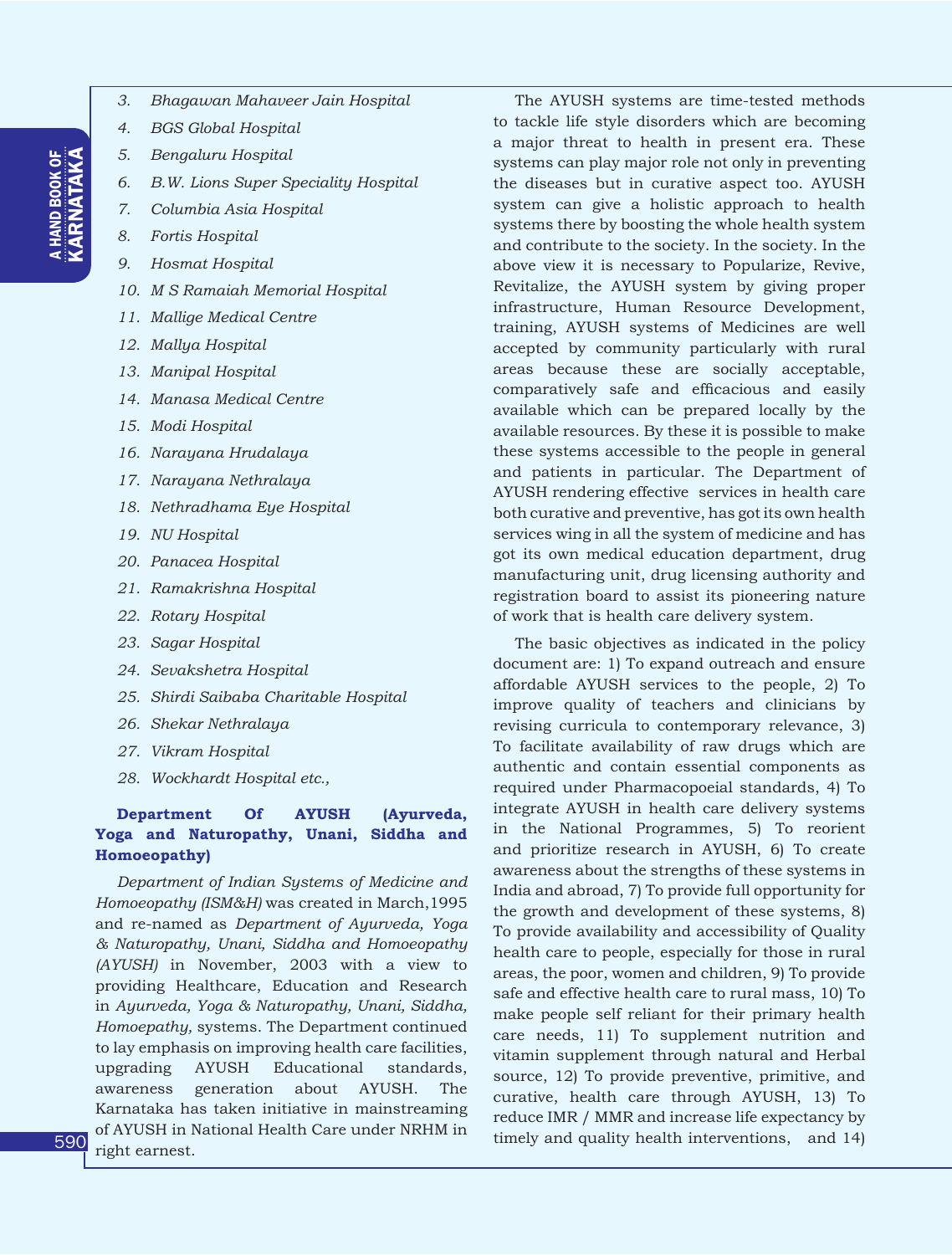To provide Health Care facility to the vulnerable section of the society especially the rural population and population of the most backward areas, The *Thandas*, Tribal's and people in remote areas.

The Director of AYUSH is being assisted by One Joint Director (ME), One Chief Administrative Officer, Drug Licensing Authority , One each Deputy Directors for Ayurveda, Unani, and Homoeopathy, Nature Cure and Yoga physician- Gr-I, Planning and Development Cell, One Administrative Officer and One Accounts Officer at the Directorate level under the supervision of the Commissioner of Health and Family Welfare Department. District AYUSH Officers are looking after the District Hospitals and Dispensaries.

The Hospitals and Dispensaries under Zilla Panchayat Sector are being monitored by the concerned District AYUSH Officers. *Government Central Pharmacy, Bengaluru* supplies 60 per cent of required Medicine (Ayurveda and Unani) by Government AYUSH Hospitals and Dispensaries and 40 per cent procured and supplied from KSDL and WS, Bengaluru/IMPCL etc Government Enterprise. There are 122 hospitals and 660 dispensaries functioning in this State as on 31- 03-2013. There are two statutory Boards namely "*The Karnataka Ayurveda and Unani Practitioner's Board*" and "*The Karnataka Board of Homoeopathic System of Medicine*" functioning under the Department. AYUSH colleges are affiliated to Rajiv Gandhi University of Health Sciences. Selection of candidates for all these Medical colleges will be made transparently through Common Entrance Test. Central Government's grants are being utilized for overall development of these colleges.

**AYURVEDA**: Ayurveda is the most ancient and traditional system of medicine in India. The Ayurvedic system of medication is based on many centuries of experience in medical practice handed down through generations. Ayurvedic medicine originated in the early civilizations of India some 3,000-5,000 years ago making Ayurvedic medicine the oldest surviving healing system in the world.

According to The word Ayurveda is formed by the combination of two words - "*Ayu*" meaning life, and "*Veda*" meaning knowledge. Ayurveda is regarded as "*The Science of Life*" and the practice involves the care of physical, mental and spiritual health of human beings. Life according to

Ayurveda is a combination of senses, mind, body and soul. Ayurveda is not only limited to body or physical symptoms but also gives a comprehensive knowledge about spiritual, mental and social health. Thus *ayurveda* is a qualitative, holistic science of health and longevity, a philosophy and system of healing the whole person, body and mind.

*Ayu***:** The real meaning of "*Ayu*" or life according to the fundamental principles of ayurveda is *Sharirendriya sattwa atma samyogo ayuhu*, goes one verse. *Sharir* means physical body; *indriya* means senses. *Sattwa* refers to the combination of mind and heart--overall psychological strength, and *atma* means soul or spirit. When all of these- body, senses, heart, mind and spirit--are in proper balance and function in a harmonious, coordinated manner that is true life-the living body.

*Veda :* "*Veda*" means science, not a science that changes its theories and its findings every few years but ageless, eternal knowledge built on *siddhantas*, fundamental unchanging principles. Veda refers to guided knowledge: it is not just theory, but also a roadmap for how to derive practical benefit from the knowledge.

The two principle objectives of *Ayurveda* are: 1) To prolong life and promote perfect health, and 2) To eradicate the disease and dysfunction of the body. Another goal of ayurveda is to achieve "*Nirvana*" or liberation from all kinds of "*Wants*". This is primarily achieved through good health, which is regarded as the supreme foundation of life. According to *Ayurveda*, all matter is thought to he composed of five basic elements known as the Panchamahabhuthas - Earth (*Prithvi*), Water (*Jala*), Fire (*Tejas*), Wind (*Vayu*) and Space (*Akasha*).These elements interact and exists in combination, in which one or more elements dominate. The human body is composed of derivatives of these five basic elements, in the form  $\overline{\Omega}$ of doshas, tissues (*dhatus*) and waste products (*malas*). The *Panchmahabhutas* therefore serve as the foundation of all diagnosis and treatment modalities in *Ayurveda*.

*Ayurveda* has eight specialized branches: 1) Internal medicine, 2) Surgery, 3) Management of diseases of Eye and ENT, 4) Pediatrics, 5) Psycho-therapy including Seizures by evil spirits, 6) Toxicology, 7) Geriatrics, and 8) Science of aphrodisiacs.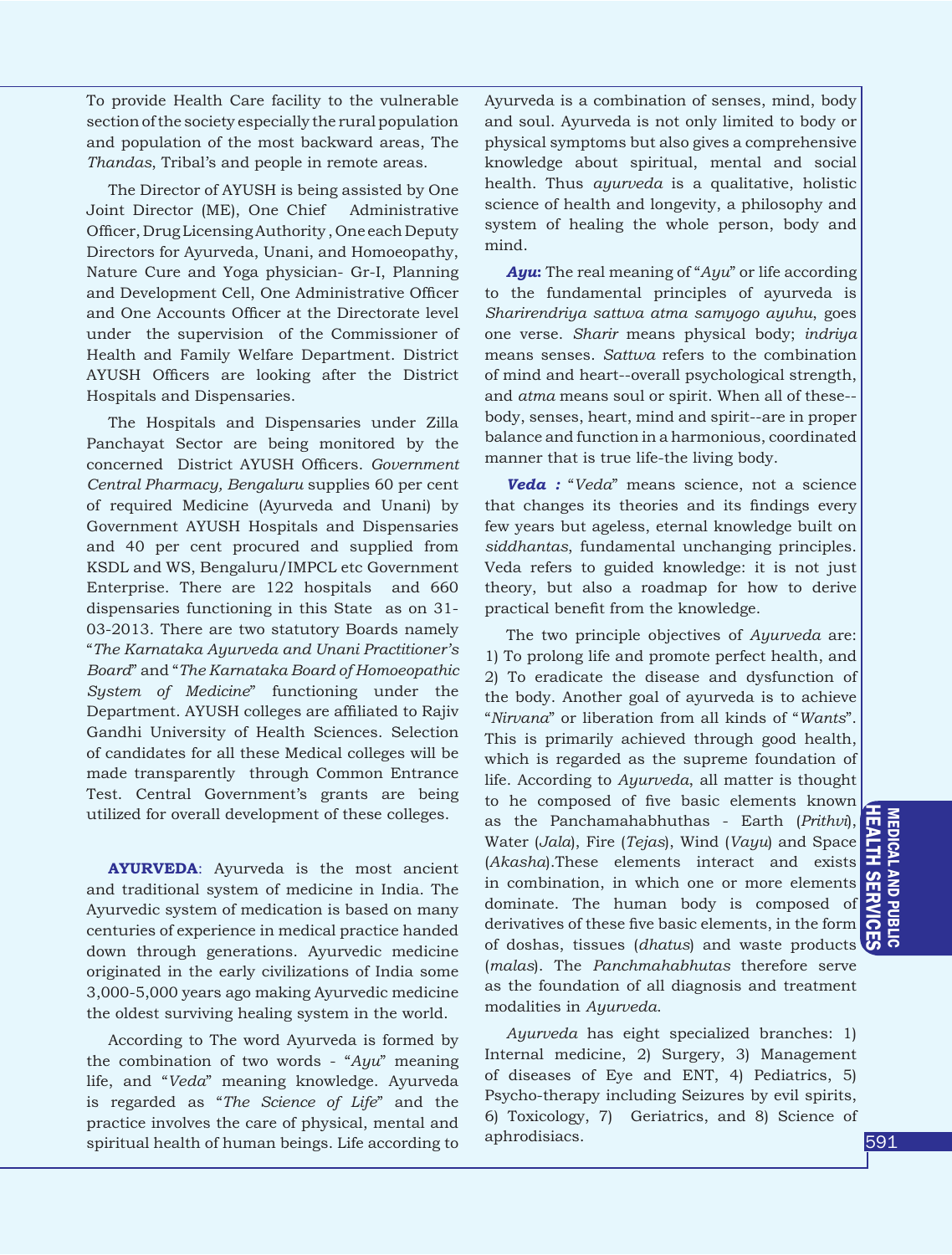*Yoga:* Yoga is a discipline to improve or develop one's inherent power in a balanced manner. It offers the means to attain complete self-realization. The literal meaning of the Sanskrit word *Yoga* is '*Yoke*'. *Yoga* can therefore be defined as a means of uniting the individual spirit with the universal spirit of God. According to *Maharishi Patanjali*, *Yoga* is the suppression of modifications of the mind.

*Yoga* is one of the six systems of Vedic philosophy. *Maharishi Patanjali*, rightly called "The Father of Yoga compiled and refined various aspects of Yoga systematically in his "*Yoga Sutras*" (aphorisms) He advocated the eight folds path of Yoga, popularly known as "*Ashtanga Yoga*" for allround development of human beings. They are: *Yama, Niyama, Asana, Pranayama, Pratyahara, Dharana, Dhyana and Samadhi.*

These components advocate certain restraints and observances, physical discipline, breath regulations, restraining the sense organs, contemplation, meditation and samadhi. These steps are believed to have a potential for improvement of physical health by enhancing circulation of oxygenated blood in the body, retraining the sense organs thereby inducing tranquility and serenity of mind. The practice of Yoga prevents psychosomatic disorders and improves an individual's resistance and ability to endure stressful situations.

**Salient features of yoga:** 1) Yoga a universal practical discipline.Yoga is universal in character for practice and application irrespective of culture, nationality, race, caste, creed, sex, age and physical condition, 2) Yoga as evolutionary process. Yoga is an evolutionary process in the development of human consciousness. Evolution of total consciousness does not necessarily begin in any particular man rather it begins only if one chooses it to begin, 3) Yoga as soul therapy. All paths of Yoga (*Japa, Karma, Bhakti* etc.) have healing potential to shelter out the effects of pains. However, one especially needs proper guidance from an accomplished exponent, who has already treaded the same track to reach the ultimate goal.

Types of yoga: *1) Japa Yoga, 2) Karma Yoga, 3) Gyana Yoga, 4) Bhakti Yog, 5) Raja Yoga, 6) Swara Yoga, 7) Kundalini yoga and 8) Nadi.*

## **Unani**

*Origin and Development:* The *Unani* System of medicine owes, as its name suggests, its origin to Greece. It was the Greek Philosopher-physician Hippocrates (460-377 BC) who freed Medicine from the realm of superstition and magic, and gave it the status of Science. *Unani* system of medicine developed into an elaborate medical system by Arabs, like *Rhazes, Avicenna, AL-Zehravi, Ibn-enafs*, & others. The *Unani* System got enriched by imbibing what was best in the contemporary systems of traditional medicines in Egypt, Syria, Iraq, Persia, India, China and other middle east Countries.

The Theoretical frame work of Unani Medicine in based on the teaching of Hippocrates. After him a number of scholars enriched the system considerably. of them, Galen (131-210AD) stands out as the one who stabilized its foundation on which Arab and Persian physicians like Rhazes (850-925AD) constructed an imposing edifice.

In India, Unani System of Medicine was introduced by Arabs and soon it took firm roots. The Delhi Sultans (rulers) provided patronage to the scholars of Unani System and even enrolled some as State employees and Court physicians. During the British rule, Unani System suffered a set back due to withdrawal of State Patronage, but continued to be practiced as the masses reposed faith in the system

An out standing physician and scholar of *Unani* Medicine, *Hakim Ajmal Khan*(1868- 1927) championed the cause system in India. After Independence of India, *Unani* System was recognized as one of the Indian Systems of medicine and steps were taken to develop and Propagate this system.

*Scope: Unani* Medicine has been used for centuries and in known for its therapeutic efficacies, there is a need to scientifically establish its efficacy and safety in order to achieve global acceptance. Organized research work in this system is therefore the need of the hour. in post independent era, Central Council for research, drug development, literary work, survey and cultivation of medicinal plants program is contributing significantly for last three decades. Vitiligo, sinusitis, filariasis, eczema, malaria, jaundice, infective hepatitis nervous system disorders, bronchial asthma, arthritis and several other acute and chronic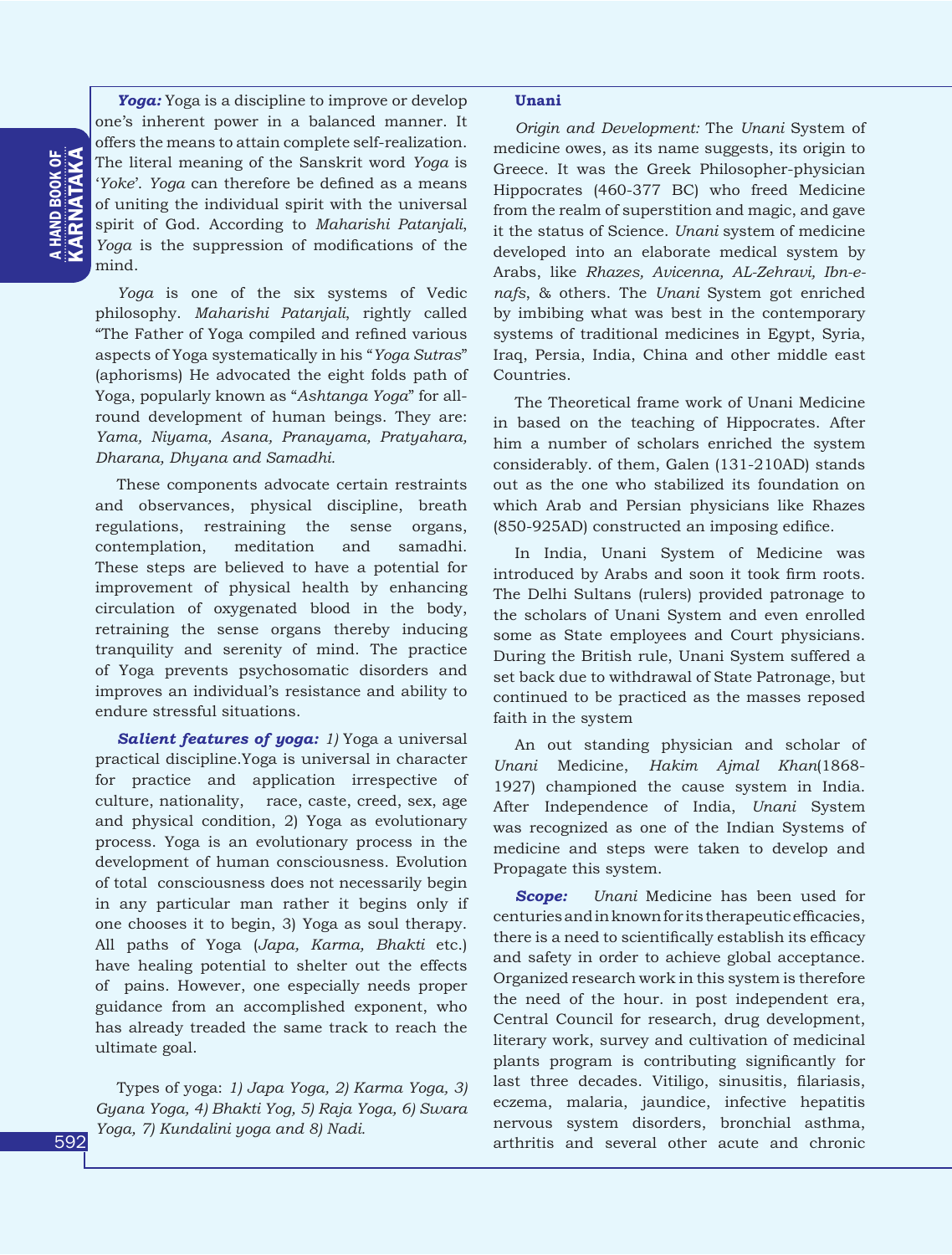diseases are some of the conditions where *Unani* therapies have earned recognition after scientific validation where other systems have not been able to give desired response. Now the system has crossed national boundaries and is popular among the masses globally.

*Fundamentals:* According to the principles and philosophy of *Unani* Medicine, disease is natural process. Its symptoms are the reactions of the body to the disease and the chief function of the physician is to aid the natural forces of the body. *Unani* Medicine is based on the Humoral Theory.

One Government *Unani* Medical College is functioning at Bengaluru with an intake capacity of 50 students per year. There are three private unaided *Unani* Medical Colleges one each at Kalburgi, Vijayapura and Tumakuru with an intake strength of 40 students respectively.

## **Siddha**

*Siddha* system is one of the oldest systems of medicine in India . The term Siddha means achievements and *Siddhars* were saintly persons who achieved results in medicine. Eighteen *Siddhars* were said to have contributed towards the development of this medical system. *Siddha* literature is in Tamil and it is practised largely in Tamil speaking part of India and abroad. The *Siddha* System is largely therapeutic in nature.

The original Home allotted to mankind by the Creator was in the temparate and fertile region of the East and pointedly in India. It is from here that the human race began its culture and career. India may, therefore, be safely stated as that the first Country from which human culture and civilization originated and spread. According to Indian history prior to Aryans migration, the Dravidian was the first inhabitant of India of whom the Tamilians were the most prominent.

The Tamilians were not only the earliest civilized but also those who may more considerable progress in civilization than any other early people. The languages of India were divided into two great classes, the northern with Sanskrit as the pre-pondering element and the southern with Dravidian language as independent bases.

The science of medicine is of fundamental importance to man's well being be and his survival and so it must have originated with man and developed as civilization. It is, therefore rather pointless to try to determine the exact point of time to which the beginning of these systems could be traced They are eternal, they began with man and may end with him.

The *Siddha* was flouriest in south and *Ayurveda* prevalent in the north. Instead of giving the name of any of individual as the founder of these systems our ancestors attributed their origin to the creator. According to the tradition it was Shiva who unfolded the knowledge of *Siddha* system of medicine to his concert Parvati who handed it down to *Nandi Deva* and he the *Siddhars*. The Siddhars were great scientists in ancient times.

According to tradition, the origin of *Siddha* system of medicine is attributed to the great *Siddha Ayastiyar*. Some of his works are still standard books of medicine and surgery in daily use among the Siddha Medical practitioners.

*Basic Concepts:* This principles and doctrines of this system, both fundamental and applied, have a close similarity to *Ayurveda*, with specialization in Iatro-chemistry. According to this system the human body is the replica of the universe and so are the food and drugs irrespective of their origin.

Like Ayurveda, this system believes that all objects in the universe including human body are composed of five basic elements namely, earth, water, fire, air and sky.

The food, which the human body takes and the drugs it uses are all, made of these five elements. The proportion of the elements present in the drugs vary and their preponderance or otherwise is responsible for certain actions and therapeutic results.

As in *Ayurveda*, This system also considers the human body as a conglomeration of three humours, seven basic tissues and the waste products of the body such as faeces, urine and sweat. The food is considered to be basic building material of human body which gets processed into humours, body tissues and waste products. The equilibrium of humours is considered as health and its disturbance or imbalance leads to disease or sickness. This system also deals with the concept of salvation in life. The exponents of this system consider achievement of this state is possible by medicines and meditation.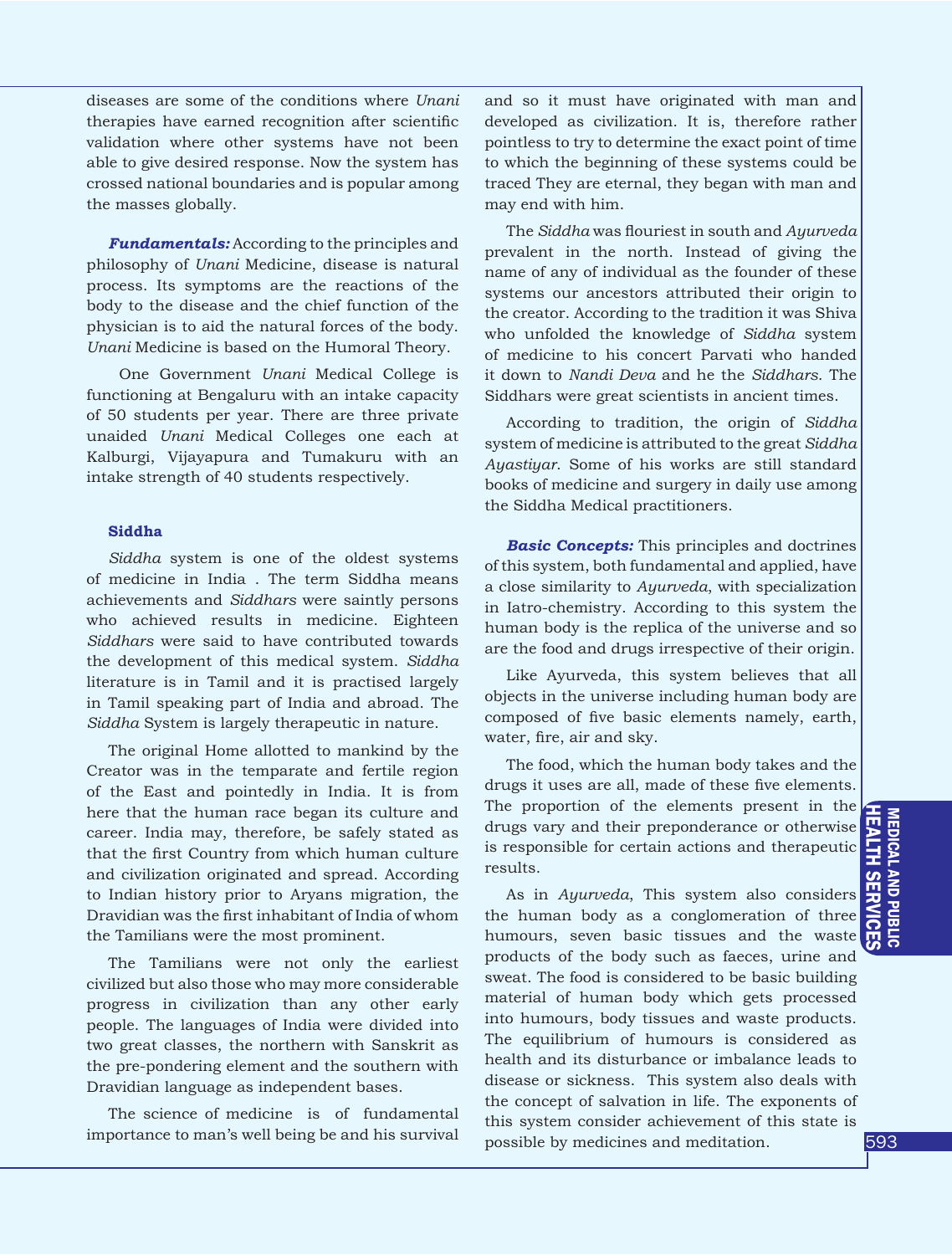A HAND BOOK OF<br>KARNATAKA KARNATAKA a HAND BOOK OF

**HOMOEOPATHY: (B.H.M.S)** There are 11 Homoeopathy Medical Colleges in the State of which one college is run by the Government Homeopathy Medical College at Bengaluru with an in take of 40 students. In the remaining 10 Homoeopathy unaided Medical Colleges the intake strength is fixed from 40 to 100 students on the availability of the facilities and infrastructure of the concerned colleges.

**NATURE CURE**: One Government Nature Cure and Yoga degree college has been sanctioned to Mysuru. The Intake capacity of the college is 25 students. Further three Private Nature Cure and Yoga colleges are functioning at Ujire, Moodbidre and Jigani with an intake of 100, 60 and 50 respectively.

## **HERB GARDEN**

Herb gardens are being maintained at Bengaluru, Mysuru and Ballari which are attached to the Ayurveda Medical Colleges. The Medicinal plants required for demonstration to the students and green herbs are required for the hospitals being grown in these herb gardens. Further, *Dhanvantri* Vana has been established in 37 acres of land at Nagarabhavi near Bengaluru University campus for development of herbarium and about 500 Herbs have been raised.

#### **State Health Policy**

**Rationale for State Health Policy**: The State has so far followed policy guidelines through the framework of successive five Year Plans developed by the Planning Commission, decisions of the *Central Council of Health and Family welfare, Central health legislation and National health programmes* developed by Central Government. Over a period of time, separate policies at the National level have been developed for Health (1983), which was revised in 2002, Education For Health Sciences (1989), Nutrition (1993), Drug Policy (1986 and 1994), Pharmaceutical Policy 2002, Medical Council of India (MCI) guidelines (1998, 1999 and 2000), Blood Banking have served the State well in developing its health system, and will continue to be used as guidelines for further growth. A National Health Policy-2002 has been announced and provides a framework within which the Health Policy of the State Would refashion the elements therein to meet the current needs of the State. The State Health Policy would be based on the specific needs of the State and recognize regional disparities.

Health however is constitutionally a State subject. Health needs, defined socio-epidemiologically, vary between States and even districts, requiring more specific planning. Health expenditure is met largely by the State budget, with 82 per cent of public sector expenditure on health from State Government of Karnataka and 18 per cent from Central Government. A comprehensive Karnataka State Policy for the Integrated Health Development and functioning of the health sector is therefore being articulated explicitly, for the first time. The Policy, with a string emphasis on process and implementation, will be an instrument for optimal, people oriented development of health services.

The State Health Policy would be based on the following premises- 1) It will build on the existing institutional capacities of the public, voluntary and private health sectors, 2) It will pay particular attention to filling up gaps and will move towards greater equity in health and health care, within a reasonable time frame, 3) It will use a public health approach, focusing on determinants of health such as food and nutrition, safe-water, sanitation, housing and education, 4) It will expand beyond a focus on curative care and further strengthen the primary health care strategy, 5) It will encourage the development of Indian and other systems of medicines and 6) It views health as a reasonable expectation of every citizen and will work within a framework of social justice. More importantly it is intended to be guiding document that needs to evolve and be changed in response to changing Situations.

**Health Gains**: During the past century and particularly after independence in 1947, several gains have been made in health and health care in Karnataka. Life expectancy at birth has increased from 37.15 to 61.7 years and from 36.15 to 65.4 years for males and females respectively, between 1951 and 2001.The *Infant Mortality Rate (IMR)* declined from as high as 148/1000 live births in 1951 to 69 in 1981,and further to 57 in 2000(SRS 2000). In this sensitive key indicator, the goal of 60 fixed in the 1983 National Health Policy has been reached. The crude Birth Rate has fallen from 40.8/1000 populations in 1951 to 22.0 in 2000 and the total fertility rate from 6.0 children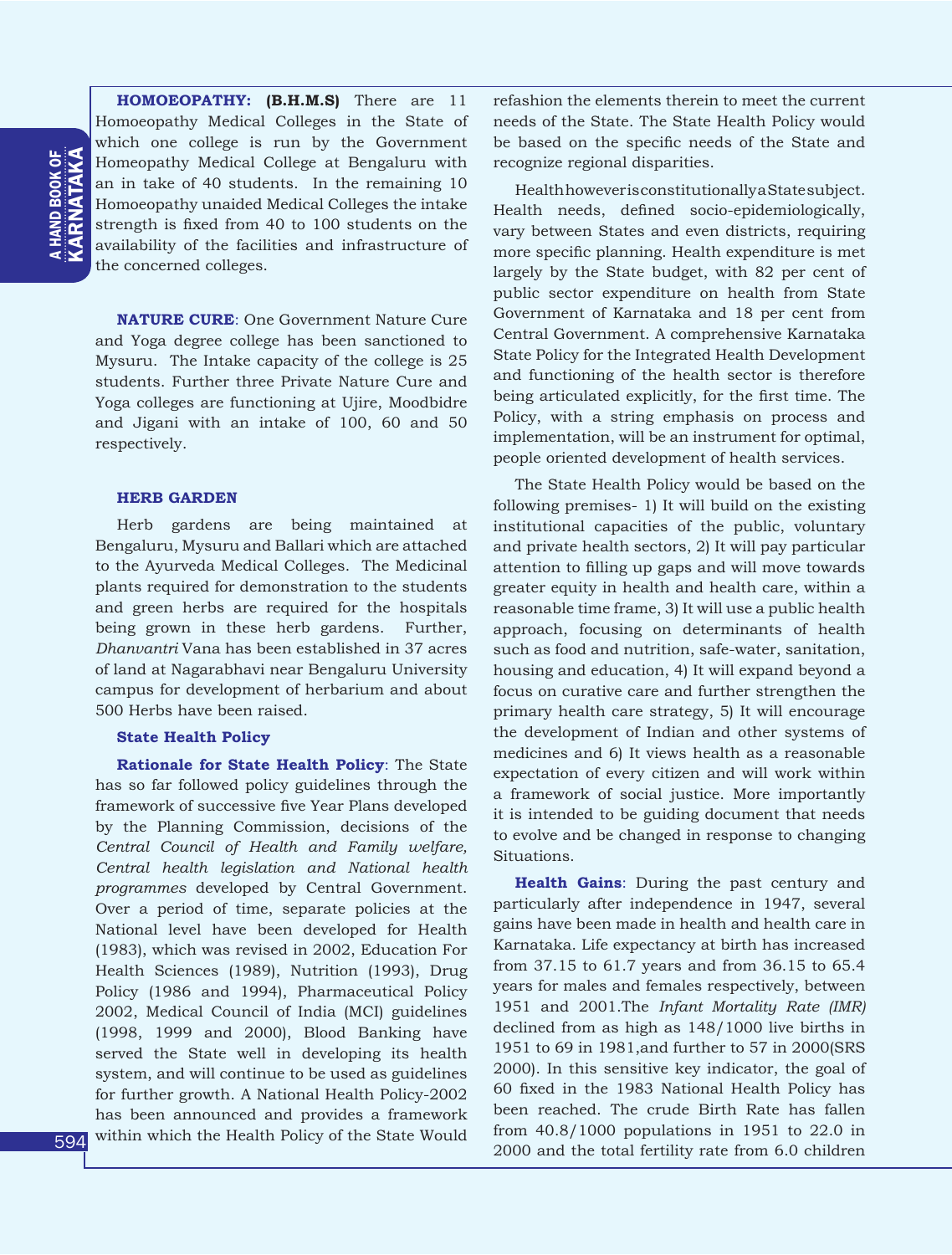in 1951 to 2.13 in 1998-99. SmallPox has been eradicated. The State has become free of plague and more recently of guinea worm infection. The incidence of polio cases has been reduced to zero by December 2000 and until now, for more than two years, the nil status has been maintained. The progress in brining down *Crude Death Rate* by more than two thirds from 25.1 in 1951 to 7.8 in 2000 is noteworthy. Public Health care programmes richly deserve much of the credit for this. A brief picture of the gains is depicted below.

## **Health Indicator**

| <b>HEALTH INDICATOR</b>                | 1951      | 1971      | 1981 | 1991 | 2001    |
|----------------------------------------|-----------|-----------|------|------|---------|
| Life expectancy at birth (years)       | 37.15     | 50.9      | 55.4 | 58.1 | 61.7    |
| Males Females                          | 36.15     | 50.2      | 55.7 | 58.6 | 65.4    |
| Crude Birth Rate (per 1000 population) | 40.8      | 37.1      | 28.3 | 26.9 | $22.0*$ |
| Crude Death Rate (per 1000 population) | 25.1      | 17.0      | 9.1  | 9.0  | $7.8*$  |
| $IMR$ (per $1000$ lbs)                 | 148       | 120       | 110  | 80   | $57*$   |
| Malaria (API)                          | <b>NA</b> | 1.35      | 4.79 | 1.16 | 3.93    |
| Leprosy (cases/1000 population)        | <b>NA</b> | <b>NA</b> | 31   | 16   | 2.45    |

*\* Sample Registration System 2000* 

Further Improvements in the health Infrastructure over the years in Karnataka are apparent from the following table:

| <b>HEALTH INFRASTRUCTURE</b>  | 1970-71   | 1980-81   | 1990-91 | 2000-01 |
|-------------------------------|-----------|-----------|---------|---------|
| No. Of Sub Centers            | <b>NA</b> | 3334      | 7793    | 8143    |
| No. Of Primary Health Centers | 265       | 300       | 1198    | 1676    |
| No. Primary Health Units      | 917       | 1215      | 626     | 583     |
| Hospitals                     | 114       | 137       | 176     | 176     |
| <b>Beds</b>                   | <b>NA</b> | 24597     | 31432   | 43112   |
| <b>Doctors</b>                | <b>NA</b> | <b>NA</b> | 4370    | 5202    |
| <b>Staff Nurse</b>            | <b>NA</b> | <b>NA</b> | 4607    | 5317    |

 *NA: - Not Available* 

The Health and demographic scenario in Karnataka, compares favourably with the national average as could be evidenced from the following table.

## **DEMOGRAPHIC INDICATORS**

| SI.<br><b>NO</b> | Indicator                    | 1951        |           | 1971 |      | 1991        |      | 1997 |      | 2000        |      |
|------------------|------------------------------|-------------|-----------|------|------|-------------|------|------|------|-------------|------|
|                  |                              | $\mathbf K$ |           | K    | I    | $\mathbf K$ |      | K    |      | $\mathbf K$ |      |
| 1                | Crude Birth Rate             | 40.8        | 39.9      | 37.1 | 41.2 | 26.9        | 32.5 | 22.7 | 27.2 | 22.0        | 25.8 |
| $\overline{2}$   | Crude Death Rate             | 25.1        | 27.4      | 17.0 | 19.0 | 9.0         | 11.4 | 7.6  | 8.9  | 7.8         | 8.5  |
| 3                | Natural Growth Rate          | 15.7        | 12.5      | 20.1 | 22.2 | 17.9        | 21.1 | 15.1 | 18.3 | 14.2        | 17.3 |
| $\overline{4}$   | <b>Infant Mortality Rate</b> | 148         | <b>NA</b> | 120  | 129  | 77          | 80   | 53   | 71   | 57          | 68   |

*NOTE- K-Karnataka I-India NA-Not Available* 

MEDICAL AND PUBLIC PEOPLE HISTORY internal and another the control discussion EDUCATION AND SPORTS in the control of the control of the control of the control of the control of the control of the control of the control of **MEDICAL AND PUBLIC<br>HEALTH SERVICES SERVICES MEDICAL AND PUBLIC<br>HEALTH SERVICES**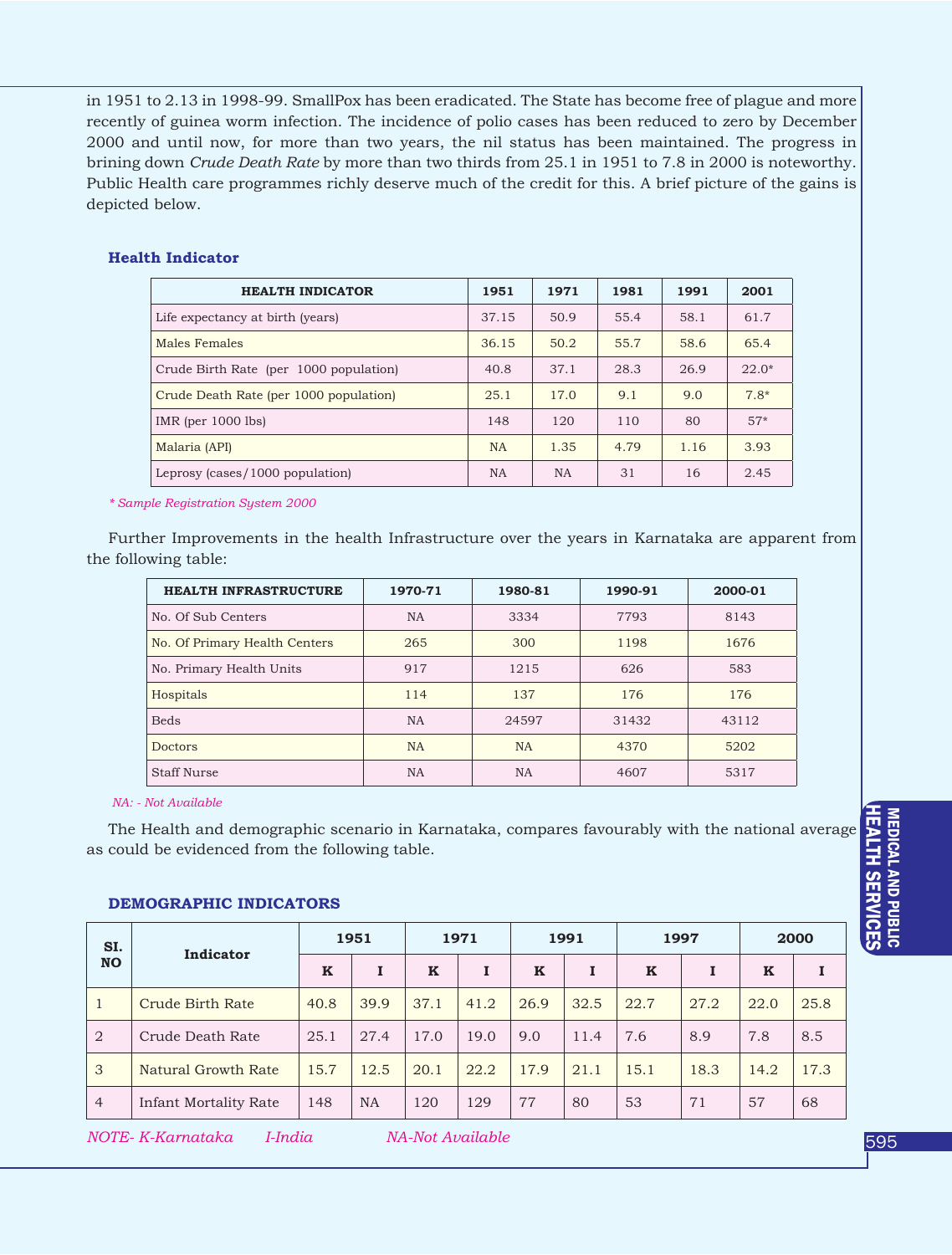**Health Gaps**: However, gaps remain. Large rural-urban differences remain, exemplified by IMR estimates of 70 for rural areas and 25 for urban areas (SRS, 1998). Despite overall improvements in health indicators, inter-district and regional disparities continue. The five districts of Kalburgi Division (Bidar, Koppal, Kalburgi, Raichur, Ballari), with Vijayapura and Bagalkot districts of Belagavi division continue to lag behind. Under–nutrition in under-five children and anemia in women continue to remain unacceptably high. Women's health, mental health and disability care are still relatively neglected. Certain preventable health problems remain more prevalent in geographical regions or among particular population groups. Structural reforms as suggested by the task force on Health have to be made and more effective management practices imbued with accountability have to be introduced to ensure swift and effective local responses to Health problems. The relatively low level of public confidence in public sector health services, particularly at primary health centers, is recognized. Lack of credibility of services adversely affects the functioning of all programmes. Underlying reasons for implementation gaps need to be understood and addressed.

**Population Stabilization:** Population stabilization through fertility decline has long been a goal of the State government, in consonance with national priorities. It is, however, realized that some of the causes for the state not achieving demographic goals as envisaged are inadequate social development, isolation of certain sub-groups of population, and lack of commitment on the part of service providers. It is widely recognized that the public sector, in particular has generated awareness, demand for services and has also provided widespread access to contraceptive and family welfare services, especially terminal methods, and *Mother and Child health care*. There have been resultant gains with declines in birth rates from 41.6 (1951-60) to 22.0 (2000), death rates from 22.2 (1950- 51) to 7.8 (2000), and growth rates from 2.2 (1951) to 1.7 (2001 Census). The Total Fertility Rate (TFR) is 21.3 and the effective Couple Projection Rate (CPR) is 60.7 per cent (2001). Thus the State is fairly near to reaching replacement levels of fertility. Data indicates decline with slower or stagnant declines). This momentum of decline is likely to continue. Improvement in social development, quality of life and gender development will hasten the process of demographic transition. This will be an important component of the State strategy, with emphasis on districts in greater need.

Drawing from the guidelines of the National Population Policy 2000, the State will follow certain basic principles: 1) It will promote the spirit of voluntarism and will protect human rights. It will not adopt coercive strategies in any form, 2) It will provide good quality contraceptive services, integrated with primary health care throughout the State. Reproductive technologies that are safe and effective will be used. Quality of care will be further improved with screening, follow-up services, managing and minimizing side effects. Demand for spacing methods will be enhanced. Male methods will be increasingly used, reducing the burden on women only. The government is committed to providing for informed choices and to seeking the voluntary involvement of the citizens, and 3) Responding to the specific situation in Karnataka, the State will develop a special package for districts with greatest unmet need in terms of Health and Family Welfare Services. It will endeavour to increase the, utilization of these services by making them user friendly, being particularly sensitive to the special needs of women.

*The Objective of the State in terms of population stabilization are*: 1) To provide good quality family welfare services integrated with general health care services to all sections of the population, particularly in areas of greater need, 2) To bring down the Total Fertility Rate to replacement levels in the State and in all the districts by 2010 and 3) To achieve a stable population by 2030.

**Strategies**: 1) The need of *Reproductive Child Health (RCH) services* will be estimated through a well-organized and meaningful Community Needs Assessment Approach at the grass root level, 2) Setting up a State Commission for Population and Social Development, 3) Making all efforts to ensure adequate facilities for good quality mother and child health care, 4) The State will attempt to develop a good civil registration system, working towards cent per cent registration of births, deaths. Registration of marriages will also be actively promoted and gradually made compulsory, 5) The State is concerned about increasing son preference that is adversely altering the gender ratio. It will implement legal measures such as. The Prenatal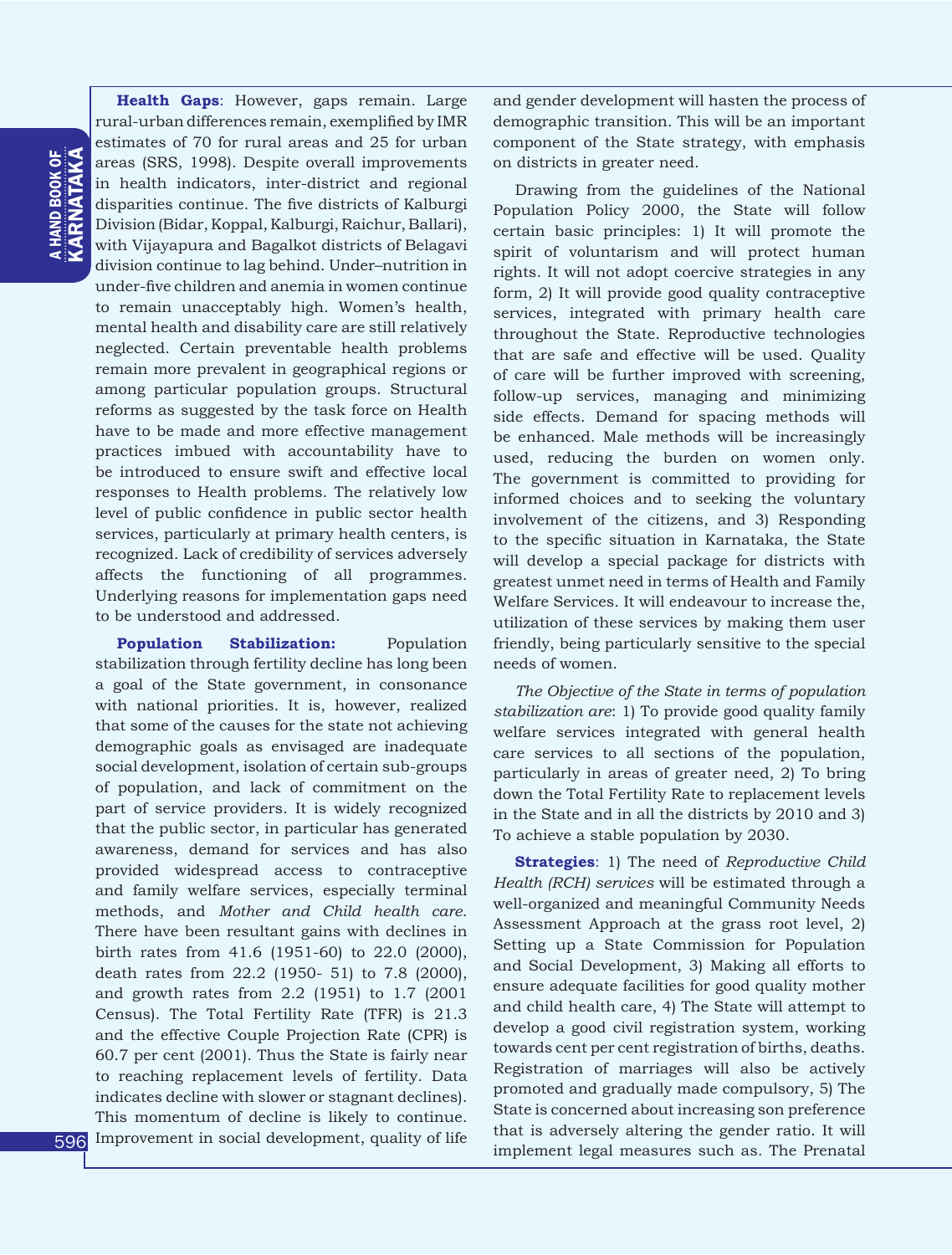Diagnostic Techniques (Regulation and Prevention of Misuse) Act 1994 to prevent female foeticide. An awareness campaign would be mounted to educate the community regarding the intrinsic value of girl children, 6) Introducing life-skill and population education for adolescent girls and boys, using methods that capture their interest and responding to their needs, 7) Promoting delayed marriages for girls in particular and boys, delaying of the first pregnancy and spacing of the second child, 8) A network of committed NGOs and other allied systems of medicine will be involved in Needs Assessment and delivery of service, 9) Placing the responsibility of implementing the Population Policy on a number of Departments, in addition to Health and Family Welfare through an effective inter-sectoral coordination mechanism, 10) Efforts will be made to enhance the adoption of family planning measures among groups where fertility, due to various reasons, continues to be high, 11) All the districts, including those which are demographically advanced, will be given due attention for sustaining the levels they have achieved, and 12) Educational, vocational and employment opportunities for girls will be considerably enhanced so that they become economically and socially empowered.

**Rational Drug Policy** : The State is aware of the technological advances and the progress in terms of increased production, high turnover and exports made by the pharmaceutical industries in the country and State. The State will take steps to make available essential drugs of good quality in adequate quantities in all Government hospitals and will take further necessary steps to curb the menace of spurious/adulterated/not of standard quality drugs. The State will ensure compliance with the provisions of the *Drugs and Cosmetics Act and Rules,* and allied Drug Legislations. The State supports the concept of essentiality, based on criteria of therapeutic needs, efficacy and safety. Essential drug lists for different levels of institutions will be followed. Dissemination of information on drugs concerning essentiality and essential drugs list to medical professionals, pharmacists and to the citizens will be promoted. Patient's right to information about harmful, hazardous, irrational drugs will be ensured.

The State will continue to support the system of monitoring *Adverse Drug Rations (ADR)* already initiated by the *Karnataka State Pharmacy Council*. The State will strengthen the Drug Control Enforcement machinery by providing adequate staff with required qualification. Key Staff and Doctors will be educated in rational use of Drug, and in Drug Policy Issues. Measures to increase efficiency, economy and transparency in drug procurement, warehousing and distribution will be implemented.

The State will support strategies in co-ordination with professional and consumer bodies to ensure safe drugs and rational use of drug for people. A state drug formulary and therapeutic guidelines will be developed, adopted and regularly updated. Steps will be taken to modernize *Drugs Testing Laboratories* for speedy and accurate test and analysis of drugs.

Karnataka State prides itself of having premier scientific, technical and research institutions in various fields. The State will partner with these institutions and actively foster systematic data collection and research in the public health services and educational institutions so as to inform the planning process. It will develop the necessary bodies and facilities for this purpose. A research advisory group, within the Department, would steer the research process, raise funds and review technical quality and achievements.

**Women's Health**: The State has several ongoing schemes for girl children and women. These will be expanded, strengthened and developed further. The State recognizes several societal factors that influence and affect women's health, such as lower social status, social exclusion and isolation: lower access to and utilization of health and other services especially in some districts;  $\Box$ poverty, leading to overwork, fatigue, stress, under nutrition, and a host of effects; environmental degradation reducing access to water and fuel;  $\frac{Q}{\Pi}$ migration for economic reasons increasing risk of ill-health; violence in the family, at the workplace and in public places. Along with education, employment, mobility, empowerment and political participation which have positive influences. The state is committed to women friendly policies in all these areas. It will also undertake reviews of the implementation of schemes addressing these issues and studies of their impact with a view to improving the effectiveness of these measures.

More specifically, in health, policies will work towards the following: 1) There would be a sustained 597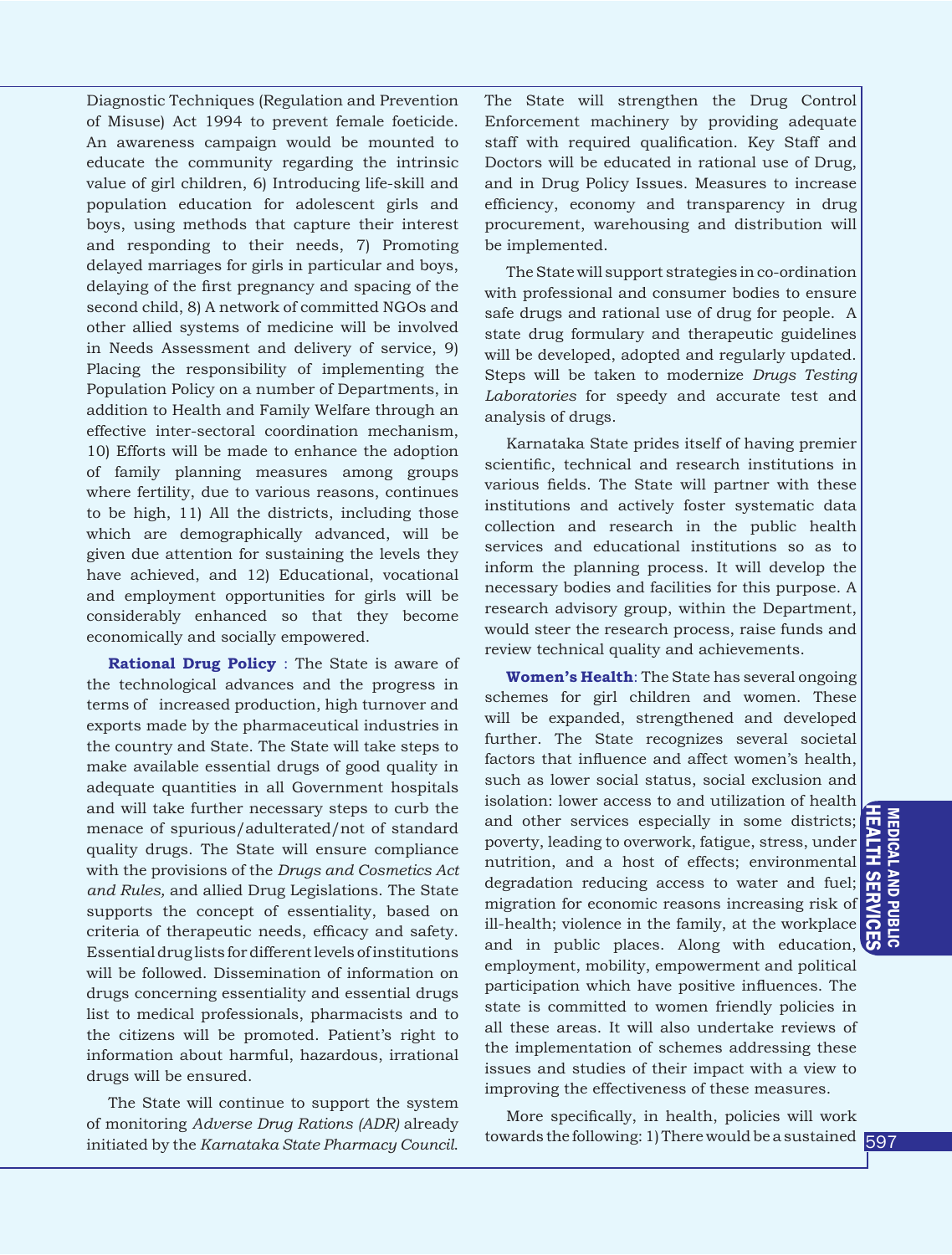focus on the entire life course or life cycle of women. This means ensuring adequate nutrition and physical and social conditions for mothers during pregnancy, providing access to good mother and child health services, implementing measures to prevent female foeticide and female infanticide, 2) Focus on the woman /women as whole including physical, psychosocial and emotional aspects, 3) Using strategies empowering women for health, where women are important agents for change, 4) Using a community health and community development approach that facilitates community mobilization, community participation, community organization and community action, wherein the role of men is also important. As many health problems of women have social roots, this strategy will allow for social interventions rather than medical interventions only, 5) Health promotion for women focusing on empowerment and community action, 6) Access to care for women will be enhanced by increasing the number of women health professionals, particularly at primary care levels and in the first referral units. Provision of adequate living facilities, equipment and drugs will also be ensured at these centers. Priority attention will be given to backward areas, 7) Special attention will be given to developing counseling and mental health services for women, with trained professionals and by short term training of health workers at primary care levels to respond to the needs at community level, 8) Facilities for diagnosis and treatment of *Reproductive Tract Infections (RTIs) and Sexually Transmitted Diseases (STDs)* will be made available at the primary care level supported by a referral system, 9) Education regarding reproductive health will be given high priority.

10) The health policies regarding women's health would give emphasis to the following: a) Women empowerment by providing more education and job facilities, b) Male participation: As our society is male dominated, the need for male participation in all spheres of women health would be stressed, c) Grass root level workers, who are the back bone of these programmes, would be given further training, facilities and incentives, d) Intensive monitoring to ensure accountability at all levels would be introduced and e) Under Reproductive Child Health (RCH) – Intervention, by way of incentives, in 'C' category districts such

as honorarium for doctors, nurses and cleaning personnel conducting deliveries between 8 pm to 7 am has resulted in an increase of about 30 per cent in institutional deliveries. Transport facilities for pregnant women requiring referral to higher centers for safe delivery under RCH has also been perceived as beneficial. It is proposed to continue these benefits.

**Children's Health**: Karnataka State has a special interest in and commitment to the health and well-being of children during their intrauterine period, infancy, toddler years, school age and adolescence. Its interventions reach out through Maternal and Child Health programmes, through Anganwadis of the *Integrated Child Development Scheme* through schools and colleges. A policy document, "*The State Programme of Action for the Child*" brought out in 1994, reiterated the State's commitments, in keeping with the spirit of the National Policy for Children in 1974, the World Summit for Children in 1990, the four sets of Rights of Children (to survival, protection, development and participation), and the National Plan of Action: A Commitment to the child, adopted in 1992. The State will be guided by the principle underlying the national plan, namely "*first call for children*", wherein the essential needs of children will be given highest priority in allocation of resources of all times. This will also be applied specifically to the spheres of health and nutrition.

Specific efforts will be made to reach children, especially from socially deprived groups, who are still not reached by the ICDS and who are out of school. A multisectoral approach will be used to provide services for working and street children, and to address underlying issues that result in their having to work. The State will undertake all efforts to ensure child survival with no damage to the processes of growth, maturation and development. Continuing efforts will be made to reduce infant and neonatal mortality. The coverage and quality of services of the *Integrated Child Development Scheme (ICDS)* with regard to health, nutrition and care will be improved by providing adequate resources and training of all levels of personnel. Supervisory and monitoring systems will be strengthened. Constructive partnerships with gram Panchayats and parents will be developed and linkages with Primary Health Center Staff will be made more functional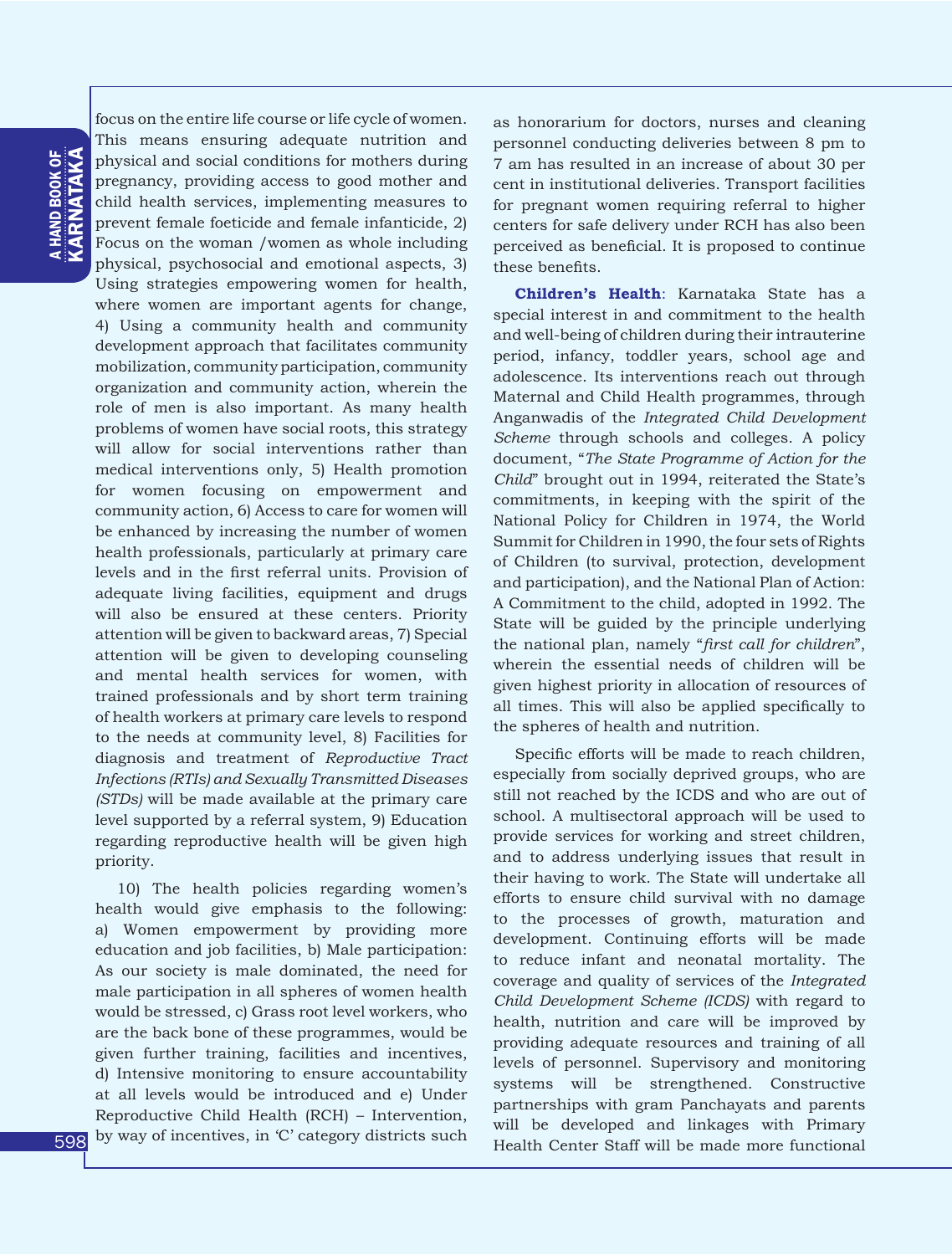and regular. Quality of food given to children will be ensured and health promotion and nutrition education will be undertaken more proactively. The neediest children, including those belonging to scheduled castes and scheduled tribes, will receive particular attention.

**Mental Health:** The burden of suffering due to mental illness is high. Research work done, over the years by premier institutions has helped to quantify this in Karnataka. At least two per cent of the population suffers from severe mental morbidity at any point of time and an additional 10 per cent suffer from neurotic conditions, alcohol and drug addictions and personality problems. A large proportion of outpatients (20-25 per cent)in general health services has somatoform disorders and come with multiple vague symptoms. Unsupported and untreated mental illness has an impact on families as well. Mental ill health is thus an issue of public health importance, requiring proactive, sensitive interventions particularly since more effective and better management in now a reality.

 However, there continue to be shortages of trained personnel in Karnataka, compounded by misdistribution of facilities and staff with greater urban concentration, especially in big cities. The State will make systematic and sustained efforts to enhance mental health services by: 1) Improving training in psychiatry and psychology in undergraduate medical and general nursing courses, 2) Introducing district mental health programmes in a phased manner by strengthening psychiatric teas and services at district hospital level and planning for counselling services at taluk hospital level, 3) Ensuring minimum standards of care for mentally ill patients, 4) Providing for mental health care at primary care level by training primary health centre medical officers and staff, using manuals already prepared by *National Institute of Mental Health and Neuro Sciences (NIMHANS)*, 5) Encouraging and making provision for care facilities for persons with chronic mental illness, through NGOs and other organizations, 6) Introducing the mental health component into school health services on a pilot basis in different districts and later expanding it, 7) Supporting broader societal strategies that address violence, particularly against women; discrimination in any form; substance abuse; poverty and destination, 8) Establishing institutional mechanisms at the

State level through which mental health care services can be promoted and 9) Caring for and nurturing health care personnel, who work under difficult conditions.

*Prevention and control of non-communicable diseases:* Karnataka carries a double burden of communicable and non-communicable diseases. The latter include, in particular cardiovascular diseases, including hypertension, cancers and diabetes. These have on the whole received less public sector and policy attention due to the magnitude of other problems and issues. However, keeping in view the future perspective, especially considering rising life expectancies, growing urbanization and industrialization in the State, and rapidly changing life styles including diets, the state will provide greater support to the prevention and control of noncommunicable diseases. It will use a public health approach by adopting strategies to reduce the risk factors for these diseases and by using health education to promote healthier life styles.

It will initiate policies to discourage the use of tobacco, and alcohol, which is on an increasing curve due to intensive advertisement and aggressive marketing. Over 25 serious diseases are associated with the use of tobacco and several diseases and social problems are linked to alcohol. These are described as communicated diseases. They are both addictive substances. Policies that would reduce consumption of these include bans on sponsorship of sports and entertainment; bans on direct and indirect advertising; higher taxation; sales to be permitted to persons over 18 years; sales to be barred within certain distances from educational institution; and public education, especially among children and youth as part of life skills education; education of health personnel.

In the case of tobacco, measures include banning smoking in public places to prevent passive smoking and working towards alternative crops and alternative employment for those engaged in its cultivation and production. Chewed tobacco in particular is a growing problem with widespread use among women (40-60 per cent in different groups) and even among tobacco control includes smoked and chewed tobacco. The appropriate measures would be taken to the extent feasible to mitigate the use of tobacco. In the case of alcohol there is a need for strategies to help women and children cope with men who drink heavily. De-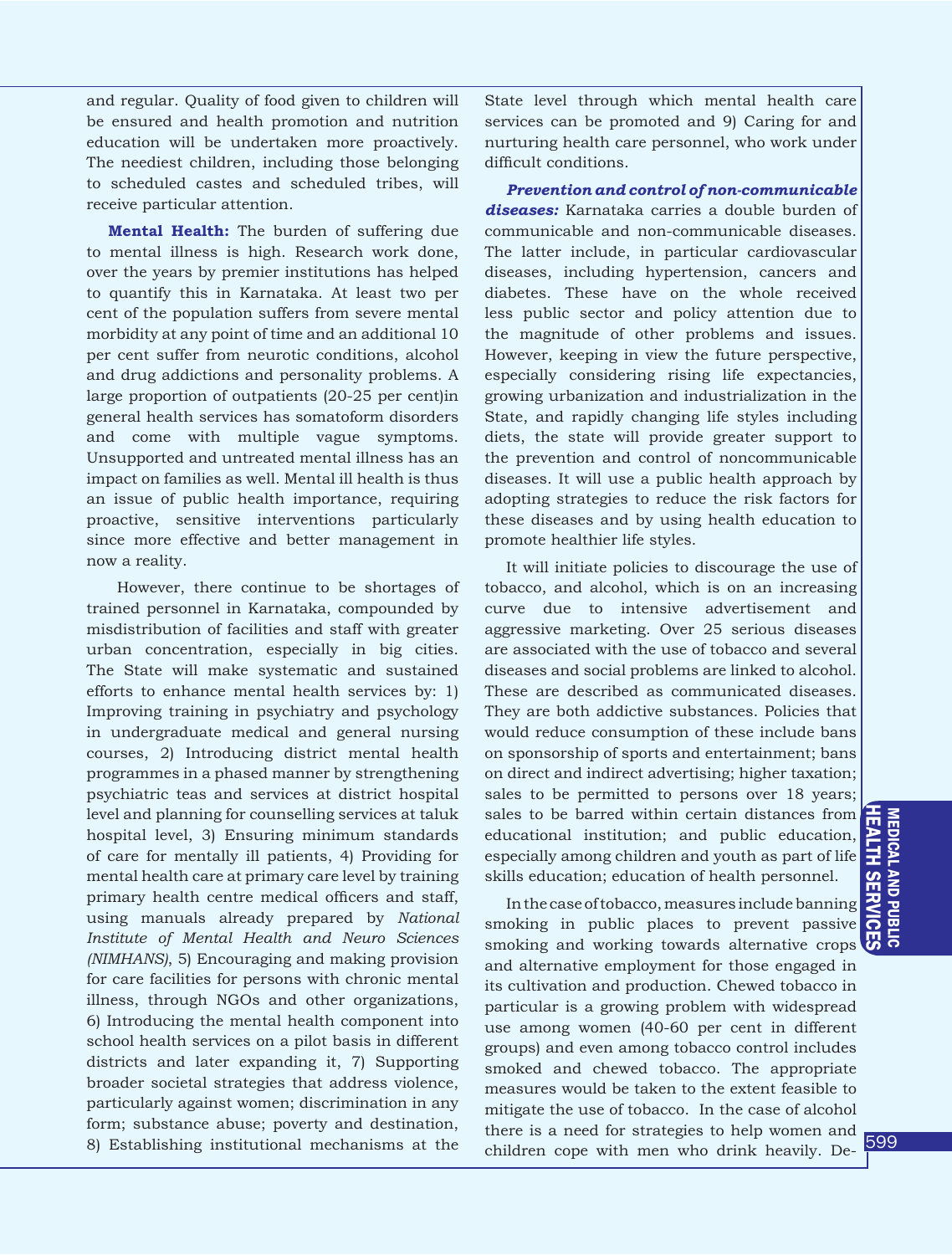addiction strategies using group therapy such as alcoholic anonymous groups will be supported, besides individual therapy and counselling.

Education regarding the deleterious effects of tobacco and alcohol will be included in school and college curricula. Diagnosis and treatment for non-communicable diseases will be made available at primary health care level. This will require preparation of treatment guidelines and supply of diagnostic equipment and drugs. Recording and reporting of non-communicable diseases as per the international classification of diseases will be introduced into the diseases surveillance system. The cancer programme will also be strengthened by discouraging the use of tobacco, health education, early detection and provision of treatment. Facilities will be made available at regional level and later in a phased manner in some districts where medical colleges exist. Grants provided by the national programme will be fully utilized.

**Disability :** It is estimated that about two to three per cent of the total population of Karnataka consist of persons with disabilities, with 76 per cent in rural areas and 58 per cent men. Disabilities include locomotors, visual and learning disabilities, hearing and speech impairment, mental illness, mental retardation, multiple disabilities, leprosy cured with disability etc. An inclusive approach will be adopted for persons who are differently challenged or persons with disability, with their full participation in decision-making and implementation.

*The Department of Health and Family Welfare* will increase its role and responsibility in respect to disability, by way of prevention, early detection and intervention and will, for this purpose, coordinate with the *Directorate of Welfare of the Disabled*, under the *Department of Women and Child Development*, which is currently the administrative Department concerned. *The persons with disabilities (Equal Opportunities, Protection of Rights and Full Participation) Act of 1995* will be made more widely known and implemented. Intervention will include medical, social and environmental components.

The different steps would be: 1) Disability prevention –though universal immunization, good nutrition, maternity and child health, accident prevention through "*drink and not drive*" policies, helmets for two wheelers and car-seat belts etc. 2) Disability limitation-through prompt treatment,

particularly at primary care levels and 3) Reducing the transition from disability to handicap-by rehabilitation. Establishing rehabilitation units at district hospitals. Actively supporting Community Based Rehabilitation, providing access to aids and appliances to those who cannot afford them, using apex and specialized institution in the State for training of Medical officers and different levels of health workers and As per the Medical Council of India recommendations, starting Physical Medicine and Rehabilitation departments in every medical college.

**Occupational Health and Safety**: Though services exist in some large public sector and private sector units, this specialty needs greater support. The focus will be on the workers in the agricultural and unorganized sectors who comprise the largest proportion of the work force and who are at risk because few safety devices and precautions are used. The services of institution like the Regional Occupational Health Center and experts will be utilized to evolve a strategy.

**Dental Health/Oral Health**: The awareness about health care is poor especially in rural areas. The increased life expectancy of the population and widespread prevalence of oral diseases warrants a serious thought for immediate strengthening of the existing oral health delivery system in the State. The establishment of a three tier Oral Health Care delivery system in Karnataka would be planned, namely: a)Primary Oral Health Care , b) Secondary Oral Health Care and c) Tertiary Oral Health Care.

Primary Oral Health Care comprises of mainly (a) Health Education for promotion of oral health and (b) various Preventive Procedures for Oral Health. Secondary Oral Health Care comprises of secondary level Oral Health Care given by qualified dental surgeons at community Health Centres and taluk level Hospitals. The Secondary Oral Health Care rendered at these hospitals includes both preventive and also curative treatments. The Tertiary Oral Health Care programme comprises of specialty treatment, which will be made available at each district level hospital. Necessary restructuring of the implementation, monitoring and supervision mechanisms for these programmes within the department would be made.

Other strategies would include- 1) Proper utilization of mass media for regular Oral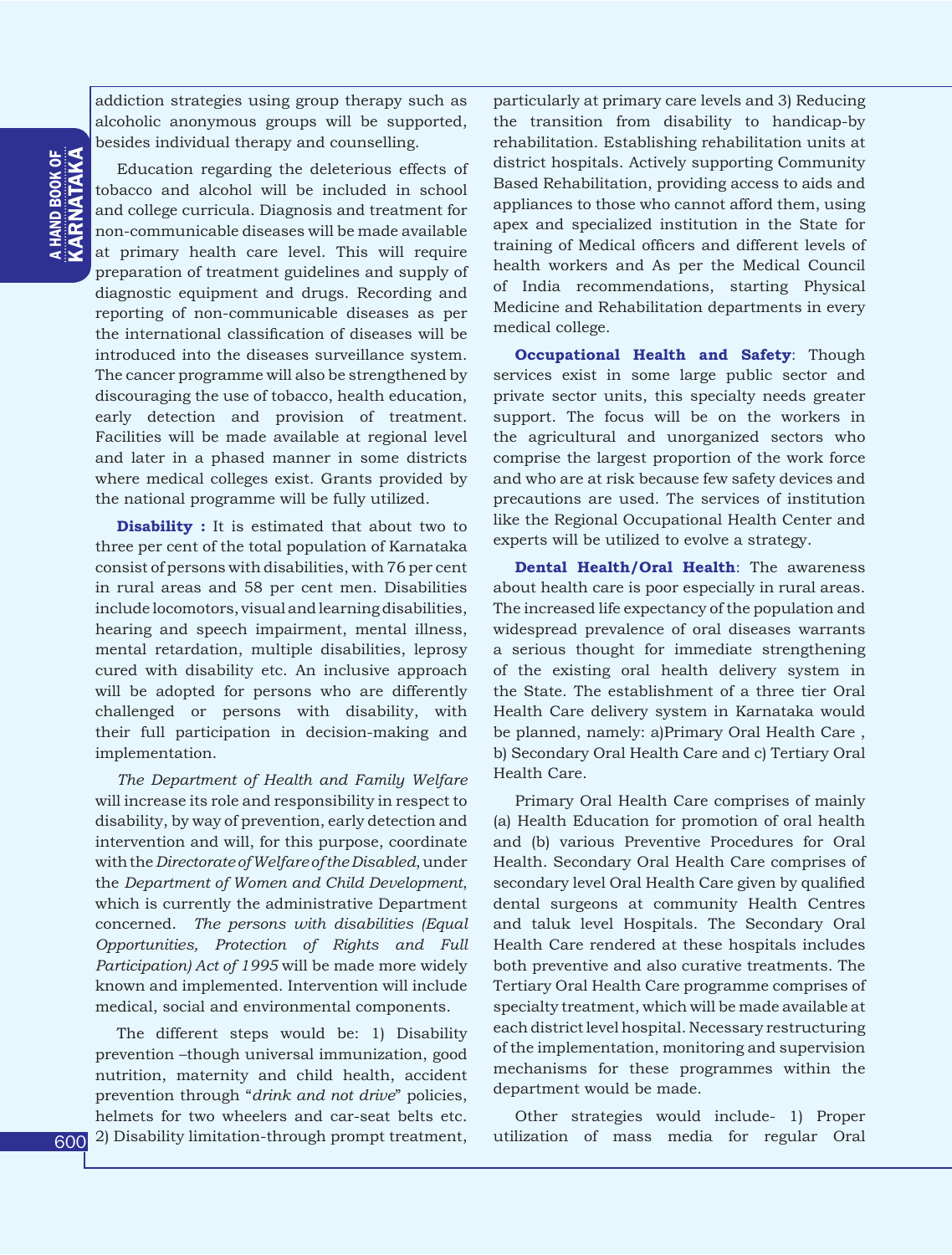Health Education, 2) Involvement of local nongovernmental agencies in programme operation for better implementation of the programme and 3) Programme for increasing awareness amongst schoolteachers regarding Oral Health. Apart from the Government Dental College, Bengaluru, other good Dental Colleges in each division would be identified so that such colleges, dental association and other social organization adopt some villages for comprehensive dental care delivery.

**Emergency Health Services and Trauma Care:** There is pressing need for strengthening and expanding Emergency Health Services and Trauma Care. This would include not only accidents and injuries but also *Emergency Obstetric Care (EOC)*, snakebites, dog bites, insect stings and other medical emergencies. The timely availability of Anti-Snake Venom, antidote for Organo Phosphorus poisoning and anti-Rabies vaccine will be ensured. Networking of Communication, links and transparent facilities will be established.

Training in first-aid and life support system will be imparted to school children, college students, teachers, factory workers, drivers, bus conductors, traffic police and paramedics. Efforts will be made to enforce preventive measures such as wearing of helmets and seat belts. The Citizens Right to accessing care for first line critical care in any hospital, as determined by the Supreme Court, will be widely publicized.

*Key Drugs Control Processes*: The organizations for Drugs Control exist at two levels i.e, at the Central and State Government level.

**The Central Drug Control Standard Organization (CDSCO)**: It is generally concerned with policy and making of laws and rules and management of committee such as *Drugs Technical Advisory Board (DTAB) and Drugs Consultative Committee (DCC)*. It deals in licensing work such as approval of license meant for manufacture of Large Volume Parenteral, Vaccine and Sera, Blood Bank and Blood Components, Medical devices and products manufactured by Recombinant technology. It also deals with new drug clearance, clinical trials, import registration, import of drugs etc., and inspections.

**The State Drug Control Department:** On the other hand, It deals with licensing of both manufacturing and sales premises of drugs and cosmetics. Its most important mandate is to ensure

the supply of quality drugs at the price fixed by GOI (NPPA) to the people of the State. Drugs Control Department, Karnataka has its beginning with the appointment of four Drugs Inspectors in the erstwhile Mysuru in the Directorate of Health and Family Welfare Services. The Drugs and Cosmetics Act, 1940 and Rules, 1945 were implemented in Karnataka state with effect from 01-04-1957.

Drugs Control Department in Karnataka State is the State prime organization to ensure consumer gets quality drugs at price fixed by Government of India - *National Pharmaceutical Pricing Authority (NPPA)*. Today the Drugs Control Administration in Karnataka is an independent department under the Ministry of Health and Family welfare in the Government of Karnataka headed by Drugs Controller as its Administrative head who will be reporting to Secretary to Government, Health and Family Welfare Department.

The Present Building of Drug Control Department in Karnataka was established in 1965 and has three wings: 1) Enforcement wing, 2) Drugs Testing Laboratory and 3) Education in Pharmacy. Government College of Pharmacy imparting education at the level of diploma, degree, post-graduation and doctorate. Board of examining authority to conduct examination and declaring results of students of all Diploma Pharmacy colleges in the State as per guidelines of Pharmacy Council of India. Head Office and Bengaluru Drug Testing Laboratory are housed in three-storied building with built up area of 9,773 Sq.m.

Regional Deputy Drugs Controller Offices are at Bengaluru, Mysuru, Hubballi, Ballari and Kalaburgi are headed by Deputy Drugs Controllers and each District office in Karnataka is called as circle which is headed by Assistant Drugs Controller. Regional Drug Testing Laboratories are also located at Hubballi and Ballari. Education wing has separate infrastructure. It has dedicated professionals working to protect, promote and enhance the health of people of the Karnataka and country by proper implementation and regulation of the Drugs and Cosmetics Act, 1940 to uphold safety standards, and protects consumers.

**Enforcement Wing**: Enforcement wing deals with licensing of Drugs/ Cosmetics/Blood banks/ Medical Devices manufacturing establishments, sales establishments, inspections of manufacturing 601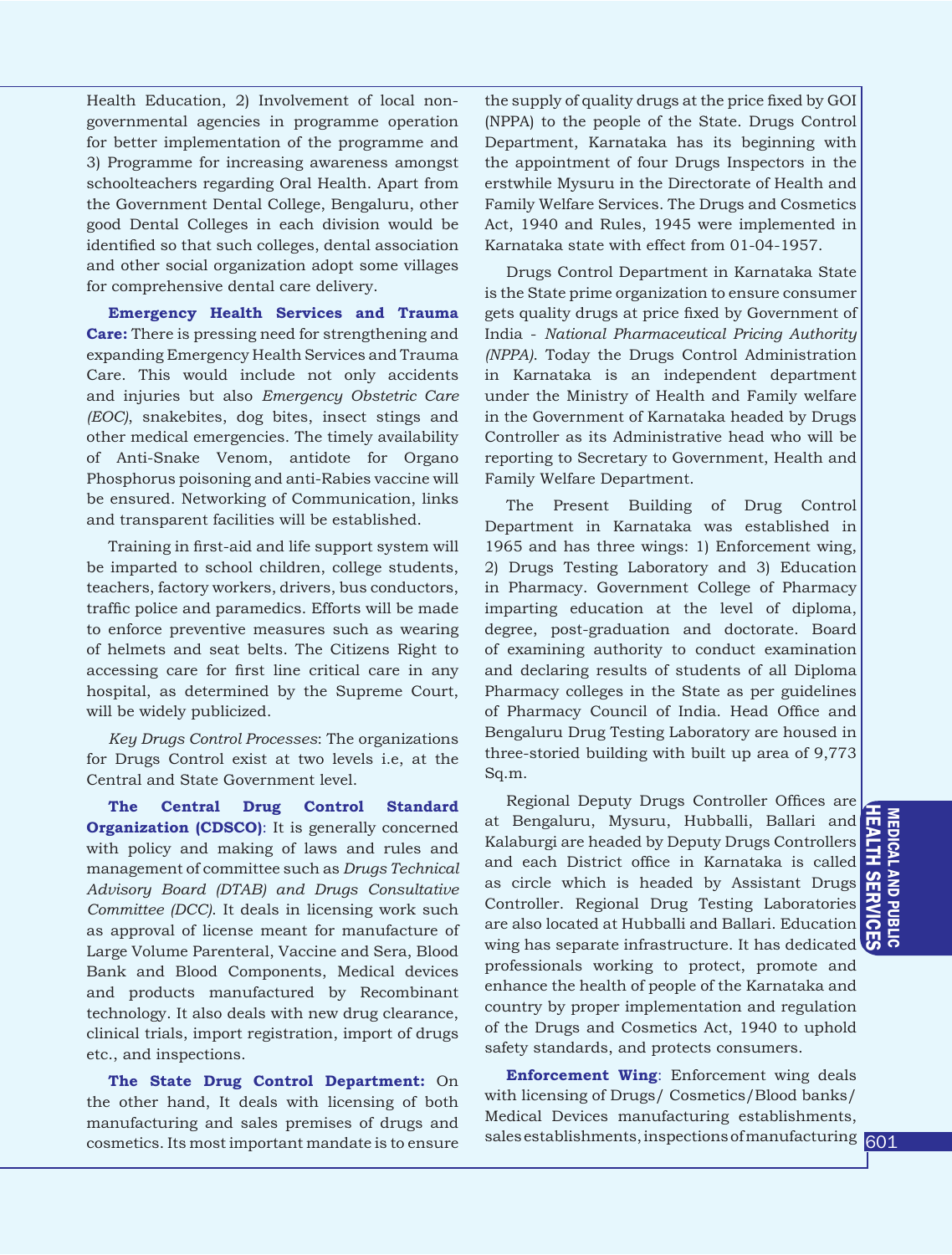and sales establishments and drawl of samples for test and analysis, investigation of complaints, launching of prosecution against the defaulters etc. *Drugs and Cosmetics Act, 1940 and Rules* recognizes mainly three Functionaries viz., *Inspector*: The State Government by notification in the Official Gazette appointed Drugs Inspectors to be Inspectors under Section 21 of Drugs and Cosmetics Act, 1940 for areas assigned to them.

*Licensing Authority*: Drugs Controller is Licensing Authority for manufacturing / sales Establishments. However, with the approval of State Government, he has delegated the powers of Licensing Authority in respect of sales establishments to Asst Drugs Controllers working at Circle offices. Controlling Authority: Drugs Controller is controlling authority. All inspectors are officially sub-ordinate to Controlling Authority.

*Head Office Functions:* 1) Overall administration of the entire organization, 2) Grant / renewal of Manufacturing licenses for Drugs and Cosmetics, Approval of laboratories, Blood Banks and Blood components, Blood Storage Centres, 3) Approval to Recognized Medical Institutions for transport, possession and use of Oral Morphine for palliative care in cancer patients, 4) Inspections of manufacturing units of Drugs, Cosmetics, Approved laboratories, Blood banks and Blood Storage Centres and medical devices, 5) Investigation of complaints, 6) Drawl of samples from manufacturing establishments, 7) Issue of certificates such as GMP (Good Manufacturing Practices) certificate, Free Sale Certificate, Tender purpose Certificate, Export Registration Certificate etc., 8) Overall administration of the entire organization and 9) Three deputy Drugs Controllers placed at Headquarters will also be monitoring the administration and functioning of officers working at six circles of Bengaluru urban district.

*Regional Offices Functions***:** Five Regional Offices headed by Deputy Drugs Controller are situated at Bengaluru, Mysuru, Hubballi, Ballari and Kalaburgi for 30 circles (other than circles of Bengaluru Urban district) of entire State and they are overall in charge of all circles coming under justification. Other functions are: Overall administration of the entire jurisdiction assigned, Blood Bank / Blood Storage Centres Inspections, Collection and dissemination of information gathered during intelligence work, Inspections of sales / manufacturing establishments whenever required, Drawl of samples from sales premises/ Drugs stores attached to Govt. hospital for test and analysis, Investigation of complaints and Any other work assigned by higher ups.

*Intelligence Wing***:** Main objective is to unearth Spurious / Adulterated / Misbranded Drugs, Cosmetics and to detect unlicensed dealers / Manufacturers, headed by Additional Drugs Controller. State Intelligence Branch: is situated at Bengaluru with Five Drugs Inspectors (having jurisdiction over entire state), headed by Additional Drugs Controller, and assisted by the senior most Assistant Drugs Controller at Head Quarters. *Regional Intelligence*: One Drugs Inspector is attached to each regional office of the Deputy Drugs Controllers as Intelligence Officer having jurisdiction over circles as shown in the above table. Their functions are: Collection and dissemination of information gathered during intelligence work, Blood Bank/Blood Storage Centres Inspections, Inspections of sales/manufacturing establishments whenever required, Drawl of samples from sales/ manufacturing premises/Drugs stores attached to Government/private hospitals for test and analysis, Investigation of complaints, Institution of prosecutions and follow up and any other work assigned by higher ups.

*Circle Offices***:** Each district is having one circle office except that of Mysuru which is having two circle offices and Bengaluru Urban district which is having six circle offices and they are headed by Assistant Drugs Controllers under whom Drugs Inspectors are working. They have been delegated the powers of Licensing Authority by Drugs Controller under Drugs and Cosmetics Rules, 1945 for the jurisdiction assigned to them. Their functions include:

Overall administration of the entire jurisdiction assigned, They are over all in-charge of respective circle office, Grant / Renewal of sales licenses, Inspections of sales/manufacturing (wherever required) establishments, Government/Private hospital drug stores, Blood Banks and Blood Storage centres, Drawl of samples from sales / manufacturing (wherever required) establishments / Drugs Stores attached to Government/private hospital for test and analysis, Investigation of complaints, Institution of prosecution against the defaulters and follow up and Any other work assigned by higher ups.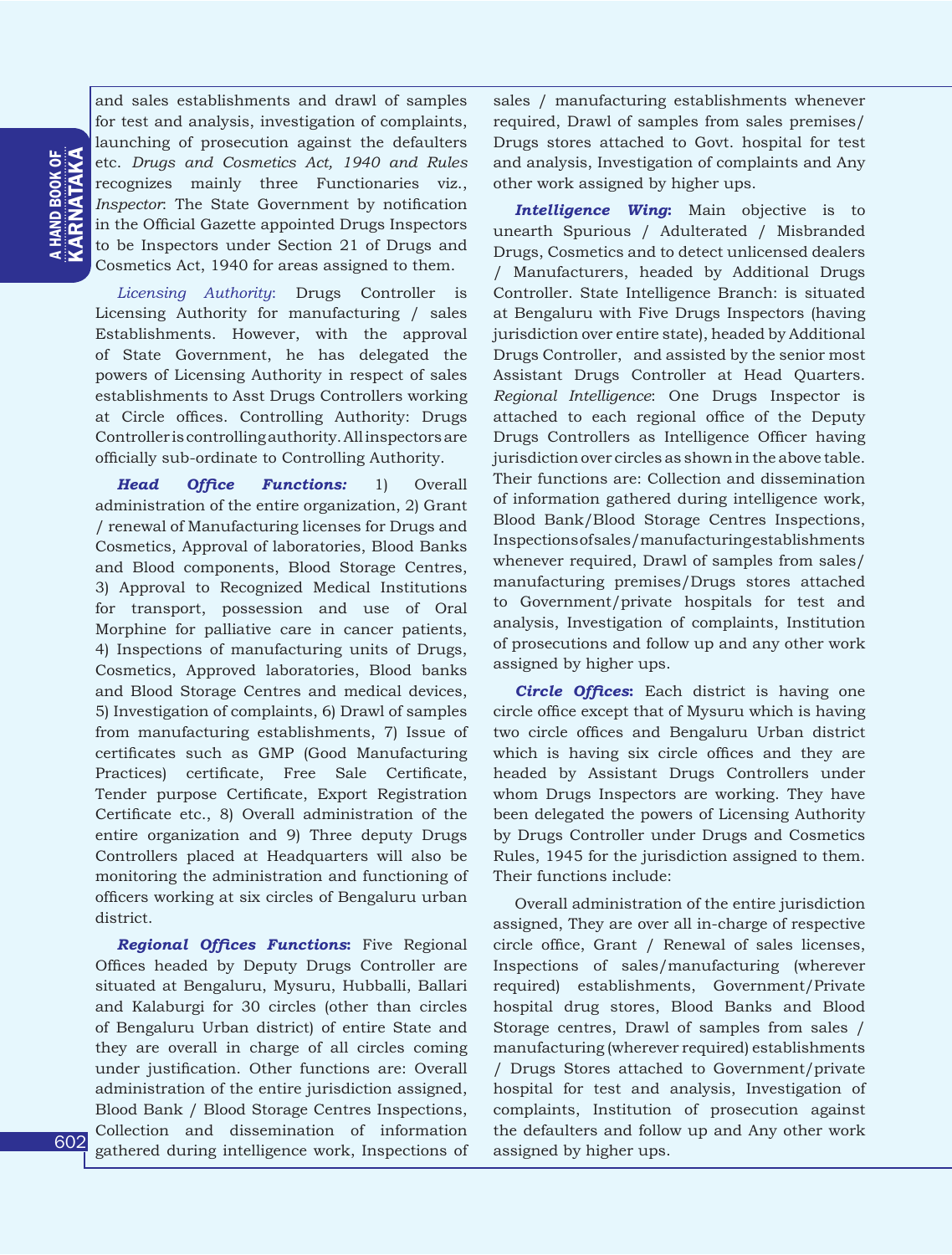*Special Activities***:** First state to constitute Special courts in accordance with Drugs and Cosmetics (Amendment) Act, 2008. Two Regional Drugs Testing Laboratories are established in Hubballi and Ballari. The Department computerized the sales Licensing Activities and shortly online applications will be undertaken for both sales and manufacturing licensees. Letter and File Movement System (LMS/ FMS) has been installed in Head Office to trace the document / file and also to speed up the work. Special Drive inspections of all the Blood Banks in the state are being carried out along with NGOs twice in year, Survey samples are drawn from the sales outlets, Govt. hospitals by the NGOs and analyzed at the approved laboratories twice in a year, Special drive inspections of all manufacturing units in the state are being carried out once in a year and Special drive inspections for verification of sale of Psychotropic drugs is being carried out once in three months.

The drugs Testing Laboratory is provided with Hi-tech equipments and trained technical personnel and is equipped to analyse all types of drugs and cosmetics except vaccines, sera, Blood and blood products. There are three Drugs Testing Laboratories in Karnataka, one at Bengaluru, and one each as Regional Drugs Testing Laboratories at Hubballi and Ballari in North Karnataka.

**Pharmacy Education:** Pharmacy Education consists of two wings viz., Government college of Pharmacy Bengaluru and Board of Examining Authority, Bengaluru.

**Government College Of Pharmacy:** Pharmacy Education – Government College of Pharmacy was established in the year 1964-1965 in 6.5 acres of land, conducting D.Pharm course and B.pharm courses approved by the *All India Council for Technical Education (A.I.C.T.E)* and Pharmacy council of India, and M.Pharm course approved and funded by A.I.C.T.E. The college is under the administrative control of Drugs Control Department, Bengaluru under Health and Family welfare Department (Medical Education), Government of Karnataka

B.Pharm course a four years degree course and was affiliated to Bengaluru University till 1995 and from 1996 the course is affiliated to the Rajiv Gandhi University of Health Sciences, Karnataka, Bengaluru. The present intake for First B.Pharm course is 50. The qualifying examination for entry into B.Pharm course is Pre-university/ 10+2 with Physics, Chemistry abd Biology or Mathematics as optional subjects. For computing merit for the admission Physics, Chemistry and Biology or Mathematics are taken.

The selection at present is being made through counseling conducted by the Directorate of Medical Education, Bengaluru, for this college and for Government seats in 47 private Pharmacy colleges in the State of Karnataka. The selection is made on the merit for General Merit category candidates and Scheduled Caste, Scheduled Tribe, Category-I, Category-II(a), Category-II(b), Category-III(a) and Category-III(b) to Government College of Pharmacy, Bengaluru, and all the private Pharmacy colleges in the State of Karnataka as per Selection rules framed by the Government in this regard.

Five admission to II B.Pharm course over and above the I B.Pharm course over and above the I B.Pharm sanctioned strength, is made by the Dircetorate of Medical Education to In-service candidates working in the Department of Health and Family Welfare in Karnataka, with diploma in Pharmacy education approved by the Pharmacy Council of India based on seniority and roster.

More than 1,200 students have graduated from this institute and among them many have pursued post graduate courses from this college and other pharmacy colleges in the country and abroad and are occupying coveted posts in the Pharmaceutical Industries and Research organization in India and abroad. More than 150 Alumni of this college are in USA alone working in FDA, Research organizations, Universities and as Pharmacists.

This college started post graduate program in the year 1978-79. M.Pharm courses are in four different branched, namely M.Pharm in Pharmaceutics, M.pharm in Pharmaceutical Chemistry, M.Pharm in Pharmacology and M.Pharm in Pharmacognosy. All the post graduate students of this college are absorbed in Private Pharmacy colleges in the State, in Pharmaceutical Industries and in Research and Development, development of Pharmaceutical Multinational companies. They are being chosen in campus interviews/selections.

D.Pharm course is of two years tenure approved by the Pharmacy Council of India and A.I.C.T.E with an intake of 60 students to D.Pharm Part-I course. The minimum qualification to this course 603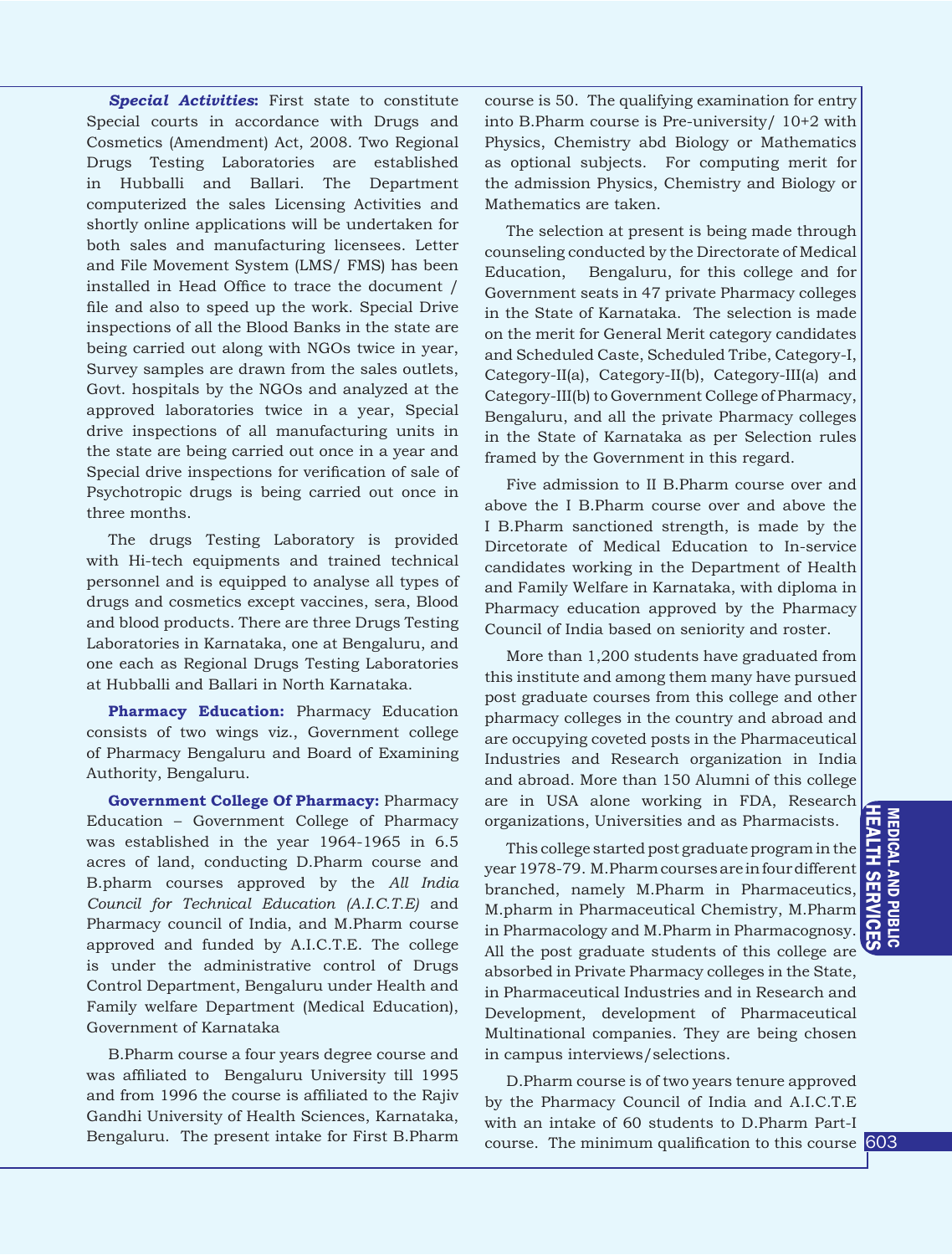is pass in Pre-university /10+2 with optional subjects Physics, Chemistry and Biology or Mathematics. They are absorbed in Government and private sector as pharmacists and many of them have established pharmacies in the state.

The college also has housed the Board of Examining Authority under the administrative control of the Drugs Controller of Karnataka. The Principal of the college is also the Chairman of the Board of Examining Authority and one of the senior of professors also would work as the member Secretary of the Board. The college has a vision to start post graduate program and research in the area of Biotechnology.

 Following disciplines are established under Post Graduate Courses- 1) Pharmaceutical Technology, 2) Pharmacology, 3) Pharmacognosy and 4) Pharmaceutical Chemistry

*The Board of Examining Authority* which is situated in the same campus is conducting the examination and valuation of Diploma in Pharmacy Course. This authority is entrusted with the responsibility of conducting Examination to students of Diploma in Pharmacy as per the Education regulations of Pharmacy Council of India, a statutory body to oversee the standard of education in Pharmacy in the country. For this purpose, the Govt. has constituted Board of Examining Authority with Principal Government college of Pharmacy, Bengaluru as Chairman and one of the Deputy Drugs Controller as Member Secretary. There are 96 Private colleges imparting Diploma in Pharmacy Education and one Government College of Pharmacy in the State during 2012-13.

## **Karnataka Pharmaceutical Policy 2012**

Karnataka is one of the fastest growing states of the Country in pharmaceutical sector and currently ranks fifth in pharmaceutical exports. State contributes around 10 per cent to the Indian pharmaceutical export revenues. Presently, over 230 pharma and bio-tech companies are housed in the State and achieved a total turnover of about Rs.6,500 crore in 2010-11, registering a growth of 10 per cent over the previous year. A host of reputed and globally known pharmaceutical companies functioning in the State have brought name and fame to Karnataka.

The Government is committed for over all development of industry and service sector across the State. A host of sector specific policies are in place in the state which is giving required impetus to the growth and development of respective sectors. Karnataka Industrial Policy 2009-14 has been serving as a Master Policy in guiding the orderly development of industries in the State.

The Millennium Biotech Policy 2001 and subsequent Biotech Policy announced in 2006 have laid down a strong foundation for the pharmaceutical industry. Due to these visionary policies and encouragement several Indian and international companies have already started operations in Karnataka, making the region a hotspot for pharmaceutical services.

Karnataka is recognized world over for its manufacturing capabilities and acknowledged as a source of high quality and affordable generic medicines. State has several modern plants with international regulatory certifications.

The Indian pharma industry is expected to grow at a CAGR of 15-20 per cent and achieve a turnover of US \$ 50 billion by 2020. The Active Pharmaceutical Ingredients (API) market is expanding at a rapid pace and formulation manufacturers have vast opportunities due to the upcoming patent cliff.

Karnataka intends to maintain its leadership position in biopharmaceutical manufacturing which accounts for 60 per cent share of the total biotech sector in India, valued at over Rs.17,000 crore in 2010-11.

At present, Karnataka has only a few dedicated bio-pharmaceutical companies manufacturing monoclonal antibodies (MAbs) which primarily include drugs targeted against cancer, as well as insulin and vaccines that are produced using cell culture. A strong strategy is necessary for Karnataka to maintain its leadership position in this highly specialized area. As biopharmaceutical products set to capture a quarter of the global pharmaceutical market by 2016, the State needs to strengthen its prime position by taking proactive steps.

Internationally many top selling drugs are on the verge of losing patent protection in the near future. This will throw a huge potential for the State to enhance its manufacturing base.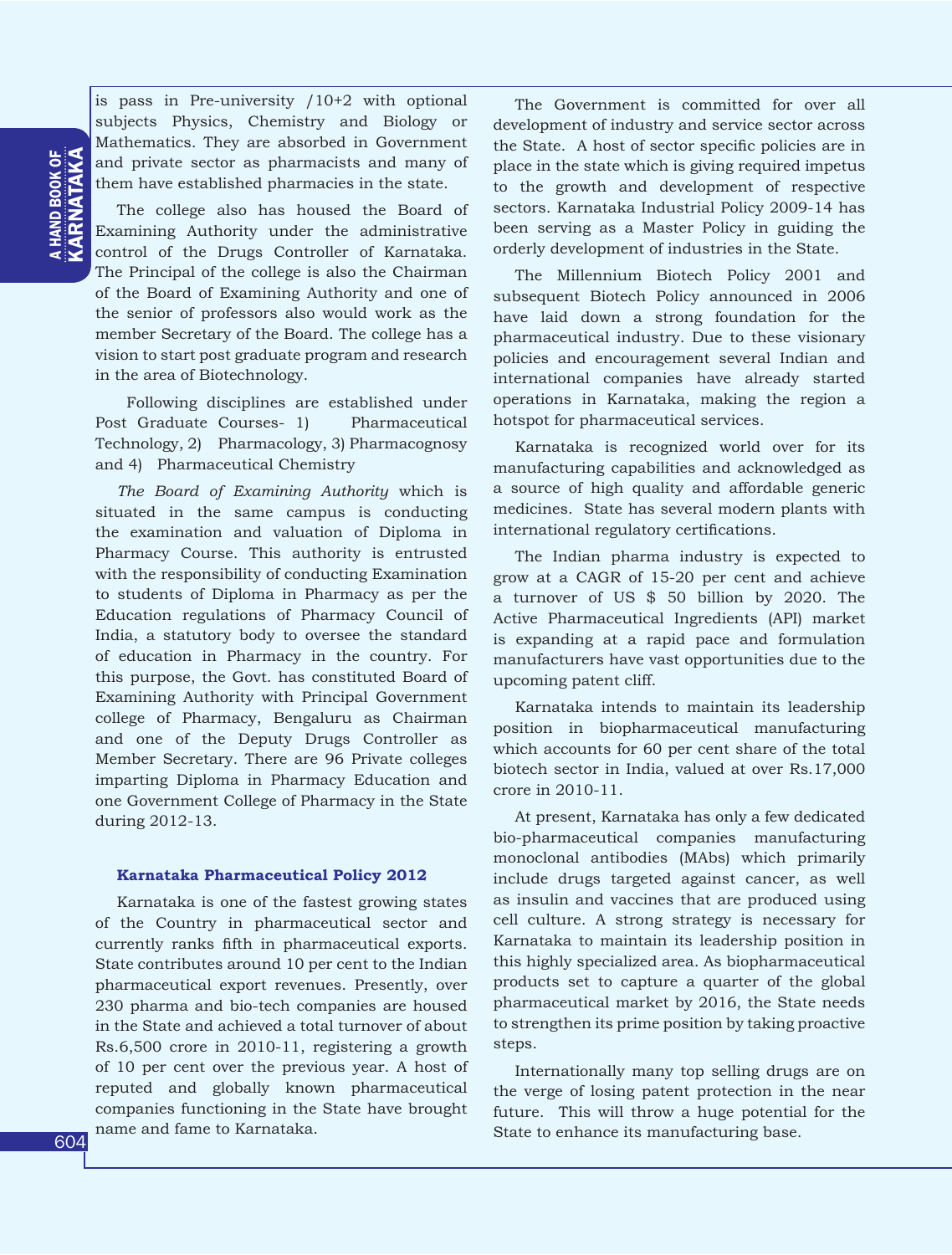The National Manufacturing Policy announced by Government of India on 4th November, 2011 acknowledges that India's large domestic market coupled with a strong engineering base has created indigenous expertise and cost effective manufacturing in pharmaceuticals apart from other sectors. The Policy emphasizes the necessity of formulating special programmes to consolidate strong industry base to retain the global leadership position.

Keeping these points in view, the State recognizes the necessity to formulate an exclusive policy for promotion of pharmaceutical sector in a holistic way. The policy covers major segments of pharma sector viz., bulk drugs, drugs intermediate, biopharmaceuticals and formulations for the rapid development by providing a level playing field to all investors.

## **Policy Measures**

## **Specialised Infrastructure for Pharma Sector;**

*Pharma Parks:* Karnataka is striving to provide quality infrastructure facilities like land, water, power and connectivity for growth of industry and trade across the State. Pharmaceutical sector requires specialized infrastructure for the orderly growth. It is a global experience that, clustering and agglomeration enhances supply chain responsiveness, provides easier access to market, talent and substantially lowers logistics costs. To take advantage of this concept, it is proposed to develop Pharmaceutical Parks in potential locations of Karnataka through Public Private Partnership.

These parks shall be equipped with comprehensive infrastructure facilities like *common effluent treatment plant (CETP)*, common testing laboratory, cold storage with warehousing, standalone power station, etc. Facilities for housing will also be created with all basic amenities facilitating the concept of 'walk-to-work' in these parks. Support mechanisms and incentives available under other policies like Infrastructure Policy, Bio-tech Policy would be dovetailed for setting up such parks.

*Special Economic Zones***:** In order to promote exports from pharma sector, setting up of Special Economic Zones (SEZs) in the State would also be encouraged under the provisions prevailing in the SEZ Policy of Karnataka. Promoters of SEZs and also units in the SEZs will be offered incentives and concessions as per the SEZ Policies of the State and Government of India.

*Research and Development :* With a large number of educational institutes and pharmaceutical companies, Karnataka possesses the requisite knowledge base and capabilities to drive cost efficiencies. This offers an immense potential for research and development in the State. Policy encourages setting up Research and Development institutions related to pharma sector to leverage the strengths already available in the State. Supportive fiscal incentives would be provided for promoting collaborative Research and Development activities initiated by industry and academia.

Innovation is the key for sustained development of pharma sector in the emerging global scenario. To encourage research projects taken up in collaboration with industry and institutions, they will be supported through financial grant to partially mitigate the huge cost involved in such research projects including approved Bioavailability and Bio-equivalence studies and authorized clinical trials.

Obtaining patents to protect Intellectual Property Rights (IPRs) will be encouraged by way of financial incentives for registration in India and in other countries.

Educational Institution Network :Karnataka has a strong base of educational institutions imparting courses in pharmacy. Currently, the State has about 75 undergraduate and 40 postgraduate colleges, some of which are highly reputed. In addition, Centres of Excellence like Indian Institute of Science, Jawaharlal Nehru Centre for Advanced Scientific Research, etc., also exist in the State providing much required education supporting the pharmaceutical sector.

The Government will support the selected and reputed pharmaceutical educational institutions in setting up Finishing School for Pharmaceutical Learning across Karnataka. These schools will endeavor to impart industryspecific skills that will enhance the contributions of new entrants into the sector as well as existing employees. The courses would include vocational training in pharmaceutical plant operations, entrepreneurship development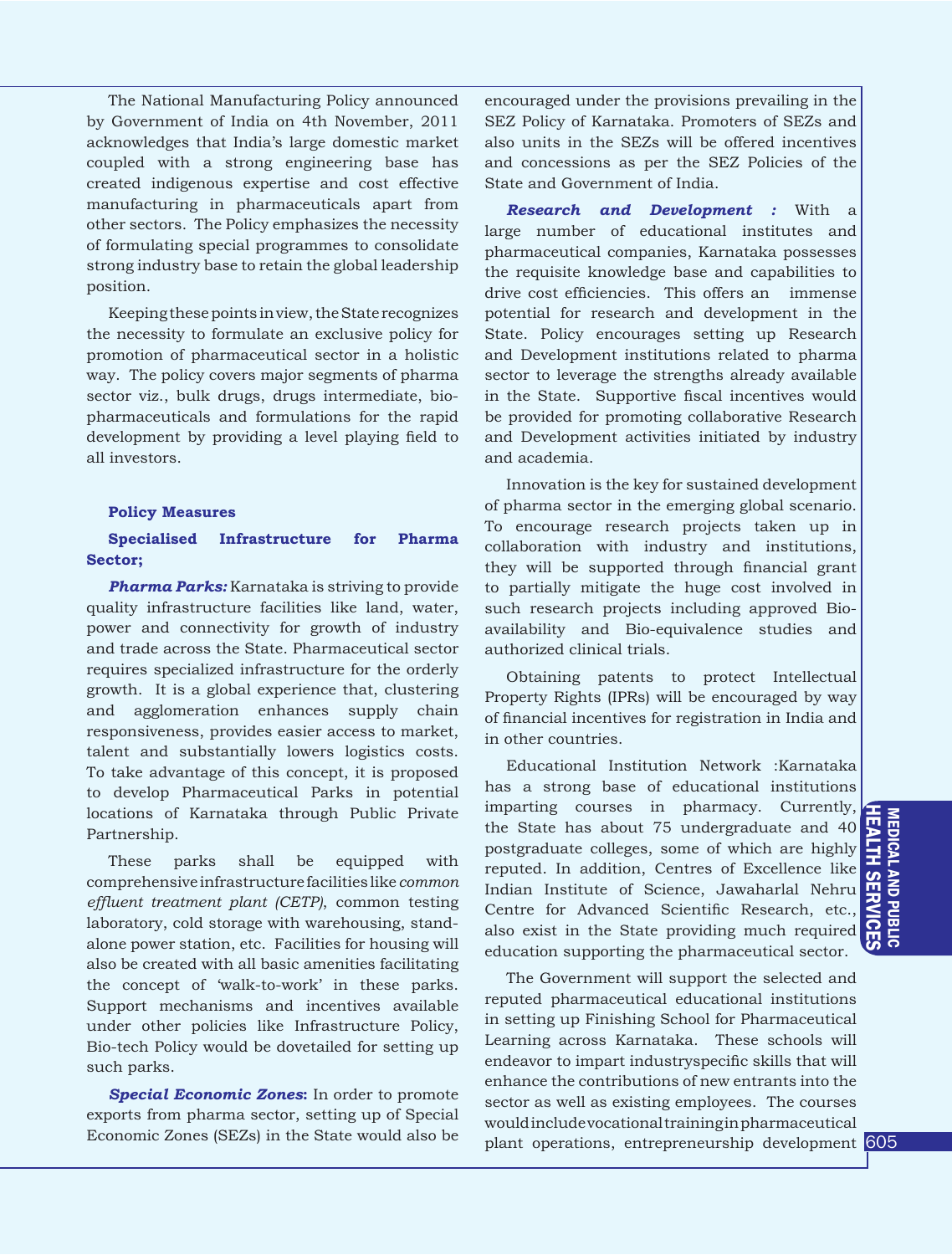in Pharmacy, herbal drug technology, research skill developments, quality control, manuscript writing, patent, cGMP regulations and other regulatory affairs.

The Government may support one Finishing School initially, selected by vision group and monitored by KPDC and accreditation from recognized university. The State Government will provide financial support upto 25 per cent of the cost subject to maximum of Rs. one crore per Finishing School, towards setting up necessary laboratory instruments and other technology related gadgets and equipment required to train the students.

Government will also provide stipend to students undergoing training in these Finishing Schools in order to meet the shortage of skilled workforce readily employable in pharma industry.

*Focus on Mega projects :* Pharmaceutical market in India is highly fragmented and major players control about 70 per cent of the market. There is a need to create manufacturing capabilities matching with the global giants to compete in the world market. Policy lays special focus on attracting mega pharmaceutical projects to Karnataka and makes it globally competitive.

While offering attractive package of incentives and concessions to MSME sector, Policy provides special incentives and concessions to attract mega projects as such projects are bound to create a large scope for ancillaries, downstream and supporting activities.

*Venture capital funds* **:**Budding entrepreneurs in the pharmaceutical sector may require monetary support at the initial stage to venture into industry. To provide need based equity support for such entrepreneurs, the State Government will set up a Venture Capital Fund with a corpus of Rs.50 crores with contribution of 26% from Government. Remaining funds will be contributed by the private sector such as industries, financial institutions and private investors.

*Power and water supply :* Government endeavor to provide uninterrupted and quality power supply to pharmaceutical projects. Projects are provided with adequate water supply wherever possible. Industries are also encouraged to augment water supply from available nearby sources to meet their requirements. Further, industries are supported to go for non-conventional energy sources like

solar, wind, bio-fuel, utilisation of solvent waste for boiler, etc., for their requirements. Adoption of rain water harvesting, water recycling and other conservation measures will also be supported by incentives.

*Effluent treatment plants; Individual Effluent Treatment Plants :* Since pharmaceutical industries generate large volumes of industrial waste, so, effluent treatment plants are essential. Industries are supported to put up stand-alone effluent treatment plant to mitigate pollution related problems by way of one time fiscal incentives.

*Common Effluent Treatment Plants : Common Effluent Treatment Plants (CETPs)* to be established in PPP model in Pharma Parks, SEZs and other clusters of pharmaceutical industries will also be supported by way of one time grant to augment investments on such CETPs.

*Go green initiatives:* Pharmaceutical companies, which take steps for reducing waste generation at source or recycling of wastes will be encouraged to reduce wastes in manufacturing activities. Such initiatives will be supported by providing subsidy upto 50 per cent of the cost subject to a maximum of Rs.50 lakhs.

The Government also proposes setting up waste exchanges with private participation which will help transferring waste materials to another company for use as is or for reuse after treatment.

*Cold-chain facilities :* Government encourages industry in creating a distribution network for the temperature controlled transportation of temperature sensitive pharmaceuticals throughout the supply chain. Purchase of refrigerated vans by industry for captive use will be considered as part of capital investment of the unit.

*Quality Assurance :* Administrative machinery will be strengthened by providing additional manpower and modern facilities in terms of appointing more Enforcement Officers and Drug Testing Laboratories with adequate state of the art testing equipments.

*Institutional Support; Pharmexcil:* In order to extend necessary support for export oriented pharmaceutical industries, the State Government will prevail upon the Union Government to set up a branch of *Pharmaceutical Export Promotion Council (Pharmexcil)* in Bengaluru. Setting up a branch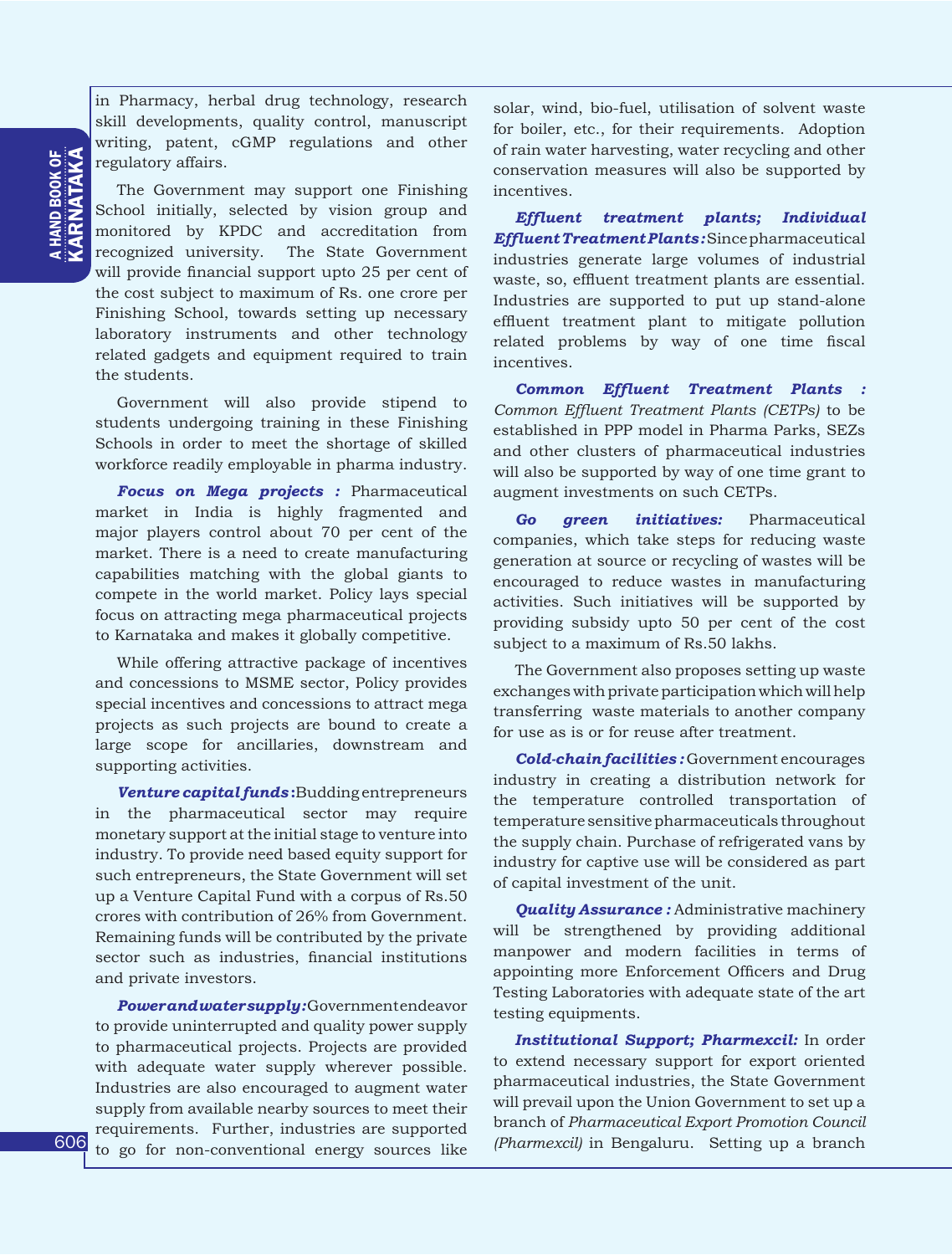in the State would facilitate companies to obtain required certificates from the council locally and is also expected to facilitate industries to avail the benefits of various schemes being operated by the Council.

In order to showcase the strengths and opportunities in pharma sector, a biennial event – Pharmacia would be organized in the State in association with industry and other stakeholders. The Government extend 50 per cent support not exceeding Rs. six crores for each event.

*Vision Group:* A Vision Group will also be constituted under the Chairmanship of an eminent personality from the Pharmaceutical sector, having members from industry, institutions and government. This Vision Group will guide the Government on various strategies and actions required to be initiated for rapid and healthy growth of pharmaceutical sector in the State from time to time. A provision upto Rs.25.00 lakhs will be provided to meet the recurring cost.

*Karnataka Pharmaceutical Development Council (KPDC):* Karnataka Pharmaceutical Development Council (KPDC) will be constituted by the Government to serve as a dedicated single point contact for pharmaceutical sector. This council will extend all facilitation services for investors and act as a link between Government and investor. Investors will be provided handholding support and escort services from the council. The council will also provide required literature, information and other details helpful to take decisions by the investors. KPDC will also receive and process applications from investors for necessary approval of the projects by the respective competent authorities / committees. In addition to this, it will monitor the overall activities of Finishing Schools. A budgetary provision of Rupees one crore would be made for initial expenditure and recurring expenditure upto Rs.25 lakhs per annum would also be provided by the government for effective functioning of the Council.

*Implementation and Monitoring:* A high level Inter-departmental Monitoring and Review Committee under the Chairmanship of Chief Secretary to Government will be constituted having members from all the Departments / Agencies involved in implementation of the Policy. This Committee will regularly monitor

implementation of various provisions of the Policy and ensure issue of necessary Government Orders by various departments in relation to the Policy. The Committee is empowered to make mid-course corrections, if required for smooth implementation of the policy. KPDC will provide the secretarial services to this Committee. The Govt. support by providing Rs.75 lakhs per year to meet the recurring cost.

## **List of Major Hospitals in Karnataka is Listed here:**

A. J. Hospital & Research Centre, Kuntikana, Mangaluru, 575004.

Aadithya Hospital (Adithya Adhikari Hospital), Gokulam, Mysuru 570021.

Abhaya Hospital Bengaluru 560027.

Adarsh Heart Care Centre Pvt Ltd , Ballari 583001.

Adarsh Nursing Home, Ballari 583103.

Adarsha Nursing Home, Tumakuru 572103.

Agadi Hospital And Research Centre,Bengaluru 560027.

Amrik Nethralaya Super Speciality Eye Hospital,Bengaluru 560043

Annapurna Hospital, Chikkamagaluru 577101

Apollo Hospital-Bengaluru, Bengaluru 560041.

Ashraya Hospital, Chikmaglure 577101.

Athena Hospital, Mangaluru 575002.

Bengaluru Baptist Hospital,Bengaluru 560024.

Bengaluru Institute of Oncology, Bengaluru 560027.

Basappa Memorial Hospital, Mysuru 570012.

Basaveswara Medical Centre, Ballari 583103.

Belle Vues Cambridge Hospital, Bengaluru 560008.

B G S Apollo Hospital(Mysuru), Mysuru 570023.

Bharath Hospital & Institute Of Oncology, Mysuru 570017.

Bibi Ayesha Milli Hospital, Mysuru 570007.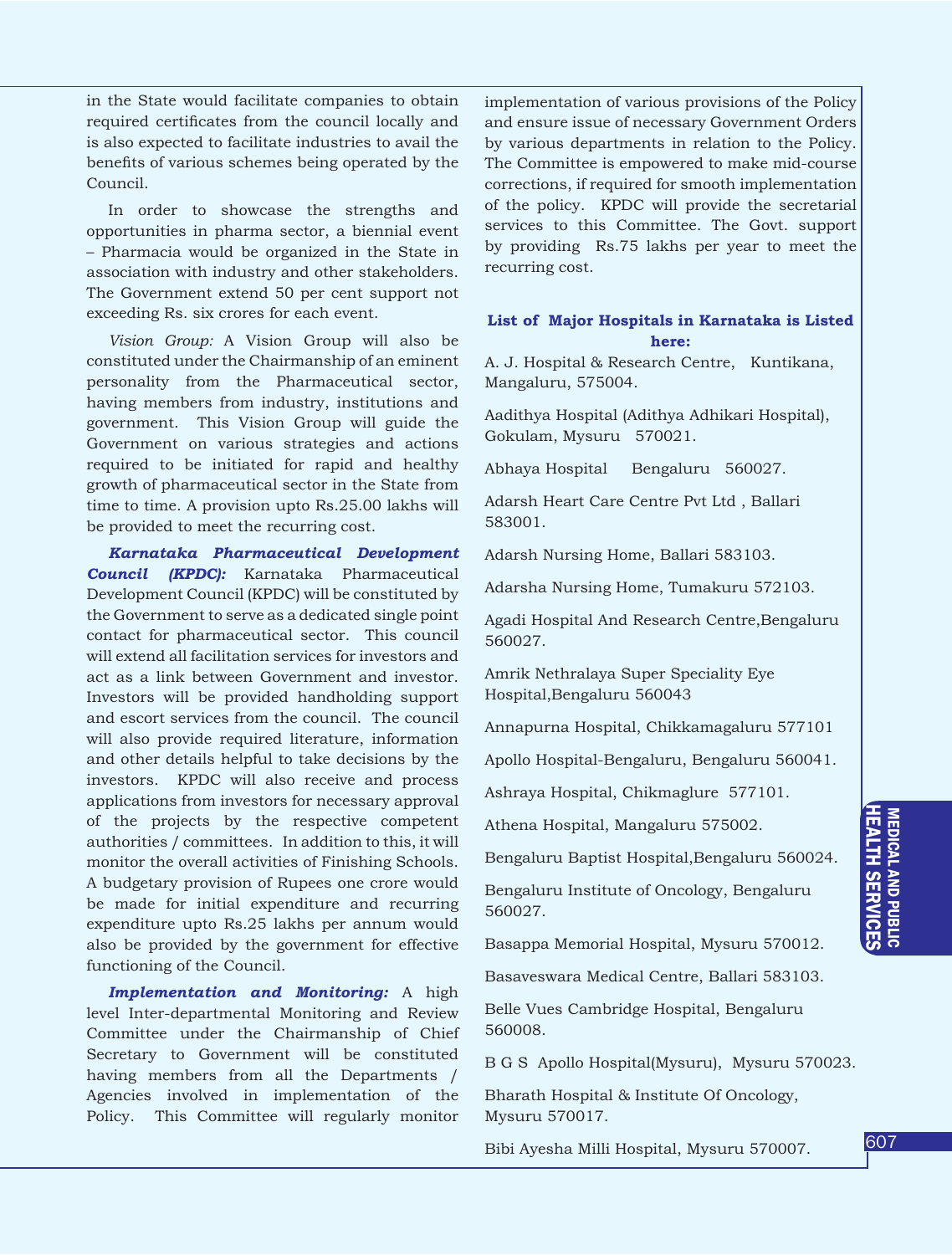Chandrakala Hospital & Institute Of Medical Research, Mysuru 570012.

Chinmaya Mission Hospital, Bengaluru 560038.

Chitra's Hospital, Mysuru 570001.

Church Of South India Hospital, Bengaluru 560051.

City Central Hosptial Pvt.Ltd., Davangere 577002.

City Clinic, Hubballi 580020.

City Hospital ( Udupi), Udupi 576101.

City Hospital Research & Diagnostic Centre, Mangaluru 575003.

Colaco Hospital Mangaluru A Unit Of Icmc Trust,Mangaluru 575002.

Columbia Asia Hospital Pvt. Ltd., Bengaluru 560024.

D.G.Hospital, Bengaluru 560070.

Deccan Medical Centre Private Ltd, Belgaum 590001.

Devi Eye Hospital, Bengaluru.

Dr Nukapur Hospital, Kolar 563101.

Dr. Agarwal Hospital, Bengaluru 560025.

Dr. Rao's Maternity Hospital, Bengaluru 560079.

Dr. S.R.Ramanagoudar Nursing Home, Dharwad 580008.

Garden City Hospital & Medical Centre, Bengaluru 560011.

Gayathri Hospital, Bengaluru 560040.

Gopala Gowda Shanthaveri Memorial Hospital, Mysuru 570023.

Greenview Healthcare, Bengaluru 560034.

Guru Nanak Hospital (Bidar), Bidar 585402.

Highland Hospital, Mangaluru 575002.

Hitech Kidney Stone Hospital, Bengaluru 560001.

Hitech Medicare Hospital& Research Centre, Udupi 576103.

Hosmat Hospital, Bengaluru 560025.

Hosmath Hospital, Gadag 582101.

Jedi Speciality Hospital Pvt. Ltd., Madikeri 571201.

Jindal Sanjeevani Hospital, Ballari 583278.

K. R. Hospital ( Uttarahalli - Bengaluru ), Bengaluru 560050.

K.R.Hospital, Bengaluru 560050.

Kairali Ayurvedic Health Resort Pvt. Ltd., Karwar 581326.

Kamakshi Hospital, Mysuru 570009.

Kapl Hospital - Ayurvedagram Heirtage Wellness Center Pvt Ltd, Bengaluru 560067.

Karnataka Nephrology And Transplant Institute, Bengaluru 560042.

Karuna Hospital, Mysuru 570023.

Koshys Hospital ( Bengaluru), Bengaluru 560016.

Lakeside Medical Centre & Hospital, Bengaluru 560042.

Lokhande's Health Care Pvt. Ltd., Bengaluru 560043.

M. S. Ramaiah Medical Teaching Hospital, Bengaluru 560054.

Maharaja Agrasen Hospital (Bengaluru), Bengaluru 560070.

Mallige Medical Centre, Bengaluru 560001.

Mallya Hospital, Bengaluru 560001.

Manasa Hospital, Bengaluru 560079.

Mangala Hospital, Hassan 573201.

Mathru Nursing Home, Bengaluru 560060.

Mediscope Hospital Pvt.Ltd, Bengaluru 560045.

Mitra Hospital, Udupi 576101.

Namratha Nursing & Maternity Home, Bengaluru 560086.

Nandini Nursing Home, Mandya 571401.

Nanjappa Hospital, Shivamogga 577201.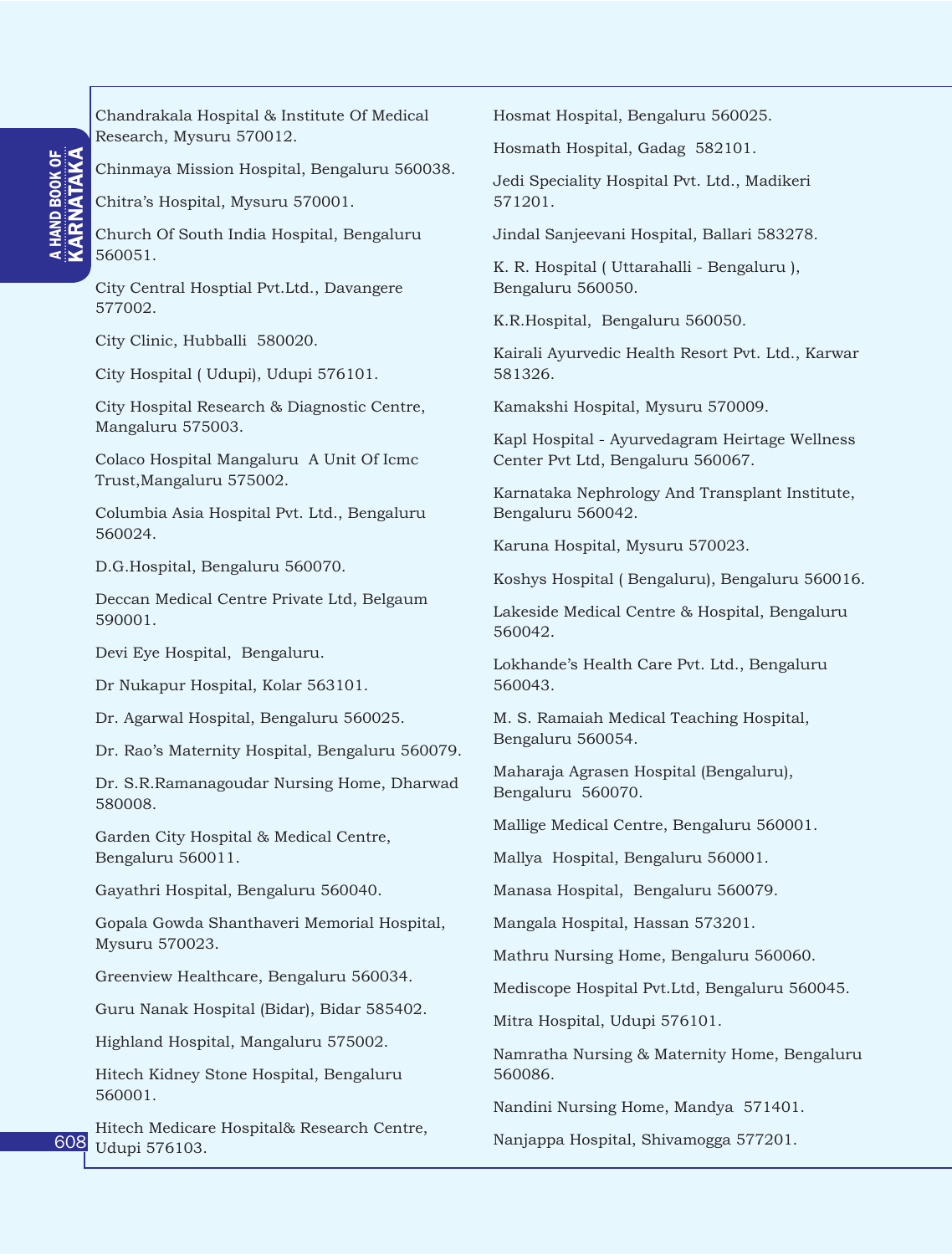| Narayana Hrudayalaya (Bengaluru), Bengaluru<br>562158.                     | Shekhar<br>Bengalur    |
|----------------------------------------------------------------------------|------------------------|
| Narayana Netralaya, Bengaluru 560010.                                      | Shekhar                |
| New Pragathi Nursing Home, Mandya 571401.                                  | Shirdi Sa              |
| Northside Hospital & Diagnostic Centre,<br>Bengaluru 560092.               | Shiva Kr<br>Dharwad    |
| P. D. Hinduja Sindhi Hospital, Bengaluru<br>560027.                        | Shree Sa               |
| Panacea Hospital Limited (Bengaluru), Bengaluru<br>560079.                 | Shreeya i<br>Shreya H  |
| Prashanthi Medical Centre, Bengaluru.                                      | Shridevi               |
| Prayavi Hospital, Bidar 585401.                                            | Sri Basay              |
| Pristine Hospital. Bengaluru 560086.                                       | Sri Ram                |
| Rajiv Gandhi Superspeciality Hospital, Raichur<br>584101.                  | 560036.<br>Srinivasa   |
| Rajshekar Hospital, Bengaluru 560078.                                      | Mahavee                |
| Raman Medical Services, Mysuru 570004.                                     | St. John'<br>560034.   |
| Ramkrishna Hospital Pvt Ltd/Ram Krishna<br>Nursing Home, Bengaluru 560011. | St. Marth              |
| Ravi Kirloskar Memorial Hospital, Bengaluru<br>560058.                     | St. Philor<br>Suraksha |
| Republic Hospital, Bengaluru 560042.                                       | Sushruta               |
| Sagar Apollo Hospital, Bengaluru 560041.                                   | The Beng               |
| Sahana Hospital, Bengaluru 560060.                                         | The Eye                |
| Saikrupa Hospital For Women & Surgical Centre,<br>Bengaluru 560040.        | Trinity H<br>560004.   |
| Santosh Hospital, Bengaluru 560005.                                        | Unity He               |
| Sarojini Hospital, Bengaluru 560057.                                       | Varalaks               |
| Sarvodaya Hospital(Bengaluru), Bengaluru                                   | Bengalur               |
| 560079.<br>Seventh-Day Adventist Hospital, Bengaluru                       | Vasan Ey<br>580029.    |
| 560005.                                                                    | Vinayaka<br>560050.    |
| Shakuntala Memorial Hospital & Reserach<br>Centre, Hubballi 580030.        | Wockhar<br>Bengalur    |

Shanbhag Nursing Home, Bengaluru 560079.

Shekar Netralaya ( Bengaluru), Bengaluru 560078.

Hospital ( Jaya Nagar - Bengaluru ), u 560069.

Hospital(Bengaluru), Bengaluru 560040.

ai Hospital, Bengaluru 560054.

upa Hospital & Intensive Care Unit, 580020.

pthagiri Hospital, Kunigal, 572130.

Hospital (Dharwad), Dharwad 580001.

Iospital, Bengaluru 560060.

Hospital, Tumakuru 572101.

veswara Hospital, Shivamogga 577201.

Hospital ( Bengaluru), Bengaluru

a Cardiology Center Pvt.Ltd.(Bhagwan r Jain Heart Centre),Bengaluru 560052.

's Medical College Hospital, Bengaluru

na's Hospital, Bengaluru 560001.

mena's Hospital, Bengaluru 560047.

a Nursing Home, Mandya 571401.

a Nursing Home, Bidar 585401.

zaluru Hospital, Bengaluru 560004.

Surgical Centre, Bengaluru 560010.

ospital & Heart Foudation, Bengaluru

alth Complex, Mangaluru 575002.

hmi Nursing & Maternity Home,  $\mu$  560010.

ve Care Hospital (Hubballi), Hubballi

a Hospital (Bengaluru), Bengaluru

dt Hospital Limited(Bengaluru), u 560052.

Wockhardt Hospitals (Bannerghatta), Bengaluru 560076.

Yellamma Dasappa Hospital, Bengaluru 560027.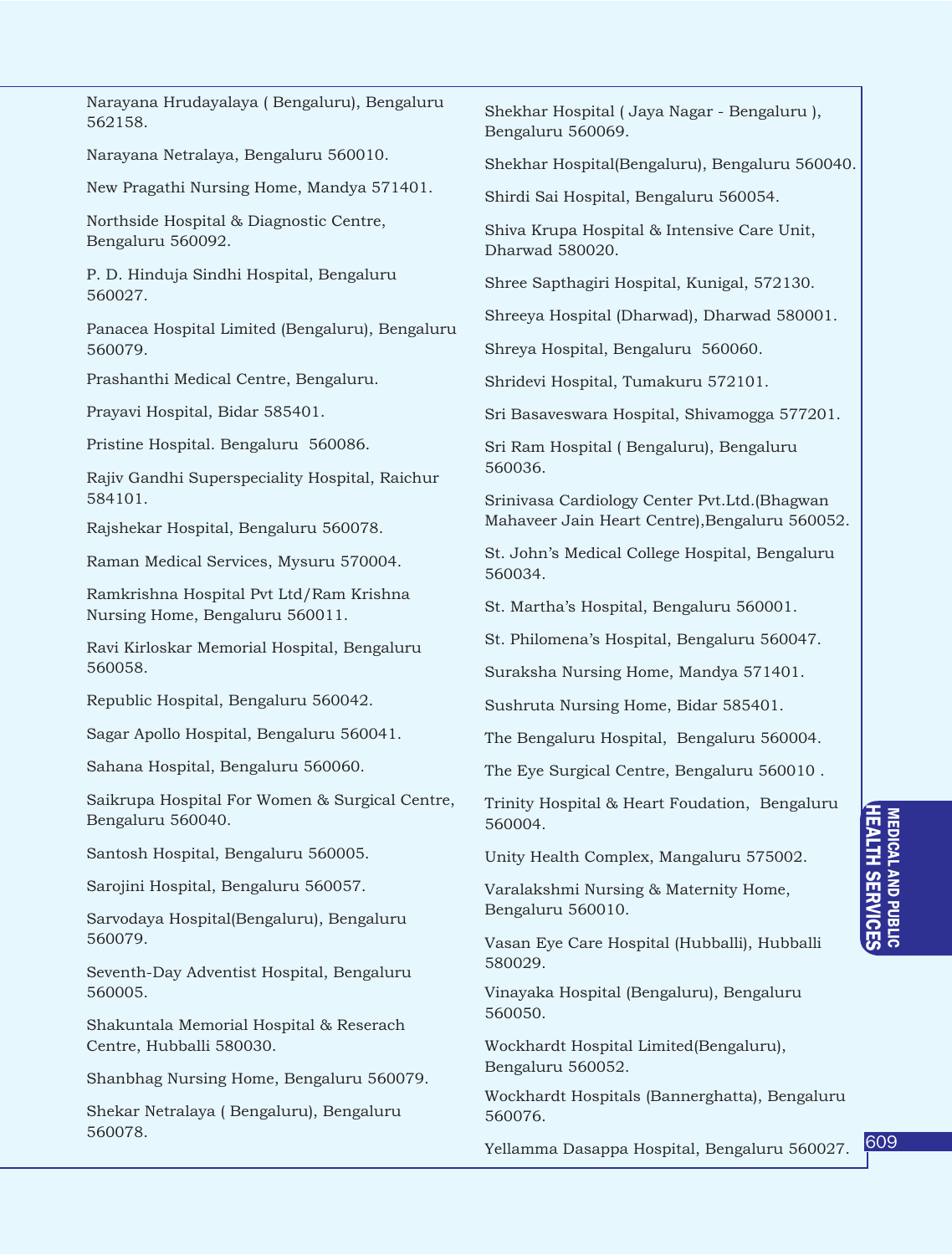## HOSPITALS AND DISPENSARIES BY MANAGEMENT (ALLOPATHY)

 $=$   $\overline{ }$ 

(Numbers)

|                      |                              |                         |                                                  | <b>State Government</b> |             |                                                  |                         | Others *          | Central **<br>Governement |                   |  |
|----------------------|------------------------------|-------------------------|--------------------------------------------------|-------------------------|-------------|--------------------------------------------------|-------------------------|-------------------|---------------------------|-------------------|--|
| <b>Year/District</b> | Dist. Hospi Taluk Hq<br>tals | <b>Hospitals</b>        | Other<br><b>Hospitals</b><br>Under<br><b>HFW</b> | <b>CHCs</b>             | <b>PHCs</b> | Autono-<br>mous&<br>teaching<br><b>Hospitals</b> | <b>Hospitals</b>        | Dispens-<br>aries | <b>Hospitals</b>          | Dispens-<br>aries |  |
| $\mathbf{1}$         | $\overline{2}$               | $\overline{\mathbf{3}}$ | $\overline{\mathbf{4}}$                          | 5                       | 6           | $\overline{7}$                                   | 9                       | 10                | 11                        | 12                |  |
| 2011-12              | 17                           | 146                     | 10                                               | 180                     | 2310        | 29                                               | $\overline{\mathbf{3}}$ | 15                | 31                        | 10                |  |
| 2012-13              | 20                           | 146                     | 10                                               | 188                     | 2350        | 25                                               | $\overline{\mathbf{3}}$ | 15                | 31                        | 10                |  |
| 2013-14              | 20                           | 146                     | 11                                               | 193                     | 2233        | 29                                               | $\overline{\mathbf{3}}$ | 15                | 31                        | 10                |  |
| 2013-14              |                              |                         |                                                  |                         |             |                                                  |                         |                   |                           |                   |  |
| 1. Bagalkote         | $\mathbf{1}$                 | 5                       | $\boldsymbol{0}$                                 | 8                       | 48          | $\boldsymbol{0}$                                 | $\theta$                | $\theta$          | $\boldsymbol{0}$          | $\boldsymbol{0}$  |  |
| 2. Belgaum           | $\boldsymbol{0}$             | 9                       | $\boldsymbol{0}$                                 | 17                      | 140         | $\mathbf{1}$                                     | 1                       | $\boldsymbol{0}$  | $\boldsymbol{0}$          | $\boldsymbol{0}$  |  |
| 3. Bellary           | $\overline{0}$               | 6                       | $\mathbf{1}$                                     | 8                       | 55          | $\overline{2}$                                   | $\mathbf{1}$            | $\overline{0}$    | $\mathbf{0}$              | $\overline{0}$    |  |
| 4. Bengaluru U       | $\overline{0}$               | $\overline{3}$          | 6                                                | 5                       | 82          | 14                                               | $\mathbf{1}$            | 1                 | 29                        | 10                |  |
| 5. Bengaluru R       | $\boldsymbol{0}$             | $\overline{4}$          | $\boldsymbol{0}$                                 | $\overline{2}$          | 48          | $\boldsymbol{0}$                                 | $\boldsymbol{0}$        | $\boldsymbol{0}$  | $\boldsymbol{0}$          | $\boldsymbol{0}$  |  |
| 6. Bidar             | $\theta$                     | 4                       | $\boldsymbol{0}$                                 | 8                       | 51          | $\mathbf{1}$                                     | $\theta$                | 1                 | $\boldsymbol{0}$          | $\boldsymbol{0}$  |  |
| 7. Bijapur           | $\mathbf{1}$                 | $\overline{4}$          | $\boldsymbol{0}$                                 | 9                       | 60          | $\boldsymbol{0}$                                 | $\theta$                | 1                 | $\overline{0}$            | $\boldsymbol{0}$  |  |
| 8.Chamarajnagar      | $\mathbf{1}$                 | $\overline{3}$          | $\boldsymbol{0}$                                 | $\overline{4}$          | 60          | $\boldsymbol{0}$                                 | $\boldsymbol{0}$        | $\boldsymbol{0}$  | $\boldsymbol{0}$          | $\boldsymbol{0}$  |  |
| 9.Chikkaballapura    | $\,1\,$                      | 5                       | $\boldsymbol{0}$                                 | $\overline{2}$          | 56          | $\mathbf{0}$                                     | $\theta$                | $\boldsymbol{0}$  | $\boldsymbol{0}$          | $\boldsymbol{0}$  |  |
| 10.Chikmagalur       | $\mathbf{1}$                 | 6                       | $\boldsymbol{0}$                                 | 5                       | 88          | $\boldsymbol{0}$                                 | $\boldsymbol{0}$        | $\mathbf{0}$      | $\boldsymbol{0}$          | $\boldsymbol{0}$  |  |
| 11.Chitradurga       | $\mathbf{1}$                 | 5                       | $\boldsymbol{0}$                                 | 11                      | 80          | $\boldsymbol{0}$                                 | $\boldsymbol{0}$        | $\boldsymbol{0}$  | $\boldsymbol{0}$          | $\boldsymbol{0}$  |  |
| 12.D. Kannada        | $\mathbf{1}$                 | $\overline{4}$          | $\mathbf{1}$                                     | $\overline{7}$          | 63          | $\boldsymbol{0}$                                 | $\theta$                | $\mathbf{1}$      | $\theta$                  | $\theta$          |  |
| 13.Davangere         | $\mathbf{1}$                 | 5                       | $\boldsymbol{0}$                                 | 6                       | 104         | $\boldsymbol{0}$                                 | $\theta$                | $\theta$          | $\boldsymbol{0}$          | $\boldsymbol{0}$  |  |
| 14. Dharwad          | $\mathbf{1}$                 | $\overline{3}$          | $\boldsymbol{0}$                                 | $\boldsymbol{0}$        | 33          | $\overline{2}$                                   | $\boldsymbol{0}$        | 1                 | $\mathbf{1}$              | $\boldsymbol{0}$  |  |
| 15 Gadag             | $\mathbf{1}$                 | 4                       | $\boldsymbol{0}$                                 | $\overline{2}$          | 39          | $\boldsymbol{0}$                                 | $\theta$                | $\boldsymbol{0}$  | $\theta$                  | $\boldsymbol{0}$  |  |
| 16 Gulbarga          | $\mathbf{1}$                 | 6                       | $\boldsymbol{0}$                                 | 16                      | 91          | $\boldsymbol{0}$                                 | $\boldsymbol{0}$        | 1                 | $\boldsymbol{0}$          | $\boldsymbol{0}$  |  |
| 17 Hassan            | $\boldsymbol{0}$             | $\overline{7}$          | $\boldsymbol{0}$                                 | 15                      | 136         | $\mathbf{1}$                                     | $\boldsymbol{0}$        | $\boldsymbol{0}$  | $\boldsymbol{0}$          | $\boldsymbol{0}$  |  |
| 18 Haveri            | $\mathbf{1}$                 | 6                       | $\boldsymbol{0}$                                 | 5                       | 67          | $\boldsymbol{0}$                                 | $\theta$                | $\boldsymbol{0}$  | $\theta$                  | $\theta$          |  |
| 19.Kodagu            | $\mathbf{1}$                 | $\overline{2}$          | $\boldsymbol{0}$                                 | $\overline{7}$          | 29          | $\boldsymbol{0}$                                 | $\boldsymbol{0}$        | 1                 | $\boldsymbol{0}$          | $\boldsymbol{0}$  |  |
| 20.Kolar             | $\mathbf{1}$                 | $\overline{4}$          | $\overline{2}$                                   | $\overline{2}$          | 61          | $\boldsymbol{0}$                                 | $\boldsymbol{0}$        | $\boldsymbol{0}$  | $\boldsymbol{0}$          | $\boldsymbol{0}$  |  |
| 21.Koppal            | $\mathbf{1}$                 | $\mathfrak{Z}$          | $\boldsymbol{0}$                                 | 9                       | 45          | $\boldsymbol{0}$                                 | $\boldsymbol{0}$        | $\boldsymbol{0}$  | $\boldsymbol{0}$          | $\boldsymbol{0}$  |  |
| 22 Mandya            | $\mathbf{0}$                 | 6                       | $\boldsymbol{0}$                                 | $\overline{7}$          | 119         |                                                  | $\boldsymbol{0}$        | $\mathbf{0}$      | $\mathbf{0}$              | $\boldsymbol{0}$  |  |
| 23.Mysore            | $\boldsymbol{0}$             | 6                       | 1                                                | $\overline{4}$          | 137         | $\overline{4}$                                   | $\boldsymbol{0}$        | 1                 | 1                         | $\boldsymbol{0}$  |  |
| 24. Raichur          | $\overline{0}$               | $\overline{4}$          | $\boldsymbol{0}$                                 | 6                       | 50          | $\overline{2}$                                   | $\overline{0}$          | $\mathbf{1}$      | $\overline{0}$            | $\theta$          |  |
| 25.Ramanagara        | $\mathbf{1}$                 | $\overline{3}$          | $\boldsymbol{0}$                                 | $\overline{4}$          | 62          | $\boldsymbol{0}$                                 | $\boldsymbol{0}$        | $\boldsymbol{0}$  | $\boldsymbol{0}$          | $\boldsymbol{0}$  |  |
| 26.Shimoga           | $\boldsymbol{0}$             | 6                       | $\boldsymbol{0}$                                 | $7\phantom{.}$          | 103         | 1                                                | $\boldsymbol{0}$        | 1                 | $\boldsymbol{0}$          | $\boldsymbol{0}$  |  |
| 27.Tumkur            | $\mathbf{1}$                 | 9                       | $\boldsymbol{0}$                                 | $\overline{4}$          | 143         | $\overline{0}$                                   | $\overline{0}$          | $\boldsymbol{0}$  | $\overline{0}$            | $\theta$          |  |
| 28.Udupi             | $\mathbf{1}$                 | $\overline{2}$          | $\boldsymbol{0}$                                 | 6                       | 59          | $\boldsymbol{0}$                                 | $\boldsymbol{0}$        | $\mathbf{1}$      | $\boldsymbol{0}$          | $\boldsymbol{0}$  |  |
| 29. Uttara Kannada   | $\,1$                        | 10                      | $\boldsymbol{0}$                                 | $\overline{2}$          | 82          | $\boldsymbol{0}$                                 | $\boldsymbol{0}$        | $\overline{4}$    | $\boldsymbol{0}$          | $\boldsymbol{0}$  |  |
| 30.Yadagiri          | $\mathbf{1}$                 | $\overline{2}$          | $0\,$                                            | 5                       | 42          | $\boldsymbol{0}$                                 | $\boldsymbol{0}$        | $\boldsymbol{0}$  | $\boldsymbol{0}$          | $\boldsymbol{0}$  |  |

Source: Directorate of Health and Family Welfare Services, Bangalore

\* PWD, Forest, Prisons etc.,

\*\* CGHS and Railway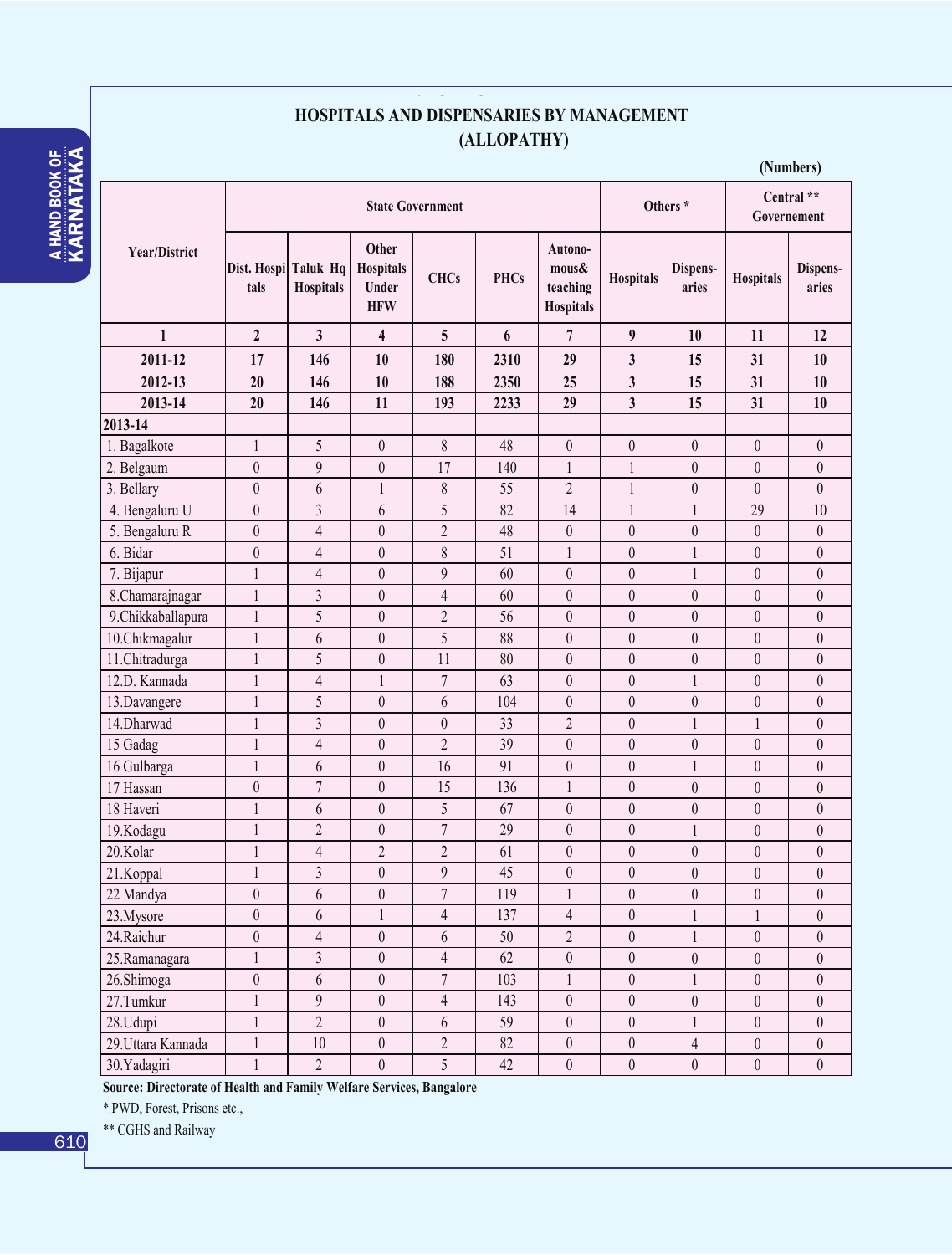## HOSPITALS AND DISPENSARIES BY MANAGEMENT (ALLOPATHY) contd..

"&16786

(Numbers)

|                      |                  |                                                            |                           |                                           | <b>TTIVALU</b>                   |                     |                    |  |
|----------------------|------------------|------------------------------------------------------------|---------------------------|-------------------------------------------|----------------------------------|---------------------|--------------------|--|
|                      |                  | <b>ESI</b>                                                 | <b>Urban Local Bodies</b> |                                           | <b>Medical</b><br>Estt.          |                     | <b>Total PHCs.</b> |  |
| <b>Year/District</b> | <b>Hospitals</b> | Dispens-<br>Dispens-<br><b>Hospitals</b><br>aries<br>aries |                           | <b>Hospitals</b><br>and<br><b>Clinics</b> | <b>Total</b><br><b>Hospitals</b> | & Dispen-<br>saries |                    |  |
| 1                    | 13               | 14                                                         | 15                        | 16                                        | 17                               | 19                  | 20                 |  |
| 2011-12              | 8                | 131                                                        | 59                        | 60                                        | 18998                            | 19481               | 2526               |  |
| 2012-13              | 8                | 131                                                        | 59                        | 60                                        | 21431                            | 21921               | 2566               |  |
| 2013-14              | $\boldsymbol{9}$ | 113                                                        | 59                        | 60                                        | 22224                            | 22725               | 2431               |  |
| 2013-14              |                  |                                                            |                           |                                           |                                  |                     |                    |  |
| 1. Bagalkote         | $\boldsymbol{0}$ | $\mathbf{1}$                                               | $\theta$                  | $\boldsymbol{0}$                          | 830                              | 844                 | 49                 |  |
| 2. Belgaum           | $\,1$            | $\overline{7}$                                             | $\boldsymbol{0}$          | $\,$ $\,$                                 | 1875                             | 1904                | 155                |  |
| 3. Bellary           | $\boldsymbol{0}$ | $\mathbf{1}$                                               | $\boldsymbol{0}$          | $\boldsymbol{0}$                          | 526                              | 544                 | 56                 |  |
| 4. Bengaluru U       | $\overline{3}$   | 39                                                         | 59                        | 41                                        | 5300                             | 5420                | 173                |  |
| 5. Bengaluru R       | $\mathbf 0$      | $\overline{4}$                                             | $\boldsymbol{0}$          | $\boldsymbol{0}$                          | 156                              | 162                 | 52                 |  |
| 6. Bidar             | $\pmb{0}$        | $\boldsymbol{0}$                                           | $\boldsymbol{0}$          | $\boldsymbol{0}$                          | 332                              | 345                 | 52                 |  |
| 7. Bijapur           | $\mathbf 0$      | $\boldsymbol{0}$                                           | $\boldsymbol{0}$          | $\boldsymbol{0}$                          | 856                              | 870                 | 61                 |  |
| 8.Chamarajnagar      | $\pmb{0}$        | $\sqrt{2}$                                                 | $\boldsymbol{0}$          | $\boldsymbol{0}$                          | 176                              | 184                 | 62                 |  |
| 9.Chikkaballapura    | $\pmb{0}$        | $\boldsymbol{0}$                                           | $\boldsymbol{0}$          | $\boldsymbol{0}$                          | 90                               | 98                  | 56                 |  |
| 10.Chikmagalur       | $\mathbf 0$      | $\theta$                                                   | $\boldsymbol{0}$          | $\boldsymbol{0}$                          | 179                              | 191                 | 88                 |  |
| 11. Chitradurga      | $\pmb{0}$        | $\overline{2}$                                             | $\boldsymbol{0}$          | $\boldsymbol{0}$                          | 350                              | 367                 | 82                 |  |
| 12.D. Kannada        | 1                | $6\,$                                                      | $\boldsymbol{0}$          | $\boldsymbol{0}$                          | 1487                             | 1501                | 70                 |  |
| 13. Davangere        | 1                | $\overline{9}$                                             | $\boldsymbol{0}$          | $\boldsymbol{0}$                          | 687                              | 700                 | 113                |  |
| 14. Dharwad          | $\mathbf 1$      | $\overline{7}$                                             | $\boldsymbol{0}$          | $\sqrt{ }$                                | 1394                             | 1402                | 48                 |  |
| 15 Gadag             | $\pmb{0}$        | $\mathbf{1}$                                               | $\boldsymbol{0}$          | $\boldsymbol{0}$                          | 482                              | 489                 | 40                 |  |
| 16 Gulbarga          | $\mathbf 0$      | $\overline{4}$                                             | $\boldsymbol{0}$          | $\boldsymbol{0}$                          | 634                              | 657                 | 96                 |  |
| 17 Hassan            | $\mathbf 0$      | $\mathbf{1}$                                               | $\boldsymbol{0}$          | $\boldsymbol{0}$                          | 476                              | 499                 | 137                |  |
| 18 Haveri            | $\pmb{0}$        | $\boldsymbol{0}$                                           | $\boldsymbol{0}$          | $\boldsymbol{0}$                          | 550                              | 562                 | 67                 |  |
| 19.Kodagu            | $\mathbf 0$      | $\boldsymbol{0}$                                           | $\boldsymbol{0}$          | $\boldsymbol{0}$                          | 226                              | 236                 | 30                 |  |
| 20.Kolar             | $\mathbf 0$      | $\overline{2}$                                             | $\boldsymbol{0}$          | $\boldsymbol{0}$                          | 264                              | 273                 | 63                 |  |
| 21.Koppal            | $\pmb{0}$        | $\mathbf{1}$                                               | $\boldsymbol{0}$          | $\boldsymbol{0}$                          | 302                              | 315                 | 46                 |  |
| 22 Mandya            | 0                | $\overline{2}$                                             | $\boldsymbol{0}$          | $\boldsymbol{0}$                          | 438                              | 452                 | 121                |  |
| 23. Mysore           | $\mathbf{1}$     | $10\,$                                                     | $\boldsymbol{0}$          | $\overline{4}$                            | 1445                             | 1462                | 152                |  |
| 24. Raichur          | $\pmb{0}$        | $\mathbf{1}$                                               | $\boldsymbol{0}$          | $\boldsymbol{0}$                          | 485                              | 497                 | 52                 |  |
| 25.Ramanagara        | $\pmb{0}$        | $\overline{2}$                                             | $\boldsymbol{0}$          | $\boldsymbol{0}$                          | 59                               | 67                  | 64                 |  |
| 26.Shimoga           | $\pmb{0}$        | $\overline{4}$                                             | $\boldsymbol{0}$          | $\boldsymbol{0}$                          | 563                              | 577                 | 108                |  |
| 27.Tumkur            | 0                | $\sqrt{2}$                                                 | $\boldsymbol{0}$          | $\boldsymbol{0}$                          | 648                              | 662                 | 145                |  |
| 28. Udupi            | $\pmb{0}$        | $\overline{4}$                                             | $\boldsymbol{0}$          | $\boldsymbol{0}$                          | 939                              | 948                 | 64                 |  |
| 29. Uttara Kannada   | $\mathbf{1}$     | $\,1$                                                      | $\boldsymbol{0}$          | $\boldsymbol{0}$                          | 281                              | 295                 | 87                 |  |
| 30.Yadagiri          | $\pmb{0}$        | $\boldsymbol{0}$                                           | $\boldsymbol{0}$          | $\boldsymbol{0}$                          | 194                              | 202                 | 42                 |  |

Source: Directorate of Health and Family Welfare Services, Bangalore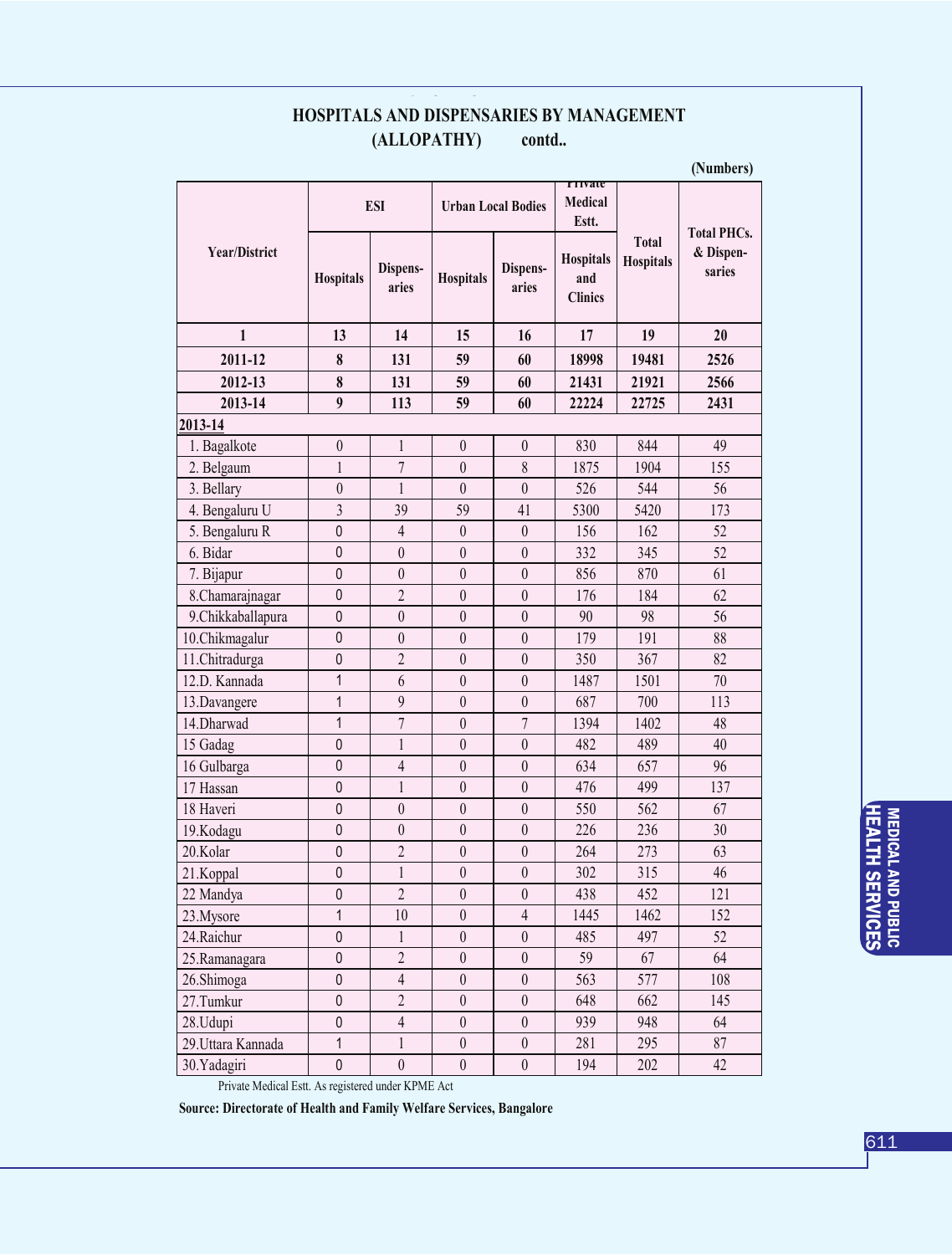## **BED STRENGTH IN HOSPITALS AND PRIMARY HEALTH CENTRES**

(Numbers)

|                      | Hospitals               |                       |                         |              |                                           |                               |              |                            |                  |          | ~ ~- ~,                      |
|----------------------|-------------------------|-----------------------|-------------------------|--------------|-------------------------------------------|-------------------------------|--------------|----------------------------|------------------|----------|------------------------------|
|                      | <b>State Government</b> |                       |                         |              |                                           |                               |              |                            |                  |          |                              |
| <b>Year/District</b> | Dist.<br>Hospitals      | Taluk Hq<br>Hospitals | Other<br>Hospitals      | <b>CHCs</b>  | Auton-<br>omous&<br>teaching<br>Hospitals | Central<br>Govern-<br>ment ** | E.S.I        | Other<br>Depart-<br>ment * | Local<br>bodies  | Private* | Primary<br>Health<br>Centres |
| $\mathbf{1}$         | $\overline{2}$          | $\mathbf{3}$          | $\overline{\mathbf{4}}$ | 5            | 6                                         | $\overline{7}$                | 8            | 9                          | 10               | 11       | 12                           |
| 2011-12              | 4750                    | 15170                 | 2103                    | 5500         | 18342                                     | 346                           | 1255         | 125                        | 775              | 35208    | 15405                        |
| 2012-13              | 7515                    | 15170                 | 2103                    | 5740         | 15943                                     | 346                           | 1255         | 125                        | 775              | 35208    | 15126                        |
| 2013-14              | 7859                    | 15120                 | 2218                    | 5790         | 17008                                     | 346                           | 1275         | 125                        | 775              | 35208    | 14424                        |
| 2013-14              |                         |                       |                         |              |                                           |                               |              |                            |                  |          |                              |
| 1. Bagalkote         | 300                     | 500                   | $\boldsymbol{0}$        | 240          | $\boldsymbol{0}$                          | $\boldsymbol{0}$              | $\mathbf 0$  | $\overline{0}$             | $\boldsymbol{0}$ | 1872     | 278                          |
| 2. Belgaum           | $\boldsymbol{0}$        | 900                   | $\theta$                | 510          | 1000                                      | $\boldsymbol{0}$              | 50           | 20                         | 30               | 2700     | 788                          |
| 3. Bellary           | $\boldsymbol{0}$        | 600                   | 288                     | 240          | 1110                                      | $\boldsymbol{0}$              | $\mathbf 0$  | 5                          | $\boldsymbol{0}$ | 930      | 352                          |
| 4. Bengaluru U       | $\boldsymbol{0}$        | 300                   | 1475                    | 150          | 6273                                      | 96                            | 900          | 100                        | 705              | 11018    | 550                          |
| 5. Bengaluru R       | $\boldsymbol{0}$        | 400                   | $\boldsymbol{0}$        | 60           | $\boldsymbol{0}$                          | $\boldsymbol{0}$              | $\mathbf 0$  | $\boldsymbol{0}$           | $\boldsymbol{0}$ | 400      | 321                          |
| 6. Bidar             | $\boldsymbol{0}$        | 400                   | $\boldsymbol{0}$        | 240          | 1000                                      | $\boldsymbol{0}$              | $\mathbf 0$  | $\boldsymbol{0}$           | $\boldsymbol{0}$ | 415      | 310                          |
| 7. Bijapur           | 400                     | 400                   | $\boldsymbol{0}$        | 270          | $\boldsymbol{0}$                          | $\boldsymbol{0}$              | $\pmb{0}$    | $\boldsymbol{0}$           | 30               | 187      | 324                          |
| 8. Chamarajnagar     | 250                     | 350                   | $\boldsymbol{0}$        | 120          | $\mathbf{0}$                              | $\boldsymbol{0}$              | $\mathbf 0$  | $\mathbf{0}$               | $\boldsymbol{0}$ | 349      | 434                          |
| 9. Chikkaballapura   | 100                     | 510                   | $\boldsymbol{0}$        | 60           | $\boldsymbol{0}$                          | $\boldsymbol{0}$              | 0            | $\boldsymbol{0}$           | $\boldsymbol{0}$ | 444      | 387                          |
| 10.Chikmagalur       | 400                     | 600                   | $\boldsymbol{0}$        | 150          | $\boldsymbol{0}$                          | $\boldsymbol{0}$              | $\mathbf{0}$ | $\overline{0}$             | $\boldsymbol{0}$ | 568      | 600                          |
| 11.Chitradurga       | 450                     | 500                   | $\boldsymbol{0}$        | 330          | $\boldsymbol{0}$                          | $\boldsymbol{0}$              | $\mathbf{0}$ | $\overline{0}$             | $\boldsymbol{0}$ | 570      | 480                          |
| 12.D. Kannada        | 965                     | 400                   | 100                     | 210          | $\boldsymbol{0}$                          | $\boldsymbol{0}$              | 100          | $\boldsymbol{0}$           | 10               | 1838     | 380                          |
| 13.Davangere         | 1030                    | 500                   | $\boldsymbol{0}$        | 180          | $\mathbf{0}$                              | $\boldsymbol{0}$              | 50           | $\boldsymbol{0}$           | $\boldsymbol{0}$ | 952      | 680                          |
| 14. Dharwad          | 250                     | 300                   | $\boldsymbol{0}$        | $\mathbf{0}$ | 1375                                      | 149                           | 50           | $\boldsymbol{0}$           | $\boldsymbol{0}$ | 1342     | 208                          |
| 15 Gadag             | 304                     | 400                   | $\boldsymbol{0}$        | 60           | $\boldsymbol{0}$                          | $\boldsymbol{0}$              | $\mathbf 0$  | $\overline{0}$             | $\boldsymbol{0}$ | 488      | 244                          |
| 16 Gulbarga          | 750                     | 600                   | $\boldsymbol{0}$        | 480          | $\boldsymbol{0}$                          | $\boldsymbol{0}$              | $\mathbf 0$  | $\boldsymbol{0}$           | $\boldsymbol{0}$ | 394      | 512                          |
| 17 Hassan            | $\boldsymbol{0}$        | 950                   | $\boldsymbol{0}$        | 450          | 1000                                      | $\boldsymbol{0}$              | $\mathbf 0$  | $\boldsymbol{0}$           | $\boldsymbol{0}$ | 956      | 906                          |
| 18 Haveri            | 250                     | 600                   | $\boldsymbol{0}$        | 150          | $\boldsymbol{0}$                          | $\boldsymbol{0}$              | 0            | $\boldsymbol{0}$           |                  | 819      | 408                          |
| 19.Kodagu            | 410                     | 360                   | $\boldsymbol{0}$        | 210          | $\boldsymbol{0}$                          | $\boldsymbol{0}$              | $\pmb{0}$    | $\boldsymbol{0}$           | $\boldsymbol{0}$ | 280      | 269                          |
| 20.Kolar             | 400                     | 400                   | 305                     | 60           | $\mathbf{0}$                              | $\boldsymbol{0}$              | $\mathbf 0$  | $\overline{0}$             | $\boldsymbol{0}$ | 400      | 422                          |
| 21.Koppal            | 250                     | 300                   | $\boldsymbol{0}$        | 270          | $\boldsymbol{0}$                          | $\boldsymbol{0}$              | $\pmb{0}$    | $\boldsymbol{0}$           | $\boldsymbol{0}$ | 325      | 266                          |
| 22 Mandya            | $\boldsymbol{0}$        | 600                   | $\boldsymbol{0}$        | 210          | 1000                                      | $\boldsymbol{0}$              | $\mathbf 0$  | $\boldsymbol{0}$           | $\boldsymbol{0}$ | 830      | 901                          |
| 23. Mysore           | $\boldsymbol{0}$        | 600                   | 50                      | 120          | 2050                                      | 101                           | 100          | $\boldsymbol{0}$           | $\boldsymbol{0}$ | 2060     | 935                          |
| 24.Raichur           | $\boldsymbol{0}$        | 400                   | $\boldsymbol{0}$        | 180          | 1200                                      | $\boldsymbol{0}$              | $\pmb{0}$    | $\boldsymbol{0}$           | $\boldsymbol{0}$ | 400      | 294                          |
| 25.Ramanagara        | 100                     | 300                   | $\boldsymbol{0}$        | 120          | $\boldsymbol{0}$                          | $\boldsymbol{0}$              | $\pmb{0}$    | $\boldsymbol{0}$           | $\boldsymbol{0}$ | 435      | 405                          |
| 26.Shimoga           | $\boldsymbol{0}$        | 650                   | $\boldsymbol{0}$        | 210          | 1000                                      | $\boldsymbol{0}$              | $\mathbf 0$  | $\boldsymbol{0}$           | $\boldsymbol{0}$ | 914      | 654                          |
| 27.Tumkur            | 400                     | 900                   | $\mathbf{0}$            | 120          | $\boldsymbol{0}$                          | $\boldsymbol{0}$              | 0            | $\boldsymbol{0}$           | $\boldsymbol{0}$ | 1478     | 956                          |
| 28.Udupi             | 350                     | 200                   | $\boldsymbol{0}$        | 180          | $\boldsymbol{0}$                          | $\boldsymbol{0}$              | 0            | $\boldsymbol{0}$           | $\boldsymbol{0}$ | 720      | 386                          |
| 29. Uttara Kannada   | 400                     | 1000                  | $\boldsymbol{0}$        | 60           | $\boldsymbol{0}$                          | $\boldsymbol{0}$              | 25           | $\boldsymbol{0}$           | $\boldsymbol{0}$ | 926      | 532                          |
| 30.Yadagiri          | 100                     | 200                   | $\boldsymbol{0}$        | 150          | $\boldsymbol{0}$                          | $\boldsymbol{0}$              | $\mathbf 0$  | $\boldsymbol{0}$           | $\boldsymbol{0}$ | 198      | 242                          |

\*\* Railway Dept. \* Prison Dept.

\* Private Medical Estt. As registered under KPME Act

Source: Directorate of Health and Family Welfare Services, Bangalore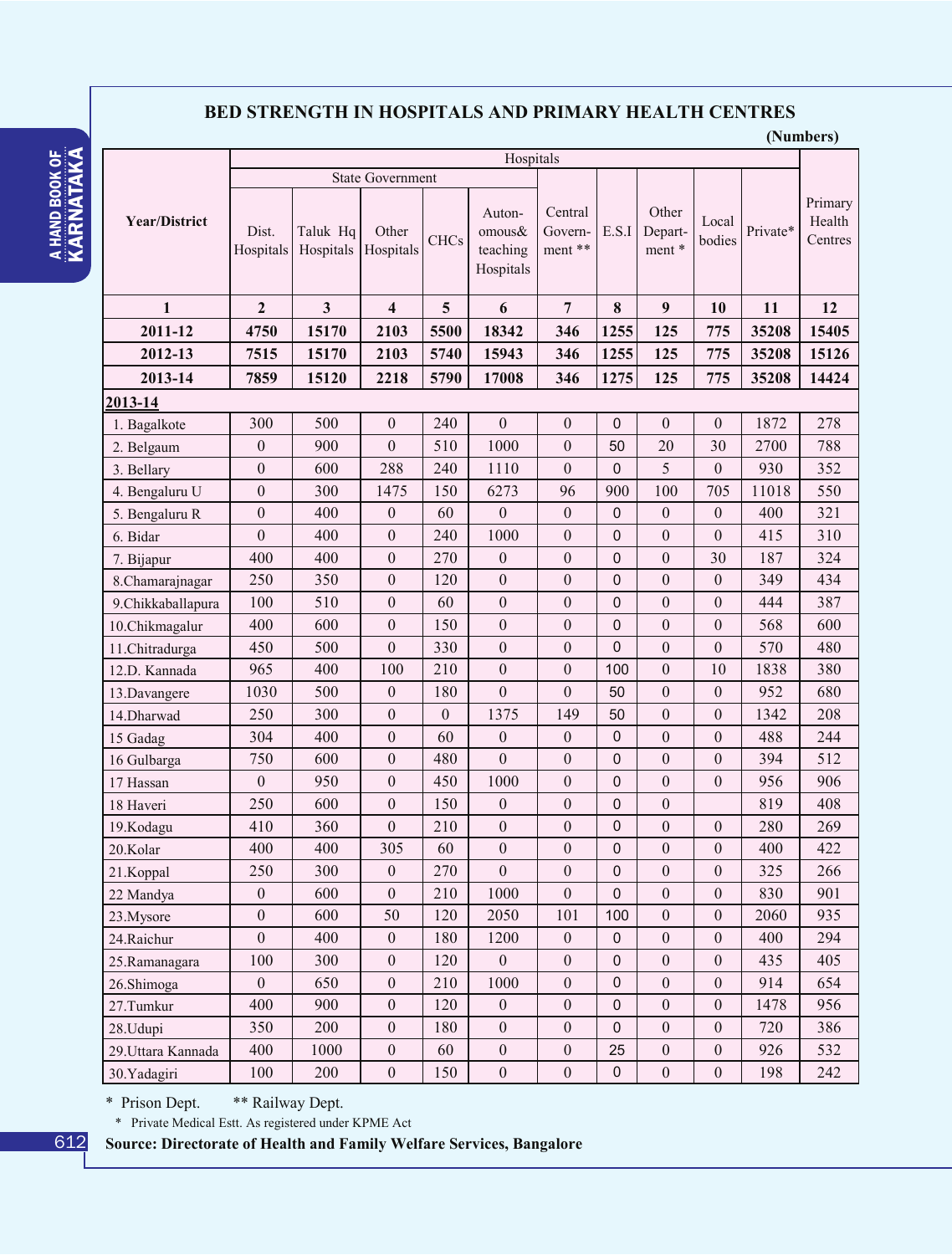| FAMILY WELFARE PROGRAMME AND USERS OF CONTRACEPTIVES<br>(Nos) |                               |                                  |                    |            |               |                         |                    |              |  |  |
|---------------------------------------------------------------|-------------------------------|----------------------------------|--------------------|------------|---------------|-------------------------|--------------------|--------------|--|--|
|                                                               | <b>Sterilization</b>          |                                  | I.U.D              |            | C.C. Users    |                         |                    | O.P. Users   |  |  |
| <b>Year/District</b>                                          |                               | Achiev-                          |                    | Achiev-    |               | Achiev-                 |                    | Achiev-      |  |  |
|                                                               | <b>Target</b><br>$\mathbf{2}$ | ement<br>$\overline{\mathbf{3}}$ | <b>Target</b><br>4 | ement<br>5 | <b>Target</b> | ement<br>$\overline{7}$ | <b>Target</b><br>8 | ement        |  |  |
| 1<br>2011-12                                                  | 521711                        | 312770                           | 277404             | 195487     | 6<br>378038   | 1922876                 | 239333             | 9<br>1251886 |  |  |
| 2012-13                                                       | 484980                        | 333302                           | 311822             | 189981     | 559695        | 167302                  | 275027             | 105149       |  |  |
| 2013-14                                                       | 407102                        | 311415                           | 311883             | 179541     | 338600        | 171732                  | 243880             | 113213       |  |  |
| 2013-14                                                       |                               |                                  |                    |            |               |                         |                    |              |  |  |
| 1. Bagalkote                                                  | 15701                         | 19013                            | 11661              | 6588       | 7000          | 6300                    | 7375               | 4238         |  |  |
| 2. Belgaum                                                    | 37203                         | 25221                            | 23774              | 17692      | 31629         | 6733                    | 19742              | 4931         |  |  |
| 3. Bellary                                                    | 20425                         | 16628                            | 14000              | 10018      | 15614         | 7585                    | 9466               | 6180         |  |  |
| 4. Bengaluru U                                                | 63746                         | 39599                            | 46284              | 28706      | 67038         | 27711                   | 43896              | 19154        |  |  |
| 5. Bengaluru R                                                | 5650                          | 4334                             | 6110               | 3115       | 6873          | 3962                    | 4680               | 2727         |  |  |
| 6. Bidar                                                      | 13338                         | 6639                             | 8957               | 2460       | 10977         | 3581                    | 6499               | 2965         |  |  |
| 7. Bijapur                                                    | 20090                         | 14435                            | 16601              | 7523       | 14218         | 6012                    | 8417               | 3382         |  |  |
| 8.Chamarajnagar                                               | 5560                          | 5133                             | 4559               | 2047       | 4483          | 4564                    | 2558               | 2572         |  |  |
| 9. Chikkaballapura                                            | 7350                          | 3642                             | 5760               | 3702       | 4600          | 2388                    | 3500               | 1275         |  |  |
| 10.Chikmagalur                                                | 6117                          | 5134                             | 6543               | 3416       | 3309          | 6209                    | 5717               | 2335         |  |  |
| 11.Chitradurga                                                | 8454                          | 7672                             | 10145              | 4570       | 10501         | 8245                    | 6991               | 6415         |  |  |
| 12.D. Kannada                                                 | 7469                          | 4365                             | 12791              | 4139       | 8800          | 6207                    | 9062               | 2450         |  |  |
| 13. Davangere                                                 | 11567                         | 17242                            | 8700               | 6830       | 10952         | 5723                    | 10771              | 4875         |  |  |
| 14. Dharwad                                                   | 12500                         | 8970                             | 9388               | 8446       | 12280         | 2982                    | 7686               | 1777         |  |  |
| 15 Gadag                                                      | 5425                          | 5316                             | 5280               | 4218       | 5983          | 2710                    | 4405               | 1829         |  |  |
| 16 Gulbarga                                                   | 21027                         | 17134                            | 14598              | 6629       | 8068          | 2009                    | 8868               | 1032         |  |  |
| 17 Hassan                                                     | 8200                          | 8104                             | 6200               | 5533       | 5000          | 6034                    | 4377               | 3668         |  |  |
| 18 Haveri                                                     | 14550                         | 7659                             | 7350               | 3356       | 9575          | 3737                    | 6250               | 2953         |  |  |
| 19.Kodagu                                                     | 3044                          | 2571                             | 2525               | 1727       | 3683          | 3213                    | 1250               | 1303         |  |  |
| 20.Kolar                                                      | 8600                          | 7749                             | 7194               | 5186       | 10392         | 3330                    | 6795               | 2700         |  |  |
| 21.Koppal                                                     | 13566                         | 9777                             | 7399               | 3363       | 8969          | 4515                    | 5227               | 2799         |  |  |
| 22 Mandya                                                     | 9915                          | 8882                             | 9107               | 6112       | 5972          | 2032                    | 5644               | 1821         |  |  |
| 23. Mysore                                                    | 19100                         | 11709                            | 12468              | 5301       | 14490         | 6344                    | 11949              | 6193         |  |  |
| 24. Raichur                                                   | 14998                         | 9692                             | 9599               | 3412       | 12785         | 1823                    | 7986               | 1161         |  |  |
| 25.Ramanagara                                                 | 6107                          | 4844                             | 4915               | 2754       | 7046          | 4542                    | 4672               | 2401         |  |  |
| 26.Shimoga                                                    | 9800                          | 9148                             | 10675              | 6619       | 8320          | 7417                    | 7451               | 6142         |  |  |
| 27. Tumkur                                                    | 12483                         | 11804                            | 11398              | 8651       | 8543          | 8677                    | 7817               | 4751         |  |  |
| 28.Udupi                                                      | 6833                          | 4110                             | 5322               | 2288       | 7498          | 7210                    | 5096               | 3688         |  |  |
| 29. Uttara Kannada                                            | 5773                          | 6578                             | 5939               | 2878       | 6500          | 5659                    | 5551               | 3253         |  |  |
| 30.Yadagiri                                                   | 12511                         | 8311                             | 6641               | 2262       | 7502          | 4277                    | 4182               | 2244         |  |  |

Source: Directorate of Health and Family Welfare Services, Bangalore